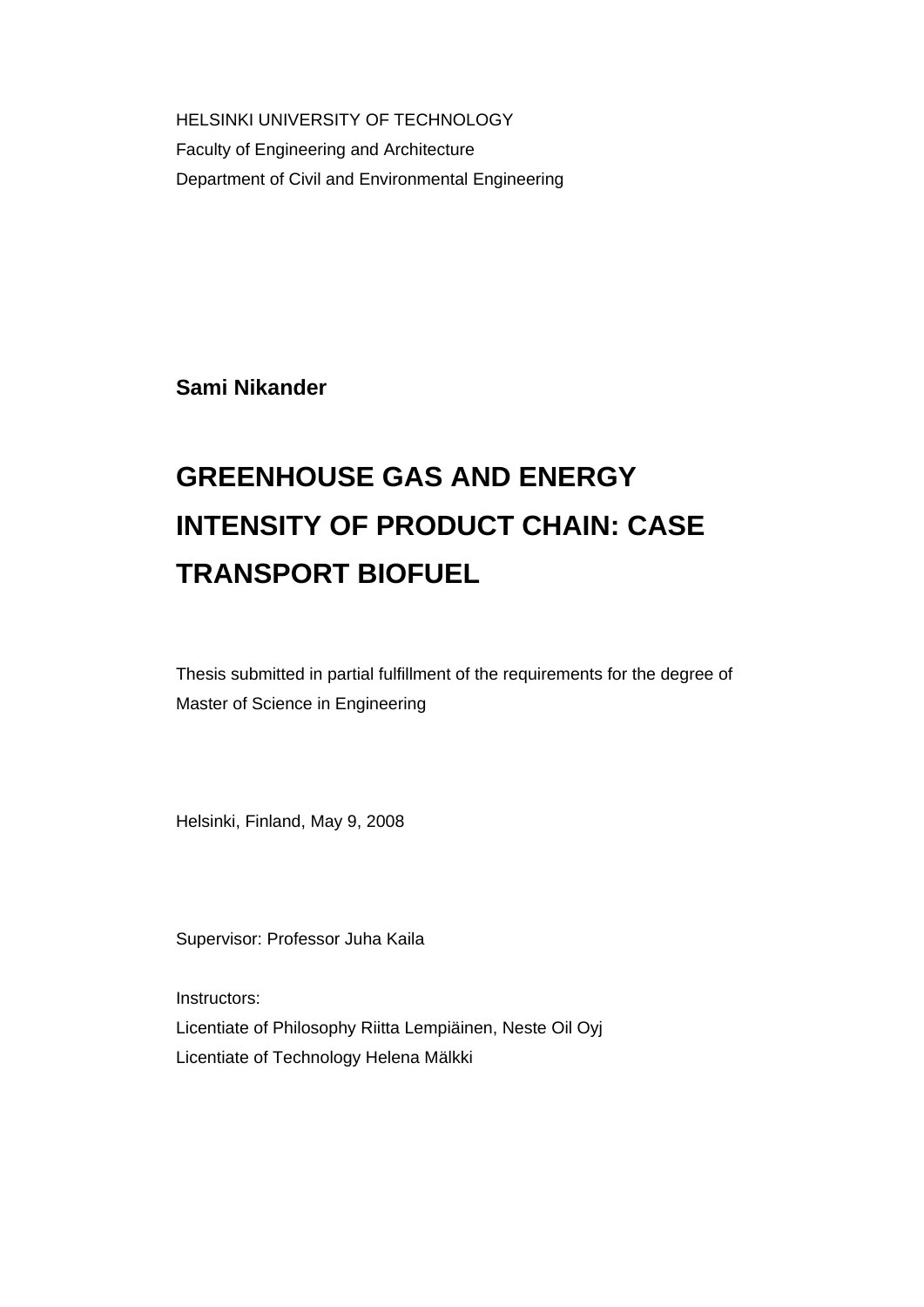**HELSINKI UNIVERSITY OF TECHNOLOGY ABSTRACT OF THE** 

# **Faculty of Engineering and Architecture MASTER'S THESIS**

|                                                                                                                                                                                                                                                                                                                                                                                                                                                                                                                                                                                                                                                                                                                                                                                                                                                                                                                                                                                                                                           | raculty of Engineering and Architecture                                                                                                                                                          |                  | טוט∟ווו ט \ו∟וטחוו              |
|-------------------------------------------------------------------------------------------------------------------------------------------------------------------------------------------------------------------------------------------------------------------------------------------------------------------------------------------------------------------------------------------------------------------------------------------------------------------------------------------------------------------------------------------------------------------------------------------------------------------------------------------------------------------------------------------------------------------------------------------------------------------------------------------------------------------------------------------------------------------------------------------------------------------------------------------------------------------------------------------------------------------------------------------|--------------------------------------------------------------------------------------------------------------------------------------------------------------------------------------------------|------------------|---------------------------------|
| Author:                                                                                                                                                                                                                                                                                                                                                                                                                                                                                                                                                                                                                                                                                                                                                                                                                                                                                                                                                                                                                                   | Sami Nikander                                                                                                                                                                                    |                  |                                 |
| Thesis:                                                                                                                                                                                                                                                                                                                                                                                                                                                                                                                                                                                                                                                                                                                                                                                                                                                                                                                                                                                                                                   | GREENHOUSE GAS AND ENERGY INTENSITY ASSESSMENT                                                                                                                                                   |                  |                                 |
|                                                                                                                                                                                                                                                                                                                                                                                                                                                                                                                                                                                                                                                                                                                                                                                                                                                                                                                                                                                                                                           | OF PRODUCT CHAIN: CASE TRANSPORT BIOFUEL                                                                                                                                                         |                  |                                 |
| Date:                                                                                                                                                                                                                                                                                                                                                                                                                                                                                                                                                                                                                                                                                                                                                                                                                                                                                                                                                                                                                                     | May 9,2008                                                                                                                                                                                       | <b>Number of</b> | 88 pages +                      |
| Professorship:                                                                                                                                                                                                                                                                                                                                                                                                                                                                                                                                                                                                                                                                                                                                                                                                                                                                                                                                                                                                                            | Waste management                                                                                                                                                                                 | pages:           | Appendixes                      |
|                                                                                                                                                                                                                                                                                                                                                                                                                                                                                                                                                                                                                                                                                                                                                                                                                                                                                                                                                                                                                                           |                                                                                                                                                                                                  | Code:            | 24 pages                        |
|                                                                                                                                                                                                                                                                                                                                                                                                                                                                                                                                                                                                                                                                                                                                                                                                                                                                                                                                                                                                                                           |                                                                                                                                                                                                  |                  | <b>Yhd-73</b>                   |
| Supervisor:                                                                                                                                                                                                                                                                                                                                                                                                                                                                                                                                                                                                                                                                                                                                                                                                                                                                                                                                                                                                                               | Professor Juha Kaila, , Helsinki University of Technology                                                                                                                                        |                  |                                 |
| <b>Instructors:</b>                                                                                                                                                                                                                                                                                                                                                                                                                                                                                                                                                                                                                                                                                                                                                                                                                                                                                                                                                                                                                       | Licentiate of Philosophy Riitta Lempiäinen, Neste Oil Oyj                                                                                                                                        |                  |                                 |
|                                                                                                                                                                                                                                                                                                                                                                                                                                                                                                                                                                                                                                                                                                                                                                                                                                                                                                                                                                                                                                           | Licentiate of Technology Helena Mälkki, Helsinki University                                                                                                                                      |                  |                                 |
|                                                                                                                                                                                                                                                                                                                                                                                                                                                                                                                                                                                                                                                                                                                                                                                                                                                                                                                                                                                                                                           | of Technology                                                                                                                                                                                    |                  |                                 |
| produce sufficient energy, and to do so in a sustainable manner. There are different<br>ways to tackle these challenges, both legislative and technological. Biofuels will play<br>a part in expanding the range of energy sources available in the future. The OECD<br>estimates that 13% of liquid fuel needs in 2050 will be supplied by transport biofuels.<br>Transport biofuels cannot replace fossil fuels in the near future, but they can serve<br>as partial solution to fulfilling the growing need for energy.<br>This study is a case study, which characterizes product chain of the transport biofuel<br>greenhouse gas and energy intensity by using the life cycle assessment method.<br>The transport biofuel product, NExBTL is a new product. Production in Neste Oil<br>refinery at Kilpilahti started in summer 2007. Global discussion related to transport<br>biofuels is focused on climate change. Therefore this study focuses on greenhouse<br>gas emissions and energy consumption of biofuel product chain. |                                                                                                                                                                                                  |                  |                                 |
| The product chain of NExBTL using three different raw materials - animal fats, palm<br>oil and rapeseed oil - was constructed by using a system approach and life cycle<br>assessment. The greenhouse gas and energy assessments were based on guidance<br>given in United Kingdoms Carbon Reporting within the Renewable Transport Fuel<br>Obligation (RTFO). Greenhouse gas savings were calculated by using methodology<br>described in the proposal for a directive of the European Parliament, and of the<br>European Council on the promotion of the use of renewable energy sources.<br>The results of greenhouse gas and energy intensity assessment show that total<br>direct greenhouse gas emissions during the product chain depends on the type of                                                                                                                                                                                                                                                                           |                                                                                                                                                                                                  |                  |                                 |
| feedstock and types of energy used in processes during the product chain. There are<br>no indirect greenhouse gas emissions due to land use change in present cultivated<br>feedstock. Direct greenhouse gas savings vary from 30% and to over 80%<br>depending on the raw material. Energy intensity of the product chain is almost at the<br>same level as the fossil fuel reference system.                                                                                                                                                                                                                                                                                                                                                                                                                                                                                                                                                                                                                                            |                                                                                                                                                                                                  |                  |                                 |
|                                                                                                                                                                                                                                                                                                                                                                                                                                                                                                                                                                                                                                                                                                                                                                                                                                                                                                                                                                                                                                           | Keywords: Animal waste, Climate change, Energy intensity,<br>Environmental sustainability, Hydrotreatment, Land use, NExBTL,<br>Life cycle assessment, Palm oil, Rapeseed oil, Transport biofuel |                  | Publishing language:<br>English |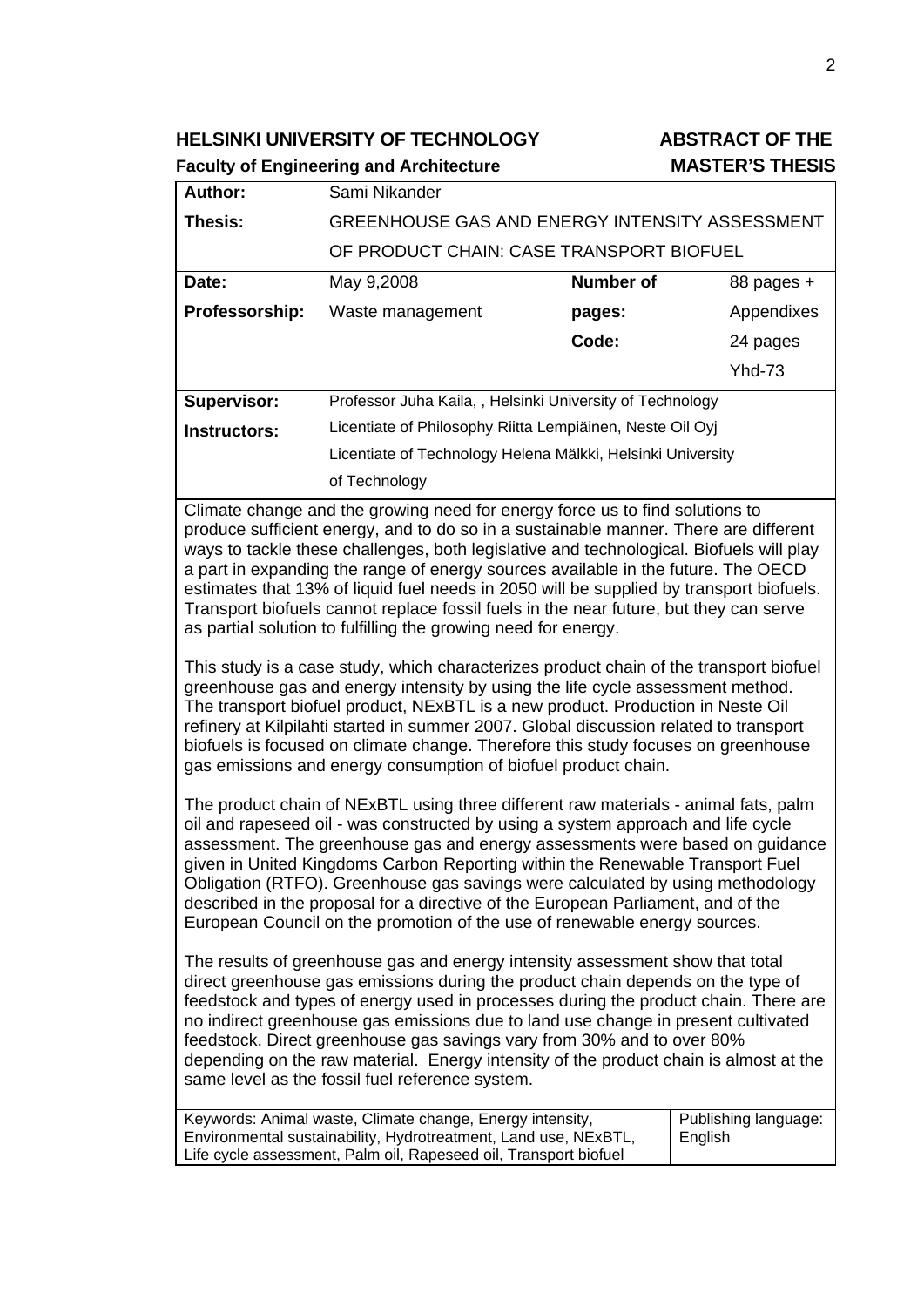**TEKNILLINEN KORKEAKOULU DIPLOMITYÖN TIIVISTELMÄ** 

**Insinööritieteiden ja arkkitehtuurin tiedekunta**

| Tekijä:                                                                                                                                                                                                                                                                                                                                                                                                                                                                                                                                                                                                                                                                                                                                                                                                                                                                                                                                                                                                                                                                                                                                                                                                                                                                                                                                                                                                                                                                                                                                                                                                                                                                                                                                                                                                                                                                                                                                                                                                                                                                                                                                                                                                                                                                                                                                   | Sami Nikander                                                                                                                                                                                  |            |                            |
|-------------------------------------------------------------------------------------------------------------------------------------------------------------------------------------------------------------------------------------------------------------------------------------------------------------------------------------------------------------------------------------------------------------------------------------------------------------------------------------------------------------------------------------------------------------------------------------------------------------------------------------------------------------------------------------------------------------------------------------------------------------------------------------------------------------------------------------------------------------------------------------------------------------------------------------------------------------------------------------------------------------------------------------------------------------------------------------------------------------------------------------------------------------------------------------------------------------------------------------------------------------------------------------------------------------------------------------------------------------------------------------------------------------------------------------------------------------------------------------------------------------------------------------------------------------------------------------------------------------------------------------------------------------------------------------------------------------------------------------------------------------------------------------------------------------------------------------------------------------------------------------------------------------------------------------------------------------------------------------------------------------------------------------------------------------------------------------------------------------------------------------------------------------------------------------------------------------------------------------------------------------------------------------------------------------------------------------------|------------------------------------------------------------------------------------------------------------------------------------------------------------------------------------------------|------------|----------------------------|
| Diplomityö:                                                                                                                                                                                                                                                                                                                                                                                                                                                                                                                                                                                                                                                                                                                                                                                                                                                                                                                                                                                                                                                                                                                                                                                                                                                                                                                                                                                                                                                                                                                                                                                                                                                                                                                                                                                                                                                                                                                                                                                                                                                                                                                                                                                                                                                                                                                               | TUOTEKETJUN KASVIHUONEKAASU- JA<br><b>ENERGIAINTENSITEETIN ARVIOINTI: TAPAUS LIIKENTEEN</b><br><b>BIOPOLTTOAINE</b>                                                                            |            |                            |
| Päivämäärä:                                                                                                                                                                                                                                                                                                                                                                                                                                                                                                                                                                                                                                                                                                                                                                                                                                                                                                                                                                                                                                                                                                                                                                                                                                                                                                                                                                                                                                                                                                                                                                                                                                                                                                                                                                                                                                                                                                                                                                                                                                                                                                                                                                                                                                                                                                                               | 9.5.2008                                                                                                                                                                                       | Sivumäärä: | 88 + liitteet 24           |
| Professuuri:                                                                                                                                                                                                                                                                                                                                                                                                                                                                                                                                                                                                                                                                                                                                                                                                                                                                                                                                                                                                                                                                                                                                                                                                                                                                                                                                                                                                                                                                                                                                                                                                                                                                                                                                                                                                                                                                                                                                                                                                                                                                                                                                                                                                                                                                                                                              | Jätehuoltotekniikka                                                                                                                                                                            | Koodi:     | sivua<br><b>Yhd-73</b>     |
| Valvoja:                                                                                                                                                                                                                                                                                                                                                                                                                                                                                                                                                                                                                                                                                                                                                                                                                                                                                                                                                                                                                                                                                                                                                                                                                                                                                                                                                                                                                                                                                                                                                                                                                                                                                                                                                                                                                                                                                                                                                                                                                                                                                                                                                                                                                                                                                                                                  | Professori Juha Kaila                                                                                                                                                                          |            |                            |
| Ohjaajat:                                                                                                                                                                                                                                                                                                                                                                                                                                                                                                                                                                                                                                                                                                                                                                                                                                                                                                                                                                                                                                                                                                                                                                                                                                                                                                                                                                                                                                                                                                                                                                                                                                                                                                                                                                                                                                                                                                                                                                                                                                                                                                                                                                                                                                                                                                                                 | Filosofian lisensiaatti Riitta Lempiäinen, Neste Oil Oyj                                                                                                                                       |            |                            |
|                                                                                                                                                                                                                                                                                                                                                                                                                                                                                                                                                                                                                                                                                                                                                                                                                                                                                                                                                                                                                                                                                                                                                                                                                                                                                                                                                                                                                                                                                                                                                                                                                                                                                                                                                                                                                                                                                                                                                                                                                                                                                                                                                                                                                                                                                                                                           | Tekniikan lisensiaatti Helena Mälkki                                                                                                                                                           |            |                            |
| Ilmaston muutos ja energian kulutuksen kasvu pakottavat etsimään keinoja tuottaa<br>riittävästi energiaa ympäristöllisesti, taloudellisesti ja sosiaalisesti kestävällä tavalla.<br>Haasteeseen voidaan vastata lainsäädännön ja teknologian keinoin. Liikenteen<br>biopolttoaineet ovat osa laajentuvaa energialähteiden valikoimaa. OECD arvion<br>mukaan vuonna 2050 olisi mahdollista tuottaa biopohjaisesti 13 % liikenteen<br>tarvitsemasta polttoaineesta. Liikenteen biopolttoaineet eivät tule korvaamaan<br>fossiilisia polttoaineita, ainakaan lähitulevaisuudessa, mutta ne voivat tuoda<br>osaratkaisun kasvavan energiatarpeen tyydyttämiseen.<br>Tämä tutkimus on tapaustutkimus, jossa arvioitiin liikenteen biopolttoaineen<br>kasvihuonekaasu- ja energiaintensiteetti elinkaariarviointia käyttäen. Liikenteen<br>biopolttoaine NExBTL on uusi tuote, jonka valmistus aloitettiin Neste Oil Oyj:n<br>jalostamolla Kilpilahdessa kesällä 2007. Kansainvälinen keskustelu on keskittynyt<br>ilmaston muutokseen. Tästä johtuen tämä tutkimus keskittyy liikenteen<br>biopolttoaineen tuoteketjun kasvihuonekaasupäästöihin sekä energiatehokkuuteen.<br>Tutkimusta tehtäessä liikenteen biopolttoaineen valmistuksessa oli käytössä kolme<br>eri raaka-ainelähdettä, eläinrasva, palmuöljy ja rypsiöljy. Tuoteketju määriteltiin<br>näiden raaka-aineiden pohjalta käyttäen systeemitarkastelua ja elinkaariarviointia.<br>Kasvihuonekaasu- ja energiaintensiteetin arviointi tehtiin Iso-Britannian Carbon<br>Reporting within the Renewable Transport Fuel Obligation (RTFO) metodologian<br>mukaisesti. Kasvihuonekaasupäästöjen säästöt laskettiin käyttäen EU:n parlamentin<br>ja neuvoston direktiiviehdotuksessa Promotion of the Use of Renewable Energy<br>Sources kuvattua metodia.<br>Tulokset osoittavat, että tuoteketjun aikaiset kasvihuonekaasupäästöt sekä<br>fossiilinen energiankulutus riippuvat käytetystä raaka-aineesta ja energiamuodosta.<br>Tarkasteltavaan tuoteketjuun ei sisälly maankäytön muutoksesta johtuvia epäsuoria<br>kasvihuonekaasupäästöjä. Suorat kasvihuonekaasupäästöjen vähentymät verrattuna<br>fossiiliseen polttoaineen valmistusketjuun vaihtelevat 30 % ja yli 80 % välillä, riippuen<br>raaka-aineesta. Tuoteketjun energiaintensiteetti on lähes samalla tasolla kuin |                                                                                                                                                                                                |            |                            |
|                                                                                                                                                                                                                                                                                                                                                                                                                                                                                                                                                                                                                                                                                                                                                                                                                                                                                                                                                                                                                                                                                                                                                                                                                                                                                                                                                                                                                                                                                                                                                                                                                                                                                                                                                                                                                                                                                                                                                                                                                                                                                                                                                                                                                                                                                                                                           | Avainsanat: Elinkaariarviointi, Eläinrasva, Energiaintensiteetti,<br>Ilmaston muutos, Liikenteen biopolttoaine, Maankäyttö, NExBTL,<br>Palmuöljy, Rypsiöljy, Vetykäsittely, Ympäristökestävyys |            | Julkaisukieli:<br>Englanti |
|                                                                                                                                                                                                                                                                                                                                                                                                                                                                                                                                                                                                                                                                                                                                                                                                                                                                                                                                                                                                                                                                                                                                                                                                                                                                                                                                                                                                                                                                                                                                                                                                                                                                                                                                                                                                                                                                                                                                                                                                                                                                                                                                                                                                                                                                                                                                           |                                                                                                                                                                                                |            |                            |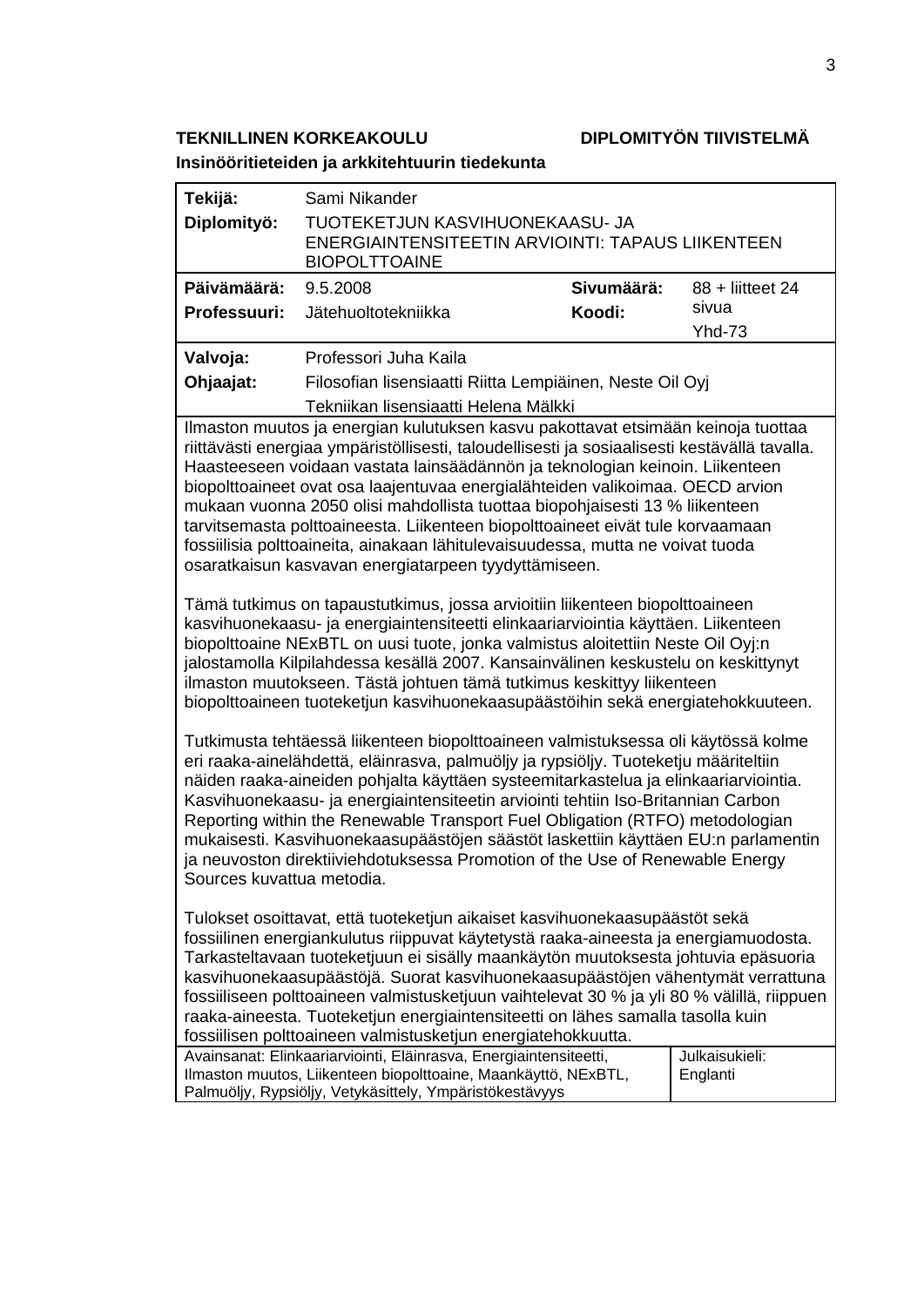# Index

| 2.6. Development of sustainability criteria for transport biofuels 20 |  |
|-----------------------------------------------------------------------|--|
|                                                                       |  |
|                                                                       |  |
|                                                                       |  |
|                                                                       |  |
|                                                                       |  |
|                                                                       |  |
|                                                                       |  |
|                                                                       |  |
|                                                                       |  |
|                                                                       |  |
|                                                                       |  |
|                                                                       |  |
|                                                                       |  |
|                                                                       |  |
|                                                                       |  |
|                                                                       |  |
|                                                                       |  |
|                                                                       |  |
|                                                                       |  |
|                                                                       |  |
|                                                                       |  |
|                                                                       |  |
|                                                                       |  |
|                                                                       |  |
|                                                                       |  |
|                                                                       |  |
|                                                                       |  |
|                                                                       |  |
|                                                                       |  |
|                                                                       |  |
|                                                                       |  |
|                                                                       |  |
|                                                                       |  |
|                                                                       |  |
|                                                                       |  |
|                                                                       |  |
|                                                                       |  |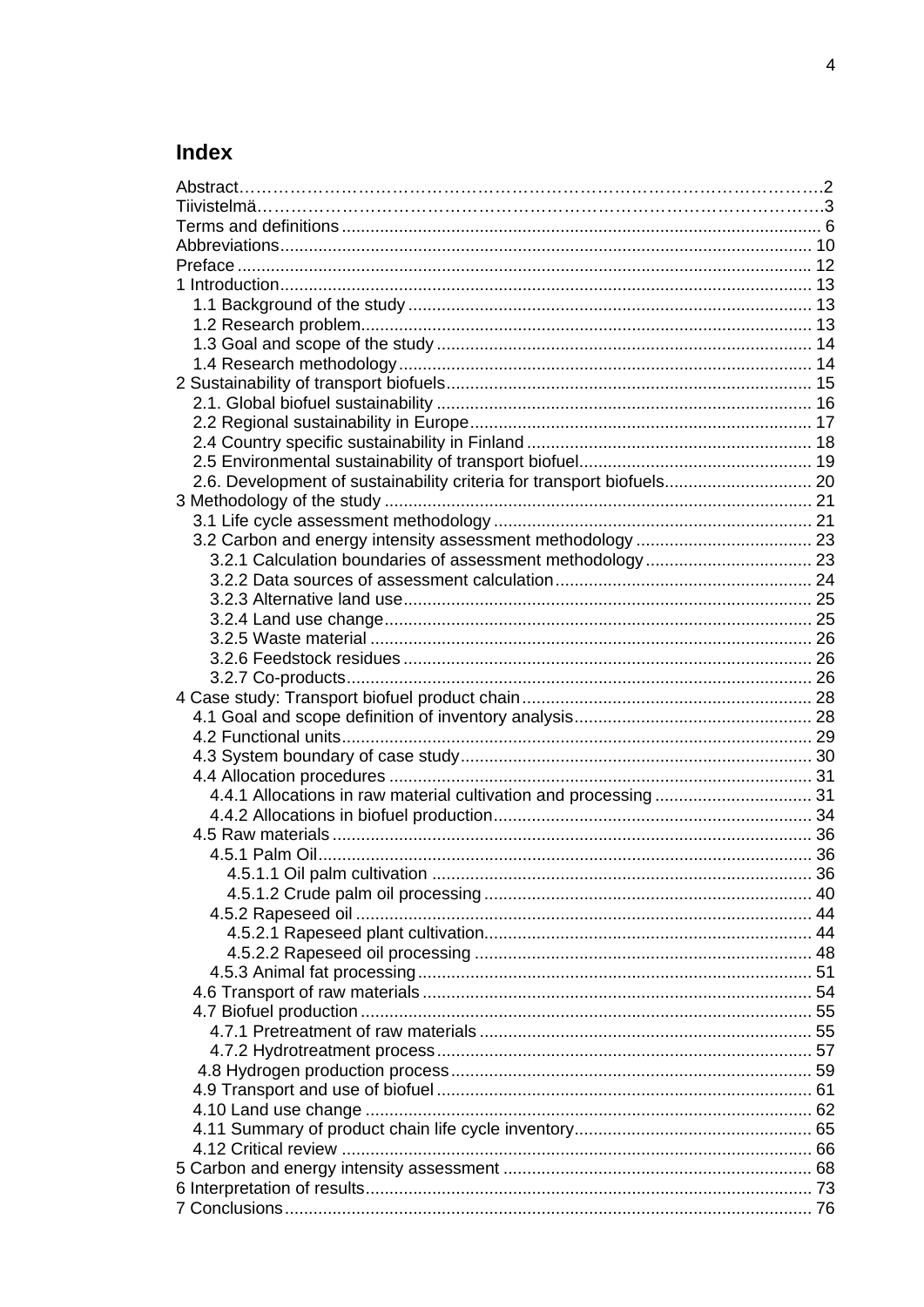| Appendix 1. Nine key sustainability issues according to UN-Energy 88    |  |
|-------------------------------------------------------------------------|--|
| Appendix 2. Greenhouse gas co-efficient factors used in calculations 92 |  |
|                                                                         |  |
|                                                                         |  |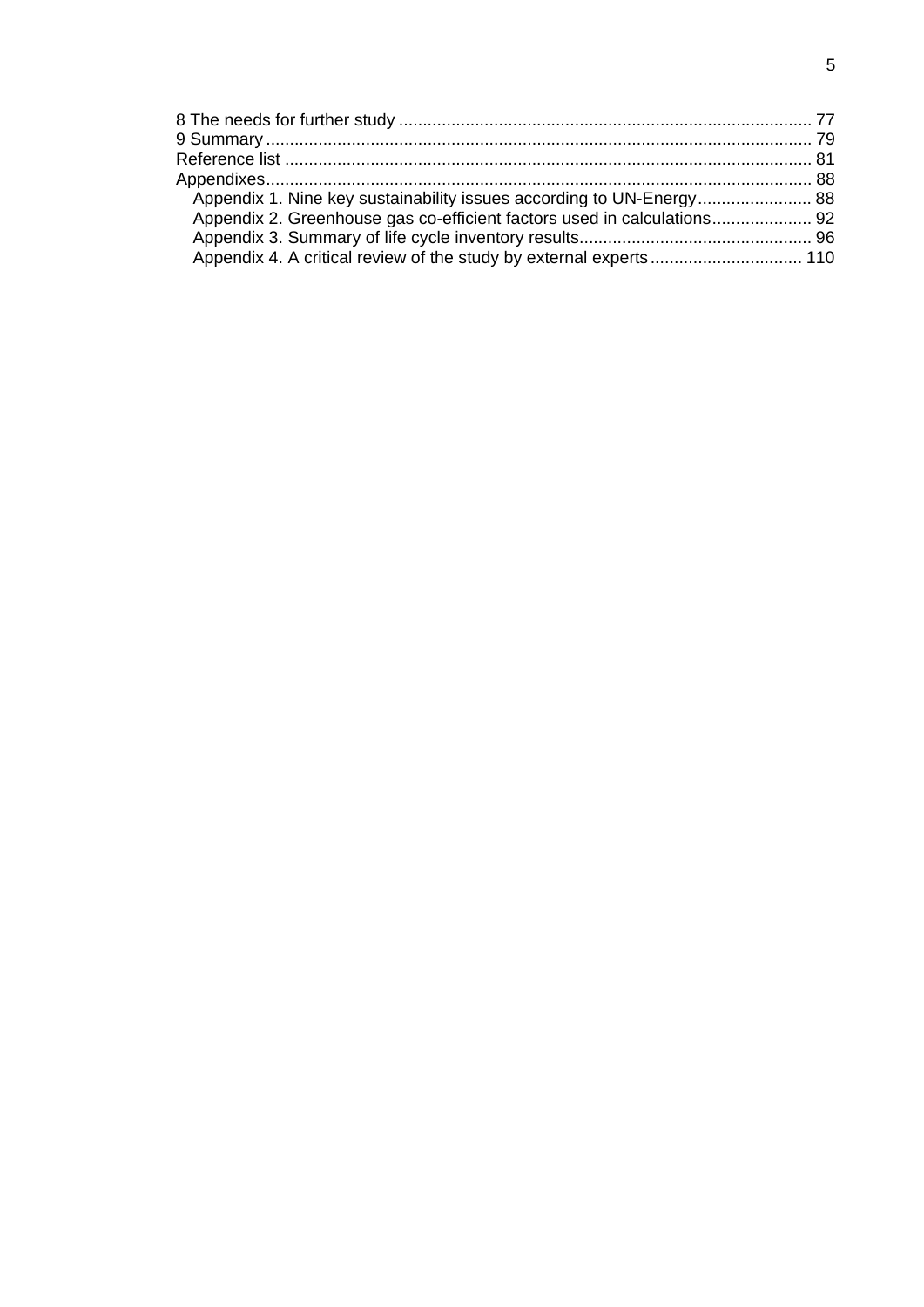# **Terms and definitions**

**Anticipated life cycle greenhouse gas emissions** means initial estimate of greenhouse gas emissions for a product that is calculated using secondary data, or a combination of primary and secondary data, for the processes used to produce the product (PAS 2050)

**Arable land** means land under temporary crops (double-cropped areas are counted only once), temporary meadows for mowing or pasture, land under market and kitchen gardens, and land temporarily fallow (less than five years). The abandoned land resulting from shifting cultivation is not included in this category. (GEO-4 glossary)

**Biodiversity** (a contraction of biological diversity) means the variety of life on Earth, including diversity at the genetic level, among species and among ecosystems and habitats. It includes diversity in abundance, distribution and in behaviour. Biodiversity also incorporates human cultural diversity, which can both be affected by the same drivers as biodiversity, and itself has impacts on the diversity of genes, other species and ecosystems. (GEO-4 glossary)

**Biofuels** means liquid or gaseous fuel produced from biomass.

**Biogenic carbon** means carbon derived from biomass, excluding fossil carbon (PAS 2050)

**Bioliquids** means liquid fuel for energy purposes produced from biomass (EC 2008a, page 21)

**Biomass** means the biodegradable fraction of products, waste and residues from agriculture (including vegetal and animal substances), forestry and related industries, as well as the biodegradable fraction of industrial and municipal waste (EC2008a , page 21)

**Carbon dioxide equivalent (CO<sub>2</sub>e)** unit for comparing the radiative forcing of a GHG to carbon dioxide. The carbon dioxide equivalent is calculated using the mass of a given GHG multiplied by its global warming potential (SFS-EN ISO 14064-1)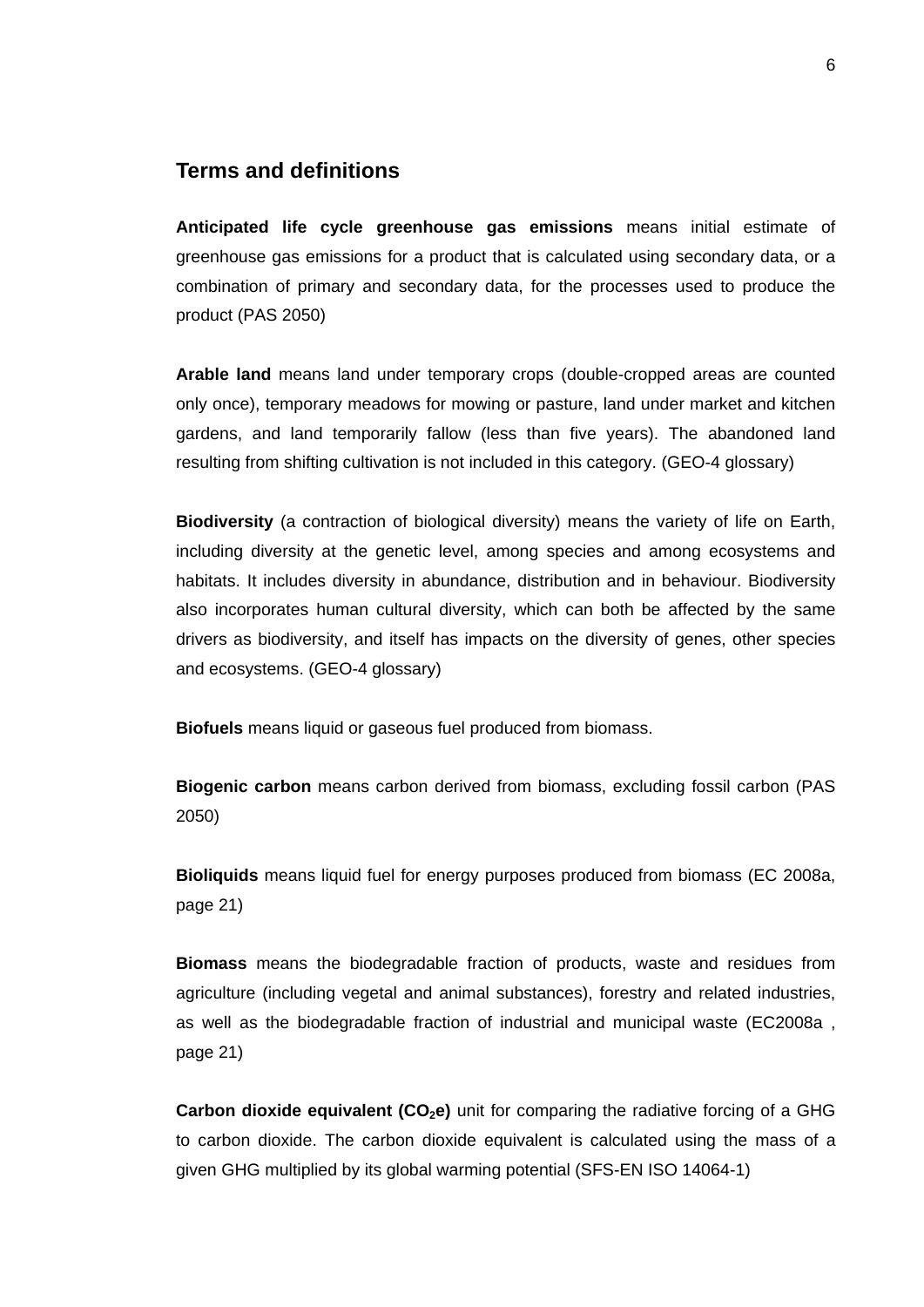**Climate Change** means any change in climate over time, whether due to natural variability or as a result of human activity. (The UN Framework Convention on Climate Change defines climate change as "a change of climate which is attributed directly or indirectly to human activity that alters the composition of the global atmosphere and which is in addition to natural climate variability observed over comparable time periods."). (GEO-4 glossary)

**Deforestation** means conversion of forested land to non-forest areas. (GEO-4 glossary)

**Forest** means land spanning more than 0.5 hectares with trees higher than 5 meters and a canopy cover of more than 10 per cent, or trees able to reach these thresholds in situ. It does not include land that is predominantly under agricultural or urban land use. (GEO-4 glossary)

**Fossil carbon** means carbon derived from fossil fuel or another fossil source, including peat (PAS 2050)

**Fossil fuel** means coal, natural gas and petroleum products (such as oil) formed from the decayed bodies of animals and plants that died millions of years ago. (GEO-4 glossary)

**Global warming** means changes in the surface air temperature, referred to as the global temperature, brought about by the enhanced greenhouse effect, which is induced by emission of greenhouse gases into the air. (GEO-4 glossary)

**Global warming potential (GWP)** factor describing the radiative forcing impact of one mass-based unit of a given GHG relative to an equivalent unit of carbon dioxide over a given period of time (SFS-EN ISO 14064-1)

**Greenhouse gas (GHG)** gaseous constituent of the atmosphere, both natural and anthropogenic, that absorbs and emit radiation at the specific wavelengths within the spectrum of infrared radiation emitted by the Earth's surface, the atmosphere, and clouds. GHGs include carbon dioxide (CO<sub>2</sub>), methane (CH<sub>4</sub>), nitrous oxide (N<sub>2</sub>O), hydrofluorocarbons (HFCs), perfluorocarbons (PFCs) and sulphur hexafluoride (SF $_6$ ) (SFS-EN ISO 14064-1)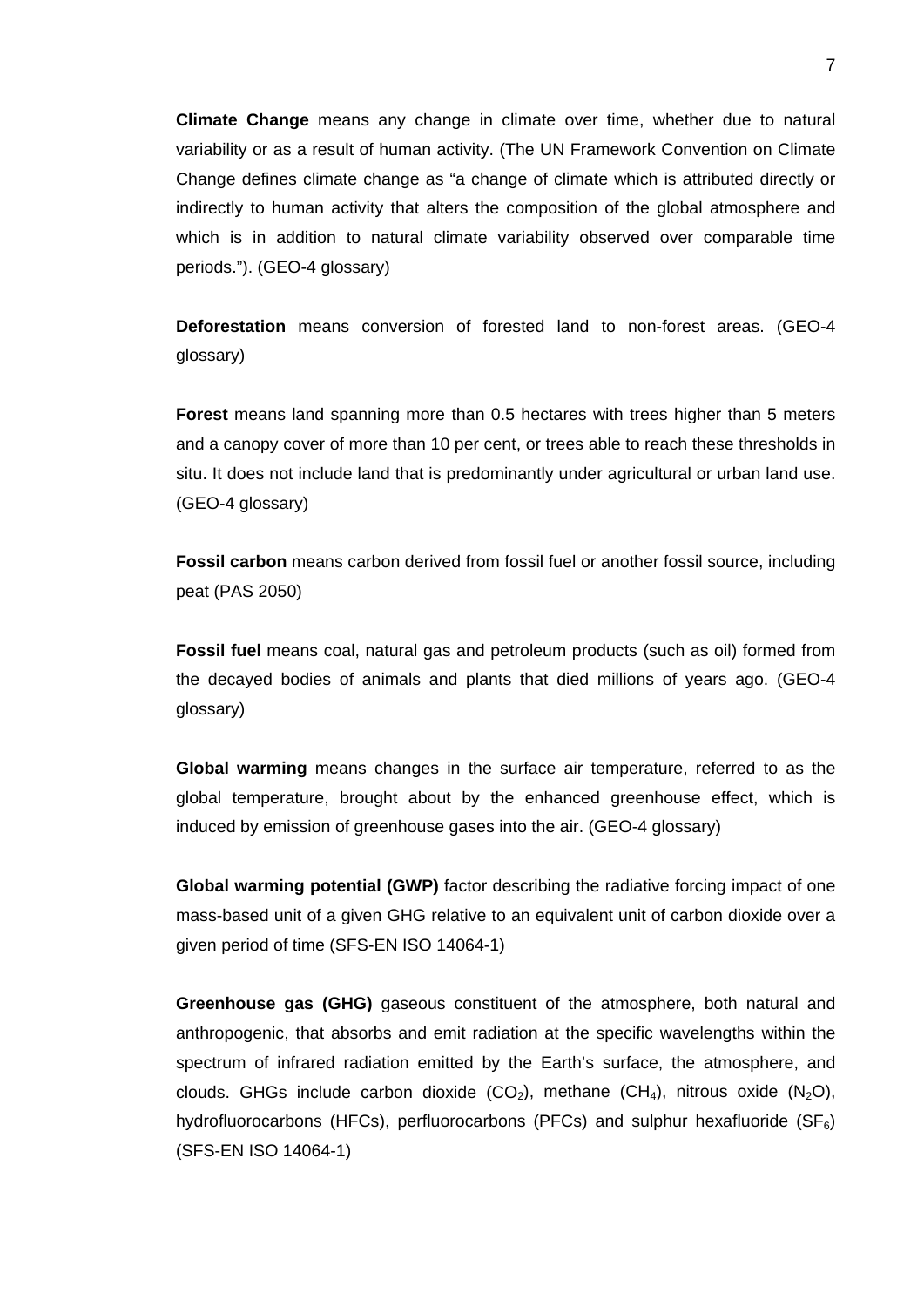**Land cover** means the physical coverage of land, usually expressed in terms of vegetation cover or lack of it. It is influenced by, but not synonymous with land use. (GEO-4 glossary)

**Land use** means the human use of land for a certain purpose. It is influenced by, but not synonymous with, land cover. (GEO-4 glossary)

**Life cycle** means consecutive and interlinked stages of a product system, from raw material acquisition or generation from natural resources to final disposal (SFS-EN ISO 14040)

**Life cycle assessment (LCA)** means compilation and evaluation of the inputs, outputs and the potential environmental impacts of a product system throughout its life cycle (SFS-EN ISO 14040)

**Life cycle inventory analysis (LCI)** means phase of life cycle assessment involving the compilation and quantification of inputs and outputs for a product throughout its life cycle (SFS-EN ISO 14040)

**Renewable energy obligation** means a national support scheme requiring energy producers to include a given proportion of energy from renewable sources in their production, requiring energy suppliers to include a given proportion of energy from renewable sources in their supply or requiring energy consumers to include a given proportion of energy from renewable source in their consumption (EC 2008a, page 22)

**Renewable energy source** means an energy source that does not rely on finite stocks of fuels. The most widely known renewable source is e.g. hydropower; other renewable sources are biomass, solar, tidal, wave and wind energy. (GEO-4 glossary)

**Sustainability** the feasibility of activities continuing without long-term adverse social, economic or environmental impacts which outweigh beneficial impacts (ISO 26000 (under development))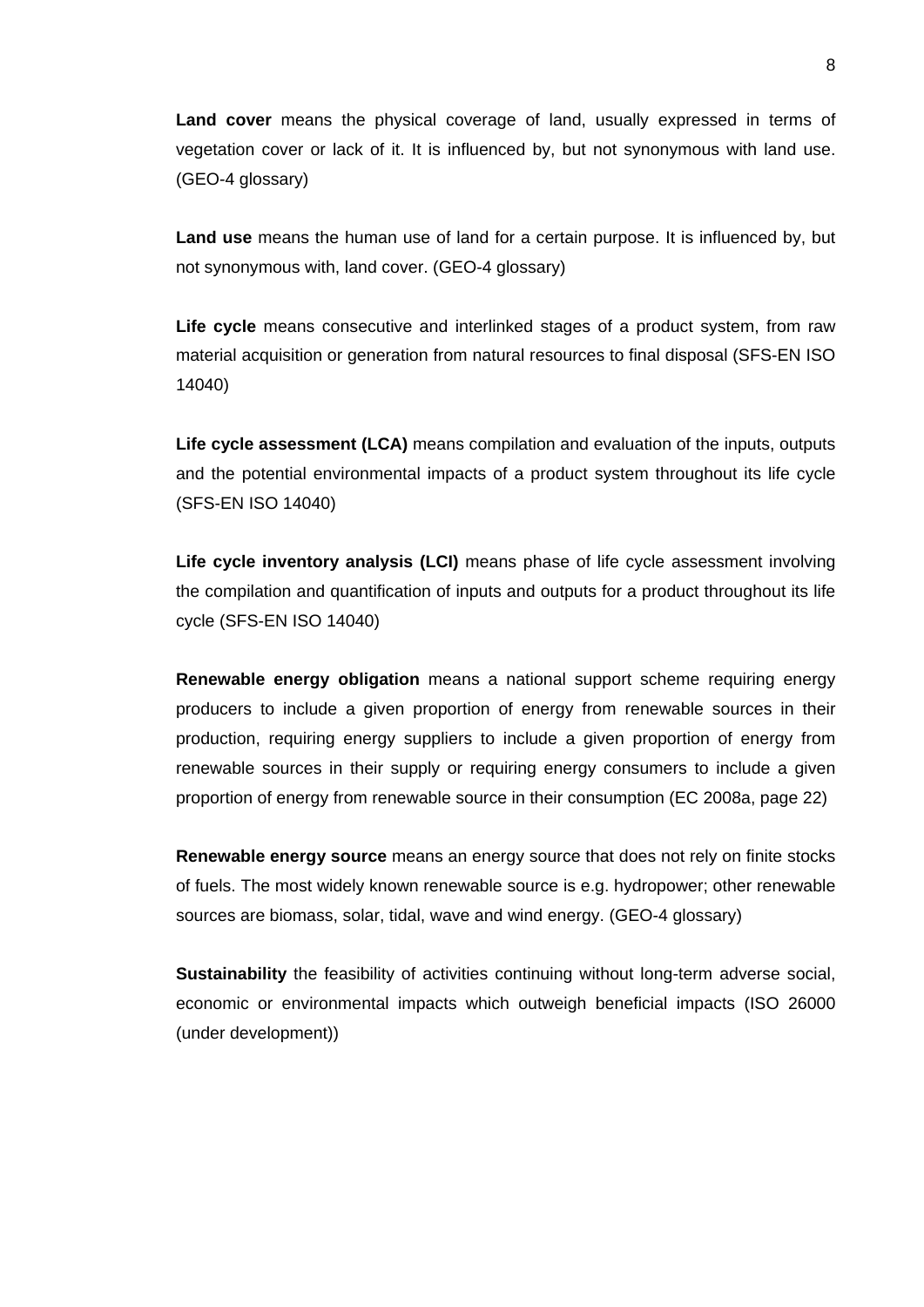**Sustainable Development (SD)** development that meets the needs of the present without compromising the ability of future generation to meet their own needs. (UN Commission on Sustainable Development (CSD), s. 2 and ISO 26000 (under development))

**Wetland** means area of marsh, fen, peat land, bog or water, whether natural or artificial, permanent or temporary, with water that is static or flowing, fresh, brackish or salt, including areas of marine water to a depth at low tide that does not exceed 6 meters. (GEO-4 glossary)

**Woodland** means wooded land, which is not classified as forest, spanning more than 0.5 hectares, with trees higher than 5 meters and a canopy cover of 5-10 per cent, or trees able to reach these thresholds in situ, or with a combined cover of shrubs, bushes and trees above 10 per cent. It does not include areas used predominantly for agricultural or urban purposes. (GEO-4 glossary)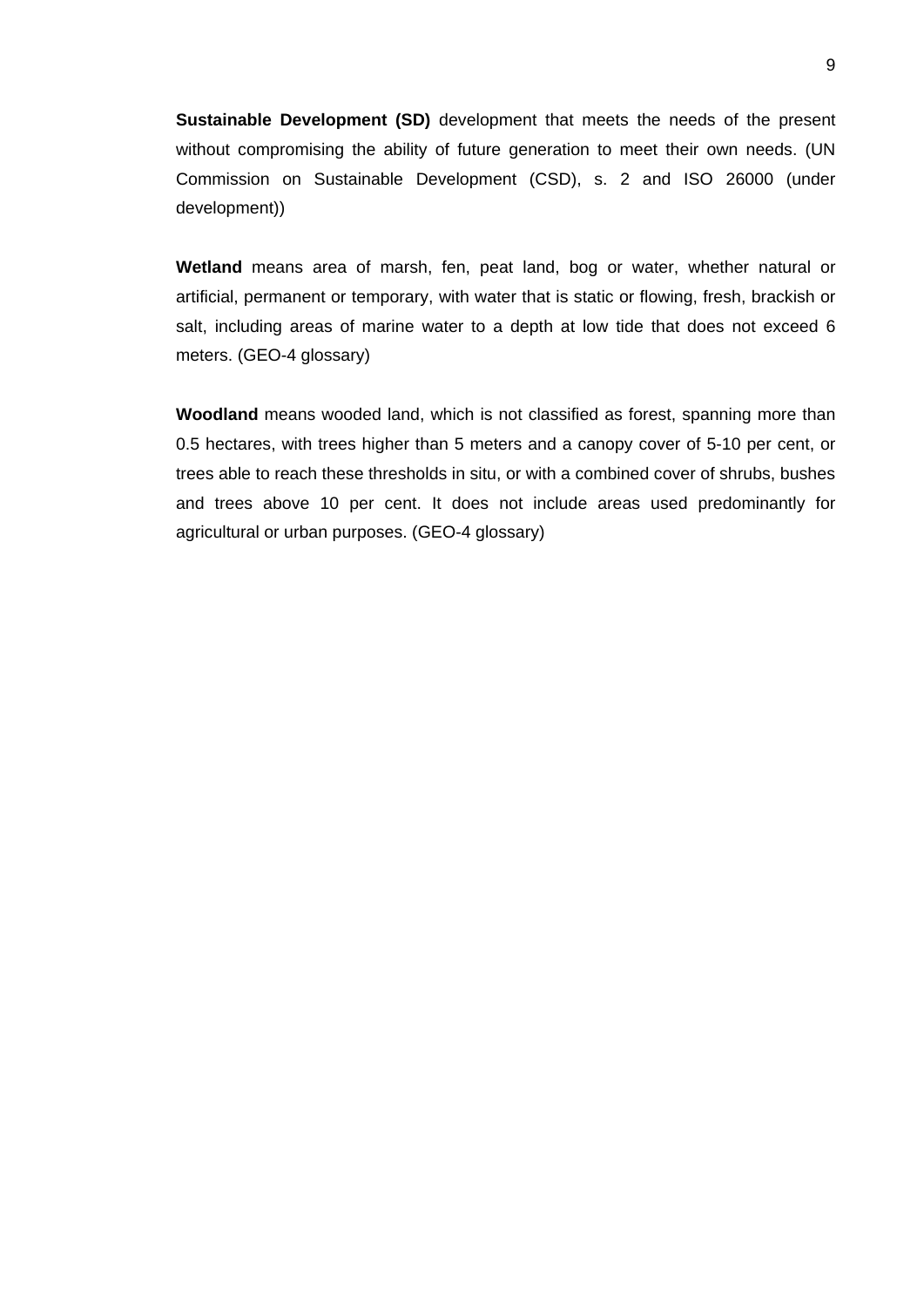# **Abbreviations**

| <b>Abbreviation</b> | <b>Explanation</b>                                           |
|---------------------|--------------------------------------------------------------|
| AF                  | <b>Animal Fat</b>                                            |
| <b>BAT</b>          | <b>Best Available Technique</b>                              |
| CH <sub>4</sub>     | Methane                                                      |
| $\overline{co}$     | Carbon monoxide                                              |
| CO <sub>2</sub>     | Carbon dioxide                                               |
| CO <sub>2e</sub>    | Carbon dioxide equivalent                                    |
| <b>CPO</b>          | Crude Palm Oil                                               |
| <b>EFB</b>          | <b>Empty Fruit Bunch</b>                                     |
| $E$ C               | European Commission                                          |
| <b>EN</b>           | European Standard                                            |
| $E$ U               | <b>European Union</b>                                        |
| <b>FFB</b>          | Fresh Fruit Bunch                                            |
| <b>GHG</b>          | Greenhouse Gas                                               |
| $\overline{HC}$     | <b>Hydro Carbons</b>                                         |
| <b>IPPC</b>         | Intergovernmental<br>Climate<br>Panel<br><b>on</b><br>Change |
| $\overline{ISO}$    | <b>International Standard</b>                                |
| <b>LCA</b>          | Life Cycle Assessment                                        |
| <b>LCI</b>          | Life Cycle Inventory                                         |
| <b>LCIA</b>         | Life Cycle Impact Assessment                                 |
| <b>NExBTL</b>       | Trade name of Neste Oil's synthetic<br>biofuel               |
| NO <sub>x</sub>     | Nitrous oxides                                               |
| $N_2$ O             | Dinitrogen oxide                                             |
| <b>OECD</b>         | Organization for Economic Co-operation<br>and Development    |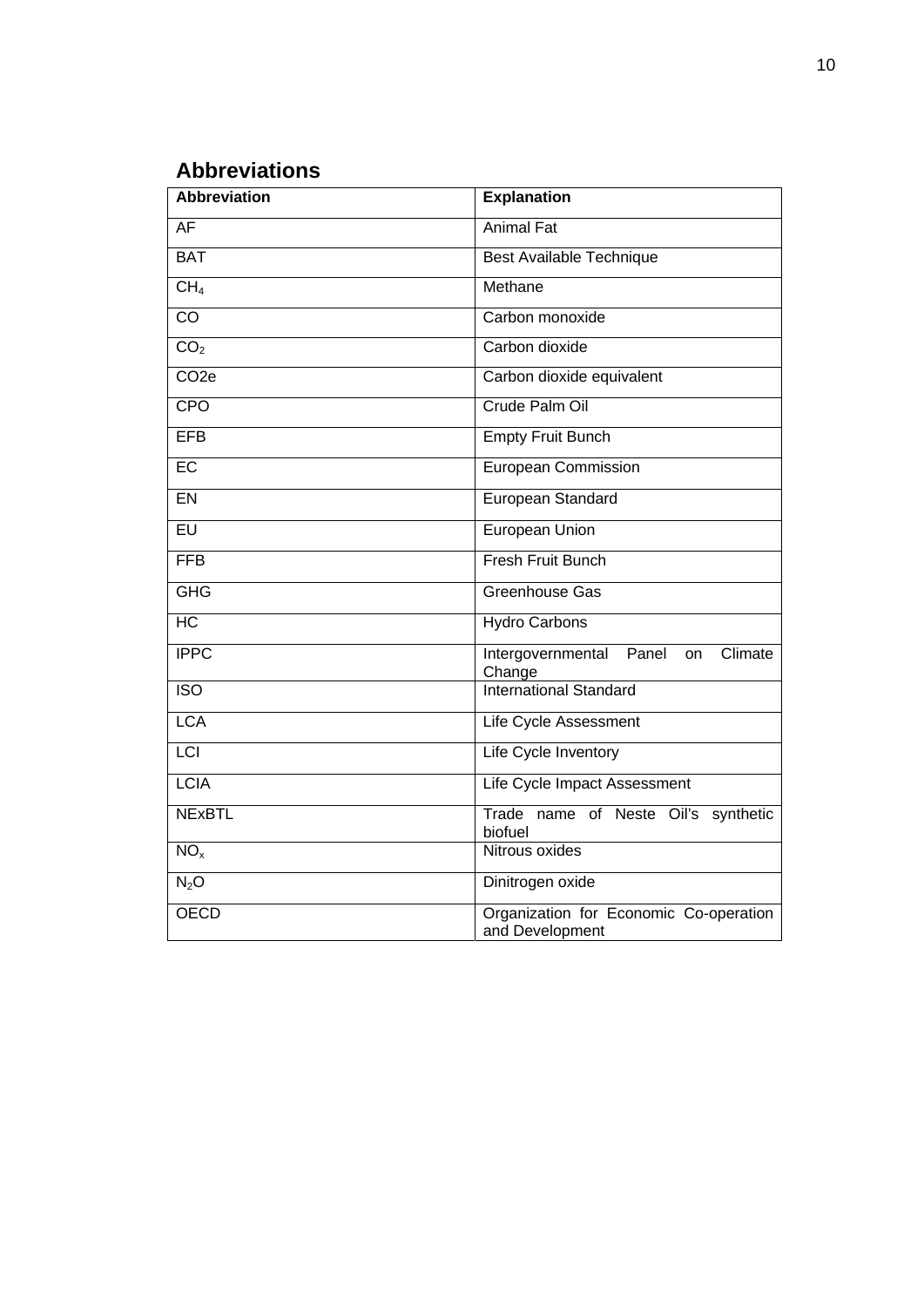| <b>Abbreviation</b> | <b>Explanation</b>                                                             |
|---------------------|--------------------------------------------------------------------------------|
| <b>PK</b>           | Palm Kernel                                                                    |
| <b>PM</b>           | Fine particles                                                                 |
| <b>POME</b>         | Palm Oil Mill Effluent                                                         |
| <b>RSO</b>          | Rapeseed Oil                                                                   |
| <b>RTFO</b>         | Renewable Transport Fuel Obligation                                            |
| <b>SFS</b>          | Finnish<br>Standards<br>Association<br>and<br>abbreviation of Finnish standard |
| $SO_{x}$            | Sulphur oxides                                                                 |
| <b>UN</b>           | <b>United Nations</b>                                                          |
| <b>WSSD</b>         | Summit<br>Sustainable<br>World<br><b>on</b><br>Development                     |
| <b>SI-units</b>     |                                                                                |
| g                   | Gram                                                                           |
| kg                  | Kilogram                                                                       |
| km                  | Kilometer                                                                      |
| MJ                  | Mega joule                                                                     |
| t                   | Tonnes                                                                         |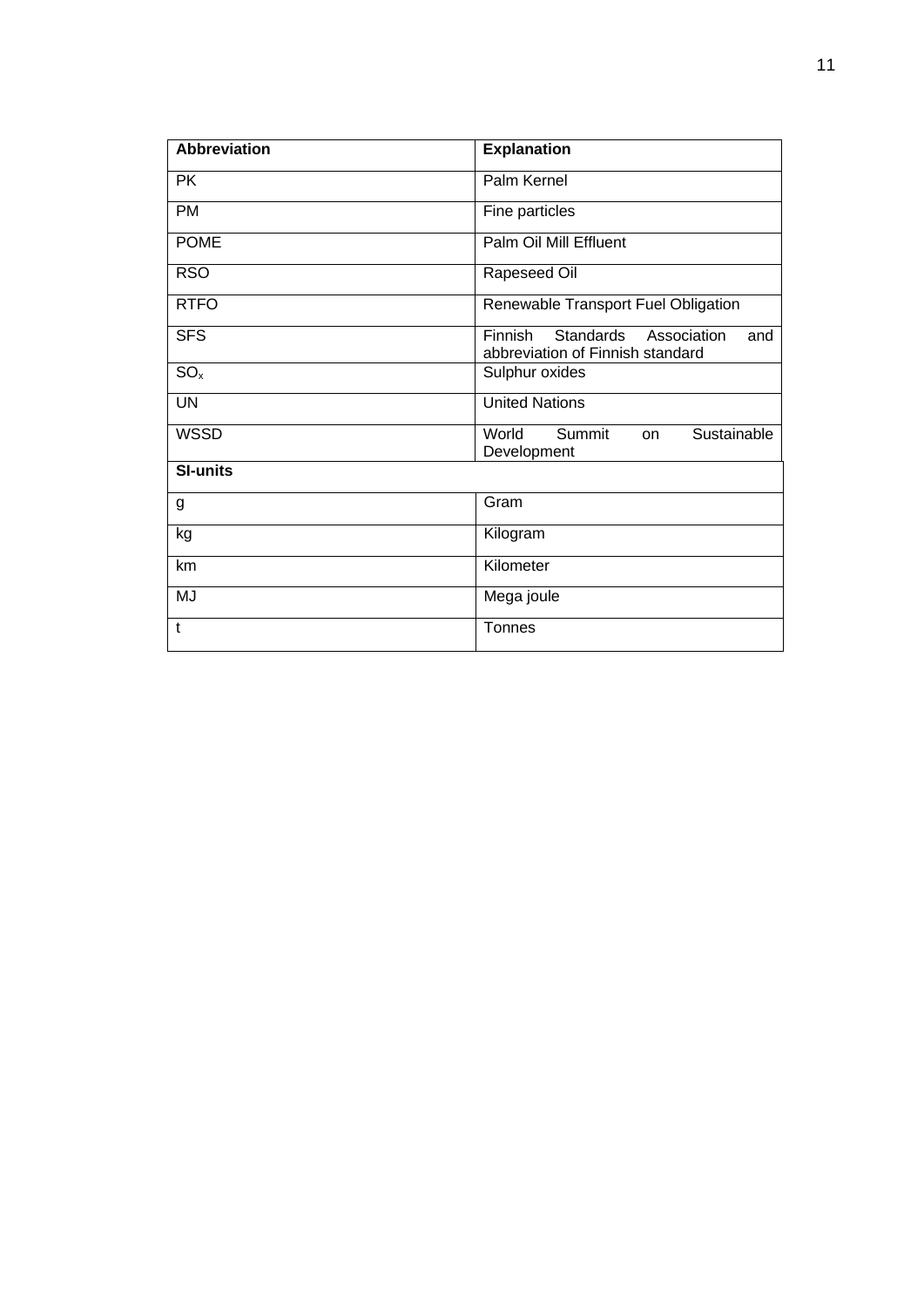# **Preface**

This study was done in Neste Oil Research Centre as a part of transport biofuel studies done by Neste Oil. This company is one of the leading industrial transport biofuel producers in the world and is committed to producing transport biofuels in sustainable manner.

I am grateful that my study has been a part of procedure to find ways to assess sustainability of transport biofuels.

During this study I was privileged to work with experts in the field transport biofuel environmental sustainability. I would like to thank them for all the support and advice they gave me during this study. My special thanks go to Riitta Lempiäinen whose experience and patient guidance during this study helped me to reach my goal. I would like also thank Annikki Perkiö, Juha Pentikäinen and Steven Gust their help with this project.

I would like to thank Environmental Director Pekka Tuovinen from Neste Oil and General Manager Hannu Vornamo and Director Aimo Kastinen from Chemical Industry Federation of Finland for their understanding the importance of this study. They gave needed time and financial resources to conduct this study.

My thanks also go to Professor Juha Kaila and Licentiate in Technology Helena Mälkki from Helsinki University of Technology their guidance during this study.

Finally, but not least I'd like to thank my wife Satu and our daughter Saimi their endless support during my studies and this study. They are lights of my life.

Helsinki, May 2008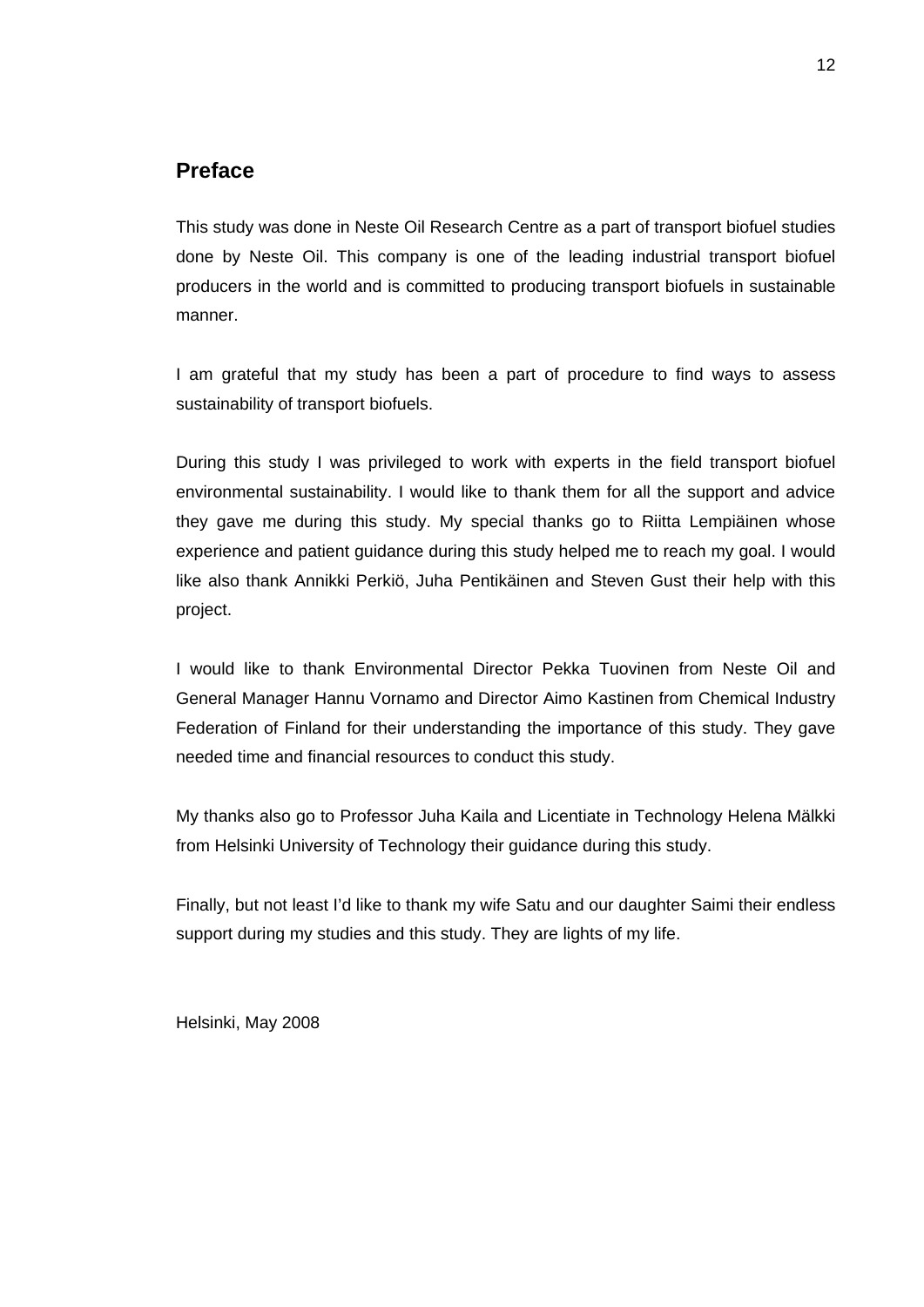# **1 Introduction**

#### *1.1 Background of the study*

Reports from International Energy Agency IEA, UN-energy (Sustainable Bioenergy report, April 2007) and United Nations Environment programme UNEP (GEO4 report October 2007) suggest that we are facing global challenges like growing need for energy, climate change and loss of biodiversity. Mankind has to find solutions for producing enough energy and do so in a sustainable manner.

There are different ways to tackle these challenges. At the moment there are several legislative initiatives ongoing. European Union is preparing a directive which sets environmental sustainability criteria for biofuels, including transport biofuels. Corresponding development is also ongoing at a national level e.g. in United Kingdom, in Netherlands and in Germany.

In addition to legislation, tackling the challenge also requires developing present technology and developing totally new technologies. It should not be forgotten that changes in personal behavior are also needed.

Biofuels will play a part in expanding the range of energy sources available in the future. OECD estimates in its report published in September 2007 that 13% of liquid fuel needs in 2050 will be supplied by transport biofuels. So it is evident that transport biofuels will not replace fossil fuels, at least in near future. But they can serve as partial solution to fulfill growing need for energy.

#### *1.2 Research problem*

A holistic approach to evaluate sustainability of products is needed. A life cycle assessment of product chain seems to be suitable method for characterization of product's sustainability. It is justifiable to use life cycle assessment as a method because the method has been developed and it has been widely used in scientific studies.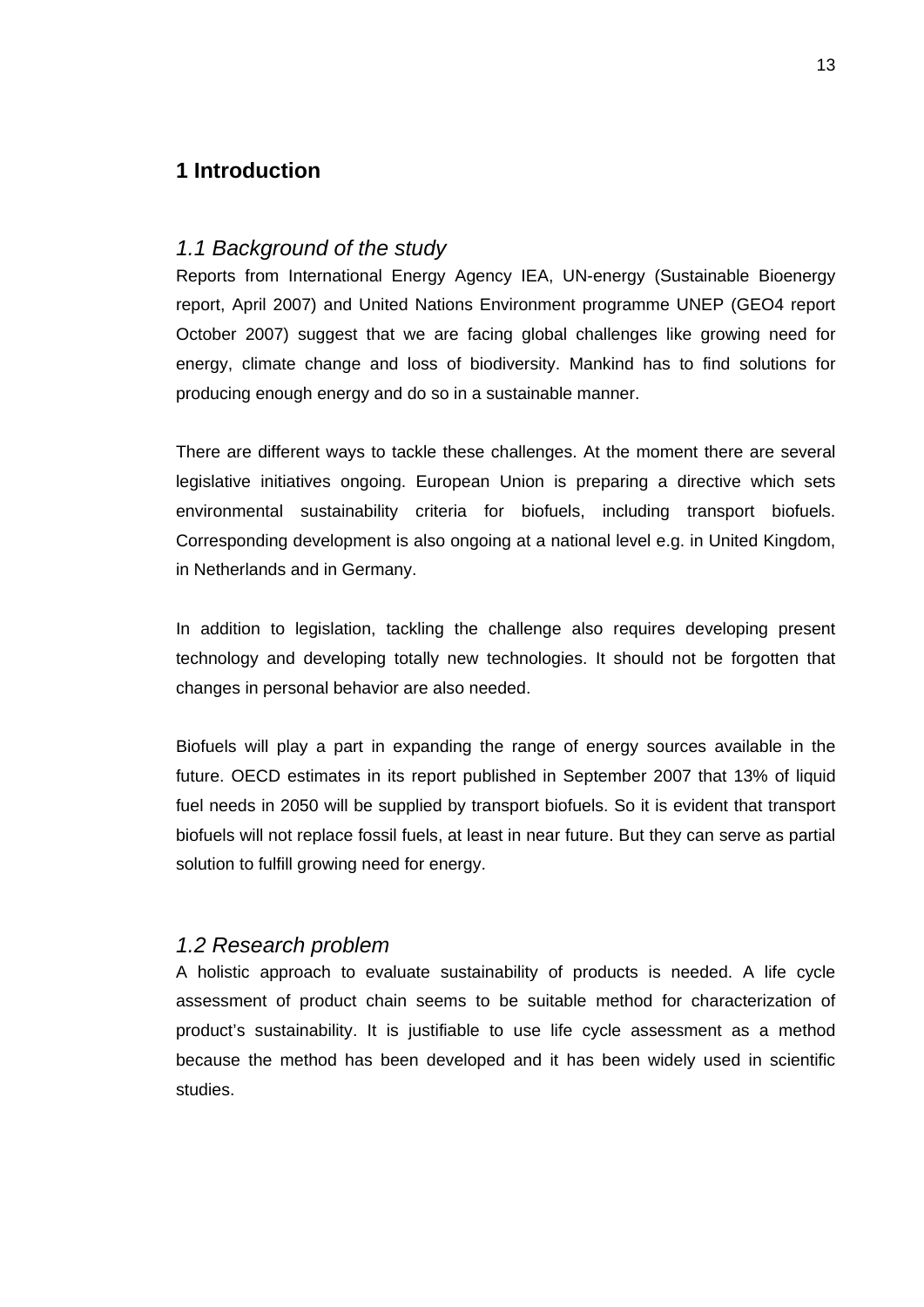# *1.3 Goal and scope of the study*

The goal of this study is to characterize transport biofuels greenhouse gas and energy intensity by using life cycle assessment method. At the moment global discussion related to transport biofuels is focused on climate change issues. Because of this focus on global discussion, the study is concentrated on greenhouse gas emissions and energy intensity.

This research is a case study. The product chain of transport biofuel with different raw materials is assessed. In this case study several modules of product chain have been characterized. Modules related to agriculture and transports are based on secondary data sources. Biofuel processing is based on primary data sources. Primary data is mainly actual production data from Kilpilahti site. The product is new. Production at the Neste Oil refinery at Kilpilahti started in summer 2007.

# *1.4 Research methodology*

The product chain was built by using systems approach and life cycle assessment as described in international standards (SFS-EN ISO 14040, 2006 and 14044, 2006). Guidance given in international greenhouse gas verification standard (SFS-ISO 14064- 1, 2006) was also taken into account in greenhouse gas calculations. The assessment part of this study was based on guidance given in United Kingdoms Carbon Reporting within the Renewable Transport Fuel Obligation (RTFO, 2008). This methodology, subsequently called the RTFO methodology, is intended to be transparent assessment methodology for characterized product chain of biofuel. It was developed and piloted in cooperation between industry, environmental experts and authorities. Greenhouse gas savings were calculated by using methodology described in the proposal for a directive of the European Parliament and of the Council on the promotion of the use of renewable energy sources (EC, 2008a).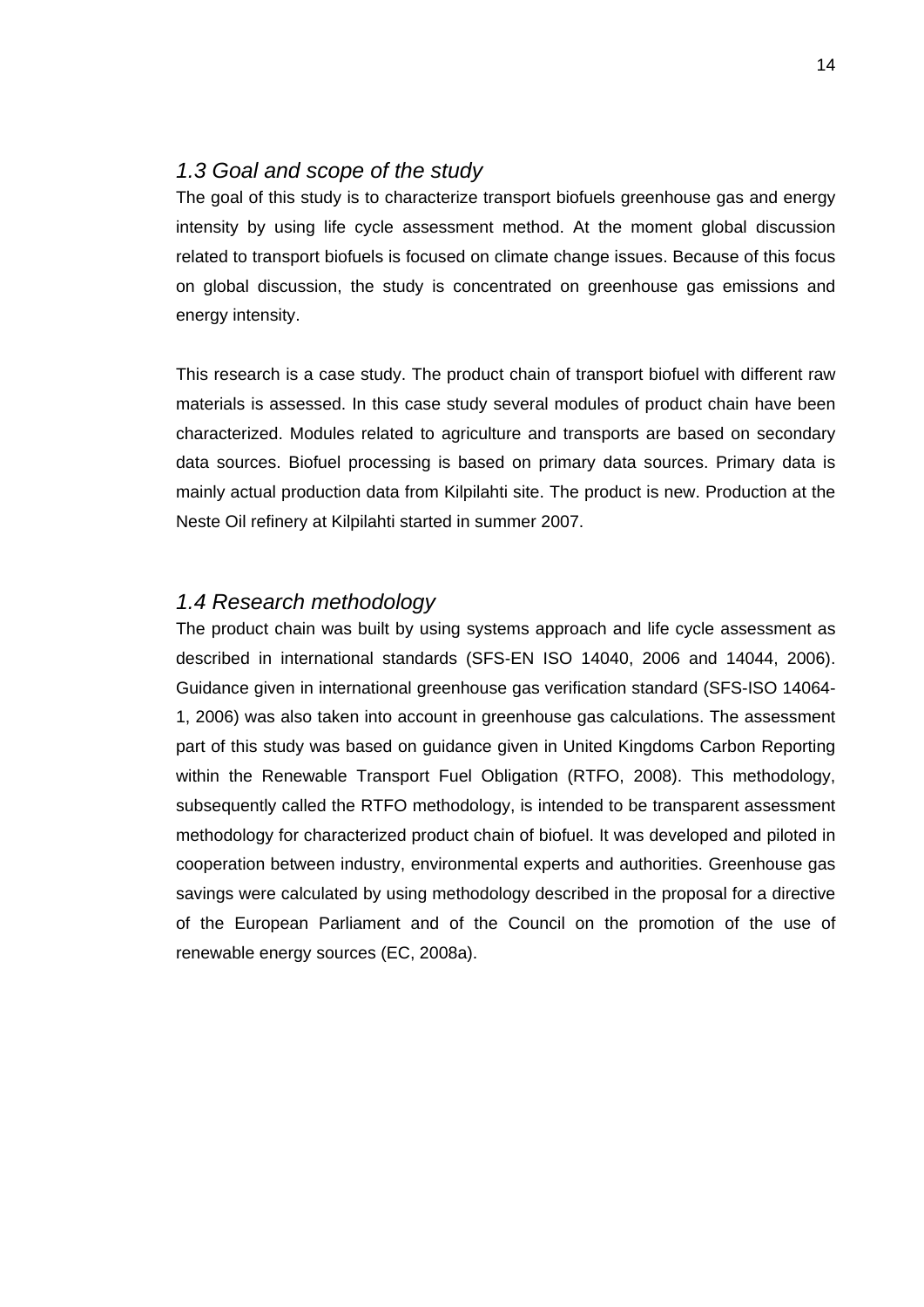# **2 Sustainability of transport biofuels**

Reports from International Energy Agency (IEA 2006), UN-energy (UN-Energy 2007), United Nations Environment programme UNEP (GEO4 2007) and Sir Nicholas Stern (Stern 2006) declare that we are facing global challenges like growing need for energy, climate change and loss of biodiversity. Mankind has to find solutions for producing enough energy and do so in a sustainable manner.

Biofuels will play a part in expanding the range of energy sources available in the future. OECD estimates in its report (Doornbosch and Steenblik, 2007) that 13% of liquid fuel needs in 2050 will be supplied by transport biofuels. This estimation is based on technological and economical potential of transport biofuels. So it is evident that transport biofuels will not replace fossil fuels, at least in near future. But they can serve as partial solution to fulfill growing need for energy. (Doornbosch and Steenblik 2007, pages 5-6; 10-23; 30)

Technical and economical aspects are only a part of overall sustainability of transport biofuels. One critical challenge in order for transport biofuels to be sustainable is related to environmental benefits of transport biofuels. At the moment there are different assumptions on what the overall environmental impacts of transport biofuel production might be.

Discussion related to transport biofuels is global, because product chains of transport biofuels are usually global. In addition to this, discussion related to biofuel sustainability is ongoing at regional level and country by county. A company producing biofuel faces the global challenges of sustainability as well as local challenges. See Figure 1.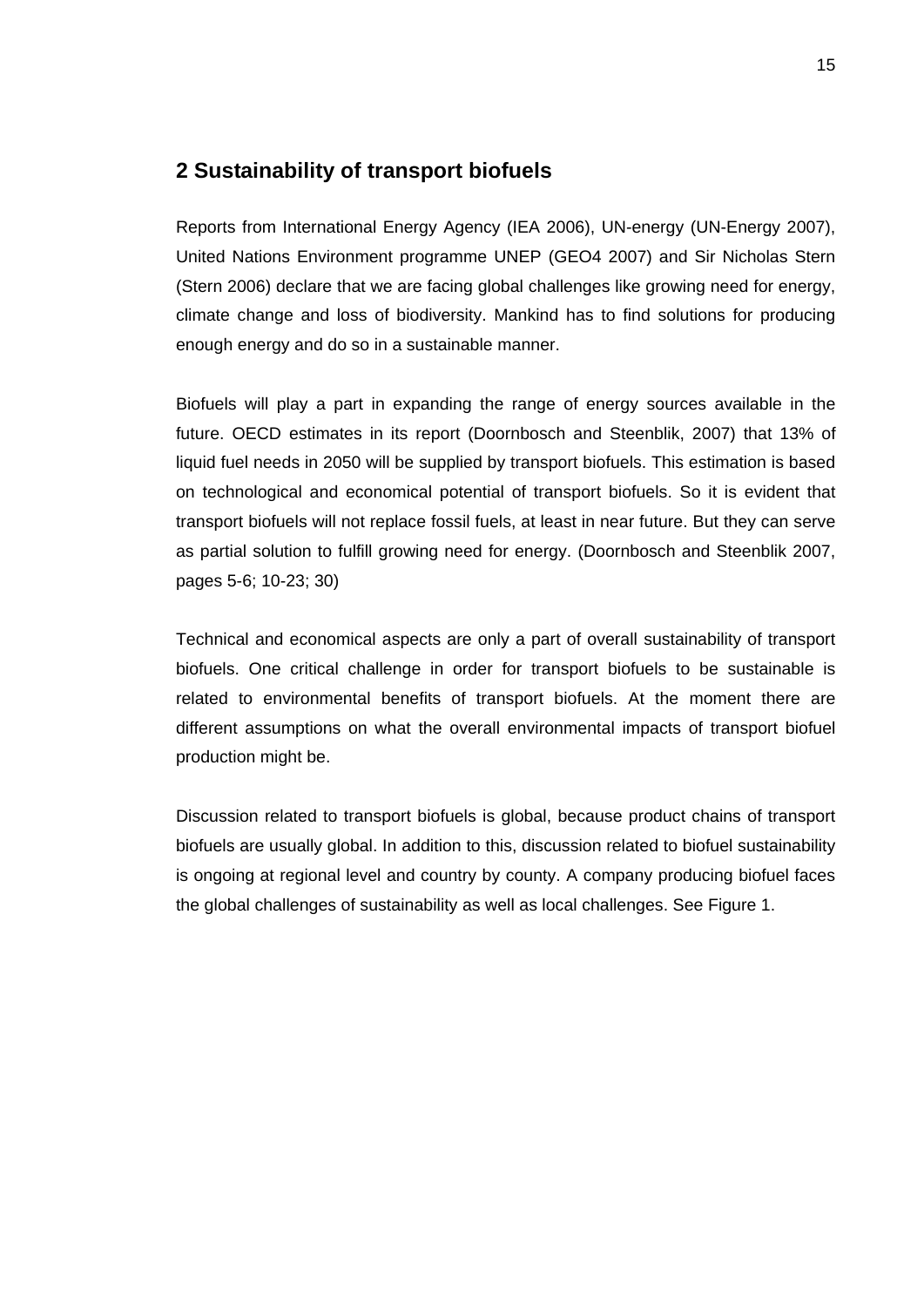

*Figure 1. Different context of transport biofuel sustainability. A company producing biofuel faces the global challenges of sustainability as well as regional and country specific challenges.* 

# *2.1. Global biofuel sustainability*

One of the results of global discussion is the latest report of UN-Energy "Sustainable Bioenergy: A Framework on Decision Makers" published on April 2007 (UN-Energy 2007). UN-Energy is collaborative framework for all UN (United Nations) bodies that contribute on energy solutions. It was born out of the World Summit on Sustainable Development in Johannesburg (WSSD 2002).

In its report UN-Energy concludes that growing commitments to bioenergy are based on studies showing that diversification of energy supplies can contribute both economic and environmental goals, including UN Millennium Development Goals (MDG 2000). Issues raised by bioenergy development are complex and highly depend on local circumstances (climatic, agronomic, economic and social). The report points out nine key sustainability issues raised by the rapid development of bioenergy. (UN-Energy 2007, pages 2-3).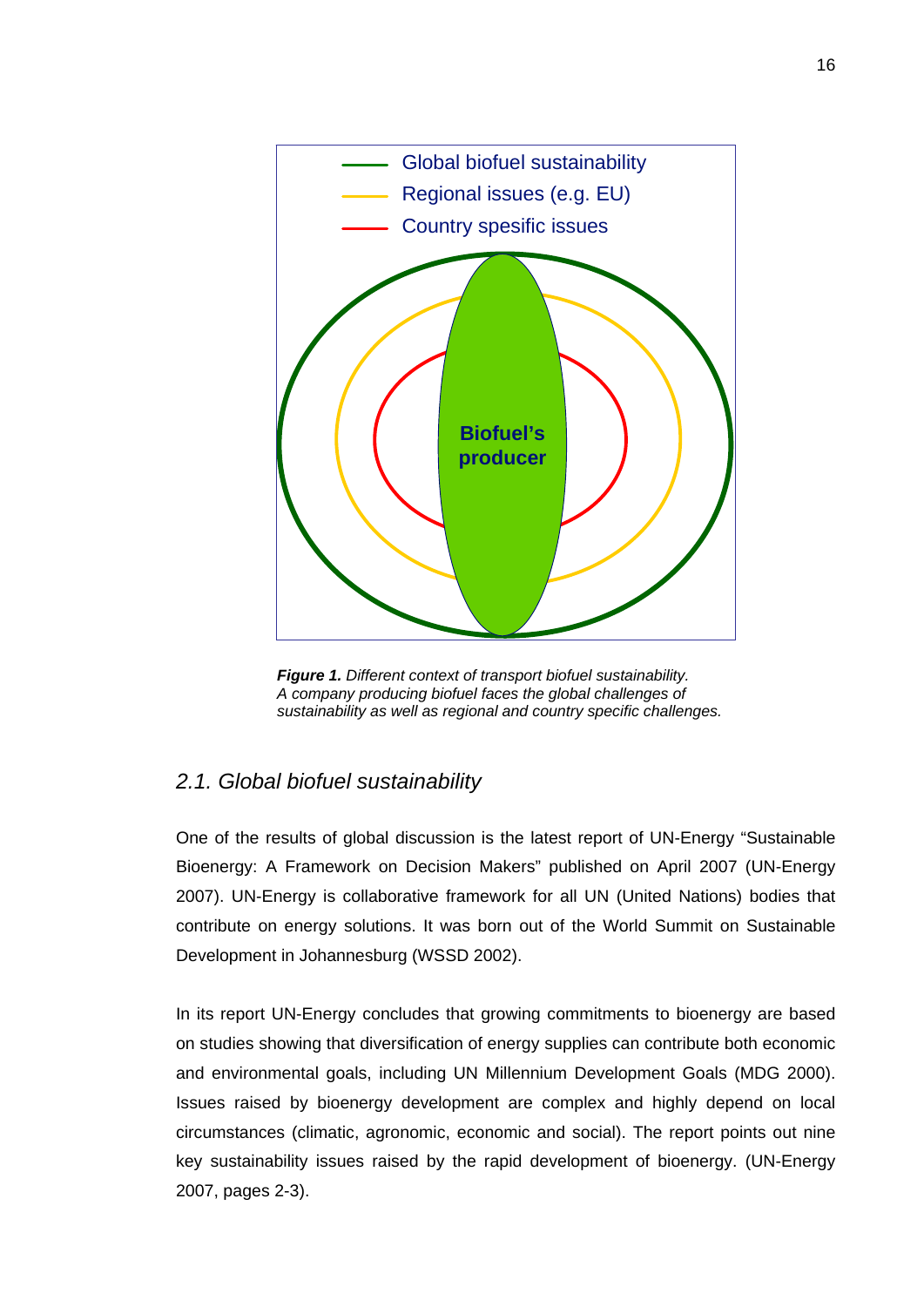These sustainability issues are presented, focusing only on transport biofuels, in Appendix 1. The purpose of this non-inclusive appendix is to show the complexity of different issues related to transport biofuel sustainability. In this case study, focus was only on last two issues: natural resources and climate change. These issues are part of overall environmental sustainability issues related to transport biofuels.

# *2.2 Regional sustainability in Europe*

European Union has recognized the need to promote renewable energy given that its exploitation contributes to climate change mitigation through reduction of greenhouse gas emissions, sustainable development, security of supply and the development of a knowledge based industry creating jobs, economic growth competitiveness and regional and rural development. Directive 2003/30/EC of the European Parliament and of the Council demands that minimum share of transport biofuels sold on the market shall be 5.75-% by December 2010 (EC 2003). In follow-up report published in January 2007, this target was raised to 10 % (EC 2007). This 10-% share was also included in the proposal for a directive of the European Parliament and of the Council on the promotion of the use of renewable energy sources (EC 2008a). According to EU, this latest proposal is related to EU policies of combating climate change, reducing greenhouse gas emissions, achieving sustainable development (EC 2006), ensuring energy security (EC 2008c) and realizing Lisbon strategy (EC 2008b). The proposal is a part of a legislative package that will establish greenhouse gas and renewable energy commitments for all Member States, including Finland.

The proposal (EC 2008a) also includes environmental sustainability criteria for transport biofuels. According to these criteria, greenhouse gas savings from the use of biofuels shall be at least 35-% compared to greenhouse gas emissions from the use of fossil fuel. After January 2008, biofuels shall not be made from raw material obtained from:

- land with recognized high biodiversity value (meaning forest undisturbed by significant human activity)
- areas designated for nature protection purposes
- highly biodiverse grassland
- land with high carbon stock, such as
	- o wetlands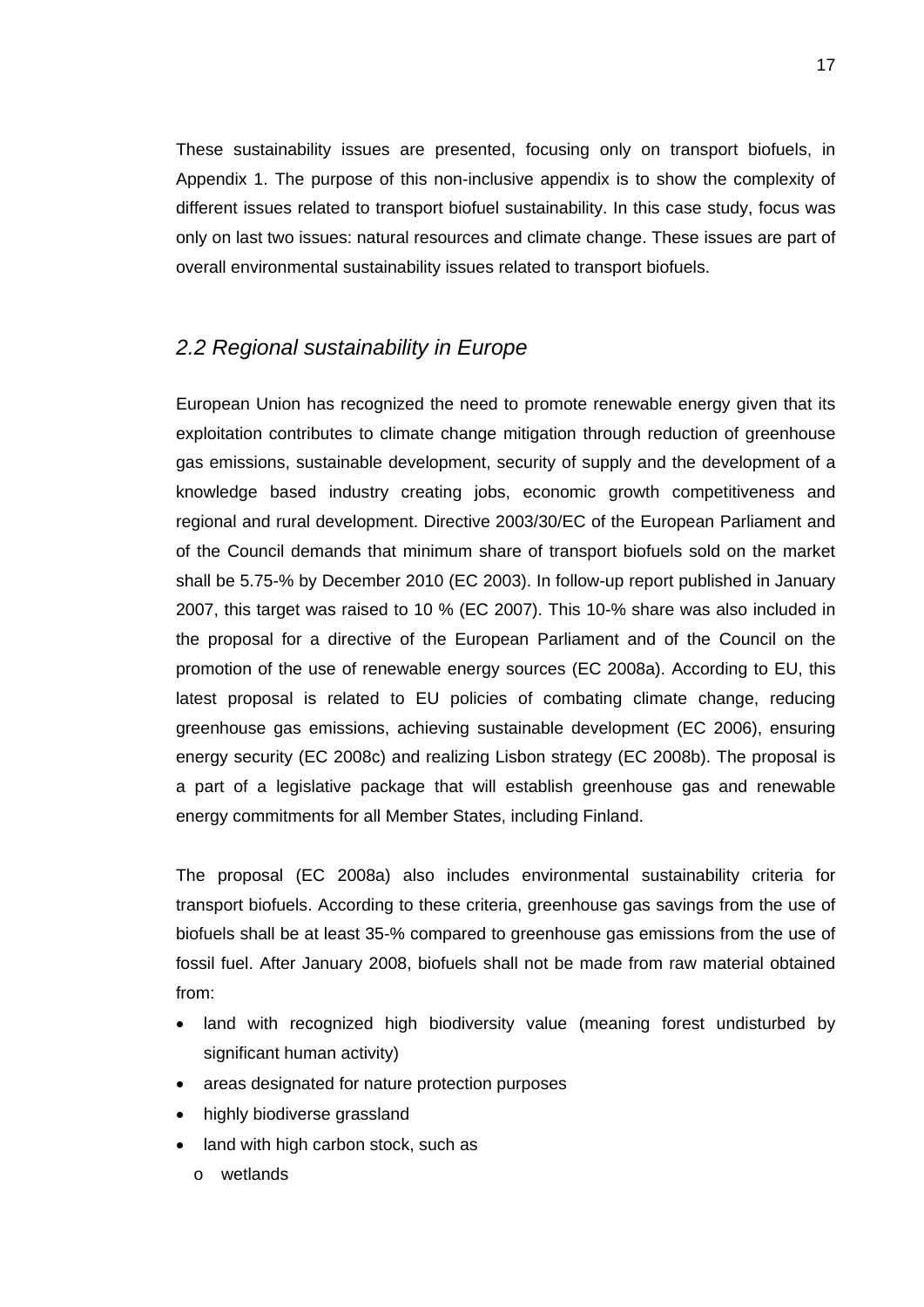o continuously forested areas (meaning land spanning more than 1 hectare with trees higher than 5 meters and a canopy cover more than 30%)

These land use criteria are not applied to land producing biofuel feedstock, if land was already under productive use in January 2008. This means that these criteria will apply to land use after this time. (EC 2008a, pages 32-33)

Economic operators have to show that abovementioned environmental sustainability criteria have been fulfilled. The directive proposal presents different tools that can be used to fulfil requirements. These tools include: auditing, multilateral agreements between community and third countries and voluntary national or international agreement setting standards for production of biomass production. (EC 2008a, pages 34-35)

The directive proposal also includes the methodology for calculation of the greenhouse gas impact of biofuels. This methodology was used in this case study in calculation of greenhouse gas savings.

# *2.4 Country specific sustainability in Finland*

Finland is one of the EU's leading countries in terms of bioenergy use. The share of bioenergy in Finland's energy consumption is almost 25%. The main method of producing bioenergy in Finland is by the co-production of heat and power using the forest industries' wood based by products, such as wood chips, bark, sawdust and black liquor. (Antikainen et al. 2007, page 11).

So far the production and use of transport biofuels has been marginal. This situation will change rapidly. Directive 2003/30/EC of the European Parliament and of the Council demands that minimum share of biofuels sold on the market shall be 5.75 % by December 2010 (EC 2003). In follow-up report published in January 2007, this target was raised to 10-% (EC 2007). European development has reflected directly on Finnish legislation. Demand for use of transport biofuels will increase biofuels and their raw material production capacity. It will also lead to increased raw material imports.

When assessing the sustainability of transport biofuels in Finland, the same principles need to be applied for both domestic and foreign raw-materials, taking into account both direct and indirect energy and raw-material inputs and emissions. In case of transport biofuels, climate change (greenhouse gases) effect plays an important role.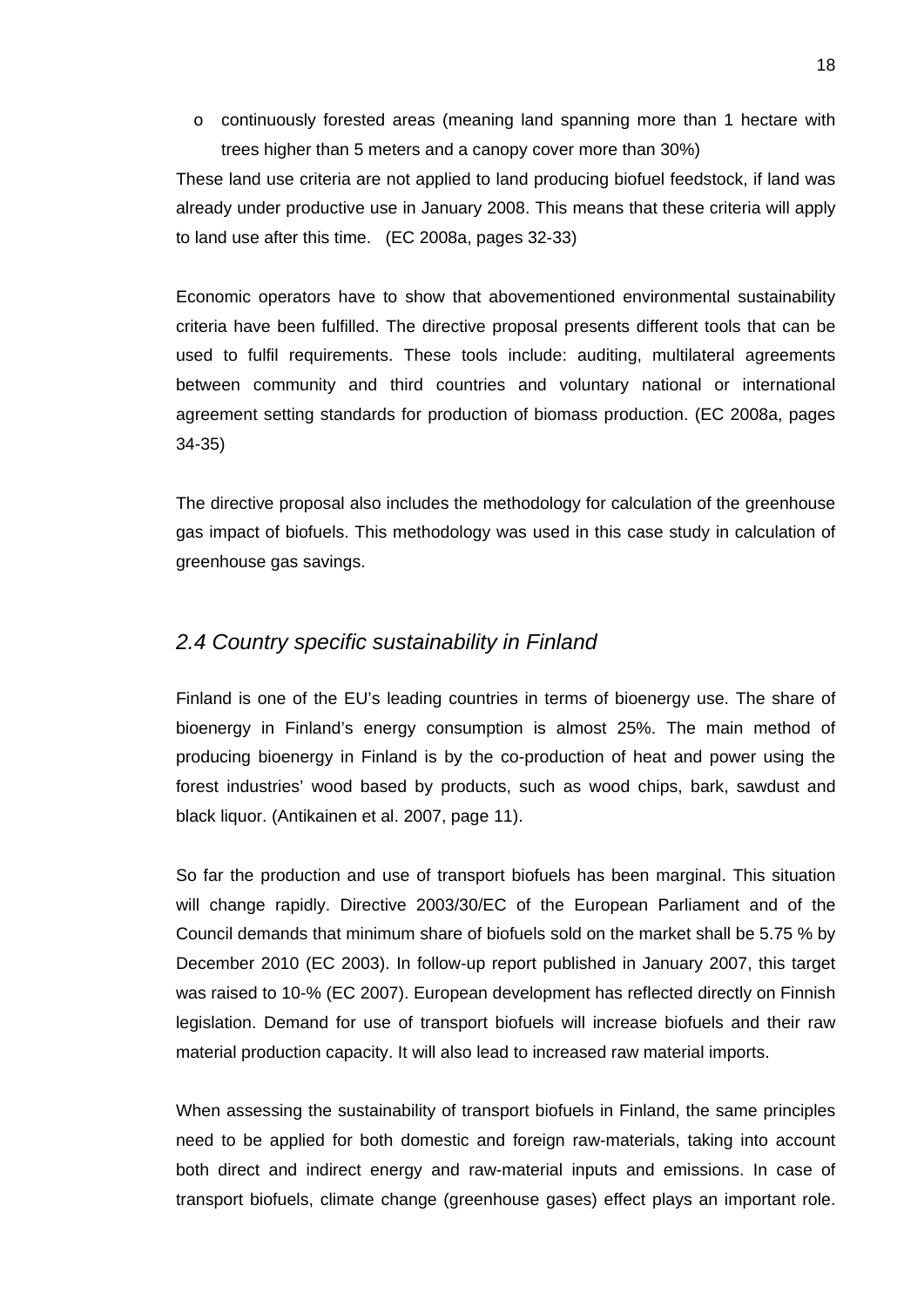But, addition to this acidification, eutrophication, tropospheric ozone formulation, particle and toxic emissions, biodiversity impacts and soil production capacity are other important environmental factors (Antikainen et al. 2007, pages 11-12, page 35)

According to the study "Bioenergy Production in Finland – New Challenges and Their Environmental Aspects" made by Finnish Environment Institute, life cycle assessment and life cycle thinking provide a systematic tool for comparing of combinations of different product chains. It is essential to know as well as possible environmental, economical and social impacts of transport biofuel life cycle. Upon determining this, it is possible to estimate right balance between national production and import of transport biofuel raw materials (Antikainen et al. 2007, pages 40 and 42).

# *2.5 Environmental sustainability of transport biofuel*

The ongoing discussion related to transport biofuel sustainability is focused on greenhouse gas emissions during biofuel product chain. These emissions are only one part of overall environmental impact of product chain. In addition, all environmental impacts are only part of overall environmental sustainability. When evaluating environmental sustainability of product chain, technical properties and emissions during use of product shall be included in the evaluation. The diagram of environmental sustainability is shown in Figure 2.



*Figure 2. The environmental sustainability diagram of transport biofuel. Environmental sustainability evaluation of product chain should include technical properties and emissions during use of product shall be included in the evaluation*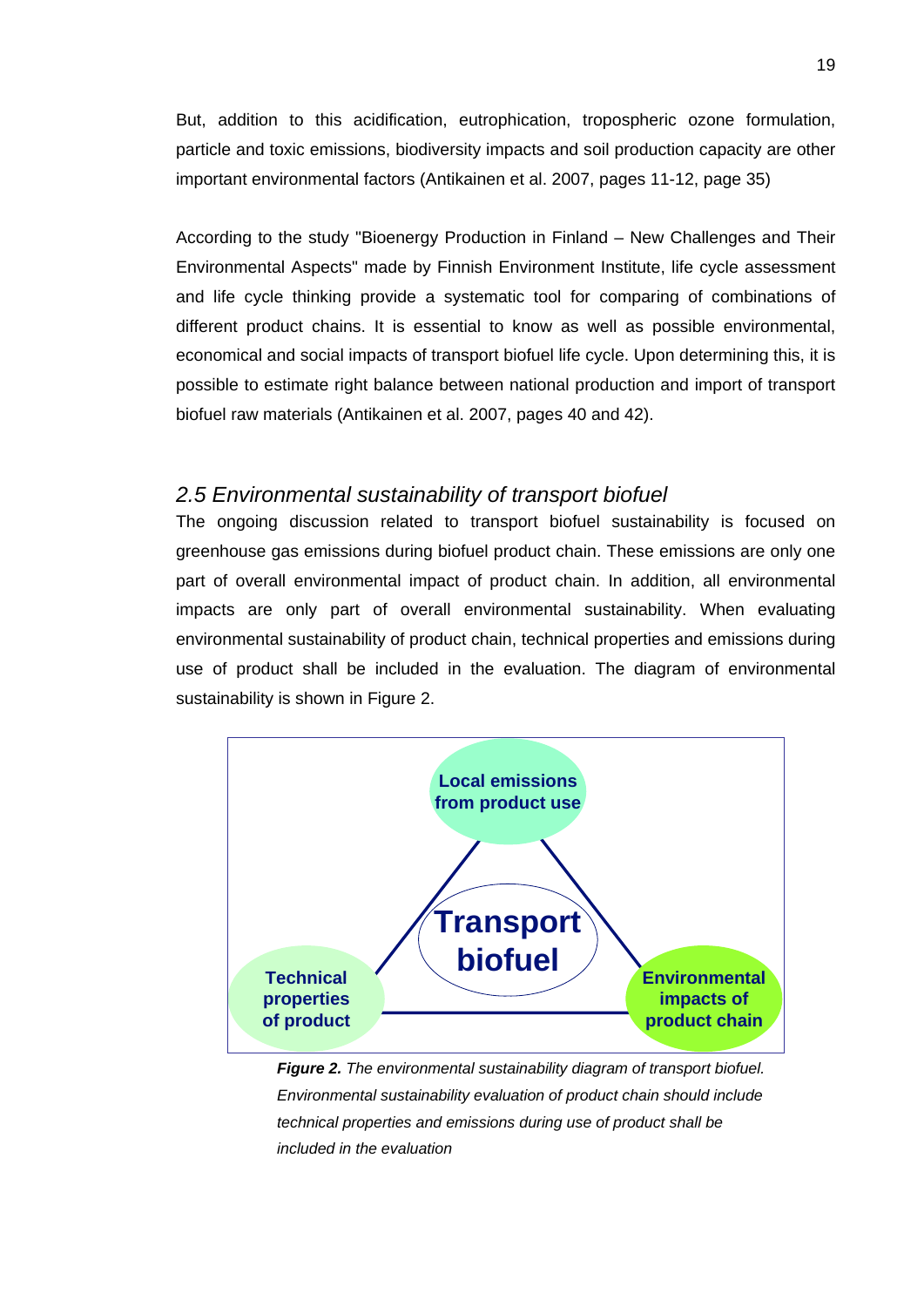Some actual topics, especially at global level, are loss of biodiversity and climate change implications due the land use change caused by transport biofuel feedstock cultivation. These issues have an effect on environmental sustainability of transport biofuel product chain. The energy efficiency of the transport biofuel product chain is also under discussion but it has not reached the same intensity as climate change issue.

The comprehensive way to investigate environmental impacts during the product chain is life cycle assessment. There are some general biofuel life cycle assessments available but usually they are not suitable for a specific product chain. They can be used as benchmark information and they can form secondary data source. It is important to make product-chain-specific life cycle assessment. This sort of information is necessary, when improving the environmental performance of product chain.

# *2.6. Development of sustainability criteria for transport biofuels*

Biofuels are not an easy solution for weaning the world from its dependency on petroleum. Transport biofuels will not replace fossil transport fuels, but they can serve as partial solution to fulfilling the need for energy. Transport biofuels environmental benefits rely on critical assumptions (e.g. reduction in greenhouse gas emissions, eutrophication and land use change) that must be met in order for biofuels to be sustainable. One possible solution could be set up the agreements or initiatives which would ensure the conformity of biofuels with minimum environmental and social standards on life-cycle basis. (UN-Energy, pages 46-47; 39, page 39; 56, page 34)

At the moment there are several initiatives ongoing to develop sustainability criteria for biofuels or their feedstock. Oilseed and sugarcane industries have formed the Roundtable on Sustainable Palm Oil (RSPO 2003), the Roundtable on Sustainable Soy (RTRS 2006) and the Better Sugarcane Initiative (BSI 2006). These initiatives aim to improve environmental and social standards of producers within the industry through voluntary codes and good practice. In addition to these separate initiatives, the Roundtable on Sustainable Biofuels (RSB 2007) was launched in April 2007. This global initiative has assembled non-governmental organizations, companies, governments, inter-governmental organizations, experts and other concerned parties "to draft principles and criteria to ensure that biofuels deliver on their promise of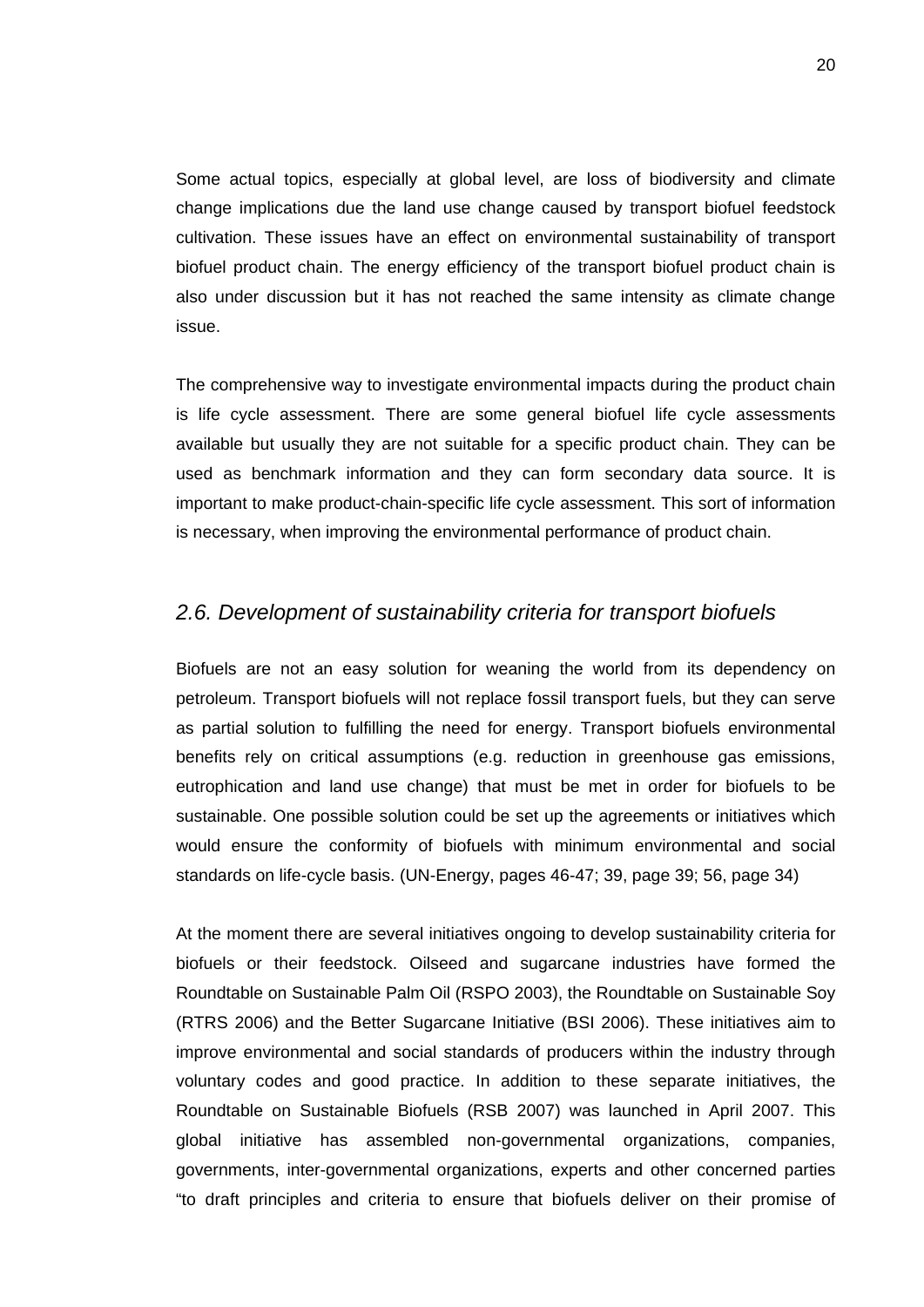sustainability." Four sets of criteria are being developed: greenhouse gas lifecycle efficiency; environmental impacts, such as impacts on biodiversity, soil and water resources; social impacts, ranging from labor rights to impacts on food security; and implementation. The Roundtable has set a target of early 2008 for its first draft standards. (Doornbosch and Steenblik 2007, page 39)

Regulation linked to policy goals is also under development. In its directive proposal in January 2008, EU set the limits for biofuel sustainability (EC 2008a). UK has developed the Renewable Transport Fuel Obligation (RTFO, 2008), which includes sustainability reporting framework. The Netherlands (Bergsma et al. 2006 and Hamenlinck et al. 2006) and Germany (Vis and van den Berg 2008) have also been active in formulating and promotion sustainability criteria for biofuels

# **3 Methodology of the study**

The purpose of this case study is to provide the basis for a comparative life cycle assessment of transport biofuel with three raw material options and traditional diesel fuel, focusing especially on carbon and energy intensity. Life cycle assessment (LCA) is proper research methodology, because it is standardized and has been used for various purposes by industry, academics, public interest groups, and government policymakers.

# *3.1 Life cycle assessment methodology*

Life cycle assessment (LCA) considers the entire life cycle of a product, from raw material extraction and acquisition, through energy and material production and manufacturing, to use and end of life treatment and final disposal (SFS-EN ISO 14040, 2006). Through such a systematic overview and perspective, the shifting of a potential environmental burden between life cycle stages or individual processes can be identified and possibly avoided. LCA addresses the environmental aspects and impacts of a product system. Economic and social aspects and impacts are, typically, outside the scope of the LCA. Other tools may be combined with LCA for more extensive assessments. LCA is a relative approach, which is structured around a functional unit. This functional unit defines what is being studied. All subsequent analyses are then relative to that functional unit, as all inputs and outputs in the LCI and consequently the LCIA profile are related to the functional unit. LCA is an iterative technique. The individual phases of an LCA use results of the other phases. The iterative approach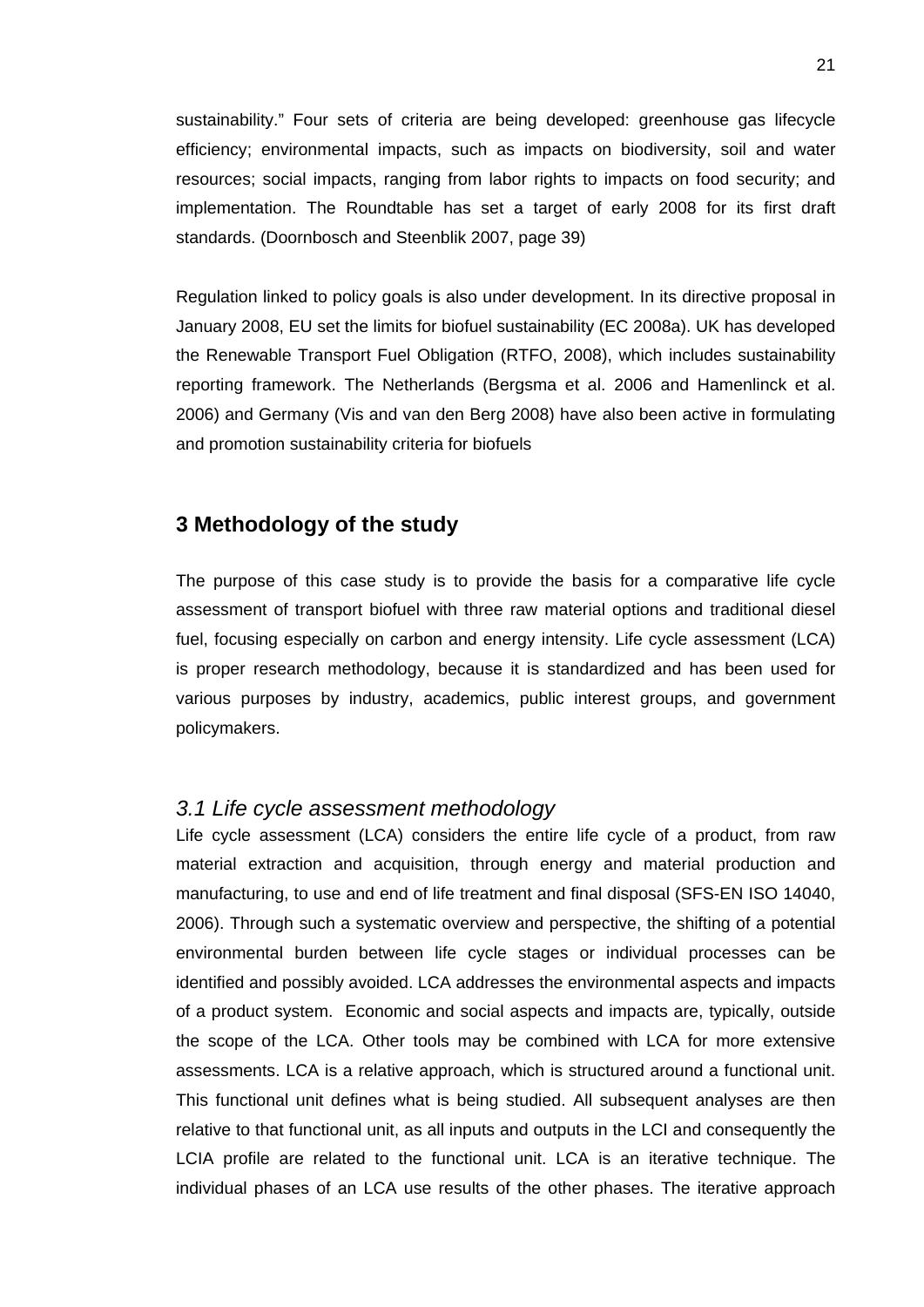within and between the phases contributes to the comprehensiveness and consistency of the study and the reported results. Due to the inherent complexity in LCA, transparency is an important guiding principle in executing LCAs, in order to ensure a proper interpretation of the results (SFS-EN ISO 14040:2006, page 23).

LCA comprises four phases: the goal and scope definition, inventory analysis, impact assessment and interpretation.



*Figure 3. Stages of life cycle assessment (SFS-EN ISO 14040:2006, page 25)* 

In this case study, inventory analysis has been carried out following requirements given in LCA standards. Impact assessment of this case study was focused on carbon and energy intensity and all relevant inputs and outputs of unit processes were included.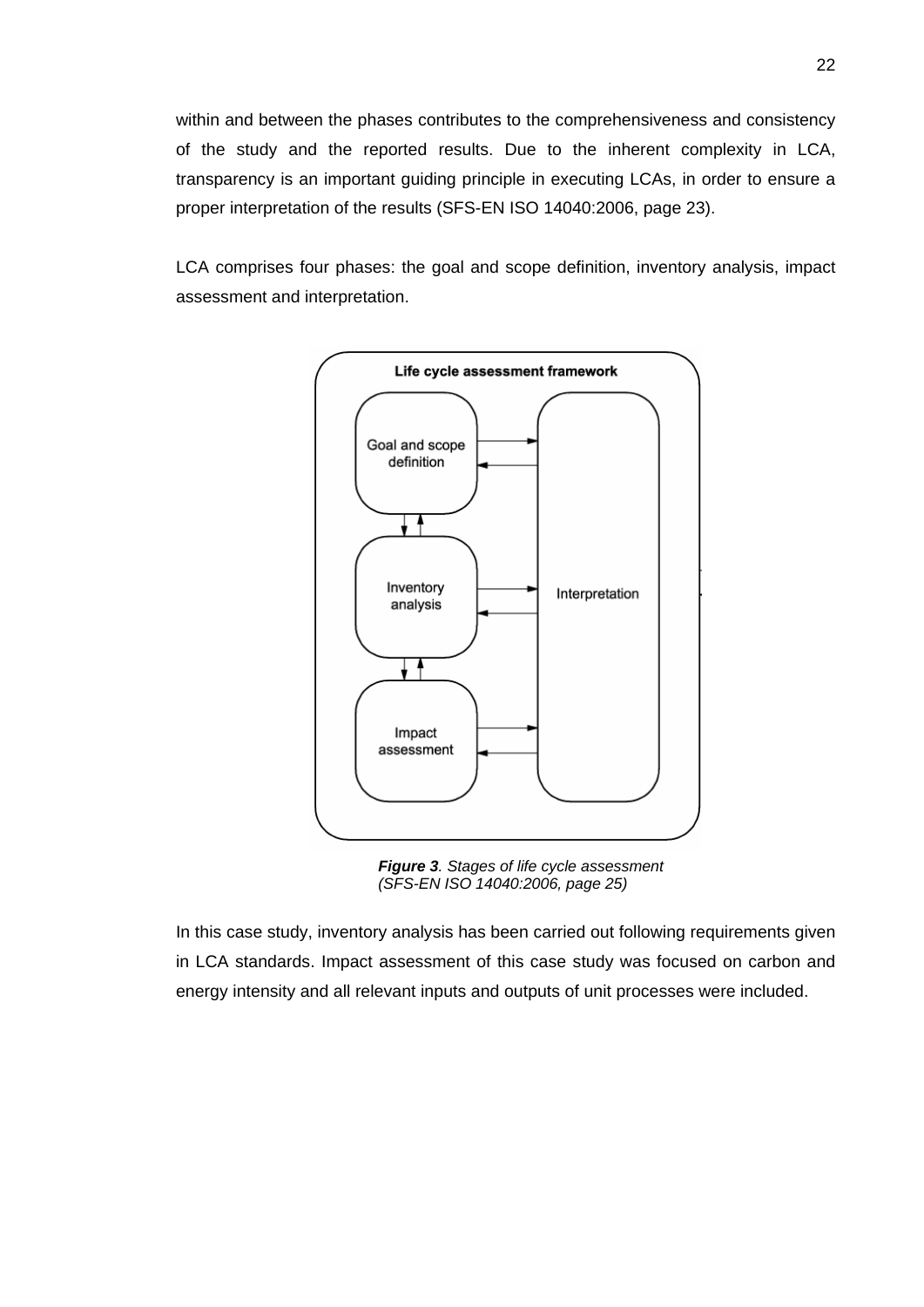# *3.2 Carbon and energy intensity assessment methodology*

Carbon and energy intensity assessment has been carried out following the RTFO methodology used in United Kingdoms Carbon Reporting within the Renewable Transport Fuel Obligation (RTFO 2008). This methodology used in RTFO was originally prepared by E4Tech (Bauen, Watson and Howes 2007). The RTFO methodology gives guidance on calculating the carbon intensity of biofuel. Specific guidance is given on a number of methodological issues such as specification of the boundaries of carbon intensity calculations, the use of reference systems, the way coproducts are treated and the principles for setting default values for the data needed to calculate the carbon intensity of biofuels.

Greenhouse gas saving were calculated by using methodology described in the proposal for a directive of the European Parliament and of the Council on the promotion of the use of renewable energy sources (EC 2008a). This EU methodology does not give much detailed guidance on calculation. It basically gives simple equation for calculations. Results of impact assessment were compared to the fossil fuel reference system. This comparison formed a basis for interpretation of the assessment results in this study.

#### 3.2.1 Calculation boundaries of assessment methodology

According to assessment methodology, the calculation on carbon intensity of a biofuel should include all direct and indirect emissions or avoided emissions that are a result of the production of biofuel (Bauen et al. 2007, page 7). This is basically the same idea as was followed in life cycle inventory phase of this study. Calculation boundaries of this study are presented in figure 4.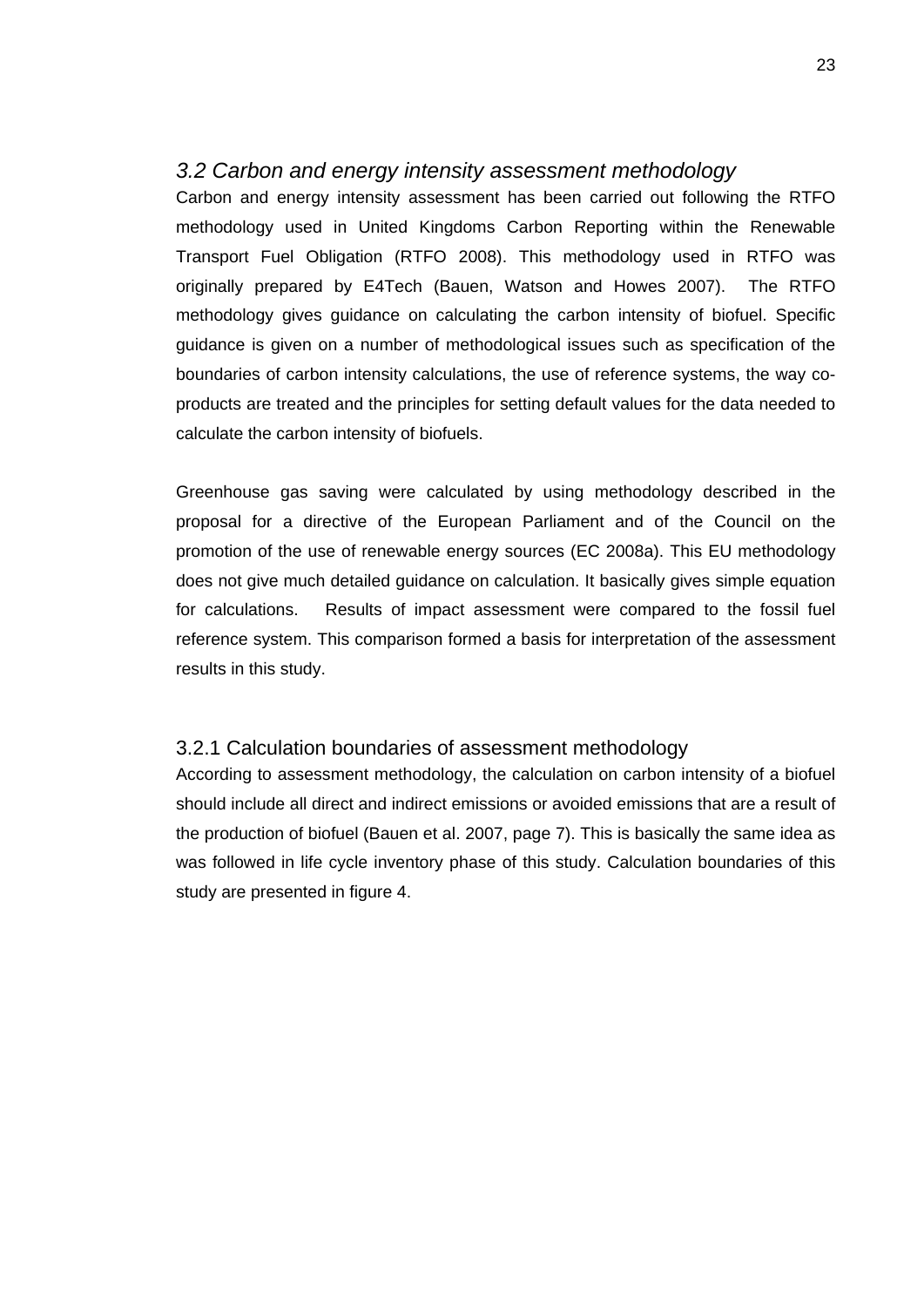



Same boundaries and calculation methodology was also applied in transport biofuel energy intensity calculations in the case study.

#### 3.2.2 Data sources of assessment calculation

Data for calculations were taken from the data gathered during life cycle inventory phase of this study by using system boundaries of inventory phase. The RTFO methodology allows minor GHG emission to be left out from calculations but this was not done. All emissions of fossil carbon dioxide  $(CO<sub>2</sub>)$ , dinitrogen oxide  $(N<sub>2</sub>O)$  and methane  $(CH<sub>4</sub>)$  that were identified are included in the calculations.

Emissions and energy consumption from production of process chemicals and fertilizers were not included in calculations. Production of these was outside of the system boundaries of life cycle inventory. The RTFO methodology itself estimates that emissions associated with production of process chemicals would contribute less than one percent of total fuel chain emissions (Bauen et al. 2007, page 8). Emissions from the use of fertilizers were included to the calculations. These emissions were estimated by using conversion factors given in United Kingdom Renewable Transport Fuel Obligation documentation (RTFO 2008).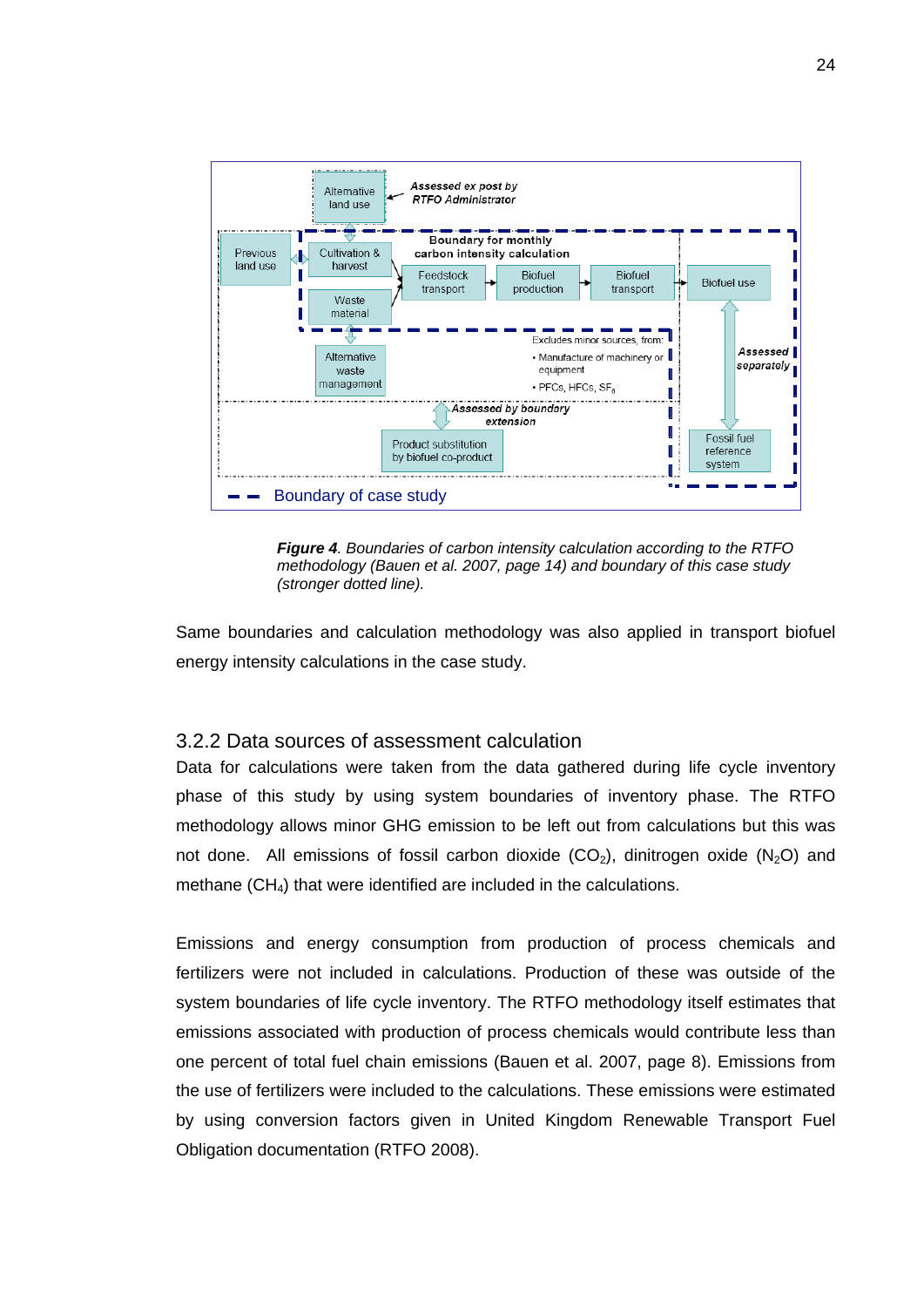#### 3.2.3 Alternative land use

The RTFO methodology recommends exclusion of alternative land use of the land on which biofuel crop is grown. It is virtually impossible to verify that a specified alternative activity would have taken place. For example, it would not be possible for a farmer to provide evidence proving that they would have grown wheat for food instead of oilseed rape for biofuels. An exemption to this is land use change which could result in significant direct GHG emissions e.g. conversion of forests and managed or wild grasslands. In cases like this, there are usually also other negative environmental impacts, on biodiversity particular (Bauen et al. 2007, pages 8-10). Alternative land use was outside of the scope of this study.

#### 3.2.4 Land use change

Land use change should be included in carbon intensity calculation. According to the RTFO methodology, it is required to report how the land used to produce a biofuel was being used in November 2005 based on land use type categories: cropland, forest land, grassland with agricultural use and grassland not in agricultural use. Intergovernmental Panel on Climate Change has developed an approach to calculating the GHG emissions from land use change (IPCC 2006) and given the default values which will enable to determine the GHG impact of land use change by selecting the appropriate default value based on: country where land change occurred, land use in 2005 and type of biofuel crop (annual or perennial). Where no information on land use change is provided - IPPC calculation method will penalize the carbon intensity of biofuel with a default impact of land use change. These default values are developed on basis of relatively limited set of qualitative information and it is unlikely that sufficiently detailed default values could be developed. At best it might be possible to develop default values for land use change at the state level. This level of detail would discriminate against biofuels produced within these areas which do not cause detrimental land use change and for which land use change information is unavailable or not reported. Because of this, the RTFO methodology recommends that carbon intensity be calculated with and without land use change. The RTFO methodology further recommends that impacts of renewable transport fuel chain on land use should be monitored separately. (Bauen et al. 2007, pages 11-12)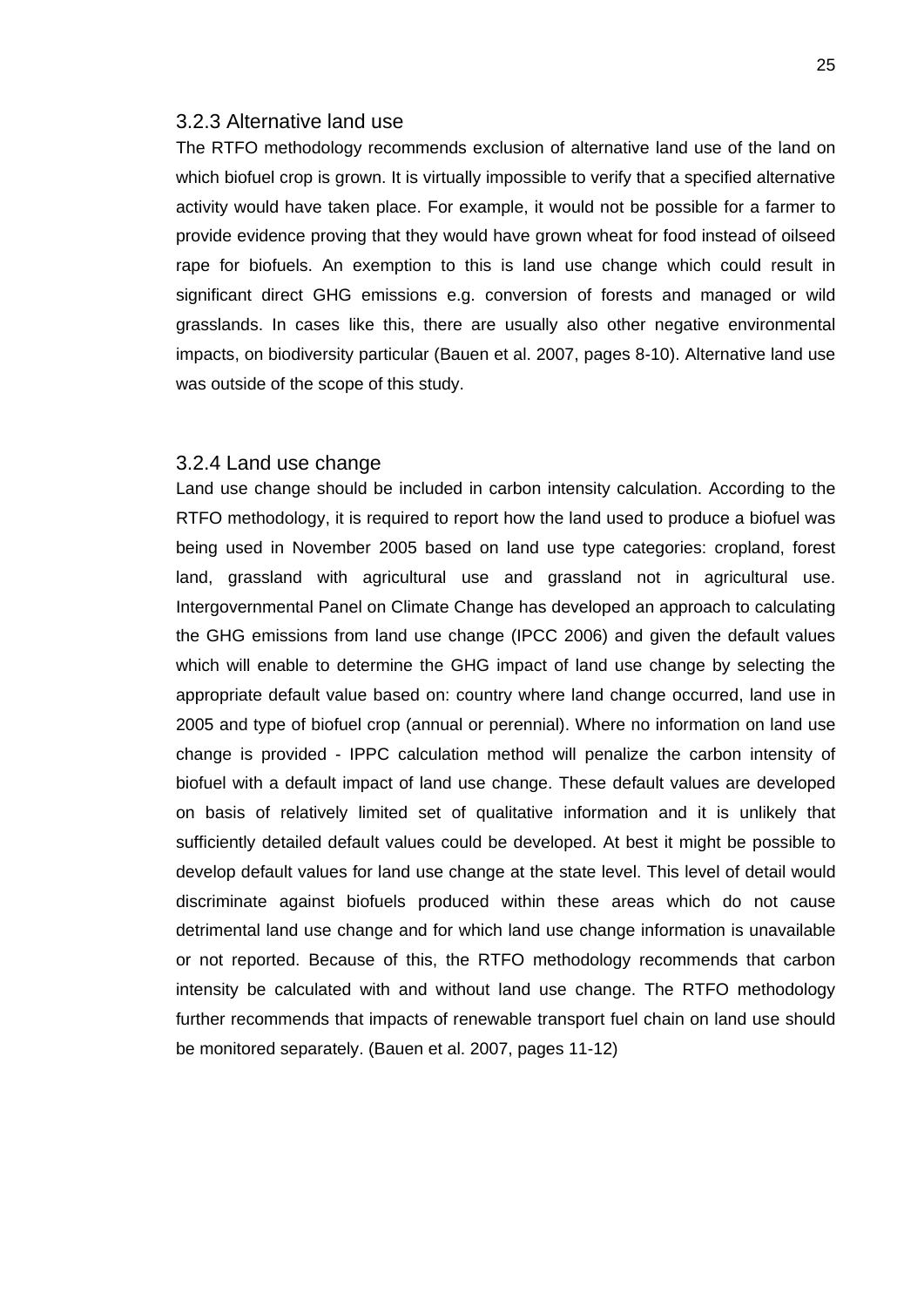#### 3.2.5 Waste material

Using wastes as a feedstock for biofuels displaces other waste management practices (e.g. land filling, composting). This change of practice could result in a net decrease in the greenhouse gas emissions. The RTFO methodology recommends that the biofuel producers using waste material as a feedstock should be allowed to claim a credit for "alternative waste treatment". Of course, supporting evidence need to be provided. The word "waste" currently refers to used cooking oil, tallow, organic municipal solid waste, wet manure and dry manure. Because it is defined accurate reference system, the RTFO methodology recommends that the default assumption of credit from using of waste material should be zero. If the biofuel producer can show the evidence of decrease of net GHG emissions, it can claim credits from "alternative waste treatment". (Bauen et al. 2007, pages 12-13)

#### 3.2.6 Feedstock residues

Growing and processing the biofuel feedstock usually produces some residues – for example straw from growing rape plants. The use of these residues can have significant impact on the net GHG savings of a biofuel. The RTFO methodology recommends that residues are treated as co-products within calculations - if there is evidence that residues are actually processed. The default assumption is that residues are left on the field and there is no net impact on GHG emissions. The only exception is for the palm oil chain, where assumption is made that part of the residues (the fiber and shell) are burnt at the palm oil mill to produce heat and power.

#### 3.2.7 Co-products

Producing biofuels usually produce certain amount of co-products. The number of coproducts depends on fuel chain being studied. Many of these co-products can be used to substitute other products with different carbon intensities. For example rapeseed meal can substitute soy meal in animal feed, excess electricity or heat produced in some part of biofuel product chain can be substituted for energy produced from fossil fuel sources (Bauen et al. 2007, page 15).

There are a number of ways in which the effect of co-products on GHG emissions or energy consumption can be taken into account within the biofuel product chain. One approach is to allocate a portion of emissions and energy use of co-products based on physical properties (e.g. mass or energy content), economic properties or market value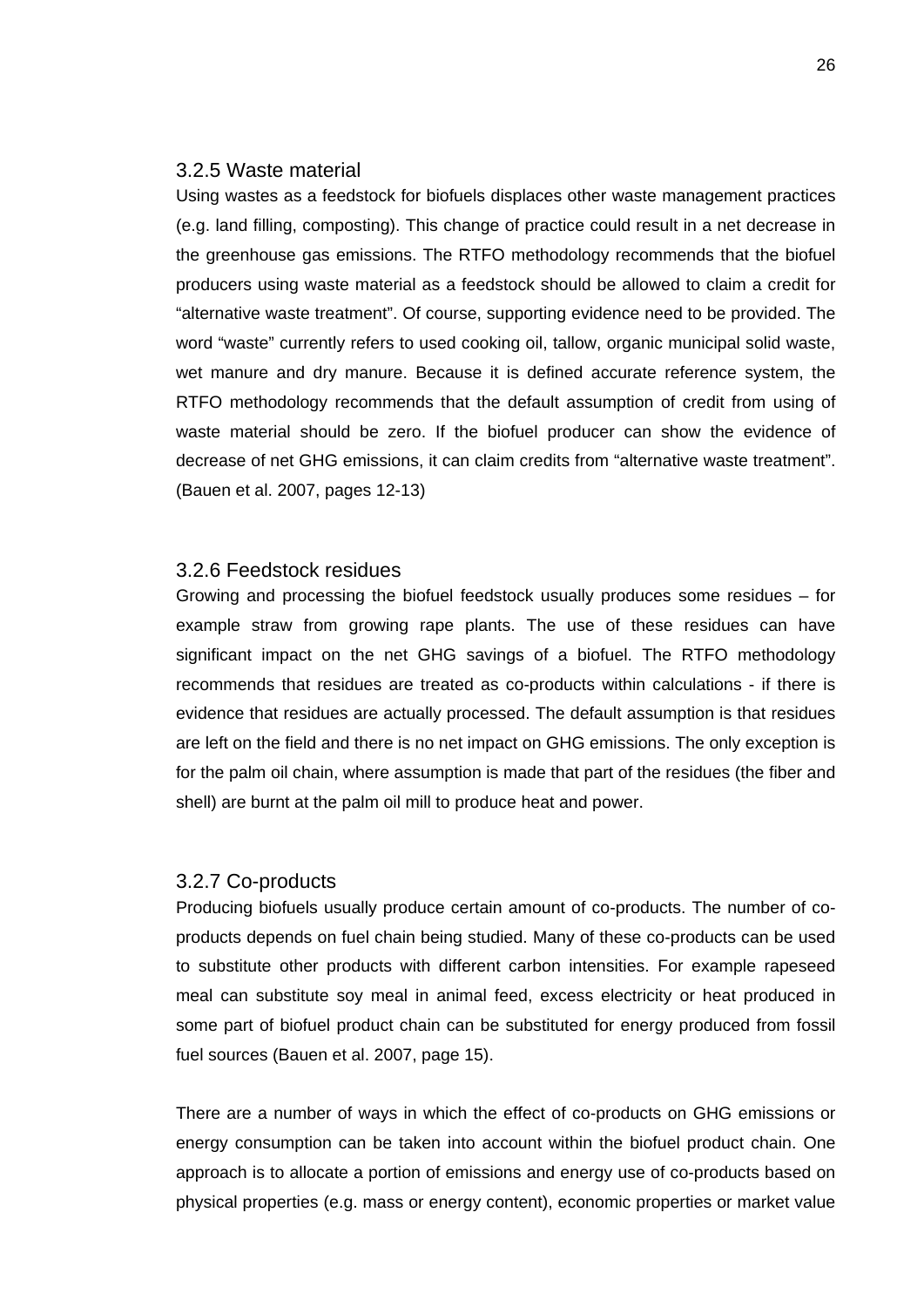of the products. This kind of allocation does not always accurately represent the GHG and energy impact of co-products. Extending the boundaries of calculation and treating the substituted products as part of the biofuel system can be more representative of the impact. While this approach could be more accurate than an allocation approach, it can lead to double counting. To achieve sensible results and avoid double counting it is more appropriate to use an allocation approach. It should be kept in mind that only one allocation approach can be used at a time. For example, allocation by market value and allocation by energy content cannot be used simultaneously. If allocation of market value is required, it must be used for all co-products, including energy co-products. Market value should be calculated using three years' rolling averages, updated annually (Bauen et al. 2007 pages 15-16).

The RTFO methodology recommends that the approach to addressing co-products should be flexible and that the most appropriate approach should be determined for each individual co-product. In practice this means that substitution is the first choice and allocation is preferred when co-products are used for heat or electricity generation or are converted to some other biofuel. Allocation by market value is allowed when it is not possible to define a sensible substitution approach (Bauen et al. 2007, page 17).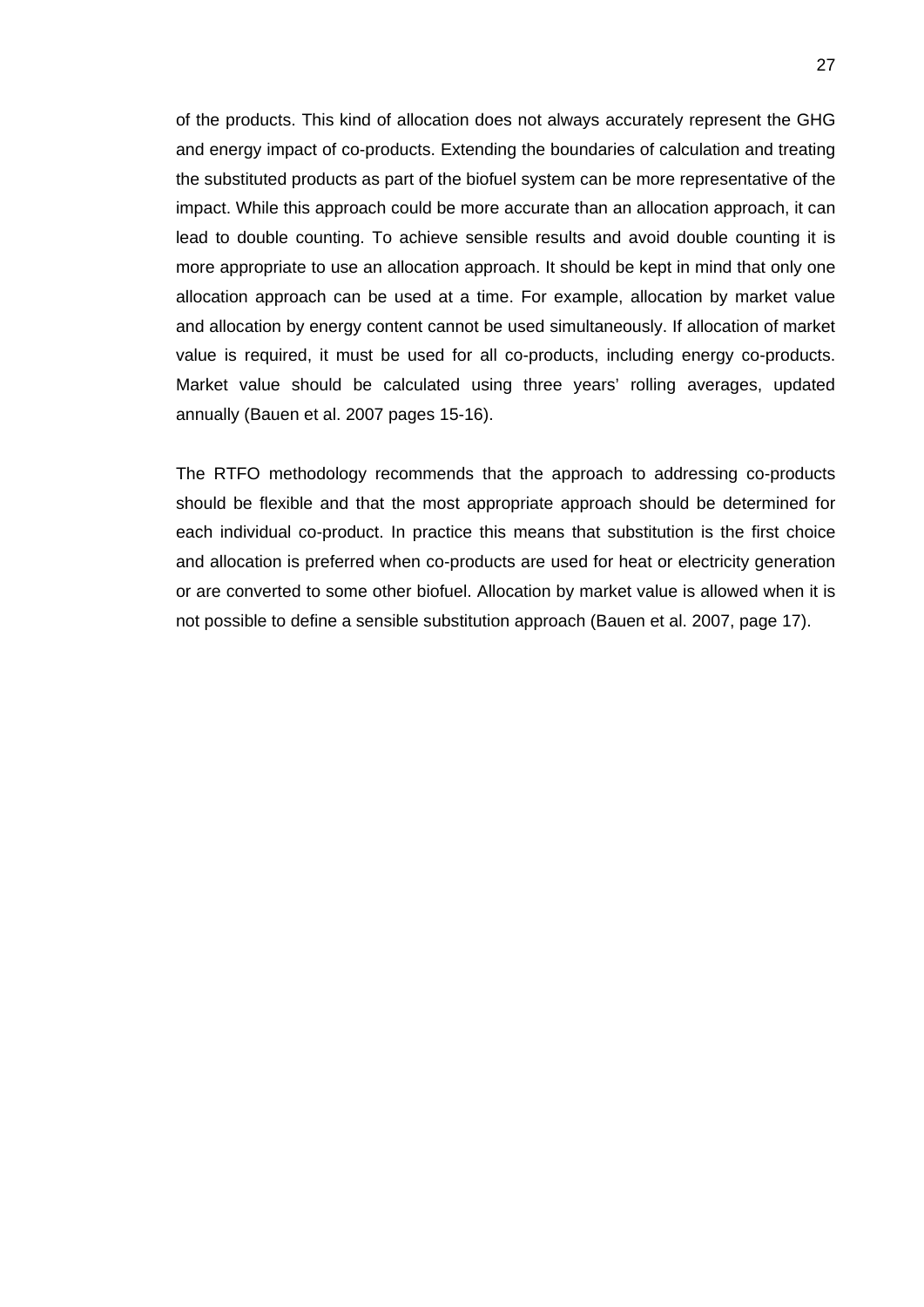# **4 Case study: Transport biofuel product chain**

This case study form a life cycle inventory for a greenhouse gas and energy intensity assessment of Neste Oil's new transport biofuel product chain. This inventory has been carried out following requirements given in LCA standards (SFS-EN ISO 14040, 2006 and SFS-EN ISO 14044, 2006). The inventory part of study was divided into modules (See Figure 5 on page 28). This case study will form a basis to update life cycle assessment of transport biofuel NExBTL product chain.

# *4.1 Goal and scope definition of inventory analysis*

The reason for carry out the life cycle inventory was to produce data for a greenhouse gas and energy assessment specific to Neste Oil new biofuel product. Discussion related to sustainability of transport biofuel is ongoing and there is a need for information which is specific to certain product chain.

The inventory included collection of secondary data from literature and producing primary data. Secondary data was collected from literature to estimate the environmental impacts of biofuels current raw material (crude palm oil, rapeseed oil and animal fats) cultivation and processing. Primary data was generated together with Neste Oil experts. Data related to biofuel production process was collected directly from company own process documentation and actual process data.

The biofuel product system is described in Figure 5. Modules are formed from different functions of product chain. These functions can be seen as unit processes.

Land use issue was not included in inventory. This issue was dealt with separately and taken into account during greenhouse gas intensity assessment.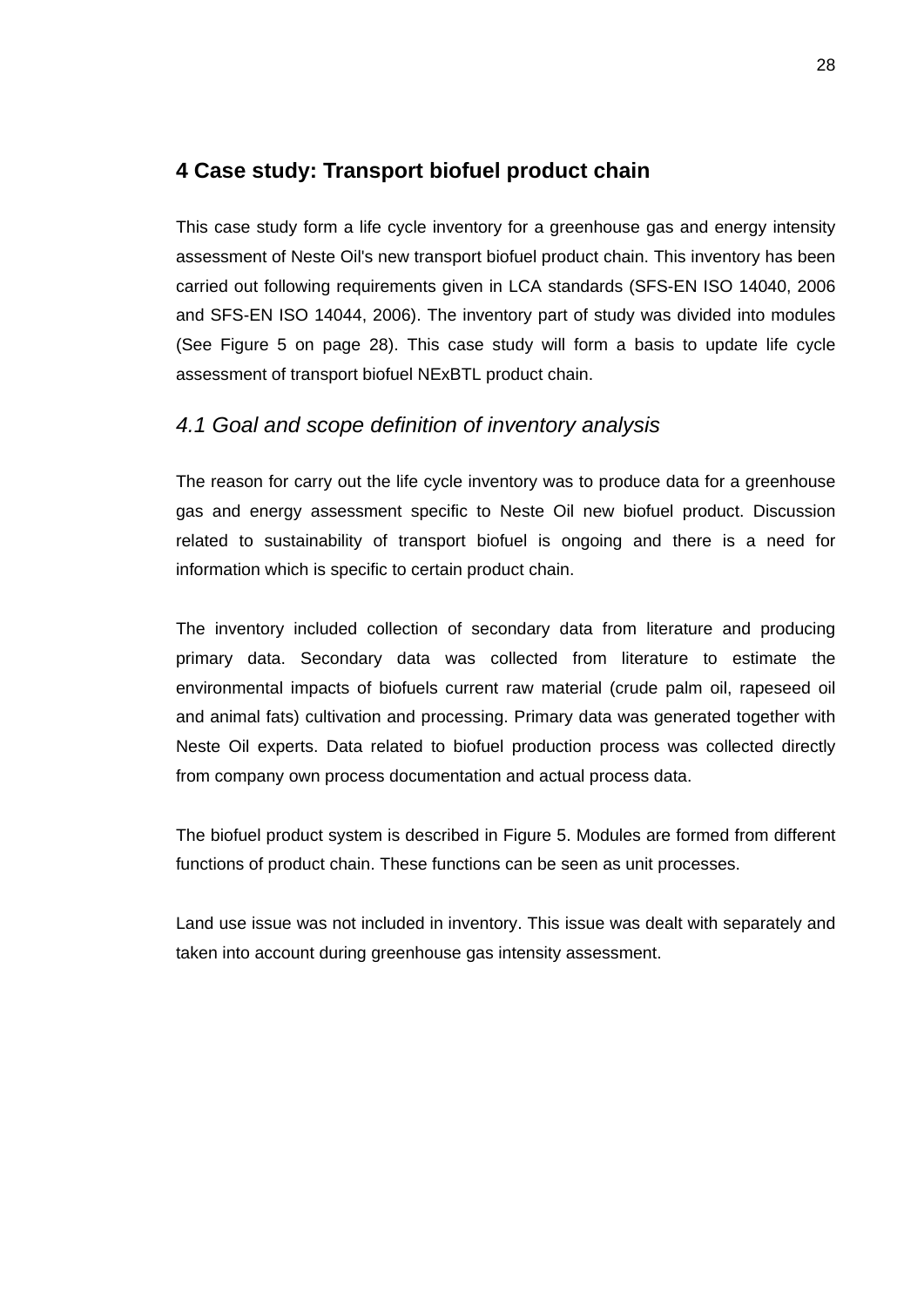

*Figure 5. Modules of biofuel product system. Data related to modules of raw material cultivation and processing and raw material and product transport were based on secondary data from literature. Data related to biofuel production process was collected directly from company own process documentation and actual process data. This data is called primary data.* 

# *4.2 Functional units*

The functional unit chosen to use in this study was MJ biofuel used (MJ). This functional unit was used in final calculations. Before it was possible to do final calculations, several other functional units were needed. First all inputs and outputs needed in biofuel production were calculated per 1000 kg biofuel. This helped to estimate need of vegetable oil or animal fat per 1000 kg biofuel.

Vegetable oils, meaning palm and rapeseed oil are agricultural products. In agriculture, it is common to calculate inputs and out puts per hectare. So, it was reasonable to use hectare as a functional unit in raw material cultivation modules. In next module the yield of one hectare was used as a functional unit. For example, yield from hectare of oil palm plantation is 19 t FFB. This means that inputs and outputs of palm oil processing were calculated per 19 t FFB. Yield of palm oil processing (4 t CPO) made possible to estimate how many hectares were needed to produce enough palm oil to produce 1000 kg biofuel. Similar logic was followed in rapeseed plant cultivation and rapeseed oil processing.

Final results are expressed in form of g  $CO<sub>2</sub>e/MJ<sub>NFxBTL</sub>$  or  $MJ<sub>consumed</sub>/MJ<sub>NFxBTL</sub>$ .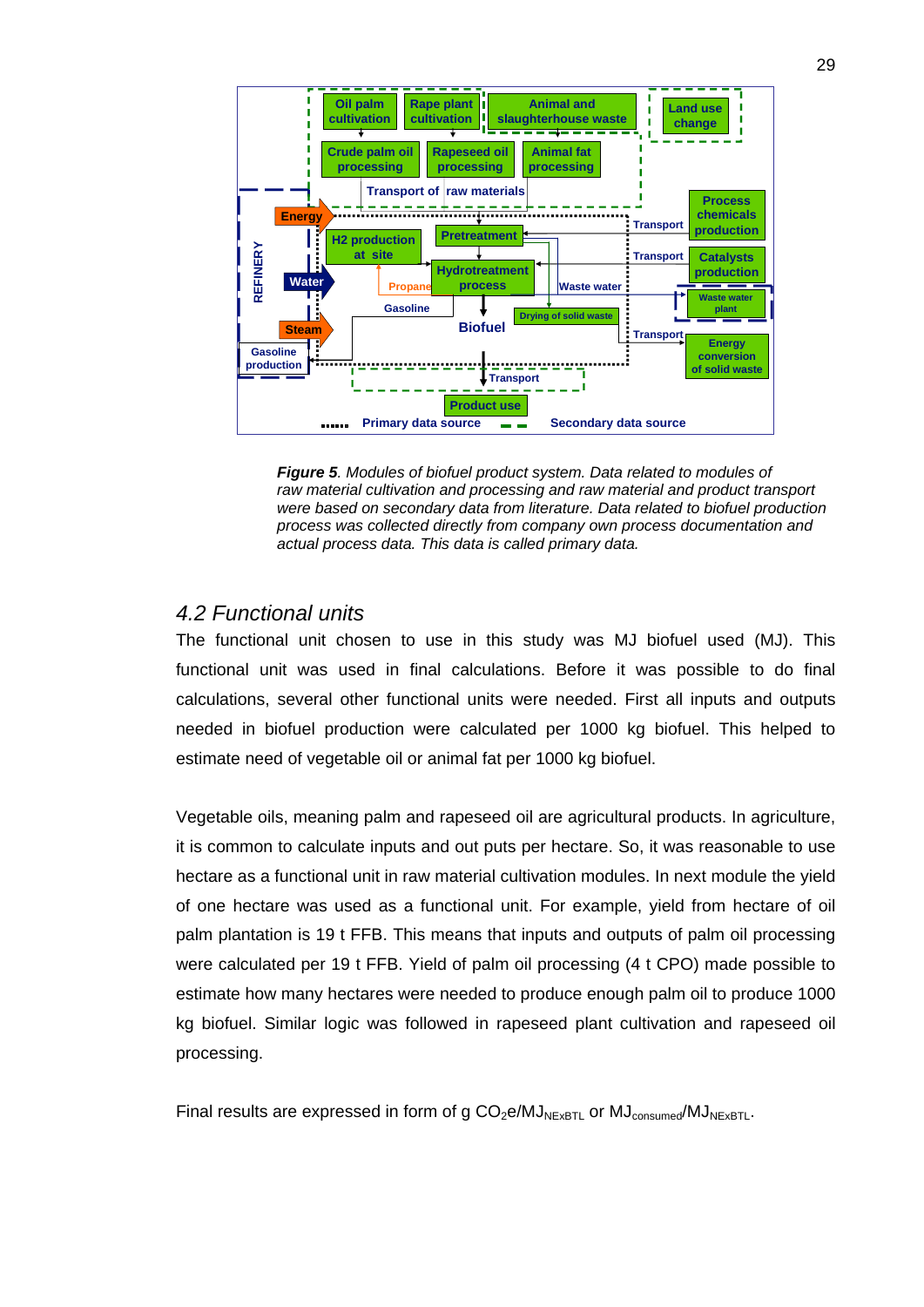#### *4.3 System boundary of case study*

System boundary can be seen in Figure 6. System boundary follows the boundaries given in the RTFO methodology (Bauen et al. 2007). Only differences to the boundaries given in the RTFO methodology are previous land use and alternative waste management. These issues are not dealt with in this inventory

Production of crude palm oil CPO includes material and energy use, discharges and emissions related cultivation of fresh fruit bunches (FFB), transport of FFB to conversion mill and production of CPO from FFB at the mill. Production of rapeseed oil (RSO) includes material energy use, discharges and emissions related cultivation of rapeseed, transport of rapeseed to conversion mill and production RSO at the mill. Production of fertilizers used in cultivation at the palm plantations and rape fields are excluded from this study but emissions related to use of fertilizers are included. The production of animal fats in Finland includes conversion of oil from slaughterhouse wastes.

Energy use and emissions related to the transport of raw materials from conversion sites to refinery located in Kilpilahti, Porvoo, Finland, are included into this study. Crude palm oil is transported by ship to Kilpilahti from Malaysia. Rapeseeds needed in rapeseed oil production are transported from different parts of European Union to Raisio for processing. Processed rapeseed oil comes by road from Raisio to Pansio. Both are located in Finland. In Pansio rapeseed oil is loaded onto a ship and transported to Kilpilahti. Animal fats are transported by truck from western Finland. Material and energy use and emissions related to building and maintenance of ships and trucks are excluded from this study.

Material and energy use and emissions related to the pretreatment of oils and hydrotreatment process of biofuel product are fall within the primary scope of this study. Data included in this part of study are produced with the aid of experts from Neste Oil transport biofuel production. The drying of solid waste from pretreatment is included in this study. Dry-waste is transported by truck for energy conversion which is excluded from this study.

The production of hydrogen plays an important role in biofuel production. Hydrogen production process forms the main source of fossil  $CO<sub>2</sub>$  emission during biofuel production at Kilpilahti. Therefore material and energy use and emissions from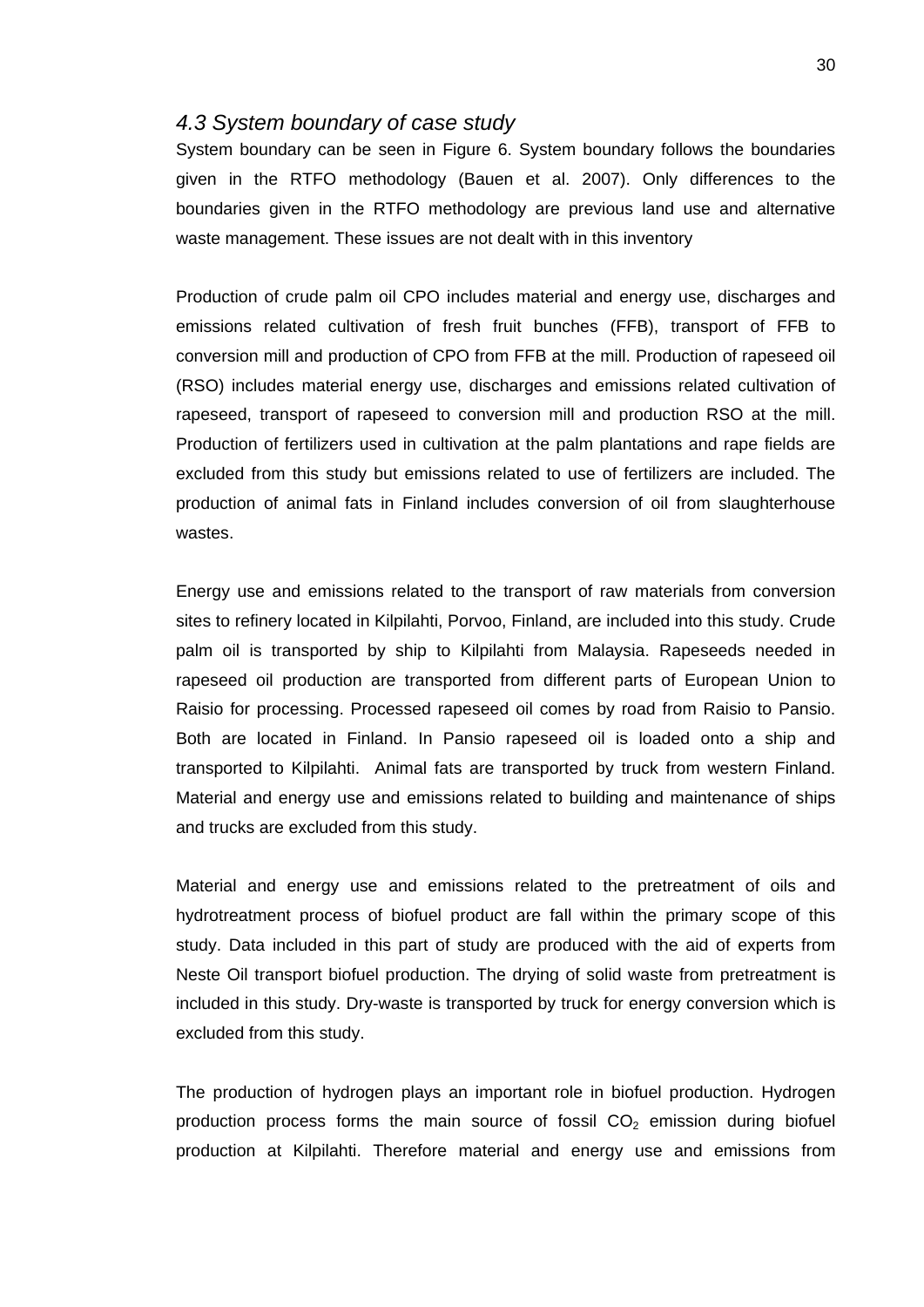production of hydrogen were included in this study. The production of process chemicals is excluded from this study.





# *4.4 Allocation procedures*

In this case study allocations were done by mass bases. System expansion was not used.

# 4.4.1 Allocations in raw material cultivation and processing

In raw material cultivation and processing allocation procedure followed material and energy flows along the chain related to materials needed in biofuel production. If subsystem-created waste was left out of the product chain, environmental share of impacts were not allocated waste flows. If processes of subsystem created co-products or waste which were used in same subsystem or in previous subsystem of product chain, share of environmental impacts were not allocated to these co-product or waste fractions.

#### *Allocations in palm oil*

The processing of crude palm oil produces palm kernels as co-product. Kernels are further used in extraction of palm kernel oil (PKO). The extraction of PKO is outside of system boundaries of this study. This means that a part of emissions and discharges of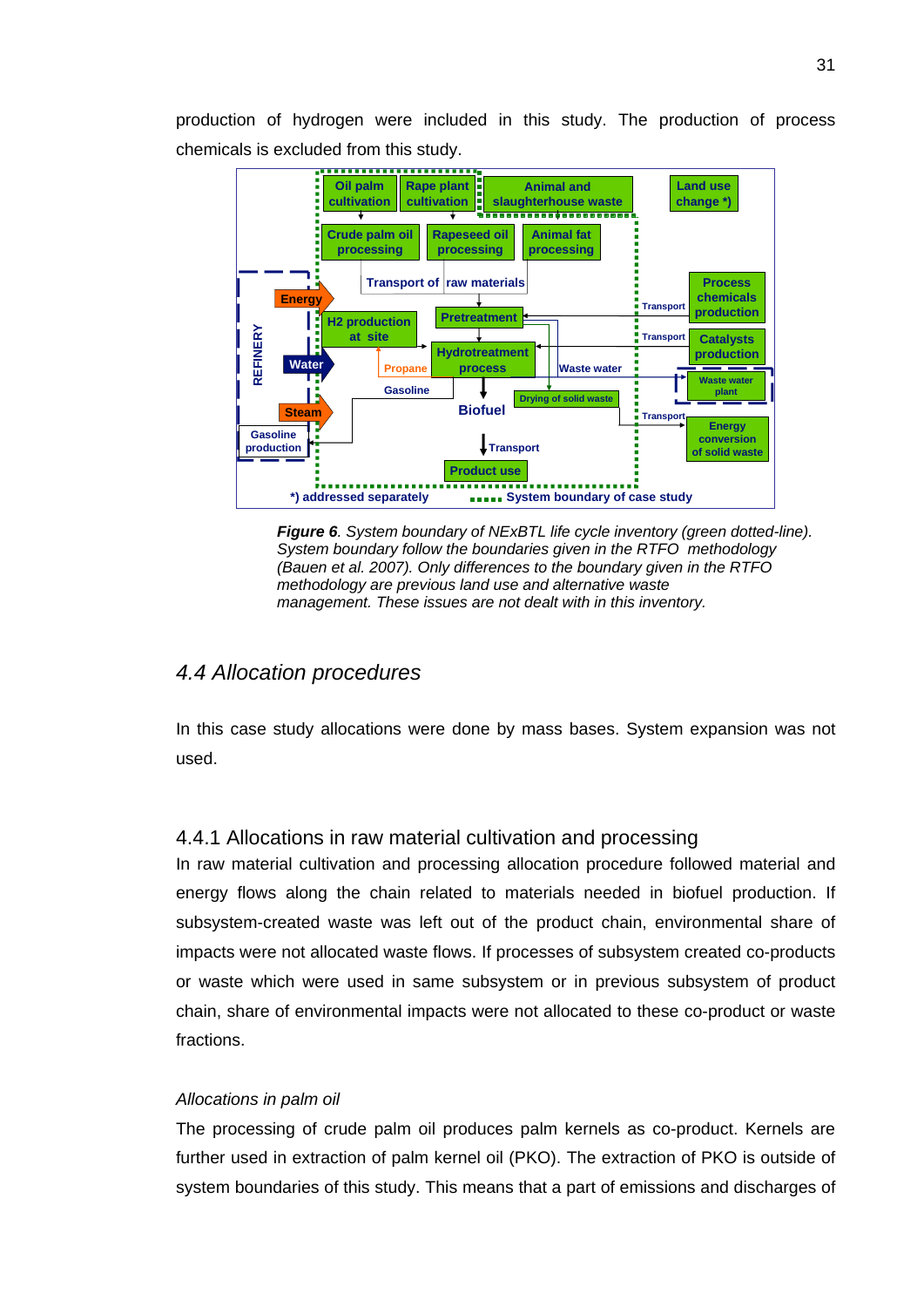oil palm cultivation and crude palm oil production should be allocated to palm kernels leaving the system boundaries. There are different ways to allocate emissions, allocation by economic value or allocation by mass or by energy. The allocation by mass or by energy is recommended by ISO 14040 series of standard and allocation by mass was used in this study.

Schmidt (Schmidt 2007b) has calculated that processing 1 t FFB produces 0.1998 t CPO and 0.0532 t PK. This gives a ratio 0.27. The RTFO methodology documentation has used the economic value based ratio 0.3 in their calculations, but using mass based calculations for values given in the RTFO methodology the ratio is 0.25. This ratio was used in this study. This means that 25% of discharges and emissions were calculated to PK and 75% of discharges and emissions were calculated to CPO.



*Figure 7. Allocation procedure of crude palm oil cultivation and processing. Totally 75-% of environmental impacts of oil palm cultivation and crude palm oil processing were allocated to crude palm oil.* 

#### *Allocations in rapeseed oil*

Processing of rapeseed oil also produces rapeseed meal. The meal is further used as feed. Use of meal is outside the system boundaries of this study which means that a part of emissions and discharges of rapeseed oil production should be allocated to rapeseed meal leaving system boundaries. Allocation was based on mass.

Total input in milling process is approximately 3 t rapeseed per hectare. Processing of rapeseeds generates 1.7 t rapeseed meal and 1.3 t rapeseed oil. This gives the ratio 0.567/0.433 meaning that 56.7% of emissions and discharges should be allocated to rapeseed meal. In case of greenhouse gas emissions, there was difference in results between allocation guidance given in the RTFO methodology and mass allocation. The RTFO methodology uses 273 kg CO2e reduction per 1000 kg rapeseed meal. Reduction will be higher if mass allocation ratio is used (56.7% of emissions during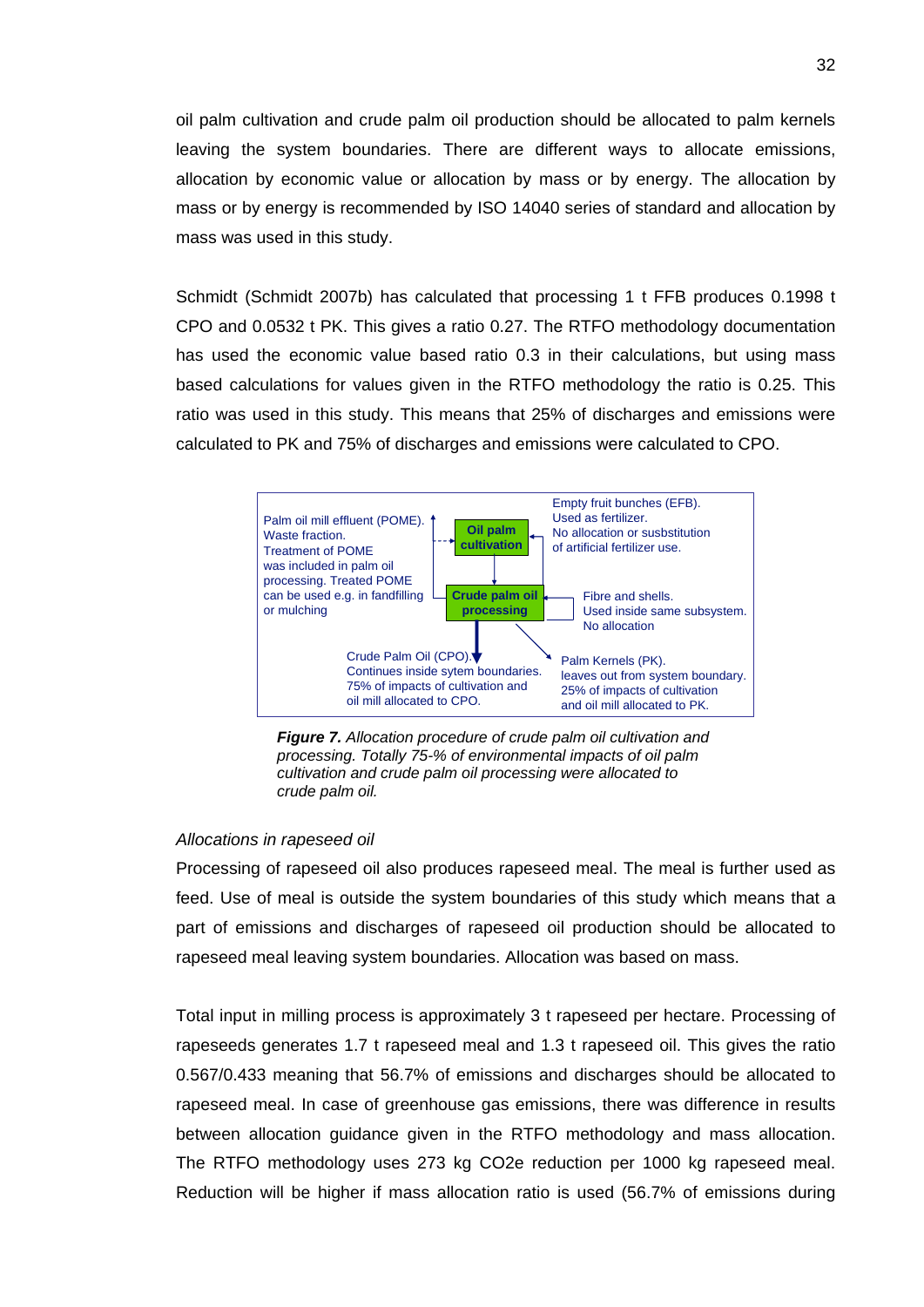rapeseed plant cultivation and processing of rapeseed oil). This allocation gives 984 kg  $CO<sub>2</sub>e$  reduction per 1000 kg rapeseed meal. In this study, both allocation procedures were used.



*Figure 8. Allocation procedures of rapeseed oil cultivation and processing. Totally 43.3-% of environmental impacts of rapeseed plant cultivation and rapeseed oil processing were allocated to rapeseed oil. In calculation of greenhouse gas emissions two different allocation procedures were used. The RTFO methodology uses 273 kg CO<sub>2</sub>e reduction per 1000 kg rapeseed meal. Reduction will be higher if mass allocation is used, totally 984 kg per 1000 kg rapeseed meal.* 

#### *Allocations in animal fat processing*

Using wastes as a feedstock for biofuels displaces other waste management practices. The RTFO methodology recommends that the default assumption of credit from the use of waste material should be zero (Bauen et al. 2007, pages 12-13). In this study, the zero-recommendation of the RTFO methodology was followed. The environmental impact of animal waste includes only environmental impacts of rendering process. During the rendering process used as a reference process for this study (EC 2005 and Lounais-Suomen ympäristökeskus 2006) several products are formed. Cat.1 animal fat (8.9 w-%) is used inside the system boundaries for energy use. The rest of production portfolio is as follows: 28.9 w-% cat.1 chips, 16.8 w-% cat. 2 and 3 animal fats and 54.3 w-percent feed meal. Sludge generated during process is not included in the calculations even if it is used to energy production. Cat. 2 and 3 animal fats are used in biofuel production. The share of these fats is 16.8 % of total volume of rendering process. This value was used in this study.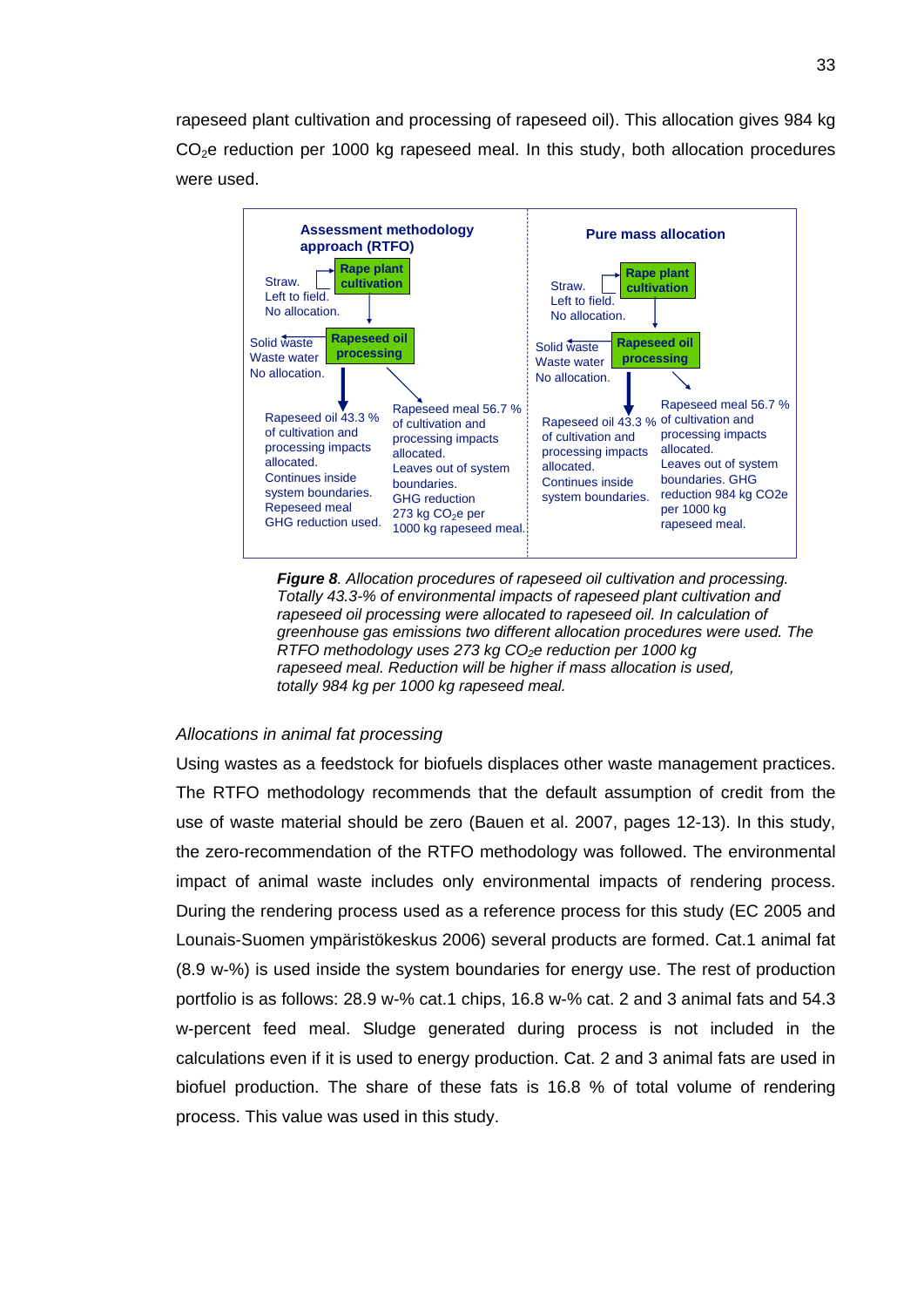

*Figure 9. Allocation procedures of animal fat processing. Totally 16.8-% of environmental impacts of animal waste processing was allocated to animal fat.* 

# 4.4.2 Allocations in biofuel production

There are three different product outputs from biofuel production process. In addition to transport biofuel NExBTL, propane and gasoline are also formed.

Total 24.8 kg biological gasoline per 1000 kg biofuel is formed. Produced gasoline is returned to the gasoline production of refinery. This gasoline reduces the fossil energy need in gasoline production. This reduction, total 6 kg  $CO<sub>2</sub>e$  per 1000 kg biofuel produced was credited to NExBTL. This reduction was calculated from fossil  $CO<sub>2</sub>$ emissions formed during hydrogen production. Energy content of gasoline was not credited to NExBTL.

During biofuel production process a total of 71.5 kg propane per 1000 kg biofuel is formed. The energy content of propane is used in hydrogen production, which reduces the need for the use of natural gas as an energy source. This means also reduction in greenhouse gas emissions. In this study propane is credited to NExBTL. Reduction in greenhouse gas emissions is 184.5 kg  $CO<sub>2</sub>$ e per 1000 kg biofuel. Reduction in energy demand outside of system boundaries is 3287 MJ per 1000 kg biofuel.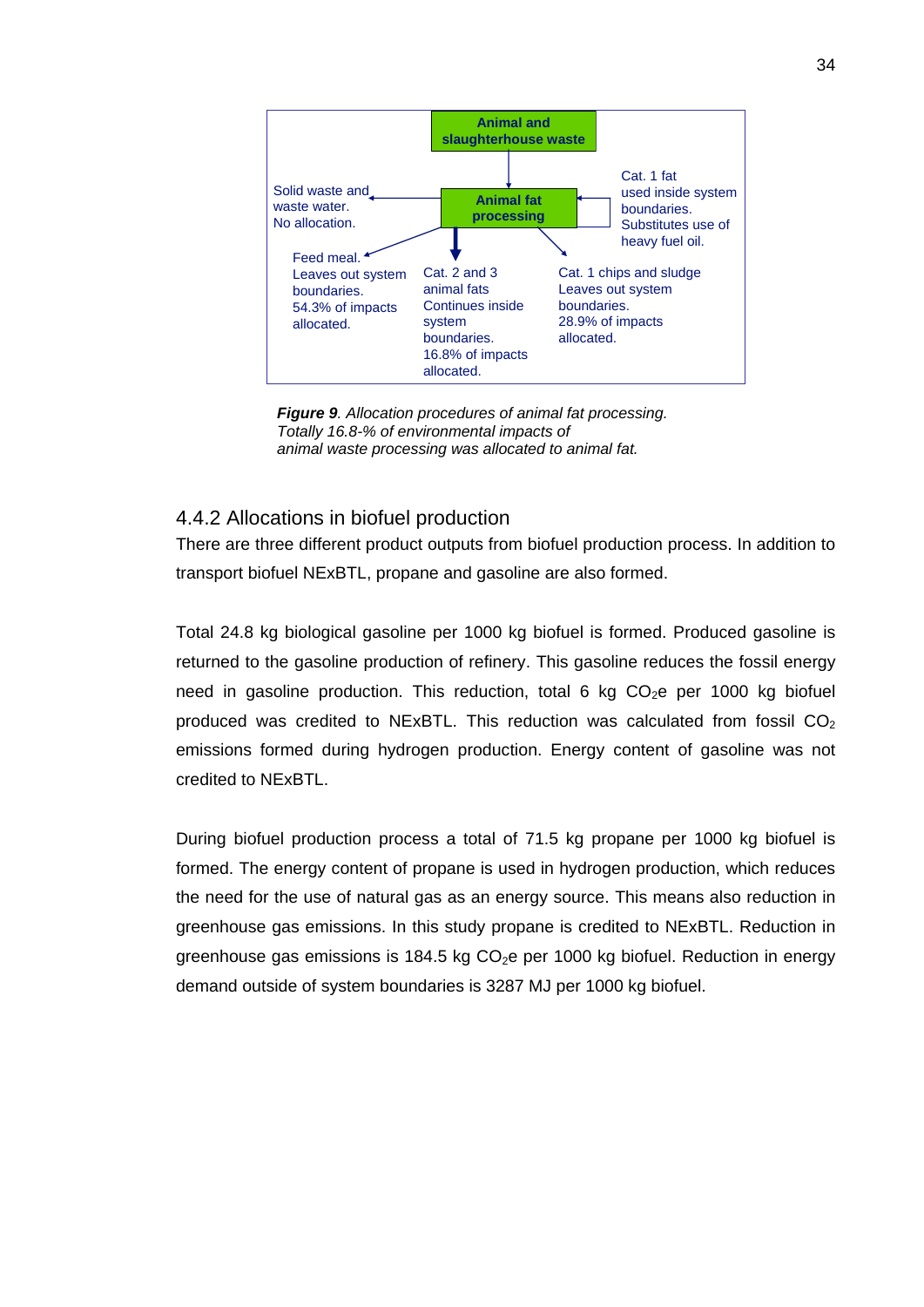

*Figure 10. Allocation procedures of biofuel production. Production of biofuel produces also propane and gasoline. Propane is used as an energy source in hydrogen production. This reduces the fossil energy need from outside of system boundaries. Gasoline is returned to the gasoline production of refinery. This gasoline reduces the fossil energy need in gasoline production. Using less fossil energy means reductions in greenhouse gas emissions. This reduction, totally 190.5 kg CO2 per 1000 kg biofuel was credited to biofuel.*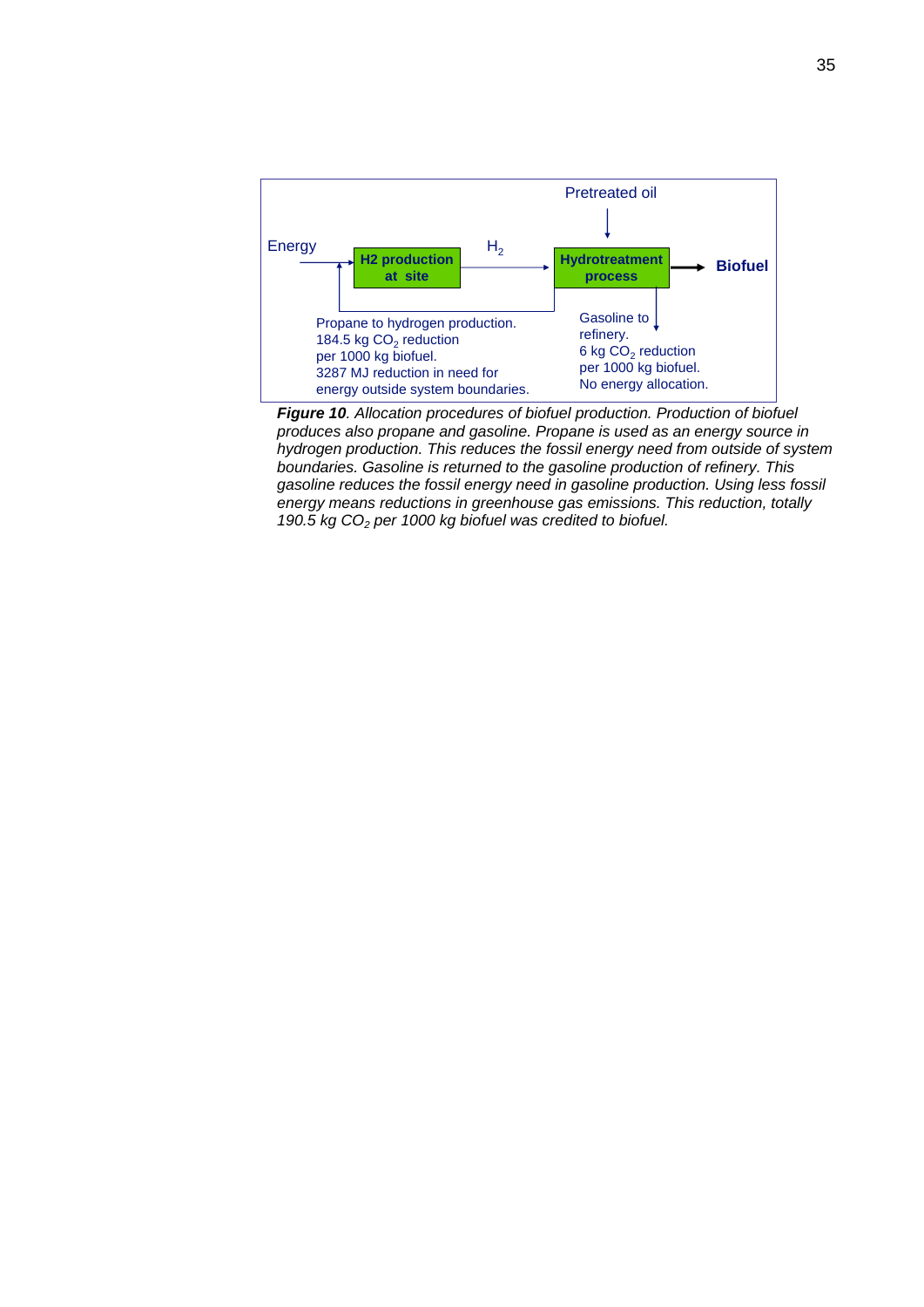# *4.5 Raw materials*

During this case study three different raw materials were used in biofuel production. The raw materials were palm oil, rapeseed oil and animal fats. Processes related to cultivation and processing of these raw materials are dealt with in following sections.

4.5.1 Palm Oil

4.5.1.1 Oil palm cultivation Oil palm is a perennial crop which grows in equatorial area. During its 25 year lifespan oil palms grow to a height of ca. 10 m.



The sources of oil are the fruits of the oil palm. Fruits are attached in a bunch weighing approximately 25 kg and each carrying 1500-2000 single fruits. Harvested fresh fruit bunches (FFB) contain about 20% oil, 25% nuts (5% kernels, 13% fiber and 7% shells) and 23% empty fruit bunches (EFB) (Schmidt 2007b, page 83). It was estimated that rest 32% is water.

The cultivation of oil palms includes three different stages: nursery, immature plantation and mature plantation. Nursery is pre-planting phase and lasts around 12-13 months. Before the palms are planted the soil is prayed with pesticides, ploughed, compacted and legume cover (typically pueraria) is sown. The cover crop prevents erosion and fixes nitrogen from atmosphere. After this palms are planted with a density average 142 palms per hectare (on mineral soils or peat soils average is 160 palms). Around each palm is so called palm circle. This is a circle where no vegetation is established. The purpose of having circle for young palms is to prevent any competition to the palm. For mature palms purpose is to allow harvesting. The palm circle is kept free from weeds by application of herbicides. (Schmidt 2007b, pages 83-85)

The palm trees are mature from two years after planting to approximately 25 years. Harvesting is done manually with a knife attached to a shaft. Pruned fronds are left between the oil palm row for mulching and FFB are transported to oil mill. (Schmidt 2007b, pages 84-85)

During the plantation phase, the palm's requirements for nutrients are met by artificial fertilizers as well as mulching of pruned fronds, empty fruit bunches (EFB) and land application of an aerobically-treated palm oil mill effluent (POME) and solid sludge.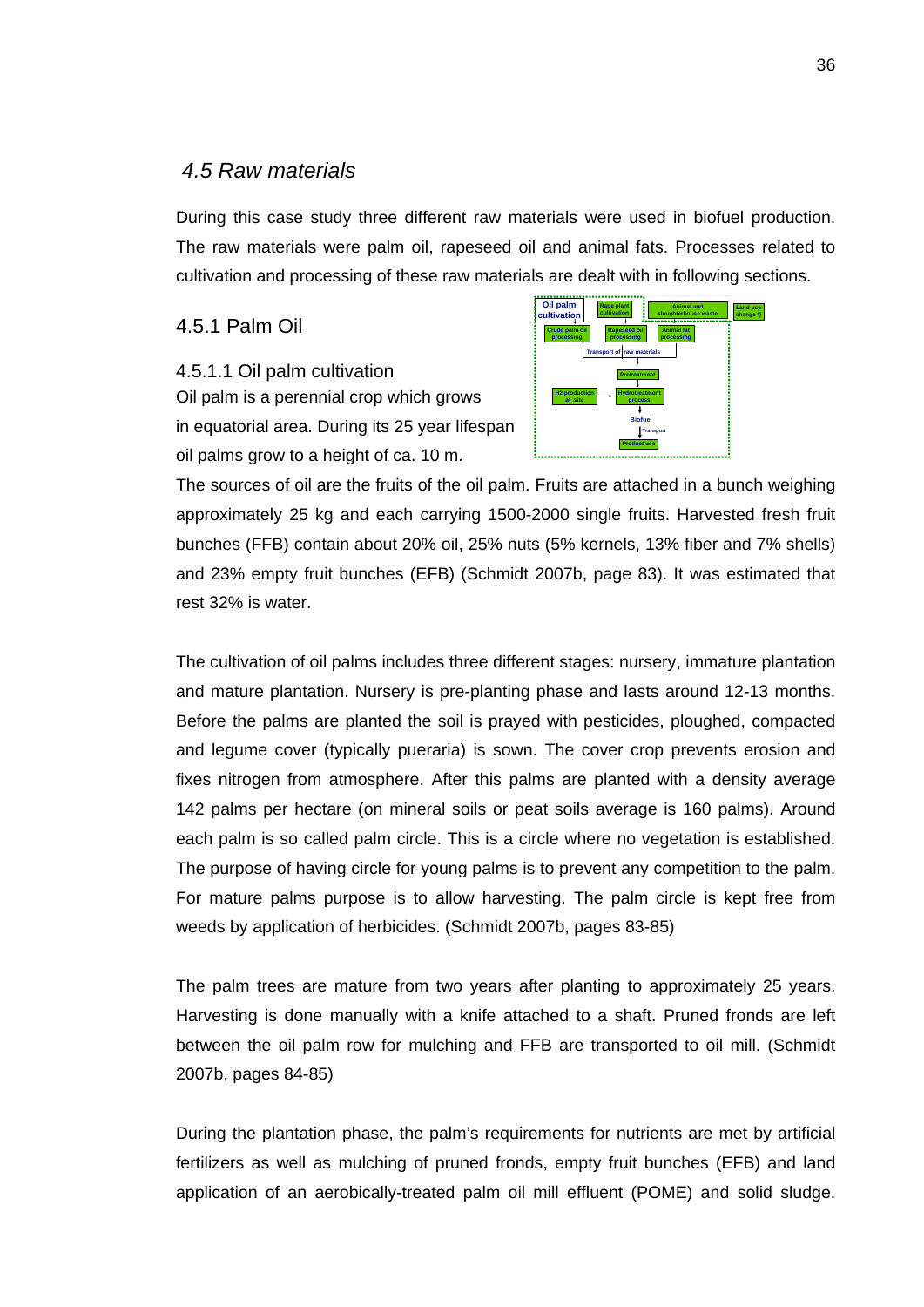Weeds are treated with application of herbicides. Insecticides, fungicides and rodenticides are applied to control insect, fungus and rats. There are also some pest management programmes in place which reduce the need for insecticides and rodenticides. The amount of application of different substances depends the phase of plantation life.

The typical yield of plantation in Malaysia is between 19 t and 21 t per hectare. In this study, value 19 t per ha was used. The yield is not stable. It depends on such factors as agricultural practices, soil type and stage of plantation lifetime. By the end of their lifetime, plantation palms are getting too unproductive. They are then poisoned and felled and land is cleared. Biomass formed during breaking down of the plantation is used as mulch for next plantation generation. (Schmidt 2007b, pages 86-87).

### *Inputs and output of oil palm cultivation*

Major inputs and outputs of cultivation are presented in Figure 11.



*Figure 11. Major inputs and outputs of oil palm cultivation subsystem Inputs and outputs are average values used per hectare annually (ha.a).* 

The major inputs in the cultivation process are use of energy and artificial fertilizers. See Table 1. Demand for energy and fertilizers vary during the lifetime of plantation. In calculations of this study average values are used. Production of fertilizers, pesticides and seeds has been omitted from inventory

Energy use was derived mainly from diesel consumption in agricultural machinery used in nursery, maintenance, harvesting and collection procedures. Diesel consumption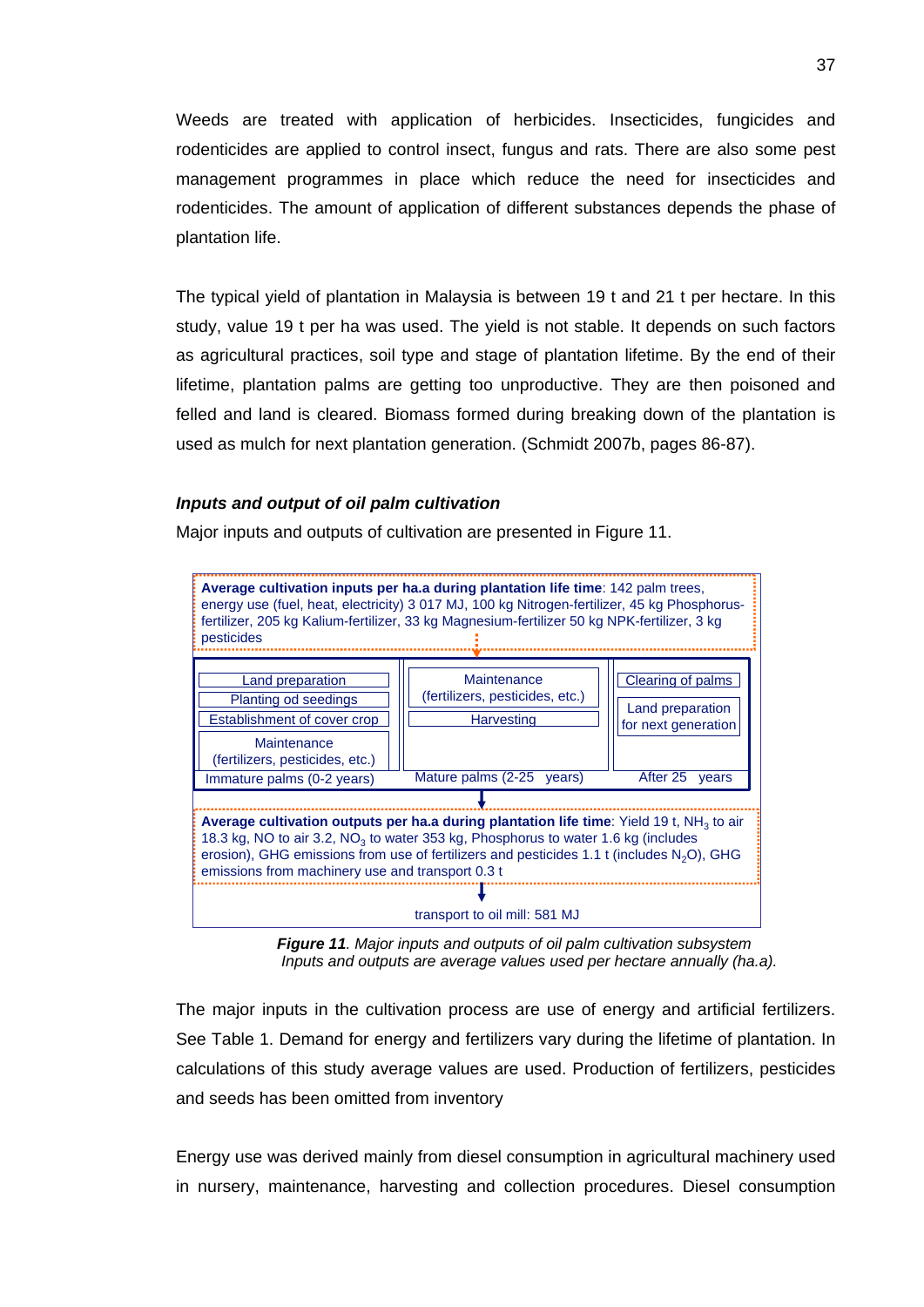was given in liters and it was converted to mega joules by using calorific value 36.4 MJ/liter diesel.

During lifetime of plantation several nutrient are needed. Values given in literature are total needs of nutrients. This need could be fulfilled either by using artificial fertilizers, biomass residuals (pruned fronds, EFB, and POME), decomposition from atmosphere or decrease from soil nitrogen pool. In this study it was assumed that nutrient need was fulfilled by using artificial fertilizers.

Several different pesticides are used during cultivation. In this study total amount of pesticides was used in calculations.

Energy needed for transport has been estimated by using 17 km as an average transport distance between plantation and oil mill. Using the average yield 19 t per hectare per year it was possible to calculate tonnage kilometers which were 323 tkm. This was converted to mega joules by using value 1.8 MJ/tkm (Energy consumption of transport according to WBSCD/IEA (2004) Transport spreadsheet model - Mobility 2030 Project. IEA/OECD and WBSCD)

*Table 1. Comparison of oil palm cultivation inputs per hectare per year given in literature. Bolded values are used in calculations in this study. Default values given in the RTFO methodology documentation (RTFO, 2008) were compared to the values given in Schmidt Study (Schmidt, 2007b).* 

| Input                                                        | <b>RTFO, 2008</b>       | Schmidt, 2007                           |
|--------------------------------------------------------------|-------------------------|-----------------------------------------|
| Energy use in plantation                                     | 3 017 MJ (or 70 liters) | 2 118 MJ (or 58.2 liters)               |
| N.<br>fertilizer<br>(urea<br><b>or</b><br>ammonium sulphate) | 100 kg                  | 96 kg                                   |
| P fertilizer $(P_2O_5)$                                      | 45 kg                   | 28 kg                                   |
| K fertilizer $(K_2O)$                                        | 205 kg                  | 172 kg                                  |
| Mg fertilizer (MgO)                                          | 33 kg                   | 48 kg                                   |
| NPK fertilizer                                               | 50 kg                   | Not used                                |
| Pesticides                                                   | 3 kg                    | 6.6 kg                                  |
| Transport to oil mill                                        | 581 MJ                  | Included in energy use in<br>plantation |

Cultivation process does not generate co-products which exit from system boundaries.

Outputs of cultivation process are typical for agricultural processes. Annual yield of plantation in Malaysia is approximately 19 t per hectare. In this study, value 19 t per ha was used. The yield is not stable. It depends on e.g. agricultural practices, soil type and stage of plantation lifetime.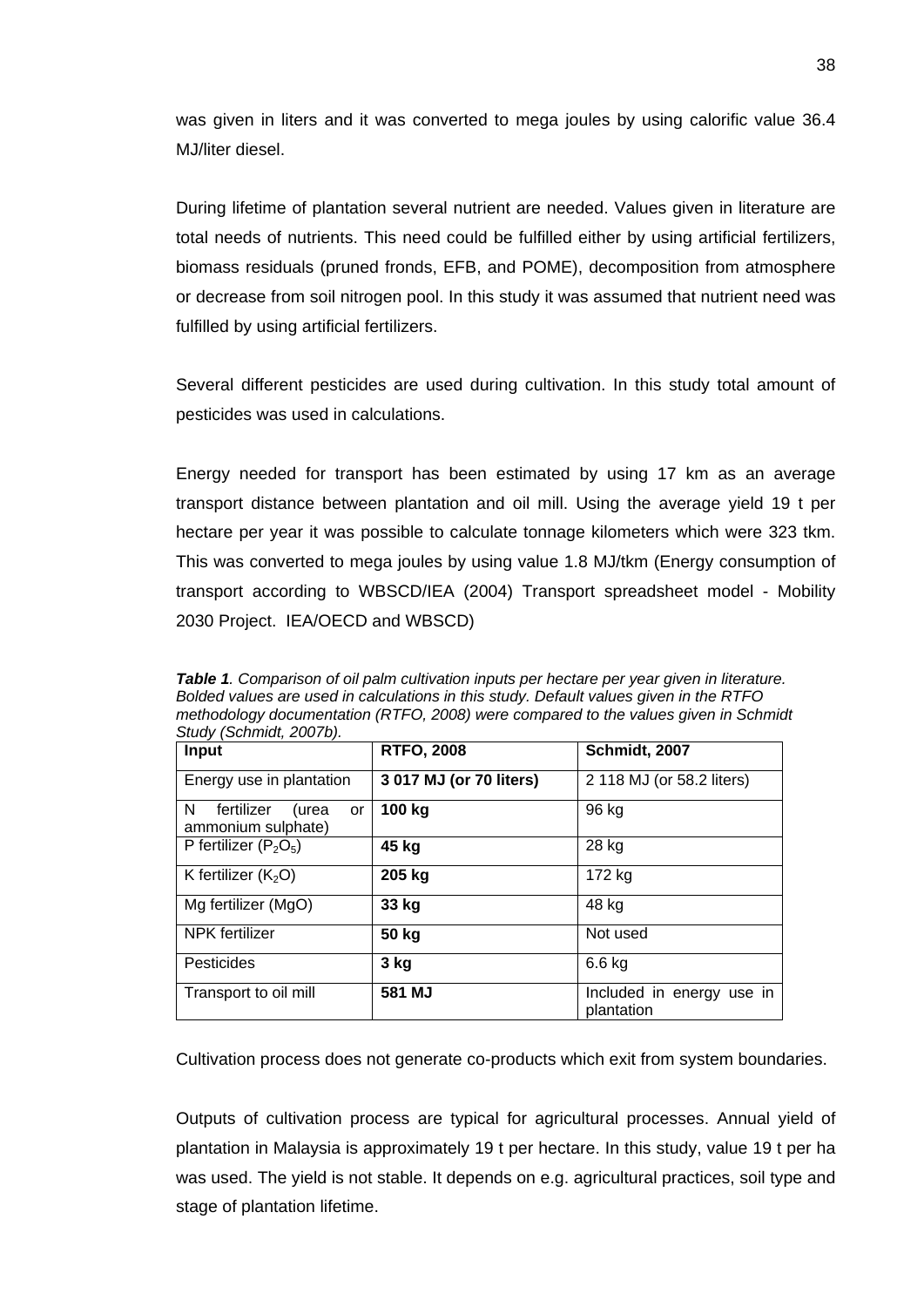Emissions and discharges are also dependant on such factors as agricultural practices and soil type. As can be seen Table 2, there are differences in estimating discharges and emissions from cultivation. Within the scope of this study, energy use and GHG emissions had quite significant differences in values given in literature. Co-efficient factors used in calculations of oil palm cultivation are presented in Appendix 2.

*Table 2. Comparison of oil palm cultivation outputs per hectare per year given in literature. Bolded values are used in calculations of this study. Default values given in the RTFO methodology documentation (RTFO, 2008) were compared to the values given in Schmidt study (Schmidt, 2007b).* 

| Output                                                                           | <b>RTFO, 2008</b>                                                | Schmidt, 2007             |
|----------------------------------------------------------------------------------|------------------------------------------------------------------|---------------------------|
| Fruit<br>Yield<br>(Fresh<br>Bunches)                                             | 19 000 kg                                                        | 19 800 kg                 |
| $NH3$ to air (kg NH <sub>3</sub> )                                               | not calculated separately,<br>included<br>CO <sub>2</sub><br>in. | 18.3 kg                   |
| NO to air (kg NO)                                                                | emissions                                                        | 3.2 kg                    |
| Direct $N_2O$ emissions to air<br>(kg $N_2O$ )                                   |                                                                  | 10.1 kg                   |
| Greenhouse gas emissions<br>from fertilizer and pesticide<br>use (kg $CO2e$ )    | 1 086 kg                                                         | 1 500 kg                  |
| emissions<br>from<br>CO <sub>2</sub><br>machinery use                            | 217 kg                                                           | Included in 1 500 kg      |
| CO <sub>2</sub><br>emissions<br>from<br>transport from plantation to<br>oil mill | 50.2 kg                                                          |                           |
|                                                                                  | not calculated                                                   | 353 kg                    |
| Nitrate to water (kg $NO_{3}$ )<br>Phosphorus to water (kg P)                    |                                                                  | 1.6 kg (includes erosion) |

*Calculation example.* Greenhouse gas emissions from fertilizer and pesticide use:

100 [kg nitrogen per ha] x 1.62 [kgCO<sub>2</sub>e per kg nitrogen] +

100 [kg nitrogen per ha]  $\times$  0.01325 [kgN<sub>2</sub>O per kg nitrogen]  $\times$  44/28 [molecular mass ratio  $CO<sub>2</sub>/N<sub>2</sub>$  x 296 [IPCC GHG factor for N<sub>2</sub>O] +

45 [kg phosphorus per ha] x 0.44 [kgCO<sub>2</sub>e per kg phosphorus] +

5 [kg kalium per ha] x 0.8 [kgCO<sub>2</sub>e per kg kalium] +

33 [kg magnesium per ha] x 1.73 [kgCO<sub>2</sub>e per kg magnesium] +

50 [kg NPK fertilizer per ha] x 0.3 [kgCO<sub>2</sub>e per kg NPK] +

 $3$  [kg pesticides per ha] x 17.3 [kgCO<sub>2</sub>e per kg pesticide] = **1086.1 kg CO<sub>2</sub>e per ha**.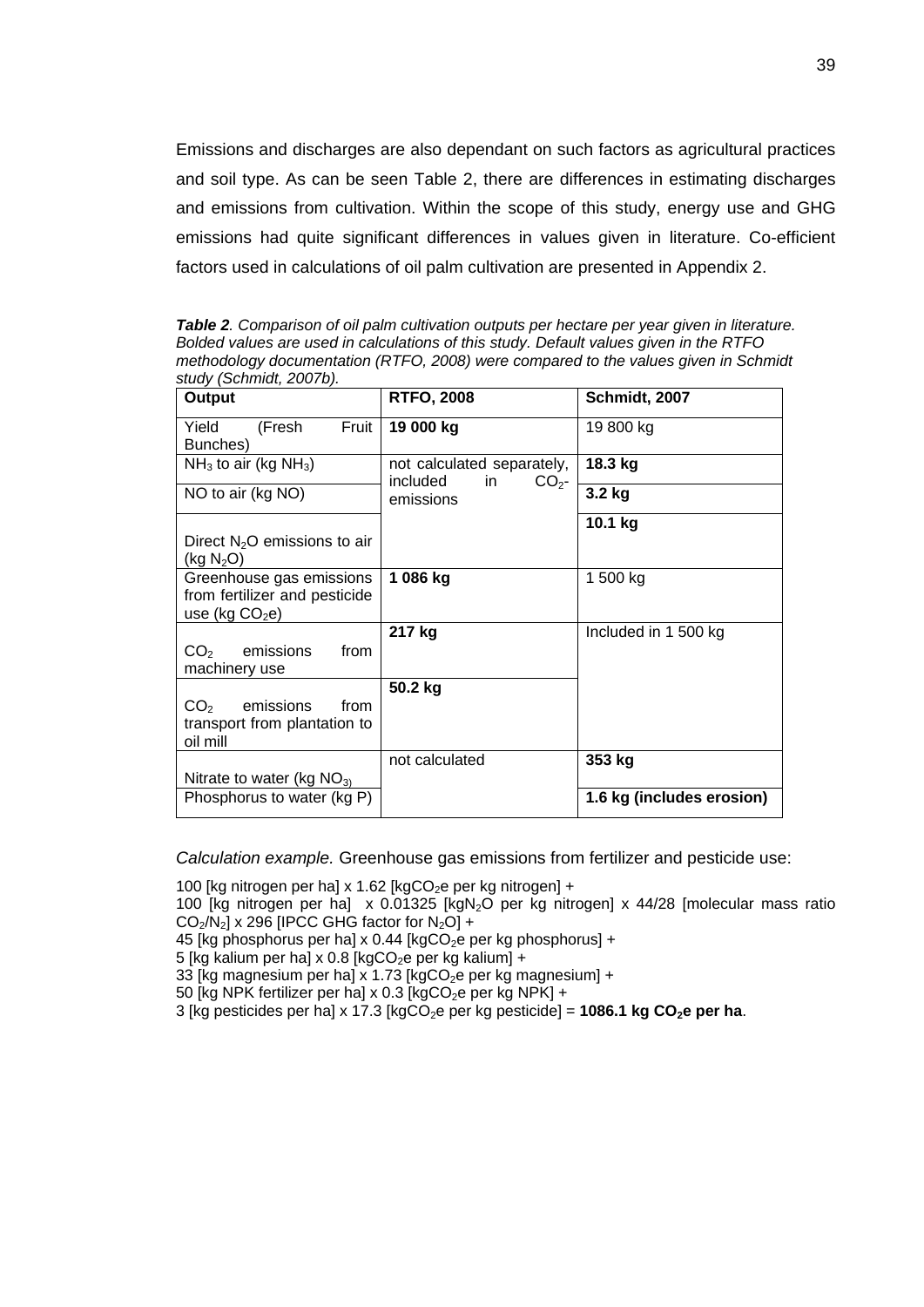### 4.5.1.2 Crude palm oil processing

Processing of crude palm oil involves a set of unit processes. After reception of FFB, they are sterilized and stripped. Digestion then occurs. This is the process of releasing the palm oil in the fruit through the rupture or breaking down of the



oil-bearing cells to allow oil to flow during extraction while separating fiber from nuts (Schmidt 2007b, pages 155-165).

Digestion is followed by pressing using applied pressure on the ruptured cellular contents to release fluid palm oil. Liquid coming out of the press is a mixture of palm oil, water, cell debris, fibrous material and "non-oil solids" (Schmidt 2007b, pages 155-165).

The last processing step is purification. This includes decanting and drying the crude palm oil. The idea of purification is to boil mixture of oil and water to remove watersoluble gums and resins in the oil. Decanted oil is heated to reduce the moisture content. The usual extraction rate of palm oil mill is between 0.2 and 0.24. An extraction rate 0.21 was used in this study. This means that processing 19 t FFB produces 4 t crude palm oil (Schmidt 2007b, pages 155-165).

During process significant amount of palm kernels (PK) are formed. Processing of 19 t FFB produces approximately 1 t palm kernels. Kernels are used for extraction of palm kernel oil (PKO). This process is generally separate from palm oil extraction (Schmidt 2007b, pages 155-165). Extraction of PKO is not included in this study.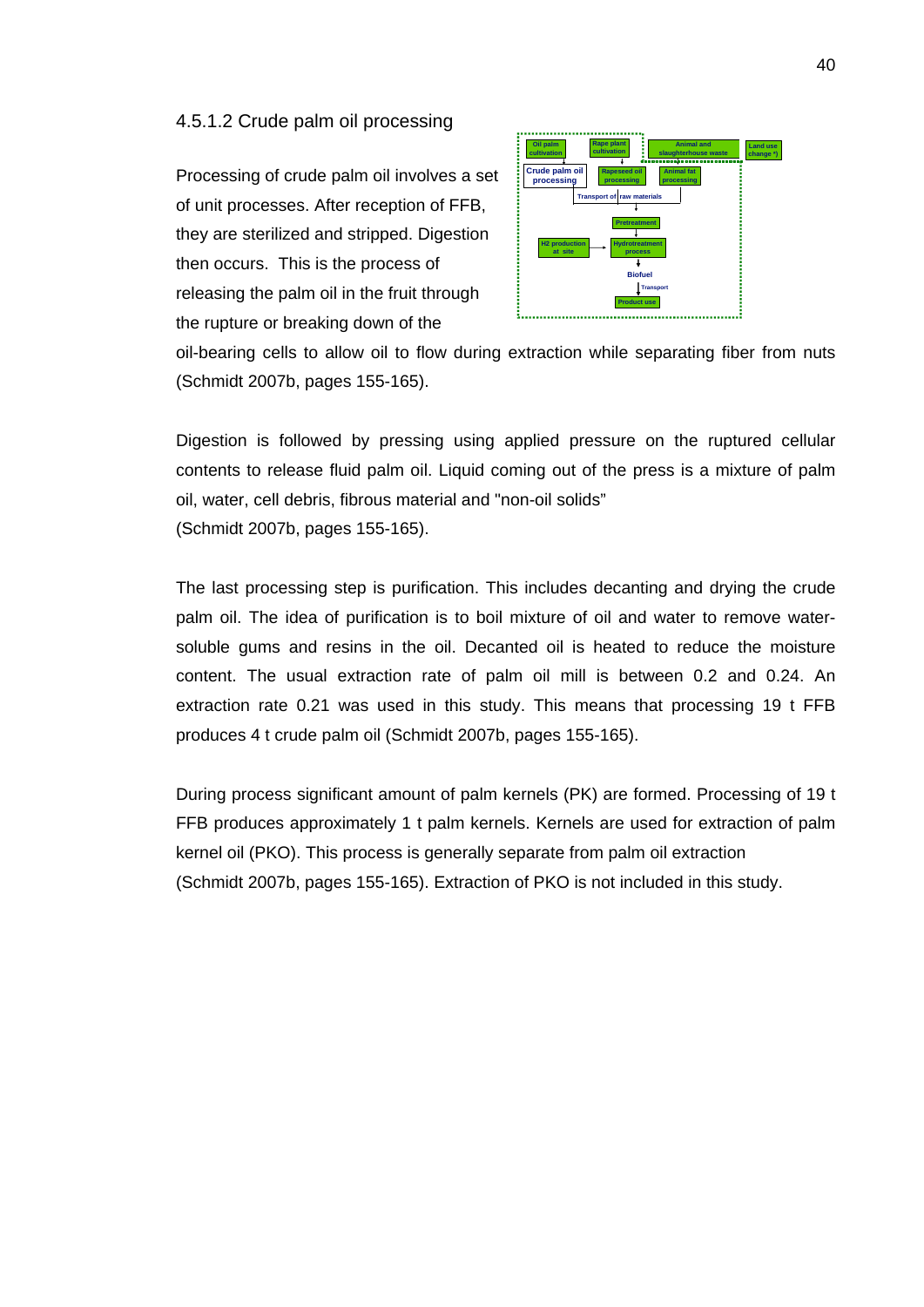#### *Inputs and output of crude palm oil processing*

Major inputs and outputs of crude palm oil processing are presented in Figure 12.



*Figure 12. Major inputs and outputs of crude palm oil processing subsystem. Inputs and output are calculated against the yield of one hectare oil palm plantation (19 t FFB per ha.a).* 

The major inputs of crude palm oil processing are use of energy and water. See Table 3. Demand for energy and water varies from process to process. Estimated plant efficiency is also a factor which influences the energy and water consumption values. There is a significant deviation in values given by greenhouse gas assessment methodology documentation (RTFO, 2008) and Schmidt (Schmidt 2007b). In calculations of this study default values given in the RTFO methodology documentation are used for steam and electricity. Water consumption values are based on values given by Schmidt.

Energy (steam and electricity) used in crude oil processing is generated in boilers which are fuelled by fiber and shell. This means that process does not need energy from grid. In other words, energy is produced inside the system boundaries and does not cause greenhouse gas emissions from energy production.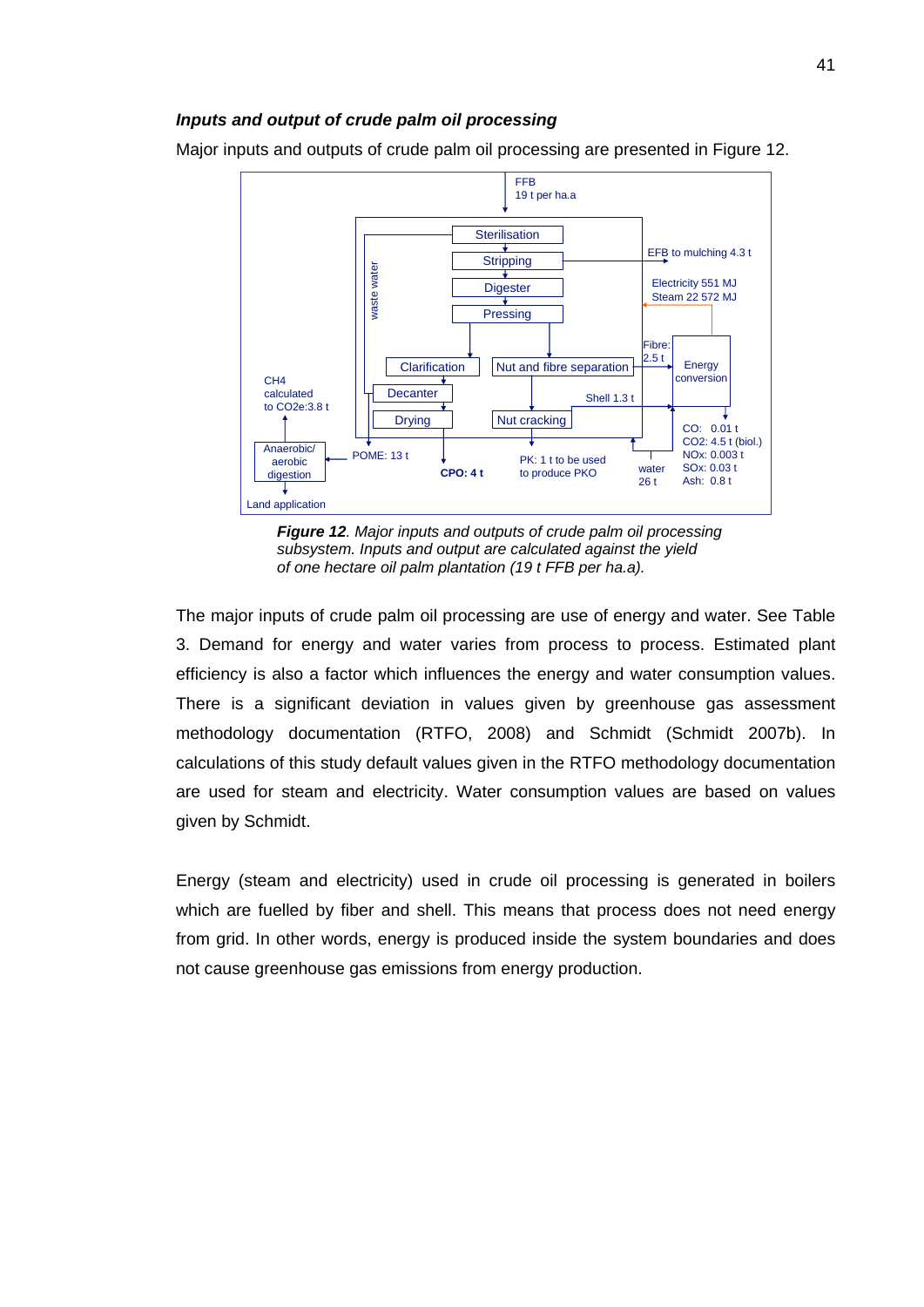*Table 3. Comparison of processing inputs needed to process the yield of one hectare in palm oil mill. Bolded values are used in calculations of this study. Default values given in the RTFO methodology documentation (RTFO, 2008) were compared to the values given in Schmidt study (Schmidt, 2007b).* 

| Input                                     | <b>RTFO, 2008</b> | Schmidt, 2007                                                   |
|-------------------------------------------|-------------------|-----------------------------------------------------------------|
| Fresh<br>Fruit<br><b>Bunches</b><br>(FFB) | 19 000 kg         | 19 800 kg                                                       |
| Electricity                               | 551 MJ            | 1 368 MJ                                                        |
| Steam                                     | 22 572 MJ         | 32 129 MJ                                                       |
| Water                                     | not calculated    | 26 000 kg (12 350 kg for<br>steam and 13 850 kg for<br>process) |
| Plant efficiency                          | 80 %              | 65.6%                                                           |

A palm oil mill has several product outputs. Process outputs are listed in Table 4. Coefficient factors used in calculations of crude palm oil processing are presented in Appendix 2. Palm kernels (PK) are further used in palm kernel oil (PKO) production. Fiber and shell generated during process are used in energy boilers. The generation of energy causes some CO,  $NO<sub>x</sub>$  and SO<sub>x</sub> emissions. It also generates some amounts of ash. Ash is used as road material in the plantations. Because  $CO<sub>2</sub>$  emissions from energy production originate from renewable energy sources, they are calculated as zero.

Environmental impacts of process are mainly related to the treatment of palm oil mill effluent (POME), required steam consumption in the mill and the utilization or waste treatment of empty fruit bunches (EFB). Typical technology for treating of POME is open anaerobic/aerobic ponds and has been used in this study. Treatment of POME causes methane emissions. Methane emissions are the source of greenhouse gas emissions from crude palm oil production.

There are three main treatment options to EFB: application as mulch in the plantation, land filling and utilization as a biofuel. Application as a mulch is most common practice so it was used in this study.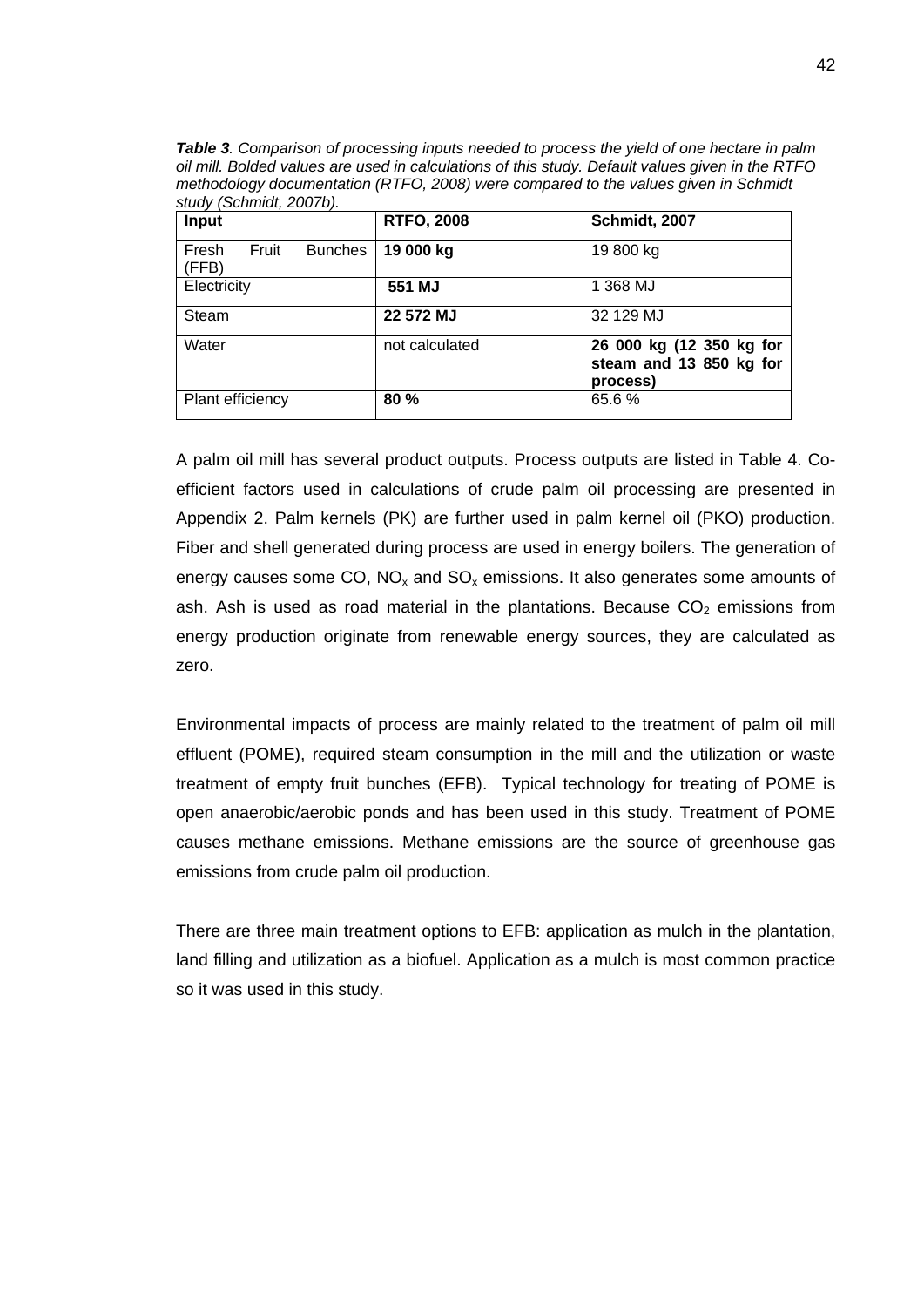*Table 4. Comparison of processing outputs when the yield of one hectare is processed in palm oil mill. Bolded values are used in calculations of this study. Default values given in the RTFO methodology documentation (RTFO, 2008) were compared to the values given in Schmidt study (Schmidt, 2007b).* 

| . <u>.</u><br>Output                                                        | <b>RTFO, 2008</b> | Schmidt, 2007 |
|-----------------------------------------------------------------------------|-------------------|---------------|
| Crude Palm Oil (CPO)                                                        | 4 000 kg          | 3 960 kg      |
| Fruit<br><b>Bunches</b><br>Empty<br>(EFB)                                   | not calculated    | 4 300 kg      |
| Fibre to energy production                                                  |                   | 2 500 kg      |
| Shell to energy production                                                  |                   | 1 300 kg      |
| Palm Kernels (PK)                                                           |                   | 1 000 kg      |
| Palm Oil<br>Mill Effluent<br>(POME)                                         | 10 000 kg         | 13 300 kg     |
| Carbon monoxide (CO)<br>from energy production.                             | not calculated    | 10 kg         |
| Biological carbon dioxide<br>$\left(\mathsf{CO}_{2}\,\mathsf{biol.}\right)$ |                   | 4 500 kg      |
| <b>POME</b><br>from<br>Methane<br>treatment as a $CO2e$                     | 2 500 kg          | 3 800 kg      |
| Nitrous oxides $(NO_x)$ from<br>energy production                           | not calculated    | 3 kg          |
| Sulphur oxides $(SO_x)$ from<br>energy production                           |                   | 30 kg         |
| Ash<br>from<br>energy<br>production                                         |                   | 800 kg        |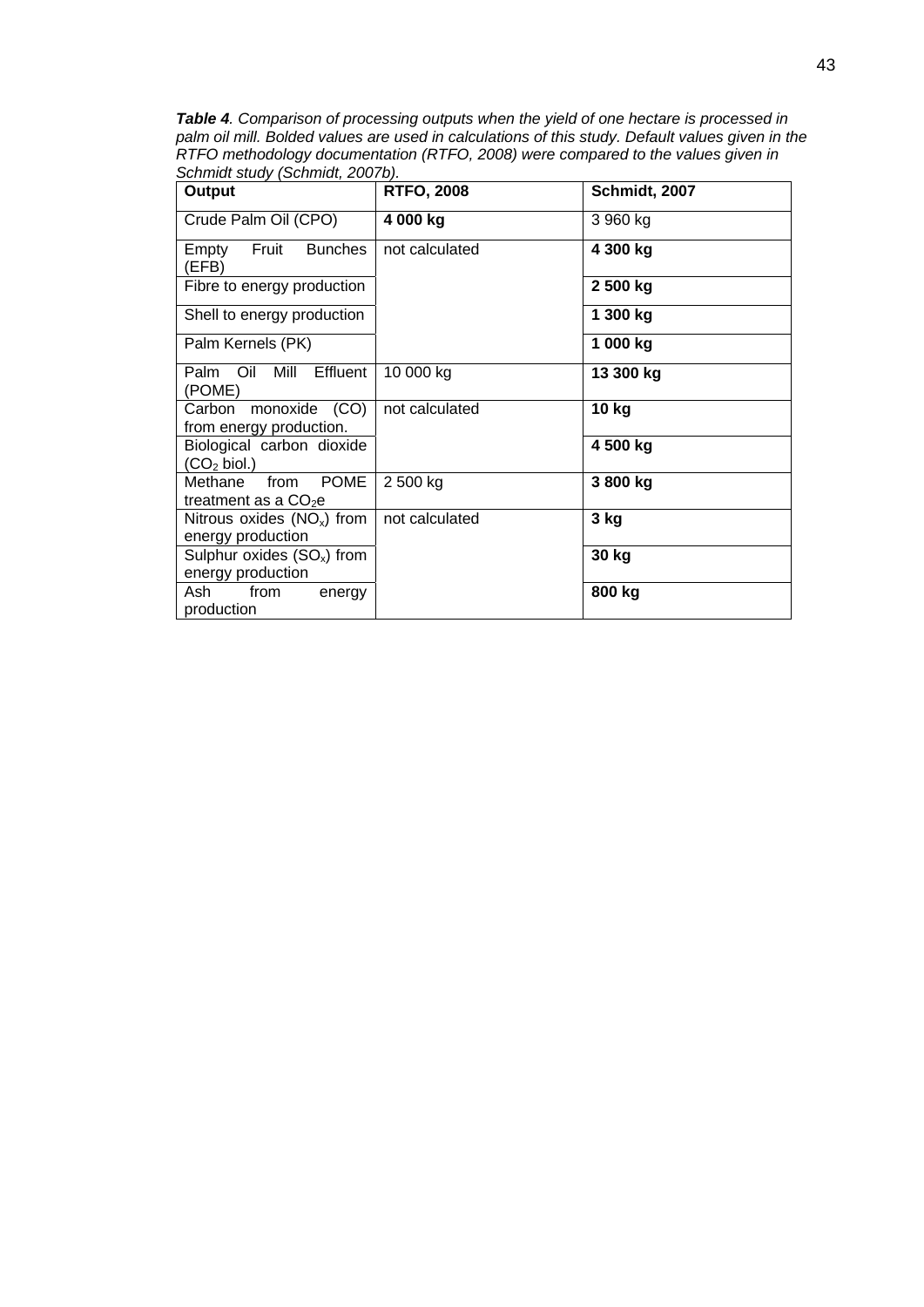#### 4.5.2 Rapeseed oil

4.5.2.1 Rapeseed plant cultivation The rapeseed plant is an annual crop which contains approximately 44% oil and 23% protein. Even though it is an annual crop, there should be at least four



years between two rapeseed crops in order to avoid fungus attack. (Schmidt 2007b, page 47).

There are typically approximately 50-100 plants per  $m^2$ . The cultivation stage includes normal agricultural activities such as pesticide spraying, sowing, fertilizer application and harvesting. Before sowing the soil should be sprayed with herbicides to control weeds, ploughed and compacted. The need for nitrogen (N) fertilizers depends on crop, soil type, previous crop and application of manure. Other fertilizers include among others phosphorus (P), potassium (K) and lime  $(CaCO<sub>3</sub>)$ . Harvesting can be done either by lying in swaths or by a conventional harvester (Schmidt 2007b, page 47).

There are two types of rapeseed: spring and winter rapeseed. This study does not separate different types. It is based on average production figures from European countries given in literature. Typical yield in Europe is between 2.38 and 3.45 tones per hectare. In this study yield 3 tones per hectare was applied. There are several reasons for varying yield in the different countries such as climate, soil type and agricultural practices (e.g. fertilizer application and weed control).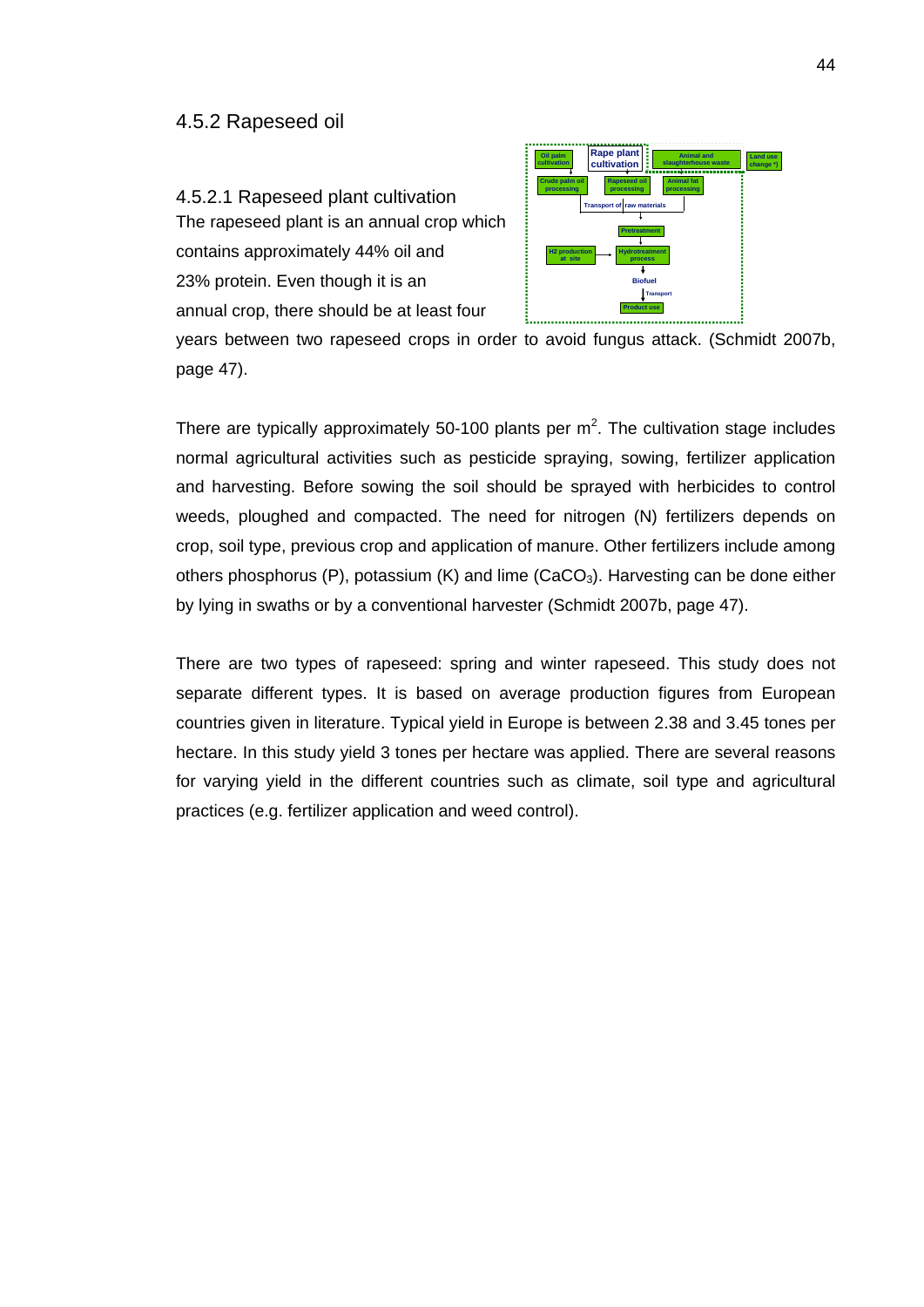### *Inputs and outputs of rapeseed plant cultivation*

Major inputs and outputs of rapeseed plant cultivation are presented in Figure 13.



*Figure 13. Major inputs and outputs of oil seed rape cultivation subsystem. Inputs and outputs are average values used per hectare annually (ha.a).* 

Major inputs of cultivation process are use of energy and artificial fertilizers. See Table 5. Demand for energy and fertilizers depend on agricultural practices and area of cultivation. In calculations of this study default values of the RTFO methodology documentation were used. Production of fertilizers, pesticides and seeds has been omitted from inventory

Energy use was derived mainly from diesel consumption in agricultural machinery used in ploughing/compacting, sowing, maintenance and harvesting procedures. Diesel consumption was given in liters and was converted to mega joules by using lower heating value (LHV) 36.4 MJ/liter diesel.

Several nutrients are needed. Values given in literature are total needs of nutrients per year per hectare. The need for nutrients is usually fulfilled by using artificial fertilizers, decomposition from atmosphere or decrease from soil nitrogen pool. In this study it was estimated that nutrient need is fulfilled by using artificial fertilizers.

Several different pesticides are used during cultivation. In this study total amount of pesticides is used in calculations.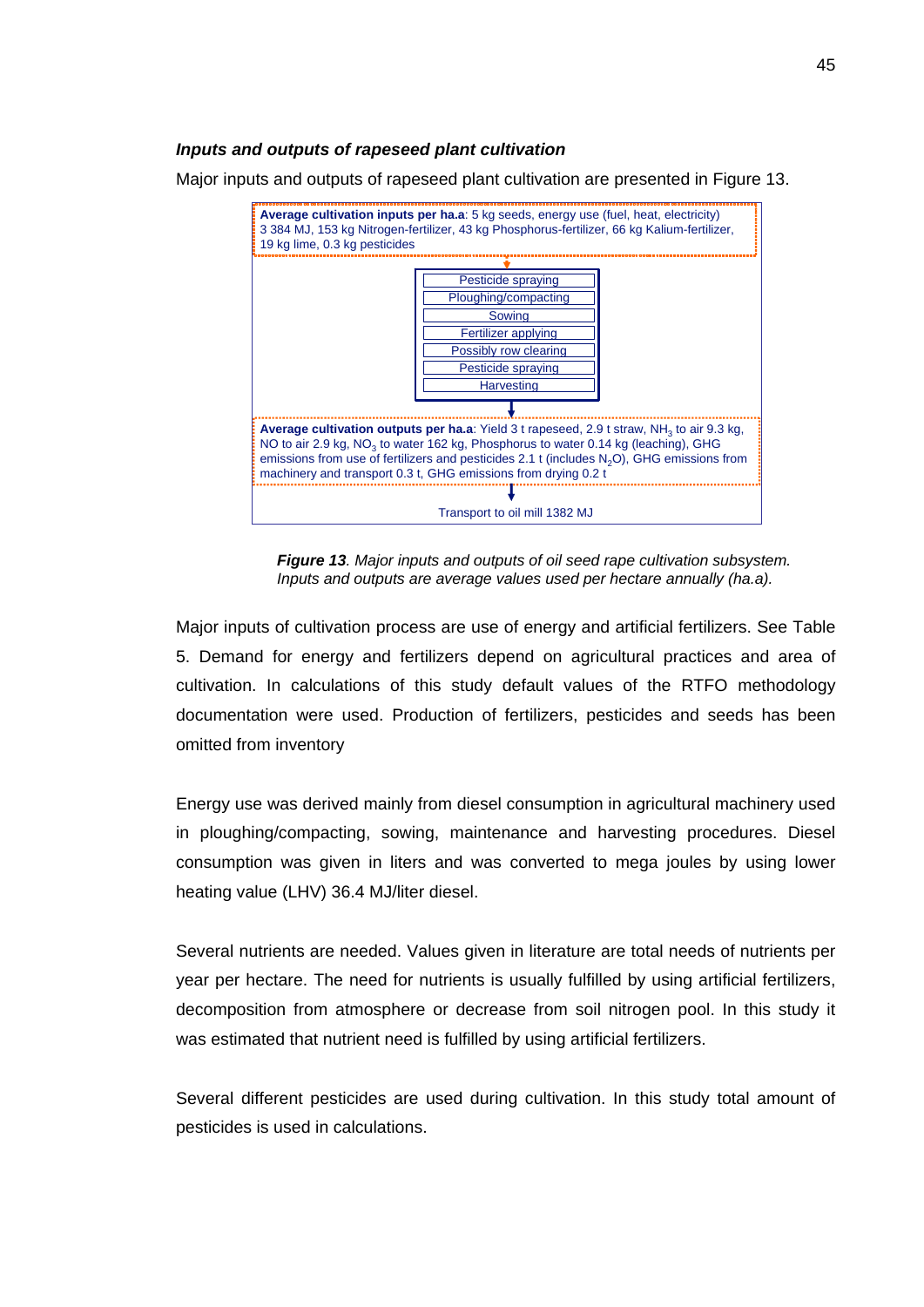Energy needed to transport has been estimated by using 300 km as an average transport distance between field and oil mill. Using the average yield 3 t per hectare per year it is possible to calculate tonnage kilometers to be 900 tkm. This is converted to mega joules by using value 1.53 MJ/tkm (Energy consumption of transport according to WBSCD/IEA (2004) Transport spreadsheet model - Mobility 2030 Project. IEA/OECD and WBSCD)

There are some differences in input values, shown in Table 5. The major difference is in the energy use.

| 001111111444 LUVI 1977                                |                                          |                                           |  |
|-------------------------------------------------------|------------------------------------------|-------------------------------------------|--|
| Input                                                 | <b>RTFO, 2008</b>                        | Schmidt, 2007                             |  |
| Energy use in cultivation                             | 2 888 MJ (or 67 liters)                  | 3 612 MJ (or 83,8 liters)                 |  |
| Energy use in drying and<br>storage                   | 466 MJ fuel oil and 31 MJ<br>electricity | 600 MJ fuel oil and 360 MJ<br>electricity |  |
| fertilizer<br>N.<br>(urea<br>or<br>ammonium sulphate) | 153 kg                                   | 140 kg                                    |  |
| P fertilizer $(P_2O_5)$                               | 42.5 kg                                  | 57 kg                                     |  |
| K fertilizer $(K_2O)$                                 | 65.5 kg                                  | 99 kg                                     |  |
| Lime $(CaCO3)$                                        | 18.9 kg                                  | not calculated                            |  |
| Pesticides                                            | $0.28$ kg                                | $0.27$ kg                                 |  |
| Transport to oil mill                                 | 1 382 MJ                                 | 1 382 MJ                                  |  |

*Table 5. Comparison of rapeseed plant cultivation inputs per hectare per year given in literature. Bolded values are used in calculations in this study. Default values given in the RTFO methodology documentation were compared to the values given in Schmidt study (Schmidt, 2007b).* 

The outputs of cultivation process are typical to agricultural processes. Outputs are listed in Table 6. Co-efficient factors used in calculations of rapeseed plant cultivation are presented in Appendix 2. Annual yield of rapeseed in Europe is between 2.38 t and 3.45 t per hectare. In this study yield 3 t per hectare was applied. There are several reasons for varying yield in different countries such as climate, soil type and agricultural practices (e.g. fertilizer application and weed control.

Emissions and discharges are also dependant on such factors as agricultural practices and soil type. As can be seen from Table 6, there are differences in estimating discharges and emissions from cultivation.

The cultivation process generates straw as a co-product. Schmidt has estimated in his study that a total 2 931 kg of straw per hectare is formed in cultivation of rapeseed plant. Of this, 13% is used for energy purposes in combined heat and electricity power plants (overall efficiency 88-90%). Straw has a calorific value 13.5 MJ/kg. This would mean that 5143.6MJ energy per hectare is generated from using straw as energy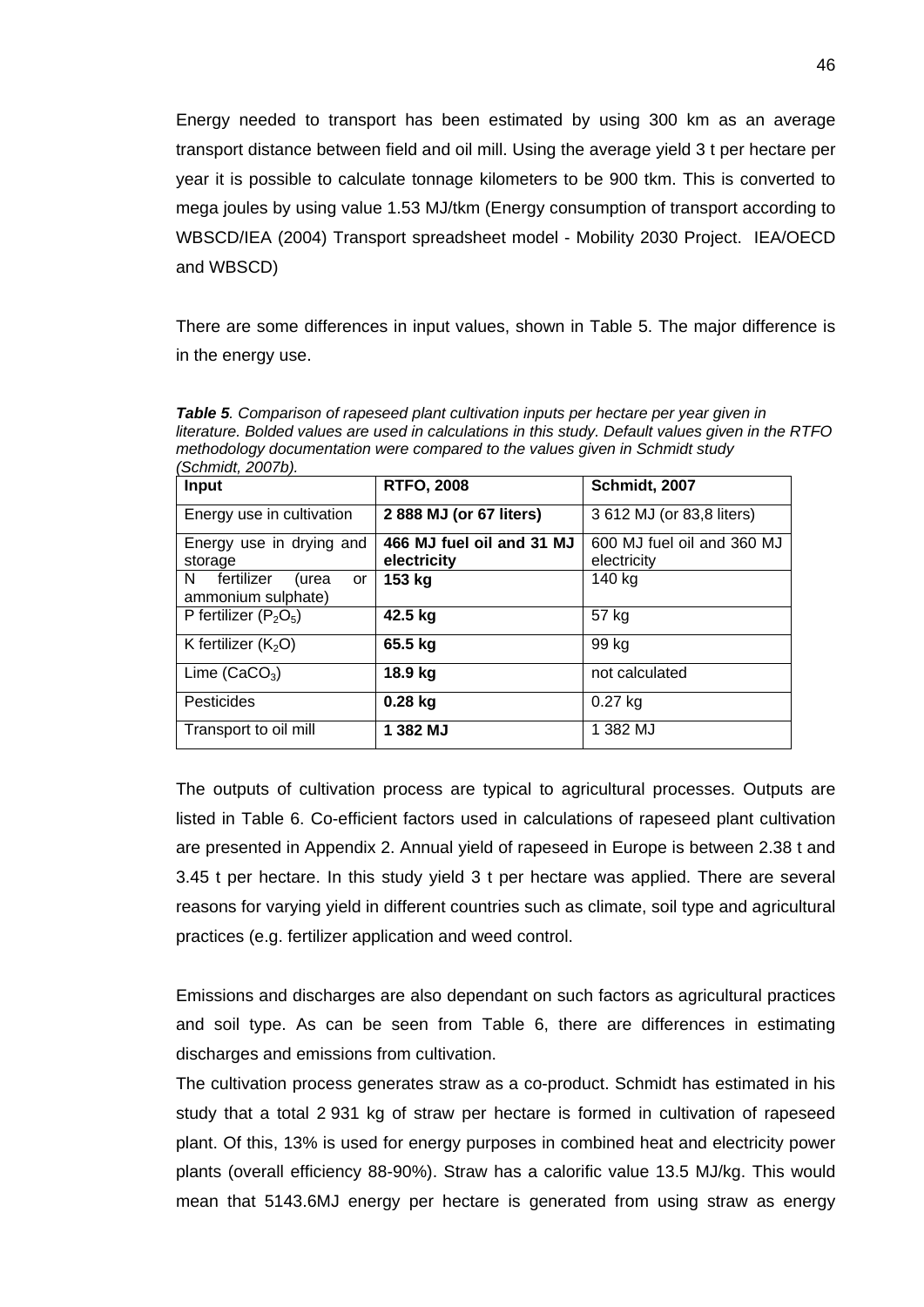source. In his study Schmidt has estimated that using straw as energy source will displace 3.92MJ electricity and 8.10MJ heat (Schmidt 2007b, pages 65-66). Because the Schmidt study is focused on the situation in Denmark and it is uncertain that straw is generally used as an energy source across Europe, it has been left outside of the scope of this study. Energy or greenhouse gas credits from the use of straw are not included in the calculations.

*Table 6. Comparison of rapeseed plant cultivation outputs per hectare per year given in literature. Bolded values are used in calculations of this study. Default values given in the RTFO methodology documentation (RTFO, 2008) were compared to the values given in Schmidt study (Schmidt, 2007b).* 

| Output                                                                                       | <b>RTFO, 2008</b>  | Schmidt, 2007                            |
|----------------------------------------------------------------------------------------------|--------------------|------------------------------------------|
| Yield (rapeseeds)                                                                            | 3 000 kg (average) | 3 240 kg<br>(average)<br>in.<br>Denmark) |
| <b>Straw</b>                                                                                 | not calculated     | 2 930 kg                                 |
| $NH3$ to air (kg NH <sub>3</sub> )                                                           |                    | 9.3 kg                                   |
| NO to air (kg NO)                                                                            |                    | 2.9 kg                                   |
| Direct N <sub>2</sub> O emissions to<br>air (kg $N_2O$ )                                     |                    | 4.9 kg                                   |
| emissions<br>from<br>SO <sub>2</sub><br>fertilizer use (kg SO <sub>2</sub> )                 |                    | 0.033 kg                                 |
| Greenhouse<br>gas<br>emissions from fertilizer<br>and pesticide use (kg<br>CO <sub>2</sub> e | 2 120 kg           | 2 645 kg                                 |
| $CO2$ emissions<br>from<br>machinery use                                                     | 207.7 kg           | 265.9 kg                                 |
| CO <sub>2</sub><br>emissions<br>from<br>drying                                               | 157 kg             | not calculated                           |
| emissions<br>CO <sub>2</sub><br>from<br>transport from field to oil<br>mill                  | 111.9 kg           |                                          |
| Nitrate to water (kg $NO31$ )                                                                | not calculated     | 162 kg                                   |
| Phosphorus to water (kg)<br>P)                                                               |                    | $0.14$ kg                                |
| Water from drying (kg)                                                                       |                    | 100 kg                                   |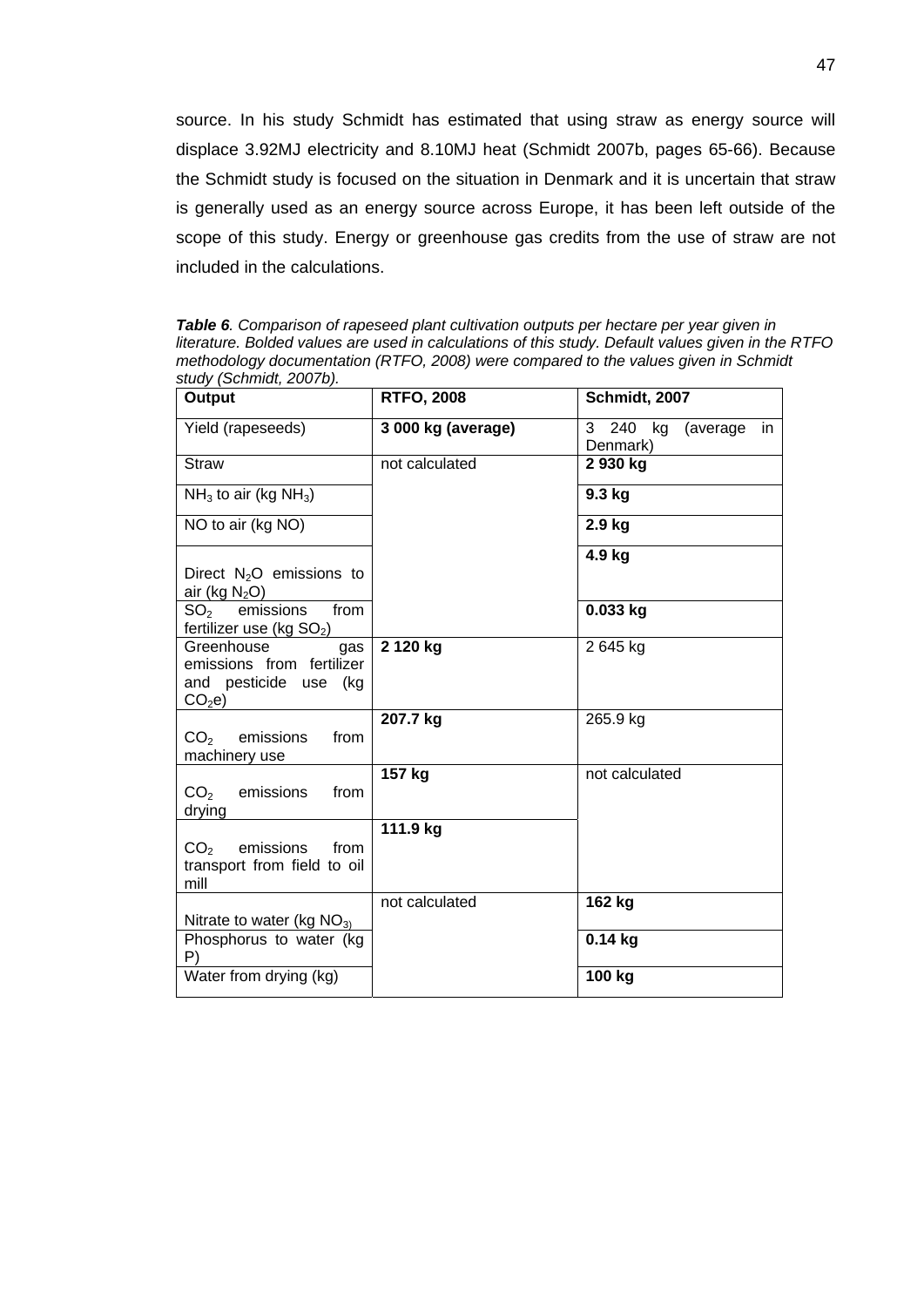#### 4.5.2.2 Rapeseed oil processing

The processing of rapeseed oil (RSO) involves a set of unit processes. Generally, there are two different technologies used in RSO production: solvent extraction and full press. Solvent extraction is most common technology and is described here (Schmidt 2007b, pages 143-145).



Rapeseed oil processing can be divided to two different process steps: pressing and extraction. The first process step includes reception, screening, pre-heating, rolling and heating of rapeseed. Heated rapeseeds are pressed and approximately 40-% of oil is separated in this process phase. Separated oil is clarified and dried (Schmidt 2007b, pages 143-145).

Before solvent extraction, pressed material is cooled and rolled. Hexane is the most dominant solvent used in extraction phase. During solvent extraction two different products are formed: rapeseed oil and rapeseed meal. Rapeseed meal, derived from extraction cake is produced by removing the solvent and drying. Before rapeseed oil goes through this process phase, it is heated; solvent is removed, clarified, centrifuged and dried. Approximately 60% of oil comes from this process step (Schmidt 2007b, pages 143-147).

Processing 3 t rapeseeds produces approximately 1.3 t rapeseed oil and 1.7 t rapeseed meal (Schmidt 2007b, pages 143-145).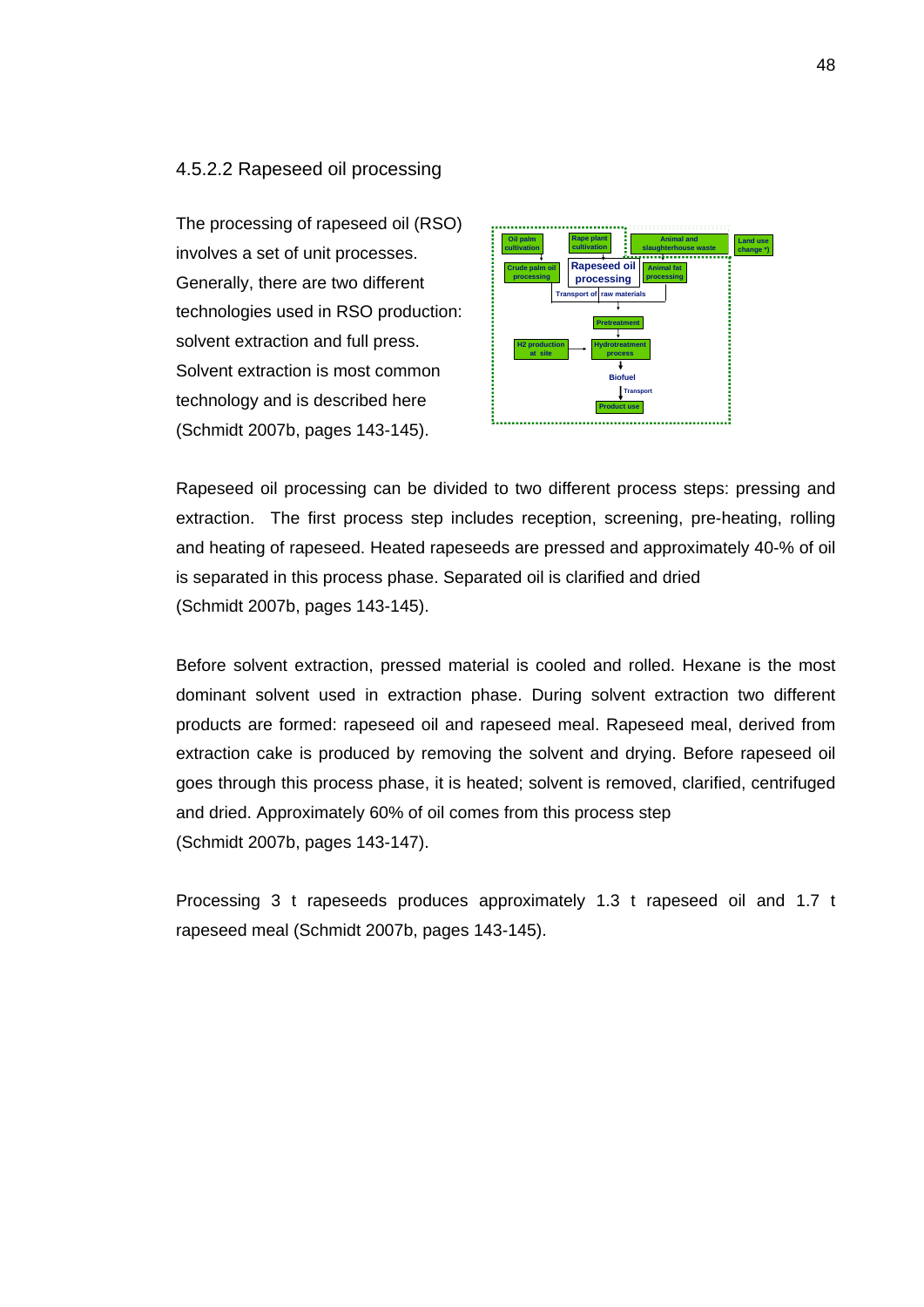## *Inputs and outputs of rapeseed oil processing*

Major inputs and outputs of rapeseed oil processing are presented in Figure 14.



*Figure 14. Major inputs and outputs of rapeseed oil processing subsystem. Inputs and output are calculated against the yield of one hectare of oil palm plantation (3 t oilseed rape per ha.a).* 

Major inputs of rapeseed oil processing are rapeseeds, energy and hexane. See Table 7. Demand for energy varies from process to process. Heating energy is produced by using natural gas as an energy source. Electricity is taken from grid. There is some deviation in values given by the RTFO methodology documentation and Schmidt (Schmidt 2007b). In calculations of this study default values given in the RTFO methodology documentation are used for heat and electricity. Hexane consumption values are based on values given by Schmidt. The production of hexane is omitted from this study.

*Table 7. Comparison of processing inputs needed to process the yield of one hectare in rapeseed oil mill. Bolded values are used in calculations of this study. Default values given in the RTFO methodology documentation (RTFO, 2008) were compared to the values given in Schmidt Study (Schmidt, 2007b).* 

| Input                   | <b>RTFO, 2008</b> | Schmidt, 2007     |
|-------------------------|-------------------|-------------------|
| Rapeseeds               | 3 000 kg          | 3240 kg           |
| Electricity             | 436.5 MJ          | 1 368 MJ          |
| Natural gas for heating | 2 571.3 MJ        | 2 261 MJ          |
| Hexane as a solvent     | not calculated    | 0.9 <sub>kg</sub> |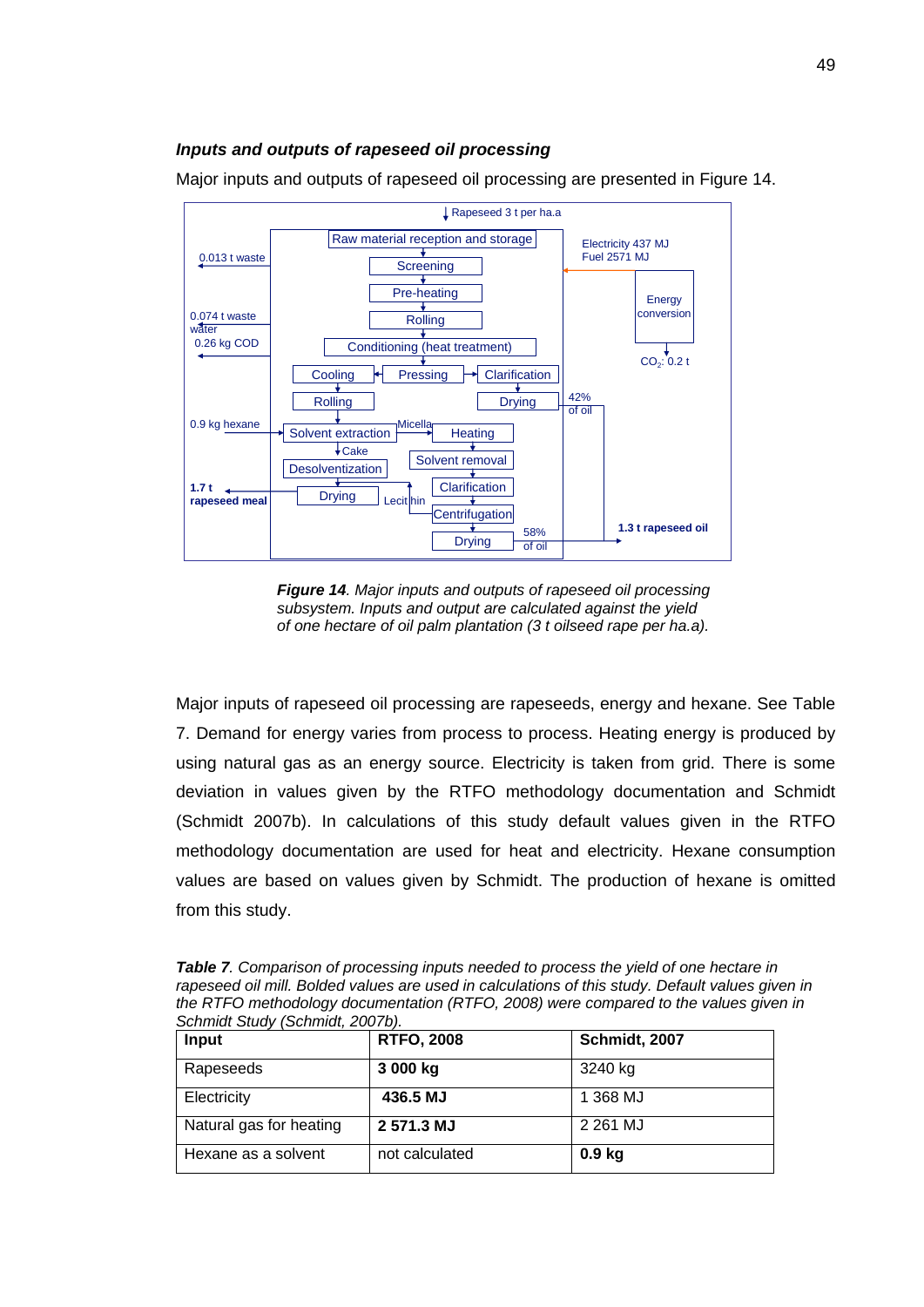Rapeseed oil mill has two major product outputs, oil and rapeseed meal. Process outputs are listed in Table 8. Co-efficient factors used in calculations of rapeseed oil processing are presented in Appendix 2. Approximately 1.7 t rapeseed meal is generated during processing of 3 t rapeseeds. Meal is further used as a feed. Possible lecithin generated during solvent extraction is added to meal, so it is not counted as coproduct. The second product output is rapeseed oil. Approximately 1.3 t oil is generated during processing 3 t rapeseeds. Oil is used as biofuel raw material.

Emissions of milling process are related to  $CO<sub>2</sub>$  emissions from energy production electricity use. The process itself generates only dust and some minor hexane emissions (approximately 0.0052 kg hexane per 1000 kg rapeseed oil).

According to Schmidt (Schmidt 2007b), solid waste from the process could be sent to biogas production. Unfortunately, there were no exact data indicating that it is common approach in Europe at the moment. Because of this, biogas production was not included in this inventory.

The process generates approximately 57 liters of waste water per 1000 kg rapeseed oil produced. In this study assumption was that waste water is sent to waste water plant for treatment.

| Output                                                                                    | <b>RTFO</b>    | <b>Schmidt</b> |
|-------------------------------------------------------------------------------------------|----------------|----------------|
| Rapeseed Oil                                                                              | 1 300 kg       | 1 430 kg       |
| Rapeseed meal                                                                             | 1700 kg        | 1750 kg        |
| Waste water                                                                               | not calculated | 73.8 liters    |
| <b>COD</b>                                                                                |                | $0.26$ kg      |
| Solid waste                                                                               |                | 13 kg          |
| dioxide<br>Carbon<br>(CO <sub>2</sub> )<br>from natural gas use as a<br>CO <sub>2</sub> e | 160 kg         | 140 kg         |
| dioxide<br>Carbon<br>(CO <sub>2</sub> )<br>from electricity use as a<br>CO <sub>2</sub> e | 53 kg          | 73 kg          |

*Table 8. Comparison of processing outputs needed to process the yield of one hectare in rapeseed oil mill. Bolded values are used in calculations of this study. Default values given in the RTFO methodology documentation (RTFO, 2008) were compared to the values given in Schmidt Study (Schmidt, 2007b).*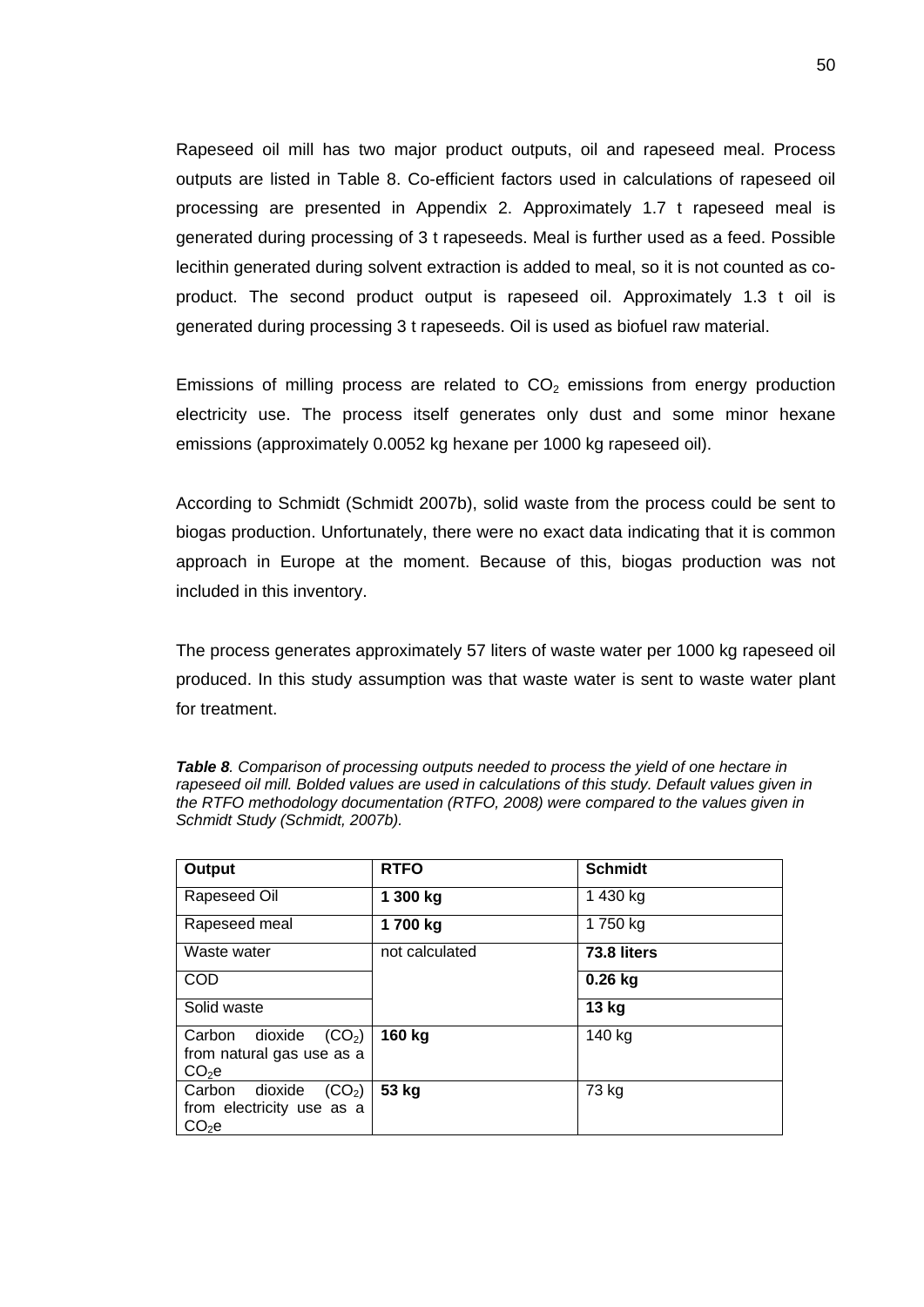### 4.5.3 Animal fat processing

According to European Commission reference document on Best Available Techniques (EC 2005) in the slaughterhouses and animal by-products industries the rendering process uses animal by-products from



meat production. These originate from, e.g. slaughterhouses, meat processing plants, butcher shops, supermarkets and livestock rearing facilities. The by-products include carcasses, parts of carcasses, heads, feet, offal, excess fat, excess meat, hides, skins, feathers and bones. (EC 2005, page 50)

The rendering process comprised a number of processing stages as follows: (although the order may vary between installations). The raw material is received at the installation and stored. Preparing the raw material for rendering generally involves size reduction. The material is then heated under pressure to kill micro-organisms and to remove moisture. The liquefied fat and the solid protein are separated by centrifugation and/or pressing. The solid product may then be ground into a powder to make animal protein meal. The final products are transferred to storage and distribution. The waste solids, liquids and gases are then treated and disposed of, possibly with some intermediate storage. For certain materials, the conditions under which sterilization must be carried out. (EC 2005, page 50)

In this study the reference process was a Finnish rendering plant (Lounais-Suomen ympäristökeskus, 2006), which produces animal fats for biofuel process.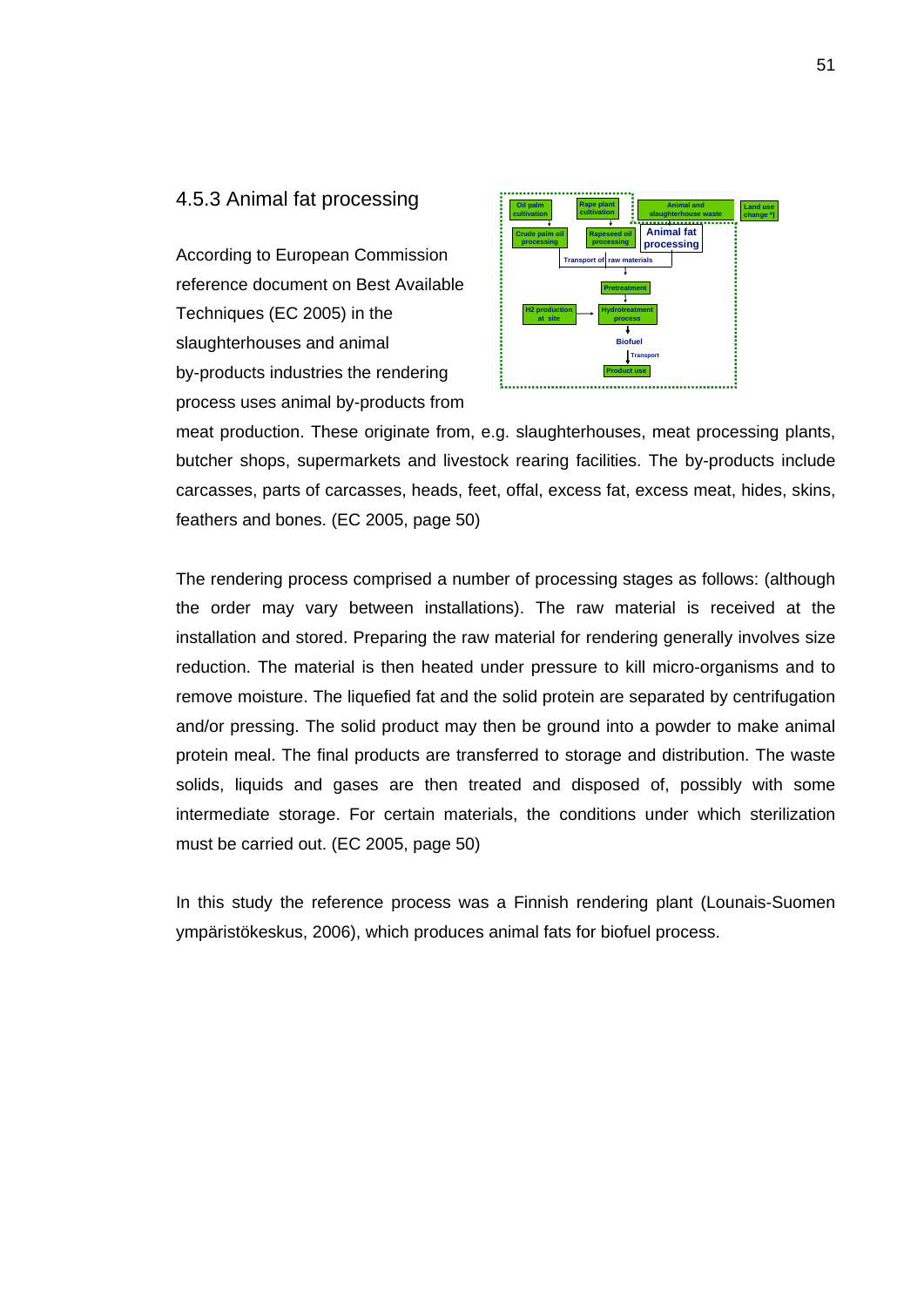## *Inputs and outputs of animal waste processing*

Major inputs and outputs of animal waste processing are presented in Figure 15.



*Figure 15. Major inputs and outputs of animal fat processing subsystem. Inputs and output are calculated against the 1000 kg raw material used.* 

Major inputs of animal waste processing are use of Category 1, 2 and 3 animal waste as a raw material, energy and water. See Table 9. Demand for energy varies from process to process. In the reference process used in this study heating energy is produced by using heavy fuel oil and Category 1 animal fat an energy source. Electricity is taken from grid.

| Inputs of animal waste processing |          |  |
|-----------------------------------|----------|--|
| Raw materials                     | 1000 kg  |  |
| Steam                             | 212 MJ   |  |
| Heavy fuel oil for heating        | 1 314 MJ |  |
| Cat.1 fat for heating             | 1 648 MJ |  |
| Water                             | 497 kg   |  |

*Table 9. Processing inputs needed to process 1000 kg animal waste (Cat. 1, 2 or 3 animal waste).*

The rendering process has several product outputs. See Table 10. Additionally energy conversion unit produces district heat to be sold to the network. Feed meal has several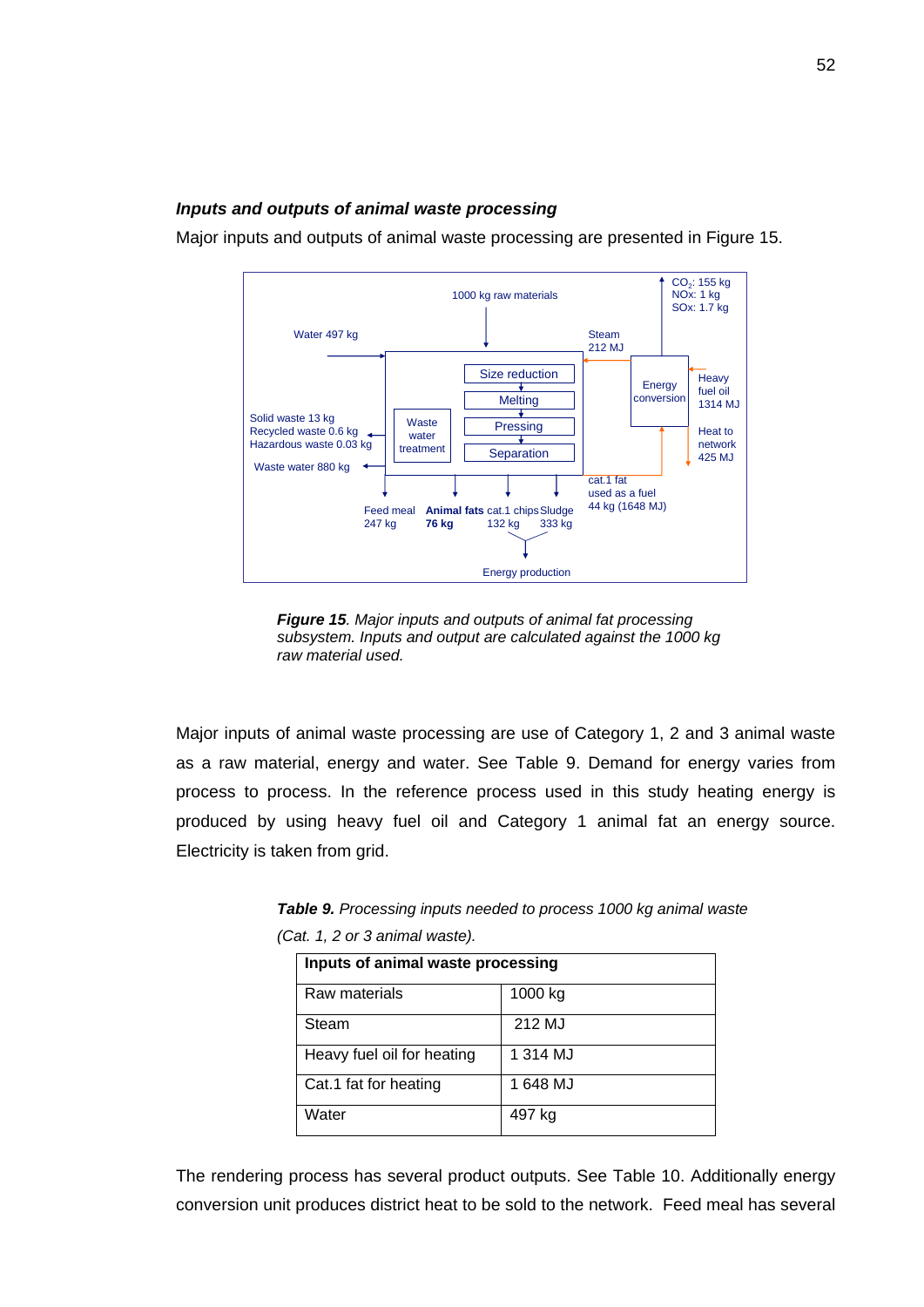applications such as fertilizer and animal feed. Process sludge and Category 1 chips are used in energy production. Category 2 and 3 animal fat is used as raw material in biofuel process.

Emissions of process are related to  $CO<sub>2</sub> NO<sub>x</sub>$ , SO<sub>x</sub>, small particles and (PM) emissions mainly from energy production. The process itself generates varying amounts of odour emissions.

Discharges from process are wastewater and solid waste. Waste water is treated in waste water plant located on site. Solid waste treated according to waste treatment legislation. Process sludge is used as a fuel in energy production.

| <b>Outputs of animal waste processing</b> |                      |  |
|-------------------------------------------|----------------------|--|
| Cat.1 animal fat                          | 44 kg                |  |
| Cat.1 chips                               | 132 kg               |  |
| Cat.2 and 3 animal fat                    | 76 kg                |  |
| District heat                             | 425 MJ               |  |
| Feed meal                                 | 247 kg               |  |
| Sludge                                    | 333 kg               |  |
| $CO2$ from<br>energy                      | 155 kg               |  |
| production                                |                      |  |
| $NO_{x}$ from<br>energy                   | 1 kg                 |  |
| production                                |                      |  |
| $SO_{x}$ from<br>energy                   | $1.7$ kg             |  |
| production                                |                      |  |
| Hazardous waste                           | 0.03 kg (waste oils) |  |
| Recycled waste                            | $0.6$ kg             |  |
| Solid waste                               | 13 kg                |  |
| Waste water                               | 880 kg               |  |

*Table 10. Processing outputs when 1000 kg animal waste is processed (Cat. 1, 2 or 3 animal waste).*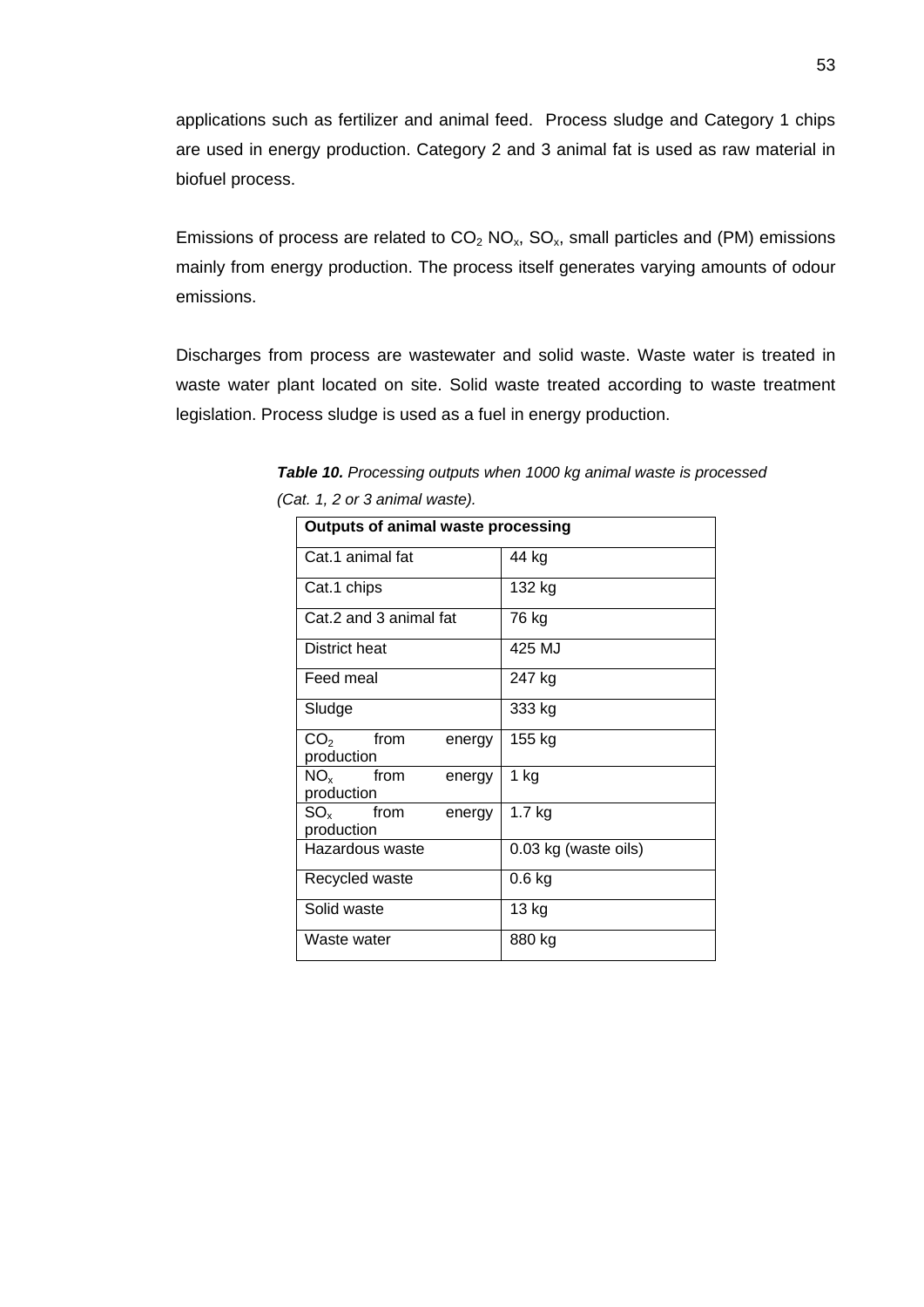## *4.6 Transport of raw materials*

During this study, there were three different raw materials in use: palm oil, rapeseed oil and Category 2 and 3 animal fats. Palm oil originated in Malaysia, rapeseeds for processing or rapeseed oil originated in



area of European Union. Rapeseed oil is processed in Finnish rapeseed oil plant. Animal fats used in process are processed from animal waste in Finnish rendering plant. It was estimated that processing capacity of Finnish rapeseed oil plant and rendering plant is enough to fulfill raw material need of biofuel process. In case of palm oil, this is a reality. But annual capacity of rapeseed oil and rendering plant is not adequate to fulfill total raw material need of biofuel process.

Palm oil is transported to the process by ship. Palm oil is first transported from Malaysia to Rotterdam. Average ship load of this transport is approximately 40 000 t and transport distance is 8579 nautical miles (15 871.2 km, one nautical mile equals 1.85 km). From Rotterdam palm oil is transported to Porvoo with average load 12 500 t and distance 841 nautical miles (1555.9 km).

Rapeseeds needed for processing rapeseed oil are first transported to Raisio. Because there was not enough information about transport routes and types, same transport distance, type and loads as palm oil transport from Rotterdam to Porvoo was used. Processed rapeseed oil is first transported by truck from Raisio to Pansio. The transport distance is 10 km and one truck load is approximately 39 t. From Pansio rapeseed oil is transported to Porvoo by ship. The transport distance is 150 nautical miles (277.5 km) and average load is 5 000 t.

Animal fats are transported by road from Finnish rendering plant. The average weight of one truck load is 34.6 t and transport distance is 322 km.

#### *Inputs and outputs of raw material transport*

The transport of raw materials requires energy and causes emissions from the use of ship and truck fuel. The need for energy to transport raw materials is included in this inventory. Energy requirements and emissions caused from raw material transport are calculated for all different raw materials separately by using co-efficient factors given in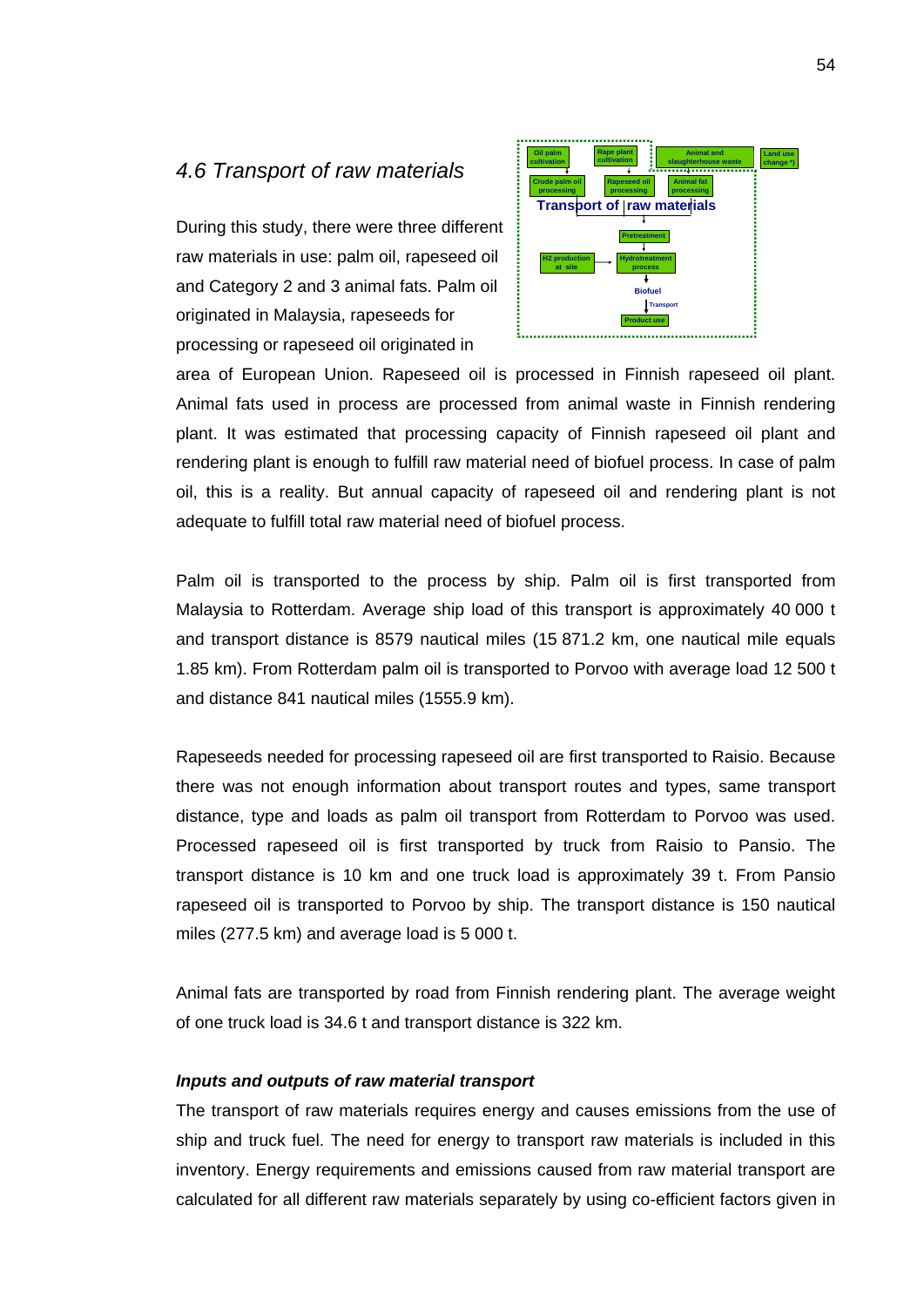calculation model of Technical Research Centre of Finland (VTT Lipasto 2006) and International Maritime Organization (IMO 2000). VTT Lipasto factors were used in road and waterway transport calculations, IMO factors were used in open sea transport. Calculated values are presented in Table 11.

| Raw material type            | Pam oil                                                            | Rapeseed oil                            | <b>Animal fats</b> |
|------------------------------|--------------------------------------------------------------------|-----------------------------------------|--------------------|
| <b>Transport</b><br>distance | total sea 17 300 km                                                | sea 1450 km<br>road 10 km<br>sea 277 km | road 322 km        |
| <b>Energy use</b>            | 4 288 MJ                                                           | 77 MJ                                   | 383 MJ             |
|                              | Emissions from raw material transport per 1000 kg biofuel produced |                                         |                    |
| $CH_4$ as kg $CO_2$ e        | $0.2$ kg                                                           | $0.02$ kg                               | $0.01$ kg          |
| CO                           | $0.24$ kg                                                          | $0.03$ kg                               | $0.01$ kg          |
| CO <sub>2</sub>              | 104 kg                                                             | 15 <sub>kg</sub>                        | 28 kg              |
| NO <sub>x</sub>              | 2.4 kg                                                             | $0.4$ kg                                | $0.3$ kg           |
| $N_2O$ as a kg $CO_2e$       | $0.8$ kg                                                           | $0.1$ kg                                | $0.2$ kg           |
| SO <sub>x</sub>              | $1.1$ kg                                                           | $0.1$ kg                                | 0.0003 kg          |

*Table 11. Energy use and emissions from raw material transport per 1000 kg biofuel. In transport calculations it was estimated that only one raw material is used in biofuel production process.* 

# *4.7 Biofuel production*

The production of biofuel consist two process steps: pretreatment of raw materials and processing of biofuel by using hydrotreatment process.

4.7.1 Pretreatment of raw materials Raw materials are transferred from storage tanks to the pretreatment unit. They are purified in pretreatment process. Waste water formed in pretreatment is treated in refinery's waste water treatment plant. Solid waste formed in pretreatment is



dried and transported outside Kilpilahti site. Dried solid waste is used as energy resource.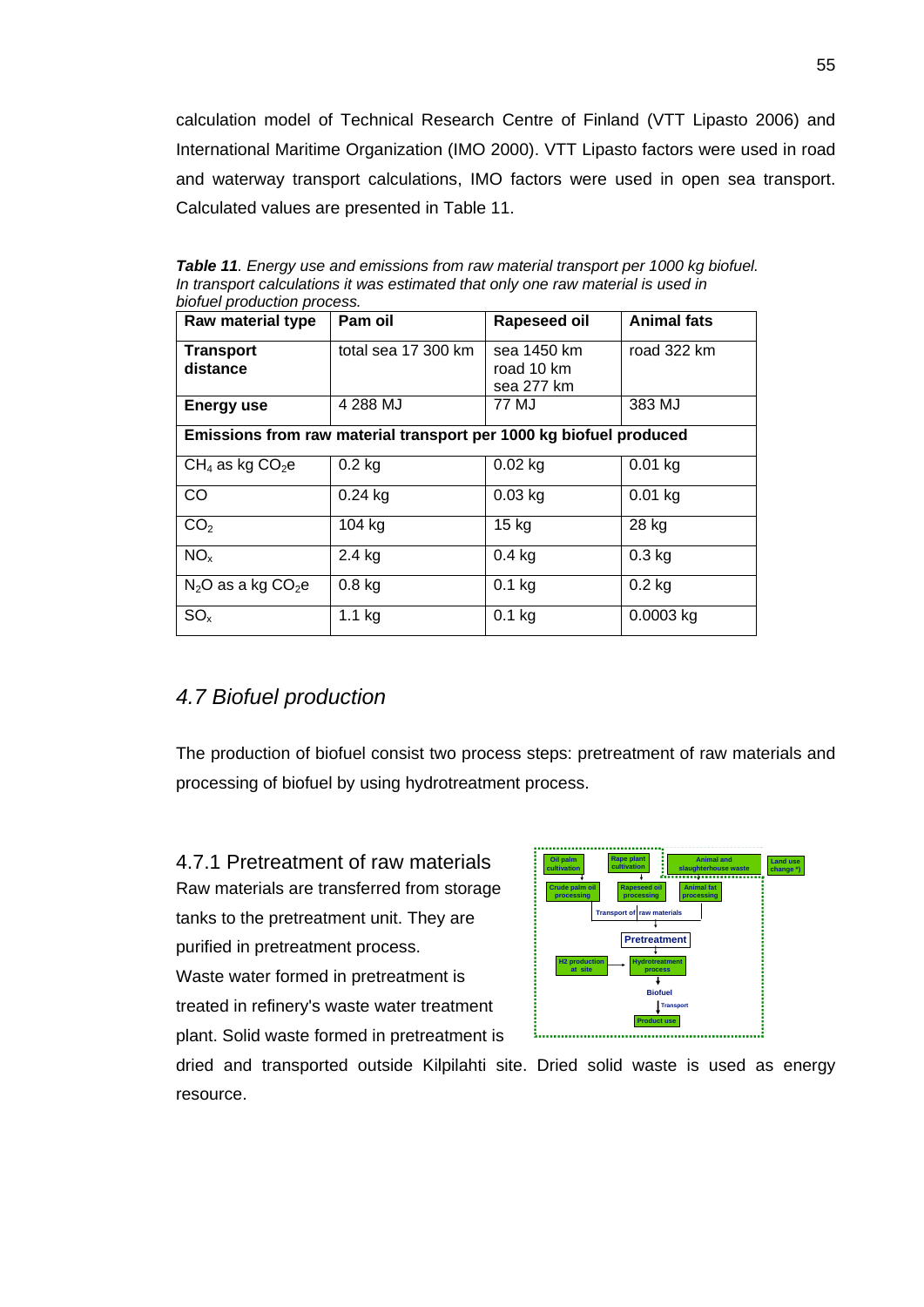#### *Inputs and outputs of pretreatment*

Major inputs and outputs of pretreatment process are presented in Figure 16.



*Figure 16. Major inputs and outputs of pretreatment subsystem. Inputs and outputs are calculated against the 1000 kg biofuel.* 

Inputs of pretreatment process are vegetable oils and/or animal fats as raw material, electricity, steam, washing chemicals and water. Steam is produced at Kilpilahti site. Electricity is partially taken from grid. Seventy percent of electricity is produced at Kilpilahti and 30% is taken from the grid. The amount of washing chemicals is approximately 0.2 % of used raw material. Table 12 presents inputs per 1000 kg biofuel.

| Inputs of pretreatment process |          |  |
|--------------------------------|----------|--|
| Raw material need              | 1 214 kg |  |
| Cooling water                  | 70 kg    |  |
| Electricity                    | 50 MJ    |  |
| Process chemicals              | 3 kg     |  |
| Process water                  | 28 kg    |  |
| Steam                          | 657 MJ   |  |

**Table 12**. *Processing inputs of pretreatment process needed to process 1000 kg biofuel.* 

The pretreatment process has only one product as output. Table 13 presents outputs per 1000 kg biofuel. The efficiency of pretreatment is high. Only small amounts of solid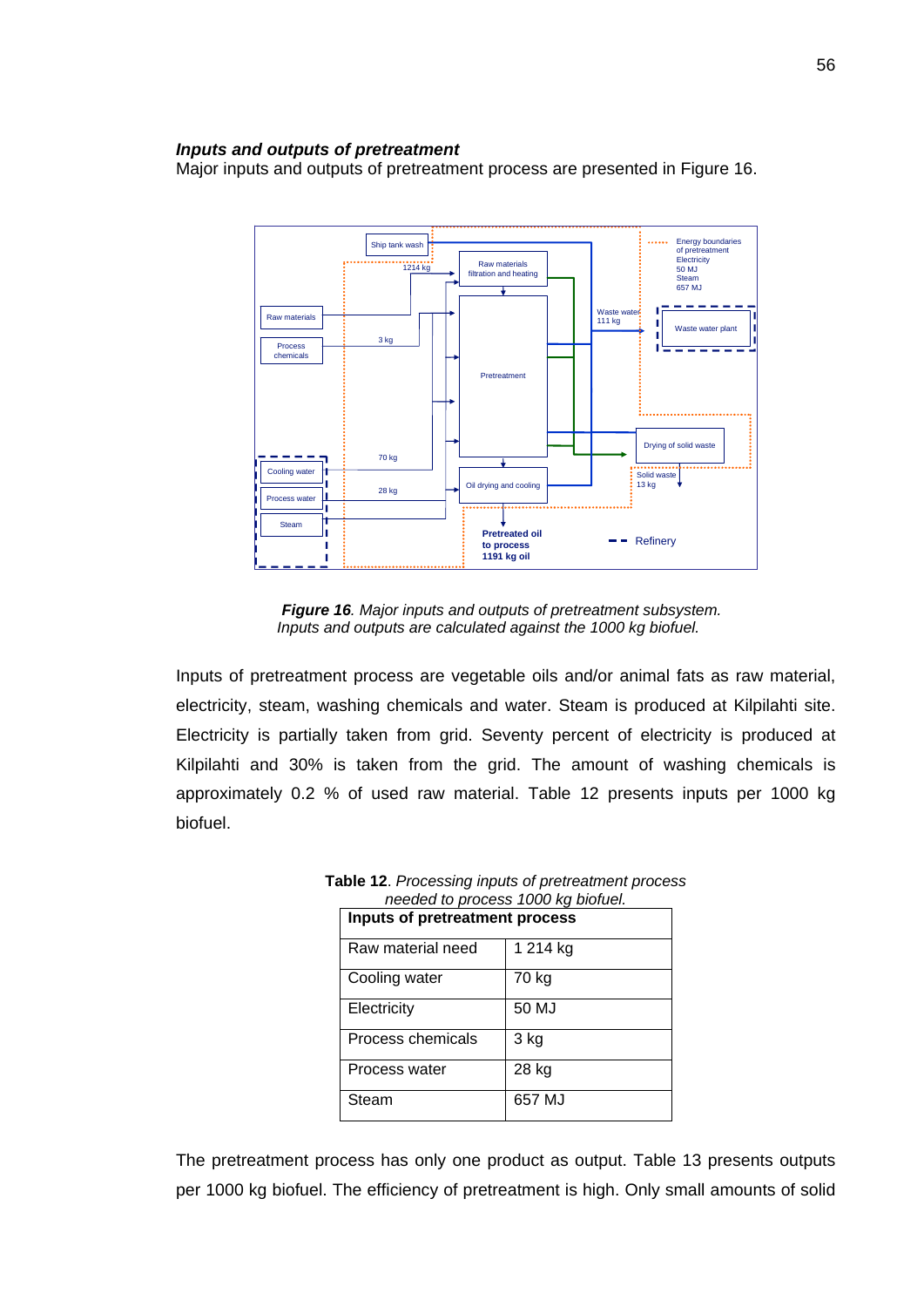waste are formed during pre-filtration and separation. Solid waste is dried and sent for further treatment, where it ii converted into energy.

Wastewater comes from washing and drying of raw material. Washing of ship tanks also generates some amounts of waste water. All waste water is pumped to wastewater plant located at Kilpilahti site. Wastewater contains phosphorus which acts as a nutrient in wastewater system.

Greenhouse gas emissions for the process are related to  $CO<sub>2</sub>$  emissions from energy production. The process itself does not generate emissions.

| <b>Outputs of pretreatment process</b> |          |  |  |  |  |  |
|----------------------------------------|----------|--|--|--|--|--|
| Pretreated oil                         | 1 191 kg |  |  |  |  |  |
| Dried solid waste                      | 13 kg    |  |  |  |  |  |
| Waste water                            | 111 kg   |  |  |  |  |  |
| CO <sub>2</sub> e<br>from              | 3 kg     |  |  |  |  |  |
| production<br>οf                       |          |  |  |  |  |  |
| electricity (indirect)                 |          |  |  |  |  |  |
| $CO2$ e<br>from                        | 40 kg    |  |  |  |  |  |
| production of steam                    |          |  |  |  |  |  |
| (indirect)                             |          |  |  |  |  |  |

**Table 13**. *Processing outputs of pretreatment process needed to process 1000 kg biofuel.* 

4.7.2 Hydrotreatment process The hydrotreatment process is integrated in Kilpilahti refinery process commodity systems. Hydrogen needed for the process is taken from refinery hydrogen production line. Production of hydrogen is described in Section 4.8.



Pretreated raw material is pumped to hydrotreatment. At this process stage triglycerides of vegetable oils and animal fats are converted to saturated straight-chain hydrocarbons. The oxygen of triglycerides is converted to water, carbon monoxide and carbon dioxide. Hydrotreatment is exothermal reaction which means that heat is generated during the process.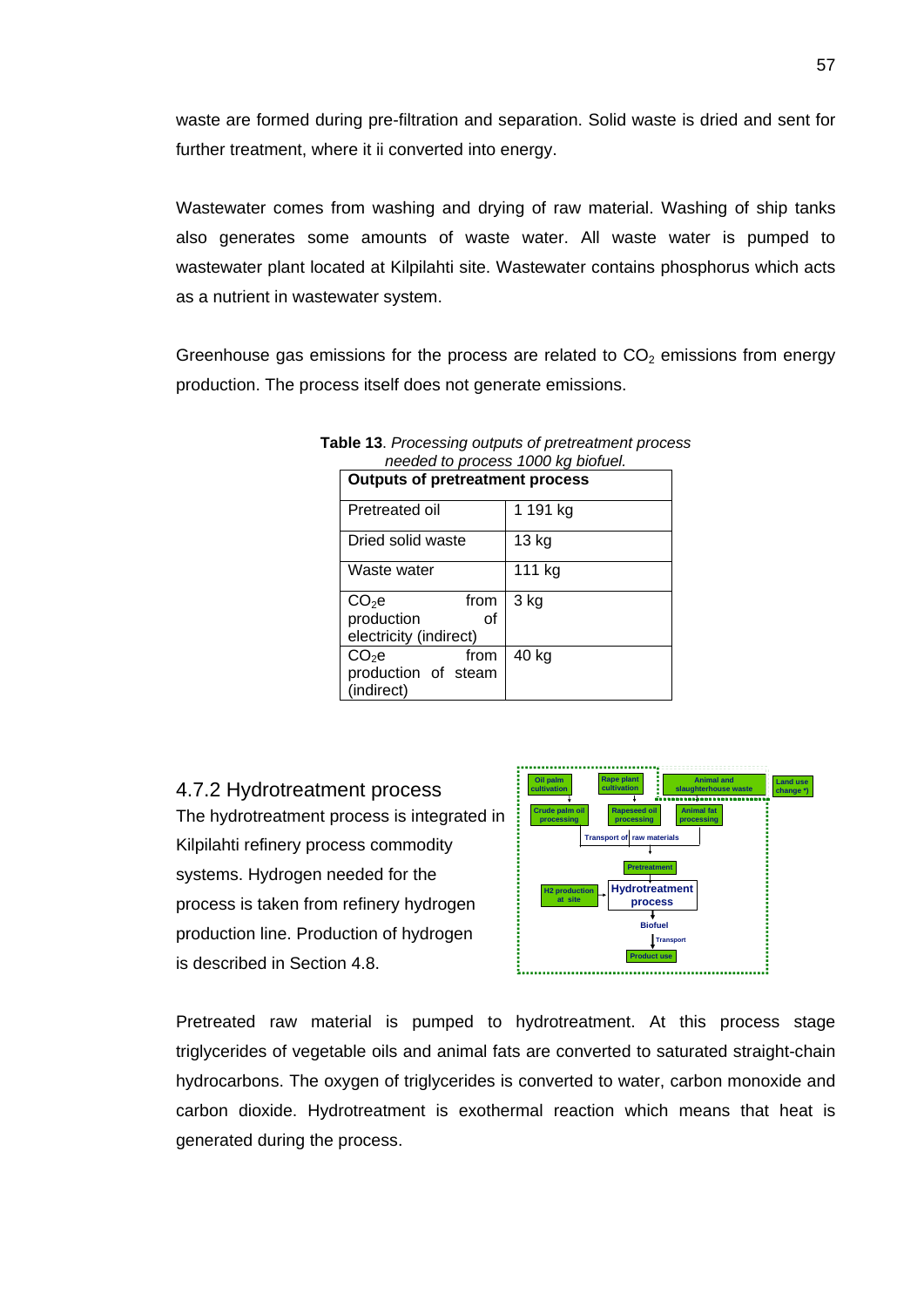## *Inputs and outputs of hydrotreatment process*

Major inputs and outputs of hydrotreatment process are presented in Figure 17.



*Figure 16. Major inputs and outputs of hydrotreatment subsystem. Inputs and outputs are calculated against the 1000 kg biofuel.* 

Inputs of hydrotreatment process are pretreated vegetable oils and/or animal fats as a raw material, electricity, hydrogen, steam and cooling water. Steam is produced at Kilpilahti site. Electricity is partially taken from grid. Seventy percent of electricity is produced at Kilpilahti site and 30% is taken from the grid. Table 14 presents inputs per 1000 kg biofuel.

| Inputs of hydrotreatment process |          |  |  |  |  |
|----------------------------------|----------|--|--|--|--|
| Raw material need                | 1 191 kg |  |  |  |  |
| Hydrogen need                    | 42 kg    |  |  |  |  |
| Cooling water                    | 4 kg     |  |  |  |  |
| Electricity                      | 107 MJ   |  |  |  |  |
| Process water                    | 25 kg    |  |  |  |  |
| Steam                            | 29 MJ    |  |  |  |  |

**Table 14**. *Processing inputs of hydrotreatment process needed to process 1000 kg biofuel.* 

The main product of hydrotreatment process is NExBTL biofuel. The process also has small amounts of other outputs: propane, biogasoline and water. Annually 171 678 t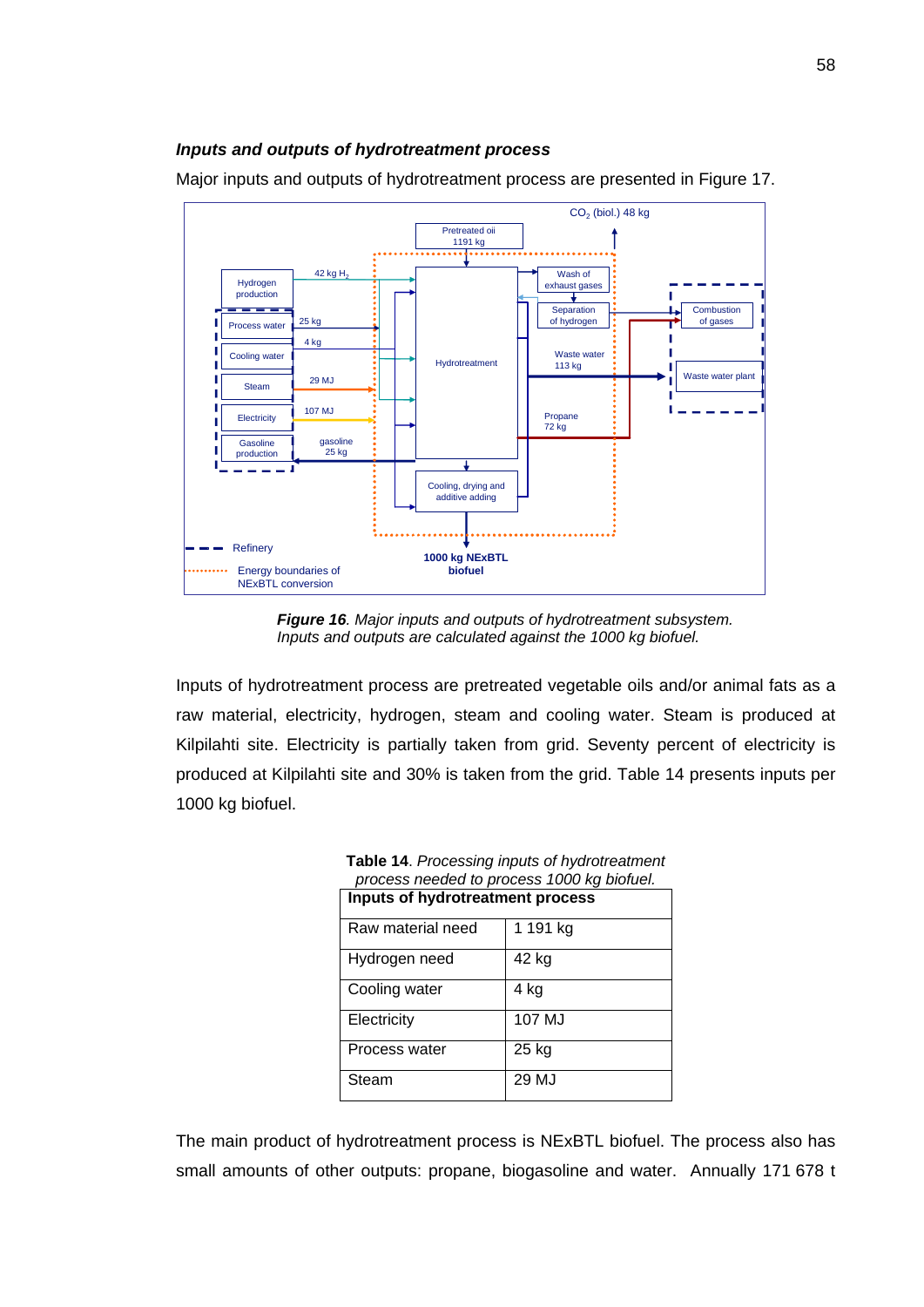NExBTL, 12 268 t propane and 1 405 t biogasoline are formed during hydrotreatment process. Table 15 presents outputs per 1000 kg biofuel.

The hydrotreatment process does not generate solid waste. Wastewater produced in the process is pumped to refinery wastewater plant.

The process generates some biological  $CO<sub>2</sub>$  emissions. Other greenhouse gas emissions of process are related to emissions from energy production.

| process neeged to process TOOO kg blonder. |         |  |  |  |  |  |  |
|--------------------------------------------|---------|--|--|--|--|--|--|
| <b>Outputs of hydrotreatment process</b>   |         |  |  |  |  |  |  |
| <b>NExBTL</b>                              | 1000 kg |  |  |  |  |  |  |
| <b>Biogasoline</b>                         | 25 kg   |  |  |  |  |  |  |
| Propane                                    | 72 kg   |  |  |  |  |  |  |
| Waste water                                | 113 kg  |  |  |  |  |  |  |
| Biological $CO2$ from<br>process           | 48 kg   |  |  |  |  |  |  |
| from<br>$CO2$ e                            | 7 kg    |  |  |  |  |  |  |
| production<br>Ωf                           |         |  |  |  |  |  |  |
| electricity (indirect)                     |         |  |  |  |  |  |  |
| $CO2$ e<br>from                            | 2 kg    |  |  |  |  |  |  |
| production of steam                        |         |  |  |  |  |  |  |
| (indirect)                                 |         |  |  |  |  |  |  |

**Table 15**. *Processing outputs of hydrotreatment process needed to process 1000 kg biofuel.* 

# *4.8 Hydrogen production process*

The hydrogen production process is integrated into refinery site. The hydrogen processing unit which serves the hydrogen needs of biofuel production is a set of unit processes containing steam reformer,



water gas shift (WGS) Swift reaction and Pressure Swing Adsorption (PSA) where the  $CO<sub>2</sub>$  formed in the process is removed.

The production of hydrogen is based on steam reforming the mixture of fuel gas and natural gas. In the reforming reaction, methane and steam react forming hydrogen and carbon monoxide. In this step, excess steam is recovered and pumped to the steam network of refinery.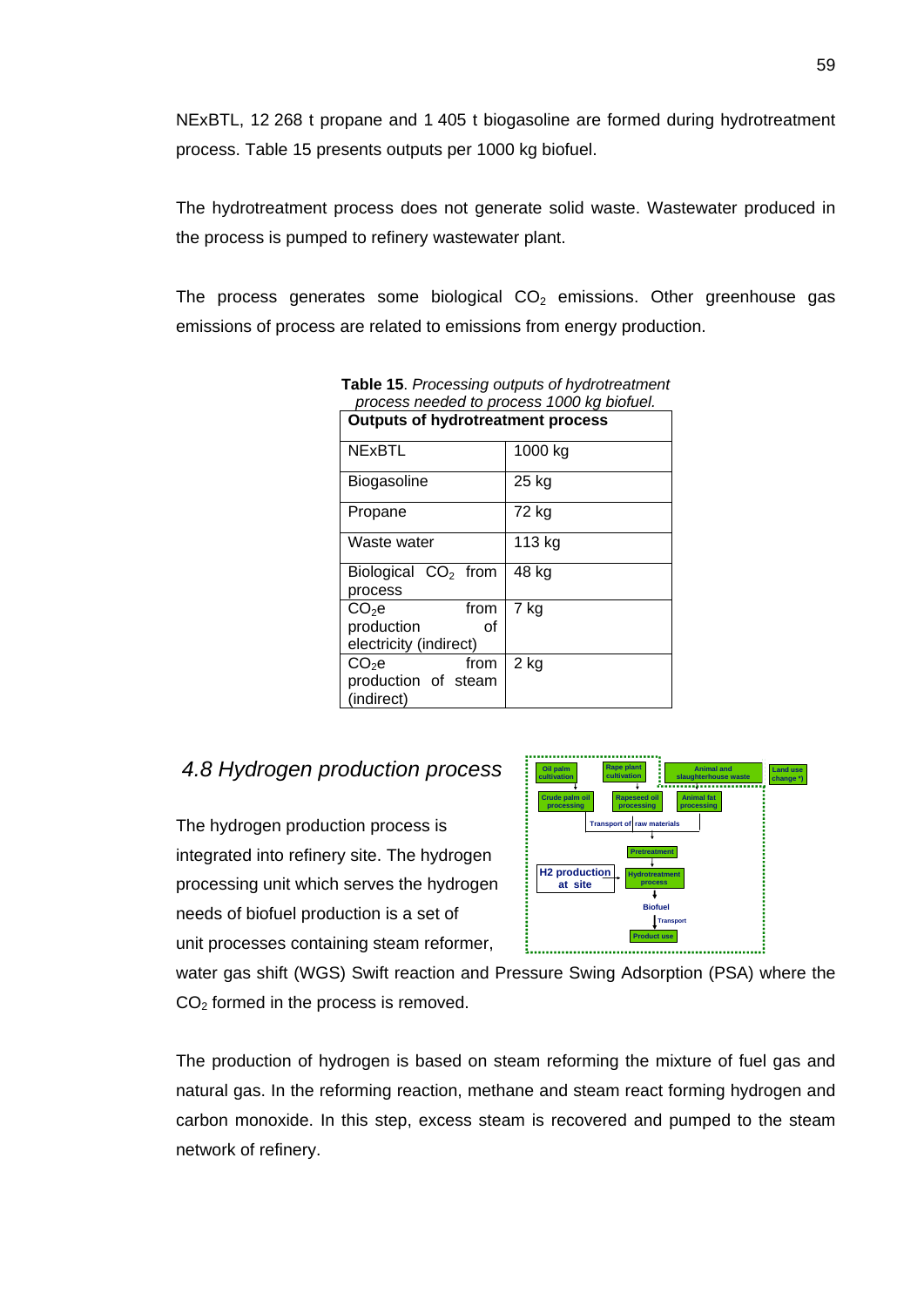After steam reforming is shift reaction where residual carbon monoxide and steam react forming more hydrogen. Produced hydrogen is cooled and transferred to PSA unit for purification. After purification hydrogen is transferred to the refinery's hydrogen network. The purification unit creates 100% hydrogen.

## *Inputs and outputs of hydrogen production process*

Major inputs and outputs of hydrogen production process are presented in Figure 17.



*Figure 17. Major inputs and outputs of hydrogen production subsystem. Inputs and outputs are calculated against the 1000 kg hydrogen.* 

Major inputs of hydrogen conversion process are use of energy. Electricity is partially taken from grid. Seventy percent of electricity is produced in Kilpilahti and 30% is taken from the grid. Natural gas and fuel gas are used in hydrogen production in steam reformer. Fuel gas includes about 30% hydrogen, which is originated from processes of refinery e.g. from NExBTL production. Table 15 presents inputs per 1000 kg hydrogen produced.

| needed to process 1000 kg hydrogen.   |                                 |  |  |  |  |
|---------------------------------------|---------------------------------|--|--|--|--|
| Inputs of hydrogen conversion process |                                 |  |  |  |  |
| Electricity                           | 4400 MJ                         |  |  |  |  |
| Fuel gas                              | 700 kg equal to<br>34 300 MJ    |  |  |  |  |
| Natural gas                           | 2 000 kg equal to<br>100 000 MJ |  |  |  |  |
| Process water                         | 8 800 kg                        |  |  |  |  |

**Table 16**. *Processing inputs of hydrogen production needed to process 1000 kg hydrogen.* 

Major outputs of hydrogen conversion process are 100 % hydrogen, 5 bar and 16 bar steam, which are transferred to hydrogen and steam networks of refinery. There are no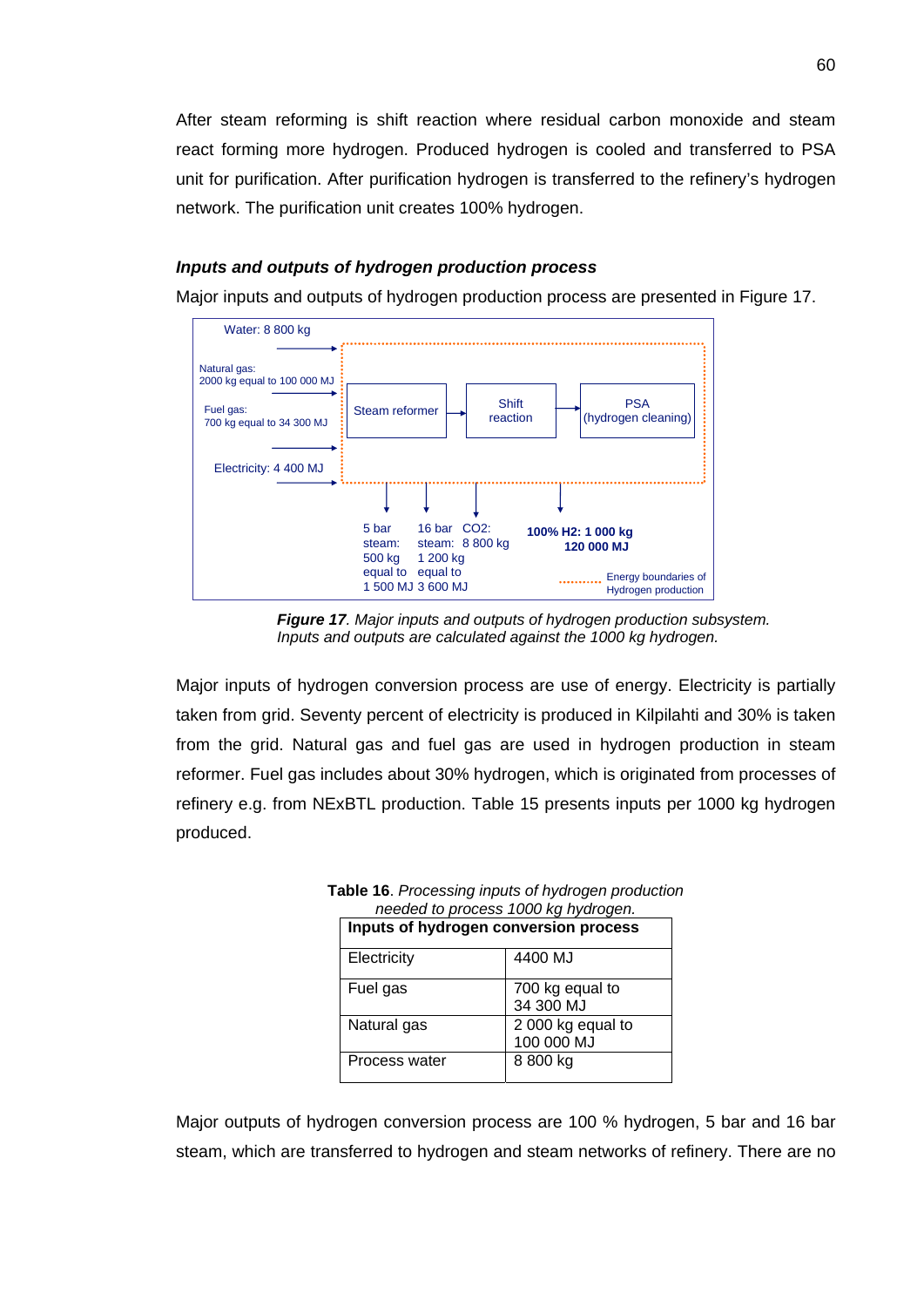direct discharges from hydrogen production, but process generates some direct  $CO<sub>2</sub>$ emissions. Table 17 presents outputs per 1000 kg hydrogen produced

| riceded to process TOOO ky hydrogen.   |      |                                 |  |  |  |  |  |
|----------------------------------------|------|---------------------------------|--|--|--|--|--|
| Outputs of hydrogen conversion process |      |                                 |  |  |  |  |  |
| 100 % Hydrogen                         |      | 1 000 kg equal to<br>120 000 MJ |  |  |  |  |  |
| 5 bar steam                            |      | 500 kg equal to<br>1 500 MJ     |  |  |  |  |  |
| 16 bar steam                           |      | 1 200 kg equal to<br>3 600 MJ   |  |  |  |  |  |
| CO <sub>2</sub> e                      | from | 270 kg                          |  |  |  |  |  |
| production<br>electricity              | οf   |                                 |  |  |  |  |  |
| $CO2$ e                                | from | 8 530 kg                        |  |  |  |  |  |
| production                             | οf   |                                 |  |  |  |  |  |
| hydrogen                               |      |                                 |  |  |  |  |  |
| Energy losses                          |      | 13 600 MJ                       |  |  |  |  |  |

**Table 17**. *Processing outputs of hydrogen production needed to process 1000 kg hydrogen.* 

# *4.9 Transport and use of biofuel*

In this study it was estimated that produced NExBTL is transported by truck to pumping stations. It was further estimated that average transport distance is 200 km between refinery and pumping station. This means that total product



transport distance is 400 km. The average weight of one truck load is 39 t.

## *Inputs and outputs of product transport*

Transport of biofuel product requires energy and causes emissions from the use truck fuel. Energy need to transport final product to pumping stations and return journey of empty truck back to refinery are included in this inventory. It is estimated that fuel consumption of empty truck is same as truck with a full product load. Values are presented in Table 18.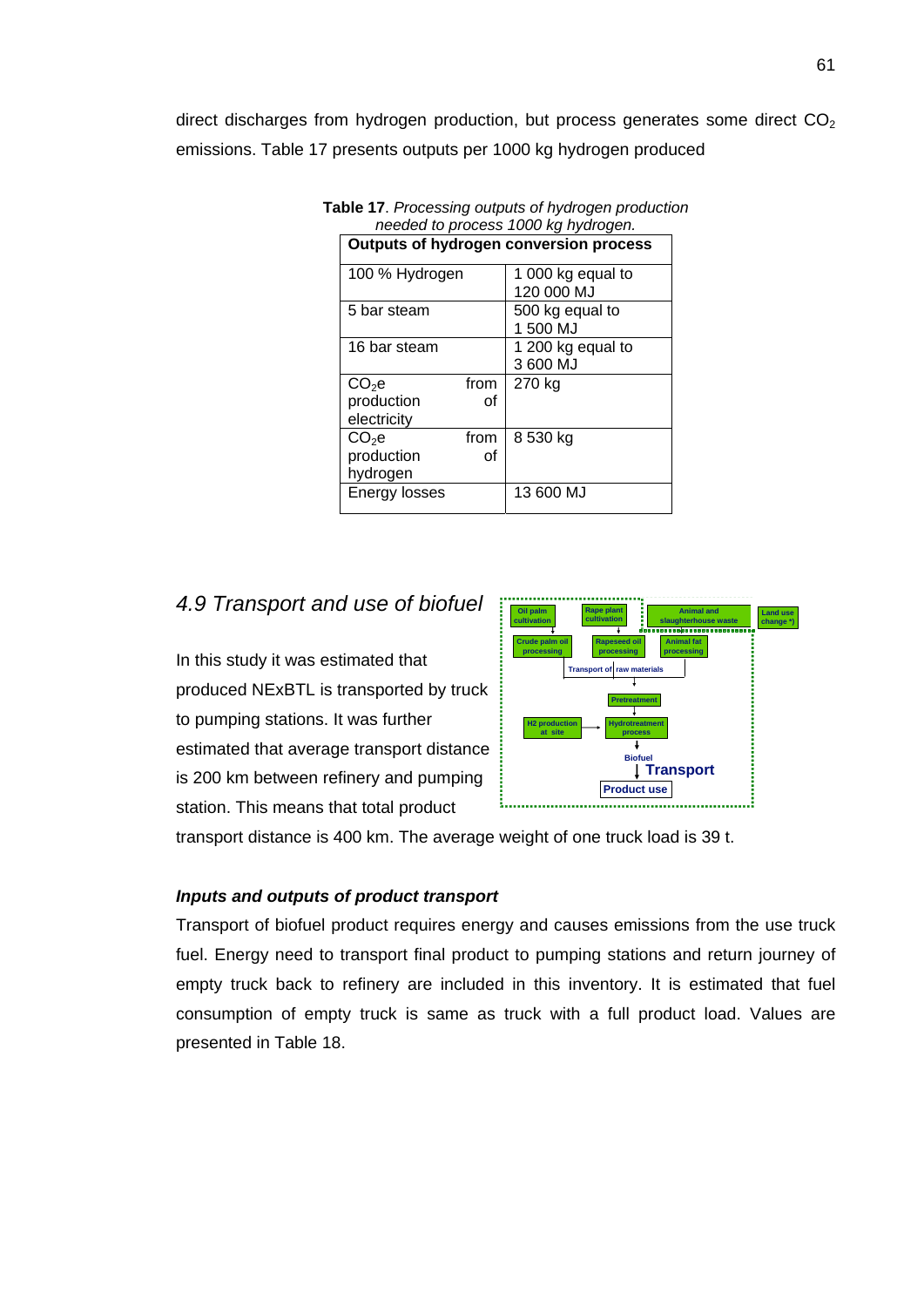| product transport per 1000 kg biofuel. |                                         |  |  |  |  |  |  |
|----------------------------------------|-----------------------------------------|--|--|--|--|--|--|
| <b>Product transport</b>               |                                         |  |  |  |  |  |  |
| 392 MJ<br>Energy use                   |                                         |  |  |  |  |  |  |
|                                        | <b>Emissions from product transport</b> |  |  |  |  |  |  |
| CO                                     | $0.01$ kg                               |  |  |  |  |  |  |
| CO <sub>2</sub>                        | 28.8 kg                                 |  |  |  |  |  |  |
| $CH_4$ as a t $CO_2e$                  | $0.01$ kg                               |  |  |  |  |  |  |
| $N_2O$ as a t $CO_2e$                  | $0.24$ kg                               |  |  |  |  |  |  |
| $NO_{x}$                               | $0.31$ kg                               |  |  |  |  |  |  |
| SO.                                    | $0.0003$ kg                             |  |  |  |  |  |  |

*Table 18. Energy use and emissions from biofuel* 

## *Use of biofuel*

The use of biofuel has no impact on the results. Because biological origin of fuel there are no fossil greenhouse gas emissions during use of product. Technical properties of fuel and local emissions during the use are part of overall environmental sustainability of transport biofuel. The technical properties of fuel need to be at least same as fossil fuels. Local emissions during the use of fuel need to be cleaner than corresponding fossil fuel. This is estimated by comparing regulated emissions between biofuel and fossil fuel according to fuel quality standard (SFS-EN 590). The results are described more detailed in White Paper on Neste Oil Biofuel (Rantanen et al. 2005). In general, it can be said that biofuel under study, NExBTL has same or in some case even better technical properties and has cleaner local emissions than fossil fuel.

## *4.10 Land use change*

Transforming non-cultivated (e.g. forestland, grassland, fallow land) into cultivated land usually creates emissions. Basically there are two types of emissions: from transformation itself and



from cultivation. These two sources of emissions are treated separately. Emissions from cultivation itself are treated in sections concerning oil palm cultivation and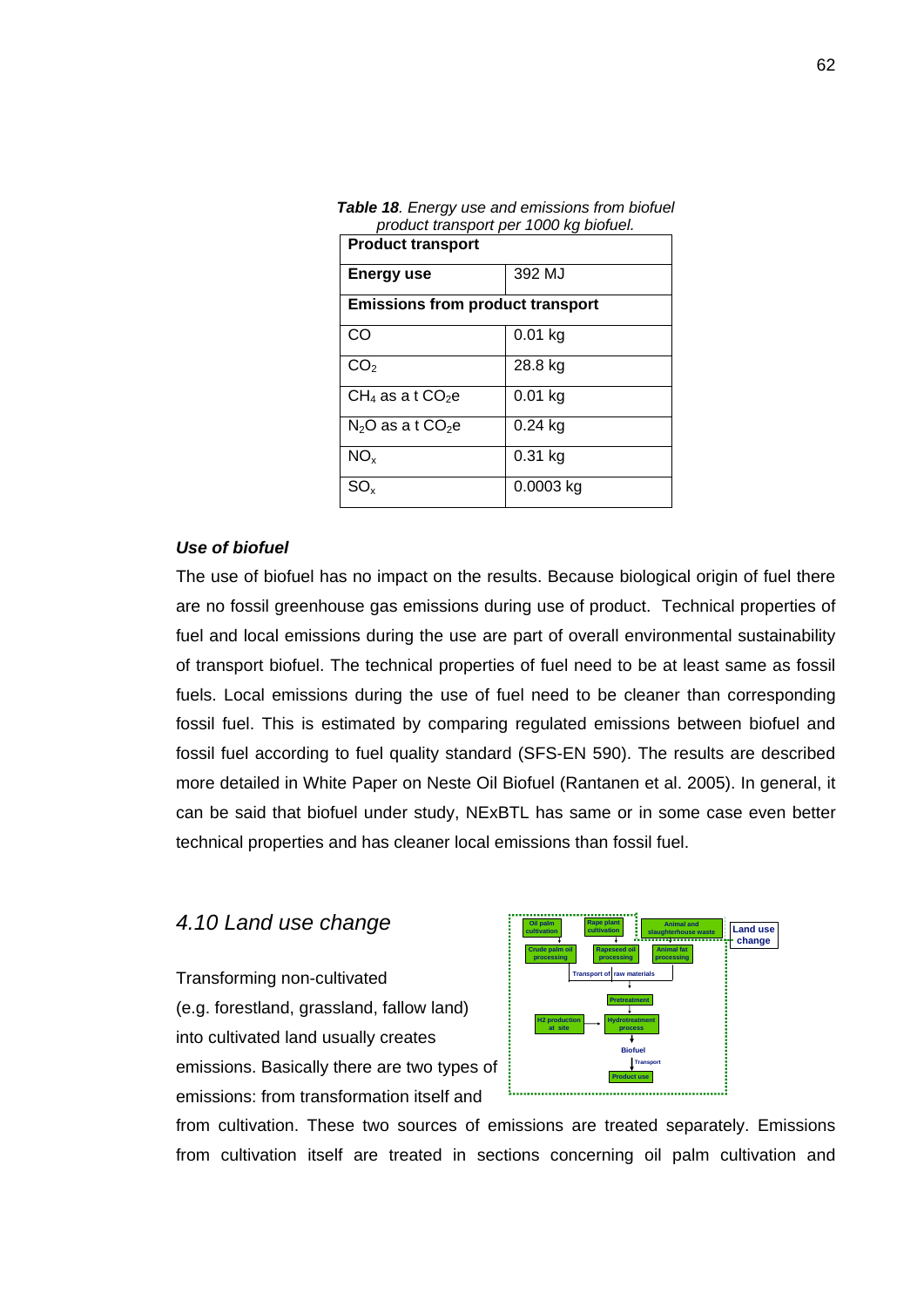rapeseed plant cultivation. The focus of this section is emissions from transformation of land use.

Schmidt (Schmidt 2007b, pages 211-215) has evaluated the emissions from transformation. According to Schmidt emissions are hard to relate to the functional unit. The relevant emissions are related to carbon and nitrogen cycles. Carbon emissions from transformation processes are emissions of  $CO<sub>2</sub>$ , CO, and CH<sub>4</sub>. Emissions of CO and CH4 are considered in burning of residues and considered as insignificant when clearing forest without burning (it is prohibited in Indonesia and Malaysia). Because of lack of data, emissions of CO and  $CH<sub>4</sub>$  have been omitted from Schmidt study. Nitrogen emissions of transformation processes are emissions of  $N_2O$ , NO,  $N_2$  and nitrate. Schmidt has calculated emissions of  $N<sub>2</sub>O$  based on change in the stock of nitrogen. Because of lack of data related to emissions of NO, this emission was omitted from Schmidt study. According to Schmidt the emission of  $N<sub>2</sub>$  is based on generalized figures on the ratio between  $N_2O$  and  $N_2$  and the emission of nitrate is calculated as the residual from the N-balance. Table 19 shows the emissions related to transformation processes.

| Oil Palm         | From secondary/degraded tropical rainforest to oil palm<br>plantation in Indonesia and Malaysia     |
|------------------|-----------------------------------------------------------------------------------------------------|
| CO <sub>2</sub>  | 415 t $CO2/ha$                                                                                      |
| N <sub>2</sub> O | 0.075 t $N_2O/ha$                                                                                   |
| <b>Nitrate</b>   | 16 t $NO_3/ha$                                                                                      |
| Oil Palm         | From alang-alang grass land oil<br>plantation<br>palm<br><b>in</b><br><b>Indonesia and Malaysia</b> |
| CO <sub>2</sub>  | -33 t CO <sub>2</sub> /ha                                                                           |
| N <sub>2</sub> O | 0 t $N_2$ O/ha                                                                                      |
| <b>Nitrate</b>   | 0 t $NO_3/ha$                                                                                       |
| Rapeseed         | From set-aside to rapeseed, Denmark                                                                 |
| CO <sub>2</sub>  | 88 t CO <sub>2</sub> /ha                                                                            |
| $N_2O$           | 0.022 t $N_2O/ha$                                                                                   |
| <b>Nitrate</b>   | 4.6 t $NO_3$ /ha                                                                                    |

*Table 19. Summary of the changes in carbon and nitrogen stocks related to land use change according to Schmidt (Schmidt 2007b, page 216)* 

WWF has also estimated changes in carbon storage capacity in tropical forests. In WWF study Rain Forest for Biodiesel it has been estimated that total of 365 t  $CO<sub>2</sub>$  per hectare will be lost when natural forest is changed to plantation. If natural forest is cleared for oil palm plantation this additional  $CO<sub>2</sub>$  burden need to be taken into account. (WWF, pages 32-35)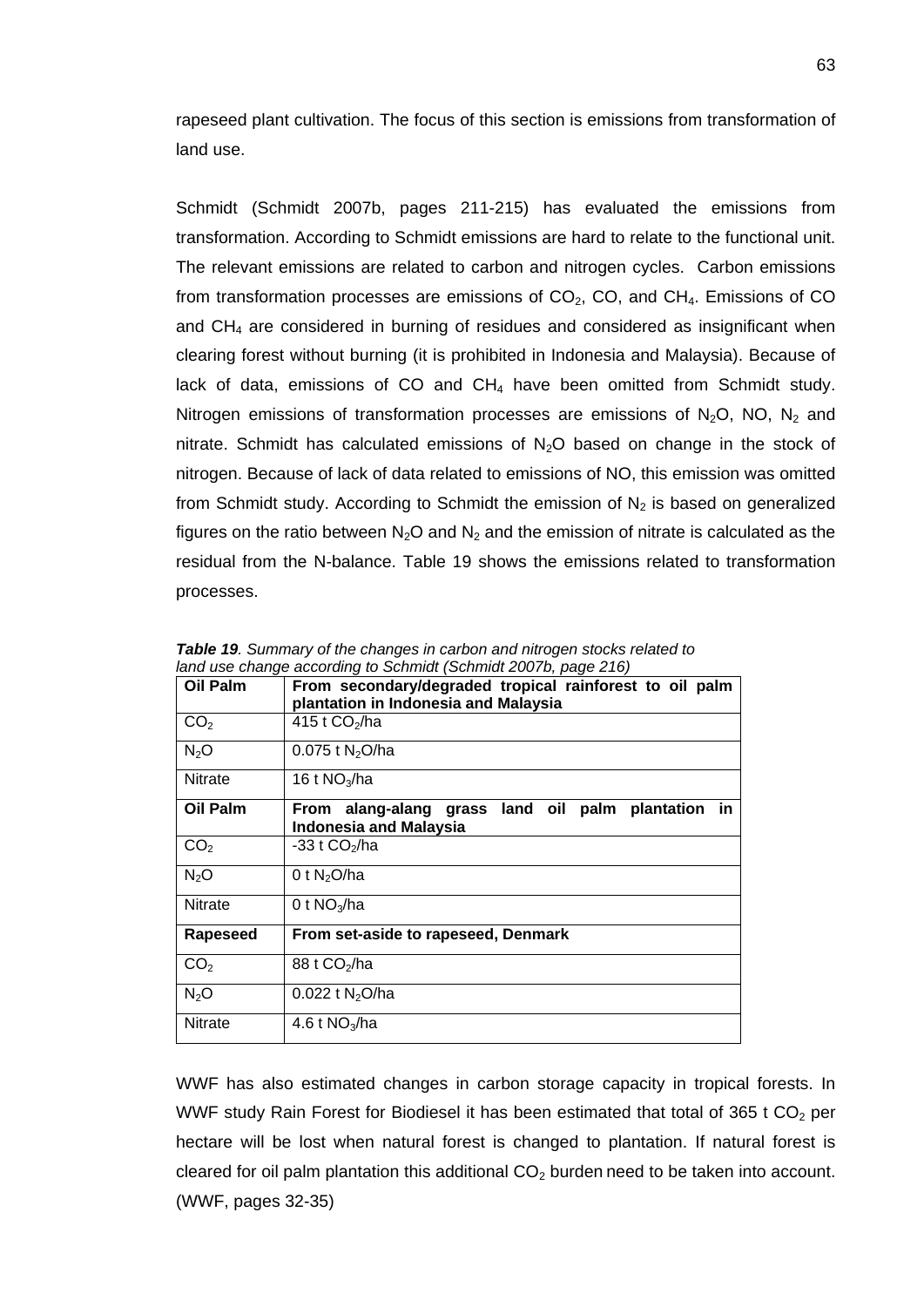In the same study has also been estimated that when tropical fallow land (alan-alang grassland) is changed to plantation, between  $7 - 19$  t  $CO<sub>2</sub>$  per hectare will be saved during one production cycle of oil palm plantation (25 years). In other words, plantation in fallow land actually creates a carbon sink. (WWF, pages 35-37)

Land use change is not only issue of tropical land. It needs to be taken into account if feedstock is cultivated in Europe or in some other part of the world. Land use change effects have been evaluated by RTFO (RTFO, 2008). These values can be used to impact calculations, if there is some actual data (e.g. crop production and conversion plant) on the fuel chain. If biofuel producer has more detailed information about the fuel chain (e.g. soil types, climate zones etc) then more accurate calculations can be carried out using approach set out in the IPPC 2006 Guidelines for National Greenhouse Gas Inventories Volume 4 Agriculture, Forestry and Other Land Use.

The land use change is complicated issue which is under ongoing debate. When evaluating the effects of land use change there are many issues that need to be taken into account. For example former use of plantation (existing plantation, forest or fallow land etc.), was the forest cleared to create the plantation or for from some other reason (e.g. for agriculture). Land use change is also macro-level issue which is led by political debate. In the end, biofuel producers can influence land use through own principles and partnerships within the chain of custody but political leaders can have real influence through legislation and political agreements.

At the time of writing, there was no consensus-based general approach for calculating this indirect impact on carbon intensity of transport biofuels. For the purpose of this study it was chosen to use calculation described in the RTFO methodology (RTFO 2008, pages 98-105).

In case of present NExBTL feedstock portfolio there is no need for land use change. All vegetable feedstock is cultivated in existing plantations or fields. This means that there is no indirect greenhouse gas impact due the land use change.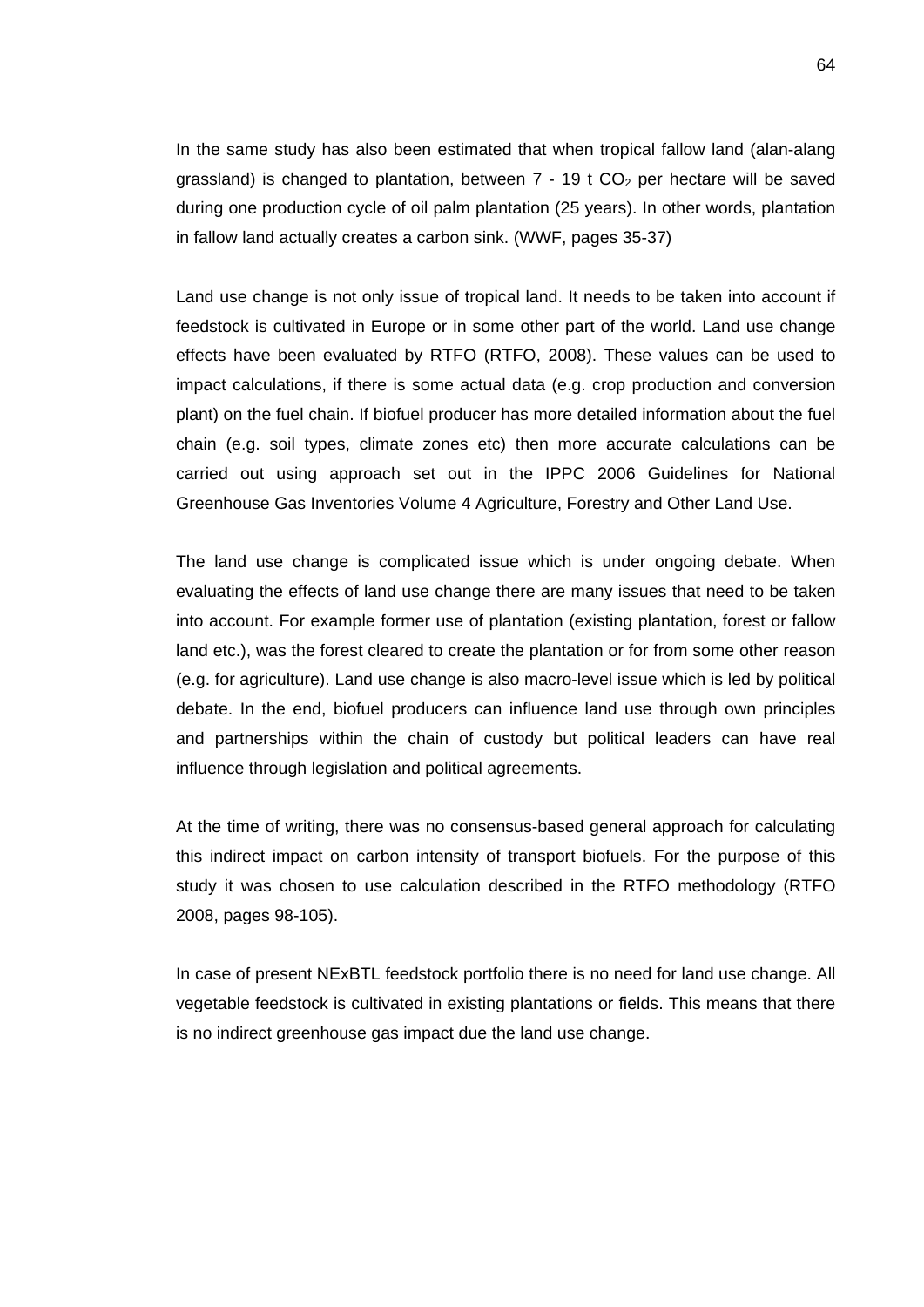## *4.11 Summary of product chain life cycle inventory*

This study was focused on greenhouse gas emissions and energy use during transport biofuel product chain. Table 20 shows the summary results of greenhouse inventory. Table 21 shows the result of energy consumption inventory. The tables showing more the detailed summary results of biofuel life cycle inventory can be found in Appendix 3. Results are calculated against 1000 kg of biofuel and functional unit (MJ<sub>biofuel</sub>). Both non-allocated and allocated values are presented in Appendix 3. Allocations were based on allocation procedures described in section 4.3. When looking the results related on raw materials, it should keep in mind that calculation of inputs and outputs of raw materials cultivation, processing and transport was based on assumption that only one raw material is used in processing of biofuel.

|                                | <b>Product chain phase</b>                      | Palm oil<br>not allo-<br>cated | Palm oil<br>allo-<br>cated | Rape-<br>seed oil<br>not allo-<br>cated | Rape-<br>seed oil<br>allocate<br>d<br>accord-<br>ing to<br><b>RTFO</b> | Rape-<br>seed oil<br>allo-<br>cated by<br>mass | Animal<br>fats<br>not allo-<br>cated | Animal<br>fats allo-<br>cated |
|--------------------------------|-------------------------------------------------|--------------------------------|----------------------------|-----------------------------------------|------------------------------------------------------------------------|------------------------------------------------|--------------------------------------|-------------------------------|
| Raw<br>material<br>cultivation | Fossil CO <sub>2</sub> e<br>$(gCO2e/MJBiotuel)$ | 8.72                           | 6.54                       | 58.69                                   | 58.69                                                                  | 25.41                                          | Not included in<br>inventory         |                               |
| Raw<br>material<br>processing  | Biogenic CO <sub>2</sub><br>$(gCO2e/MJBiotuel)$ | 26.27                          | 19.70                      |                                         | No biogenic CO <sub>2</sub> emissions                                  |                                                |                                      |                               |
|                                | Fossil CO <sub>2</sub><br>$(gCO2e/MJBiotuel)$   | 26.36                          | 19.77                      | 4.52                                    | $-5.44$                                                                | 1.96                                           | 56.08                                | 9.42                          |
| Raw<br>material<br>transport   | Fossil CO <sub>2</sub><br>$(gCO2e/MJBiofuel)$   | 2.37                           | 2.37                       | 0.33                                    | 0.33                                                                   | 0.33                                           | 0.64                                 | 0.64                          |
| <b>Biofuel</b><br>production   | Biogenic CO <sub>2</sub><br>$(gCO2e/MJBiotuel)$ | 0.001                          | 0.000                      | 0.001                                   | 0.000                                                                  | 0.000                                          | 0.001                                | 0.000                         |
|                                | Fossil CO <sub>2</sub> e<br>$(gCO2e/MJBiotuel)$ | 10.47                          | 5.04                       | 10.47                                   | 5.04                                                                   | 5.04                                           | 10.47                                | 5.04                          |
| Product<br>transport           | Fossil CO <sub>2</sub> e<br>$(gCO2e/MJBiotuel)$ | 0.66                           | 0.66                       | 0.66                                    | 0.66                                                                   | 0.66                                           | 0.66                                 | 0.66                          |
| Product<br>use                 | Fossil CO <sub>2</sub><br>$(gCO2e/MJBiotuel)$   | 0.00                           | 0.00                       | 0.00                                    | 0.00                                                                   | 0.00                                           | 0.00                                 | 0.00                          |
| Land use<br>change             | Fossil CO <sub>2</sub><br>$(gCO2e/MJBiotuel)$   | 0.00                           | 0.00                       | 0.00                                    | 0.00                                                                   | 0.00                                           | 0.00                                 | 0.00                          |
| <b>Total</b>                   |                                                 |                                |                            |                                         |                                                                        |                                                |                                      |                               |
|                                | Biogenic CO <sub>2</sub><br>$(gCO2e/MJBiotuel)$ | 26.27                          | 0.00                       | 0.00                                    | 0.00                                                                   | 0.00                                           | 0.00                                 | 0.00                          |
|                                | Fossil CO <sub>2</sub><br>$(gCO2e/MJBiotuel)$   | 48.58                          | 34.40                      | 74.67                                   | 59.28                                                                  | 33.43                                          | 67.84                                | 15.75                         |

*Table 20. Summary of biogenic and fossil greenhouse gas emissions during product chain of biofuel. Emissions of CO2, CH4 and N2O are included in inventory.*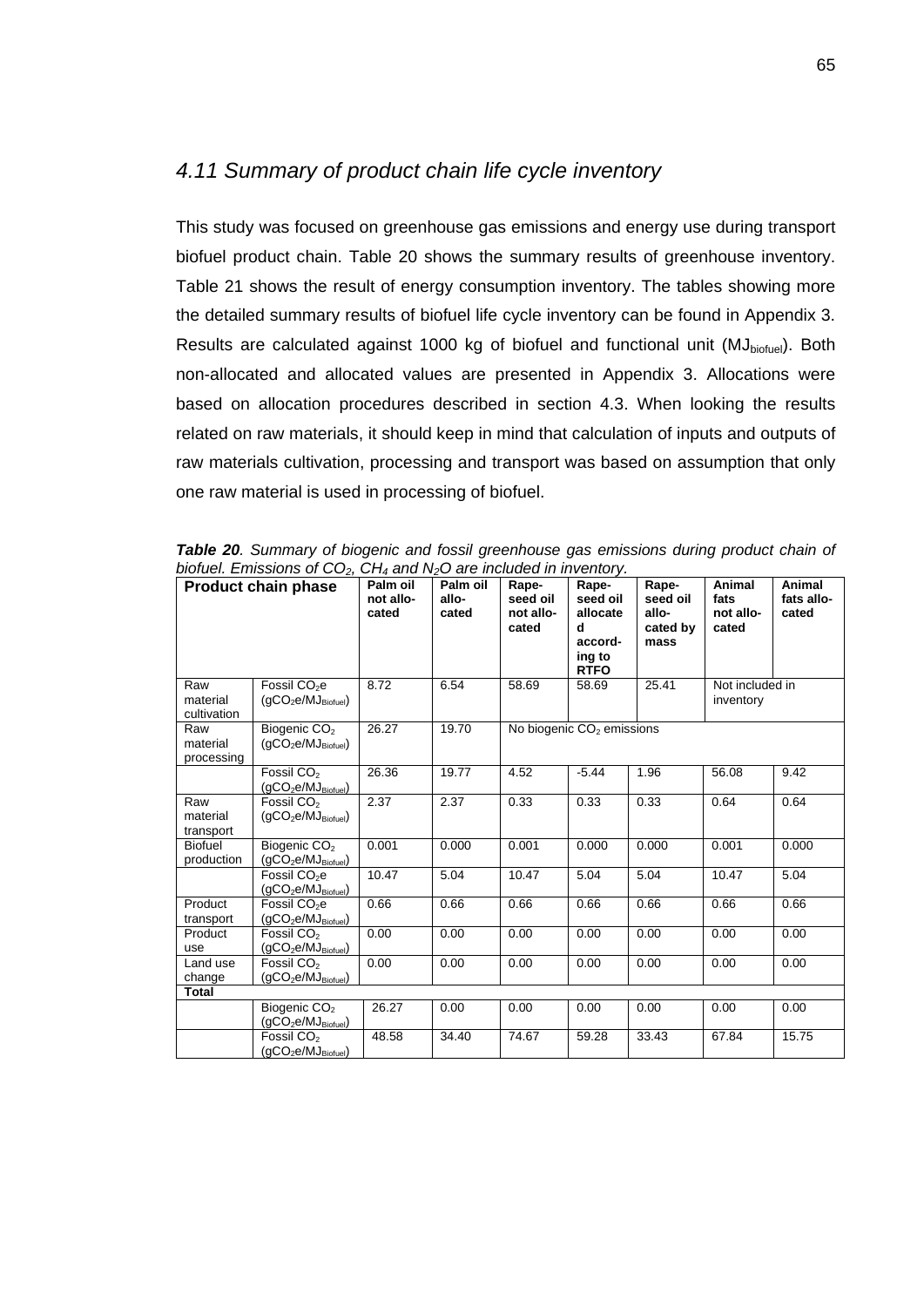|                                | <b>Product chain phase</b>                         | Palm oil<br>not allo-<br>cated | Palm oil<br>allo-<br>cated | י אישי<br>Rape-<br>seed oil<br>not allo-<br>cated | Rape-<br>seed oil<br>allo- | Animal<br>fats<br>not allo-<br>cated | Animal<br>fats allo-<br>cated |
|--------------------------------|----------------------------------------------------|--------------------------------|----------------------------|---------------------------------------------------|----------------------------|--------------------------------------|-------------------------------|
|                                |                                                    |                                |                            |                                                   | cated by<br>mass           |                                      |                               |
| Raw<br>material<br>cultivation | Fossil energy<br>(MJ/MJ <sub>Biotuel</sub> )       | 0.203                          | 0.016                      | 0.116                                             | 0.074                      | Not included in<br>inventory         |                               |
| Raw<br>material<br>processing  | Fossil energy<br>(MJ/MJ <sub>Biotuel</sub> )       | Only renewable<br>energy used  |                            | 0.044                                             | 0.028                      | 0.002                                | 0.001                         |
|                                | Renewable<br>energy<br>(MJ/MJ <sub>Biotuel</sub> ) | 0.151                          | 0.120                      | Renewable energy not used                         |                            |                                      |                               |
| Raw<br>material<br>transport   | Fossil energy<br>(MJ/MJ <sub>Biotuel</sub> )       | 0.100                          | 0.100                      | 0.011                                             | 0.011                      | 0.010                                | 0.010                         |
| <b>Biofuel</b><br>production   | Fossil energy<br>(MJ/MJ <sub>Biofuel</sub> )       | 0.15                           | 0.07                       | 0.15                                              | 0.07                       | 0.15                                 | 0.07                          |
| Product<br>transport           | Fossil energy<br>(MJ/MJ <sub>Biofuel</sub> )       | 0.01                           | 0.01                       | 0.01                                              | 0.01                       | 0.01                                 | 0.01                          |
| Product<br>use                 | Fossil energy<br>(MJ/MJ <sub>Biofuel</sub> )       | 0.00                           | 0.00                       | 0.00                                              | 0.00                       | 0.00                                 | 0.00                          |
| Land use<br>change             | Fossil energy<br>$(MJ/MJ_{\text{Biofuel}})$        | 0.00                           | 0.00                       | 0.00                                              | 0.00                       | 0.00                                 | 0.00                          |
|                                | Fossil energy<br>(MJ/MJBiofuel)                    | 0.431                          | 0.196                      | 0.331                                             | 0.191                      | 0.172                                | 0.091                         |
|                                | Renewable<br>(MJ/MJBiofuel)                        | 0.151                          | 0.120                      | Renewable energy not used                         |                            |                                      |                               |

*Table 21. Summary of energy consumption during product chain of biofuel.* 

## *4.12 Critical review*

Two different types of data were used in this study. The first part of the product chain data (from cultivation to raw material and raw material transport) is based on secondary data sources. Selection of these data sources was based on their openness and explanation of data origin. It was also possible to compare two different data sources which made secondary data more credible. The second part of product chain data was based on actual operating data collected from site. Data and process-related calculations were checked by experts in the pretreatment, hydrotreatment and hydrogen production process. Because there are no long-term monitored and measured data, there is possibility that data used in this study might need revision later. Future result of this revision should not lead to any major changes in processing data and should not have any significant effects on the final results.

Data related to raw material cultivation and processing is collected from different sources. There were two different data sources for oil palm cultivation and processing. Similarly, those two different data sources were used also for rapeseed plant cultivation and rapeseed oil processing. The first source is draft Recommendation to Renewable Transport Fuel Obligation developed by United Kingdom Government Department for Transport (RTFO 2008). The second data source is PhD, thesis of Jannick H Schmidt,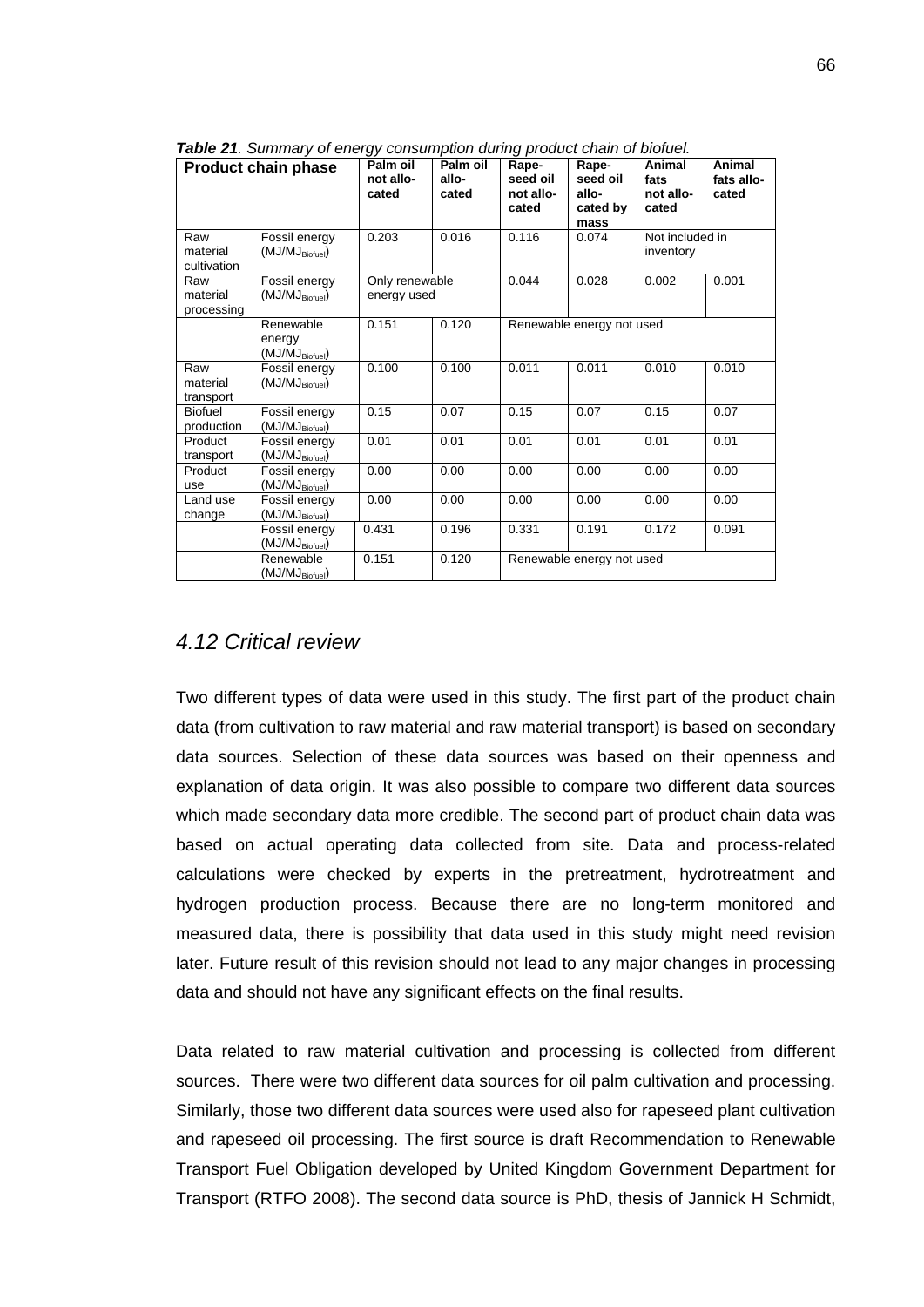Aalborg University (Schmidt 2007b). Both sources were published in 2007 so they present latest data related to raw material cultivation and processing. Data presented in the sources has been used in calculations.

Secondary data used in this study presents the good quality of literature data. Two different sources were compared with each other to ensure that data used in inventory presents the best available data. Very detailed sensitivity analyses related to data used in study made by Schmidt (Schmidt 2007b, pages 221-253). The sensitivity analyses, completeness and consistency checks done by Schmidt were the main reason; this study was chosen as a benchmark for secondary data sources. All secondary data used in calculations of this case study were compared to data calculated by Schmidt. After this comparison it was decided which data value should used.

Two different data sources were used for animal fat processing. The first was European Commission Integrated Pollution Prevention and Control (IPPC) reference document on best available techniques (BAT) in the Slaughterhouses and Animal Byproducts Industries, published in May 2005 (EC 2005). The second data source was an environmental permit of Finnish rendering plant which is direct link in NExBTL product chain (Lounais-Suomen ympäristökeskus 2006).

Data related to raw material transport were collected from two different sources. The first source was International Maritime Organization (IMO) Study of Greenhouse Gas Emissions from Ships, 2000 (IMO 2000). Emission factors of this study are used in calculations of emissions from ocean transport of raw materials. VTT factors (VTT Lipasto 2006) were used in road and waterway transport calculations.

Primary data used in this study was collected directly from Kilpilahti refinery site and it presents high quality of data. Collected data was checked by experts in pretreatment process, hydrotreatment process and hydrogen production. This was done to make sure that data used in calculations were accurate, consistent and complete.

Co-efficient factors used in calculation of this study are same as presented in data sources. All factors used can be found from Appendix 2. According to understanding of writer these co-efficient factors are commonly used and approved.

According to International life cycle assessment standard (SFS-EN ISO 14044, 2006), if results of study are intended to be used in public communication, critical review may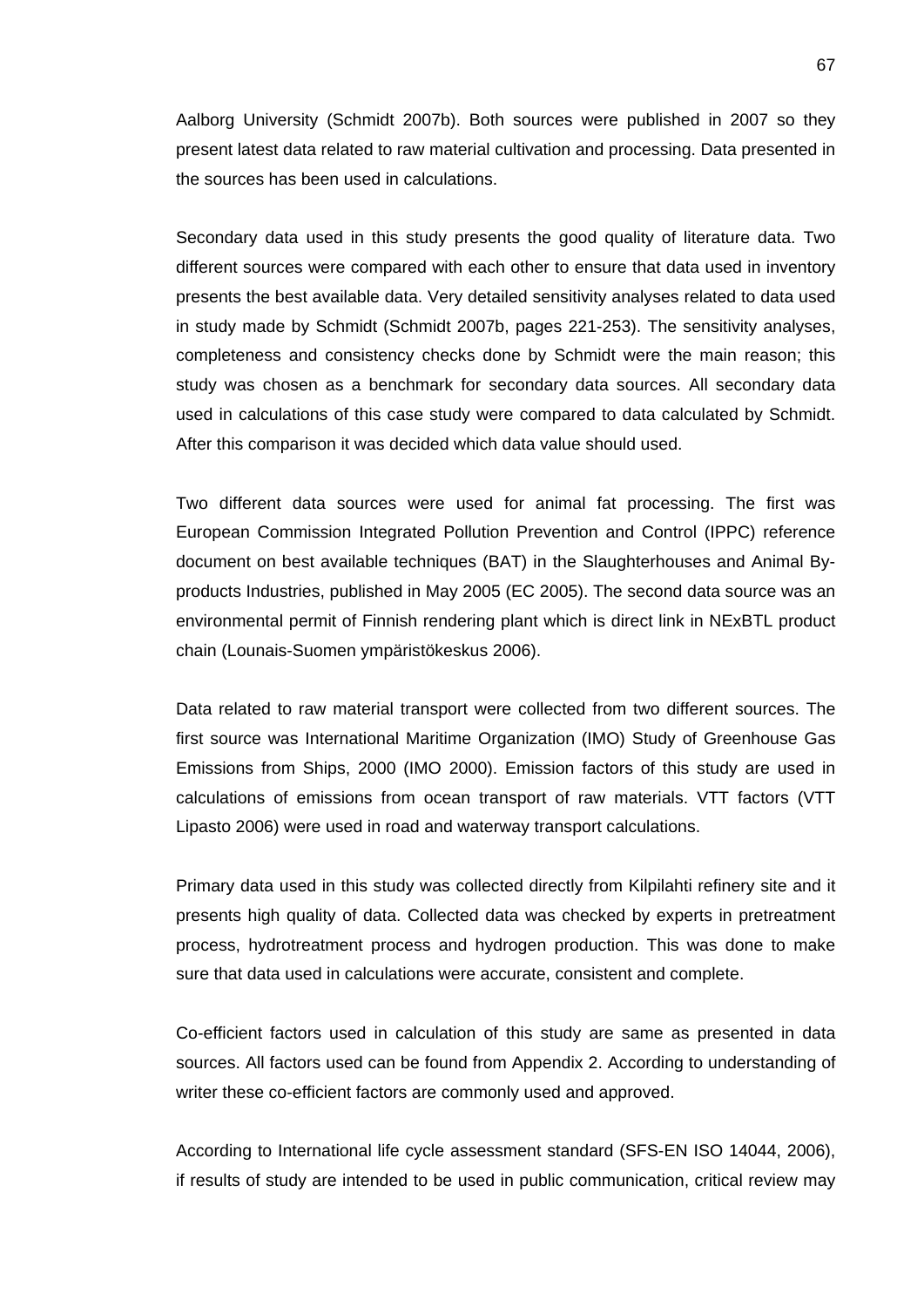be carried out by external expert. This study is intended for public use, so it was decided to use external experts to conduct the critical review of this study. Because most critical issues of the biofuel product chain were related to the cultivation and processing of feedstock, critical review was done by the experts of Agrifood Research Finland. Their critical review report is in Appendix 4.

## **5 Carbon and energy intensity assessment**

Carbon and energy intensity of biofuel was calculated by using the RTFO methodology described in Section 3.1. According to assessment methodology, the calculation of carbon intensity of a biofuel should include all direct and indirect emissions or avoided emissions that are a result of the production of biofuel. This idea was followed in the life cycle inventory phase of this study. The same system boundaries and calculation methodology were also applied in energy intensity calculations. Data for calculations were taken from the life cycle inventory data. All emissions of fossil carbon dioxide  $(CO<sub>2</sub>)$ , dinitrogen oxide  $(N<sub>2</sub>O)$  and methane  $(CH<sub>4</sub>)$  that were identified are included in the calculations.

It is necessary to have fossil fuel reference system to convert the carbon intensity of a biofuel to a GHG and energy savings. The direct GHG savings resulting from the use of a biofuel depend on:

- The carbon and energy intensity of the biofuel
- The carbon and energy intensity of the displaced fossil fuel
- The energy efficiency of the vehicles using fossil fuel and the energy efficiency of the vehicles using biofuel (Bauen et al. 2007, page 17)

The indirect GHG savings resulting from a biofuel take into account additional factors e.g. alternative land use and previous land use. These factors are reported as part of the overall impact. (Bauen et al. 2007, page 17)

According to JEC (Joint Research Centre of the European Commission, EURCAR and CONCAWE) carbon intensity of diesel made from crude oil is  $87.4gCO<sub>2</sub>e/MJ<sub>fuel</sub>$  (JEC 2007). In the RTFO methodology documentation carbon intensity value  $86.4qCO<sub>2</sub>e/MJ<sub>fuel</sub>$  was used. Emissions beyond the refinery are excluded from this value. The proposal for a directive from the European Parliament and of the Council on the promotion of the use of renewable energy sources corresponding carbon efficiency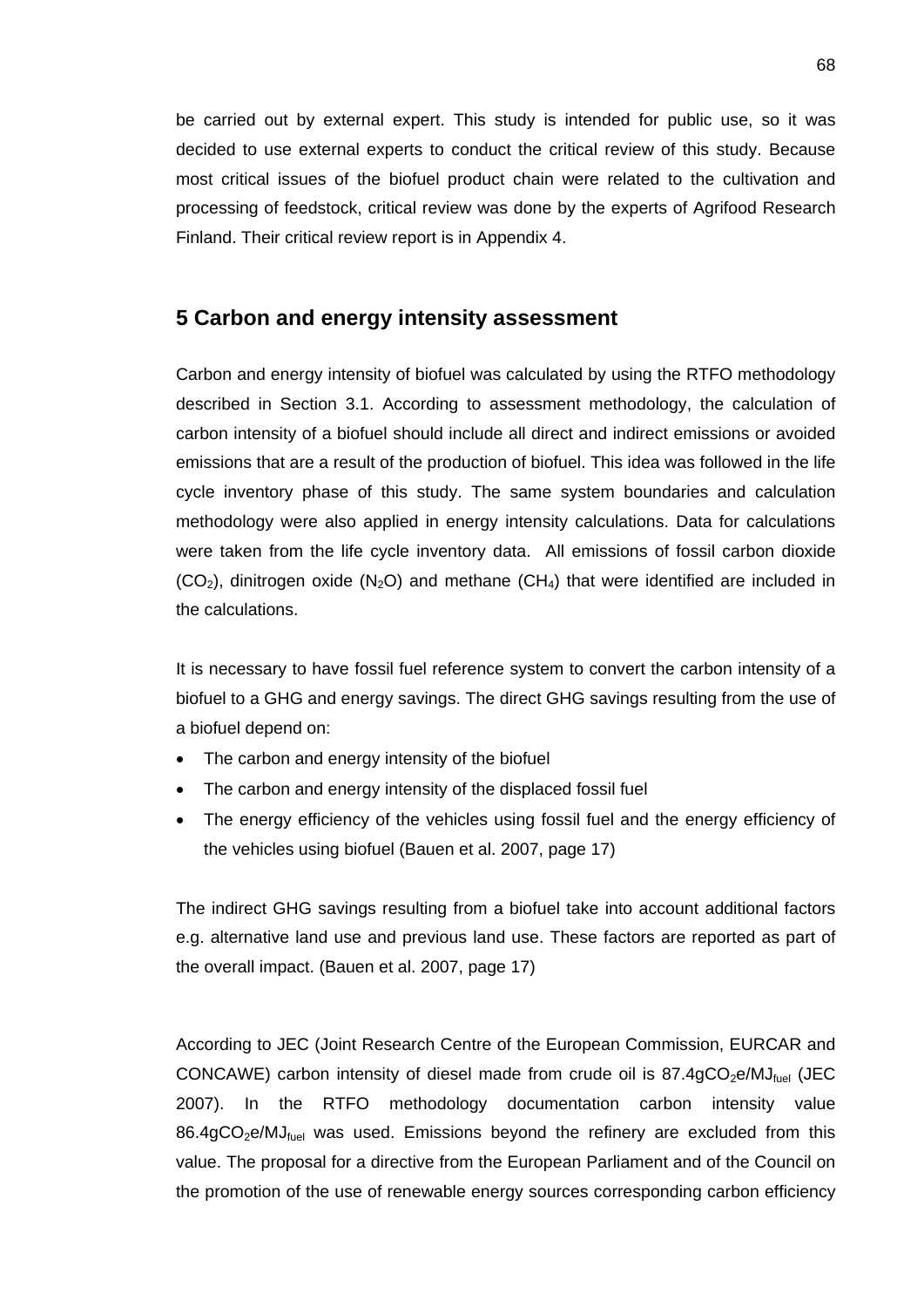value is  $83.8gCO<sub>2</sub>e/MJ<sub>fuel</sub>$  (EC 2008a). Because of ongoing discussion in Europe related to transport biofuels environmental sustainability, the EU value was used.

The carbon and energy intensity of fossil fuel chain is estimated in the study report published in June 2007 (Stans et al. 2007). This report, "Inclusion of Sustainability Criteria in the Fuel Quality Directive", was requested by European Parliament's Committee on the Environment, Public Health and Food Safety. Values given in this report were used in this study to estimate differences during the product chain, which is so called well-to-tank product chain. In assessing greenhouse gases, the fossil GHG emission from the use of fuel (so called tank-to-wheel) are added to the total carbon intensity. When evaluating biofuels, fossil GHG emissions from the use of fuel are zero. (Stans et al. 2007, pages 4-10)

Neste Oil uses in its processes two raw materials for which land use issues need to be addressed: palm oil and rapeseed oil. At this time all cultivated feedstock used to produce NExBTL is cultivated on croplands which were in same use in November 2005. This means that there are no land use related impacts to carbon and energy intensity from NExBTL.

Neste Oil uses waste material originated from animal and slaughterhouse waste, which is rendered before becoming a raw material of NExBTL. Because of this rendering process GHG emissions of this raw material are not credited as a zero. GHG emissions from production of energy needed in rendering process and energy used in this process are included in calculations.

Growing and processing the biofuel feedstock usually produces some residues – for example straw from growing rape plants. The use of these residues can have significant impact on the net GHG savings of a biofuel. The RTFO methodology recommends that residues are treated as co-products within calculations if there is evidence that residues are actually processed. The default assumption is that residues are left on the field and there is no net impact on GHG emissions. The only exception is for the palm oil chain, where assumption is made that part of the residues (the fiber and shell) are burned at the palm oil mill to produce heat and power. In energy and greenhouse gas calculations of NExBTL product chain, straw was not credited, because there was no solid evidence that straw originated from growing feedstock for NExBTL is really converted to energy.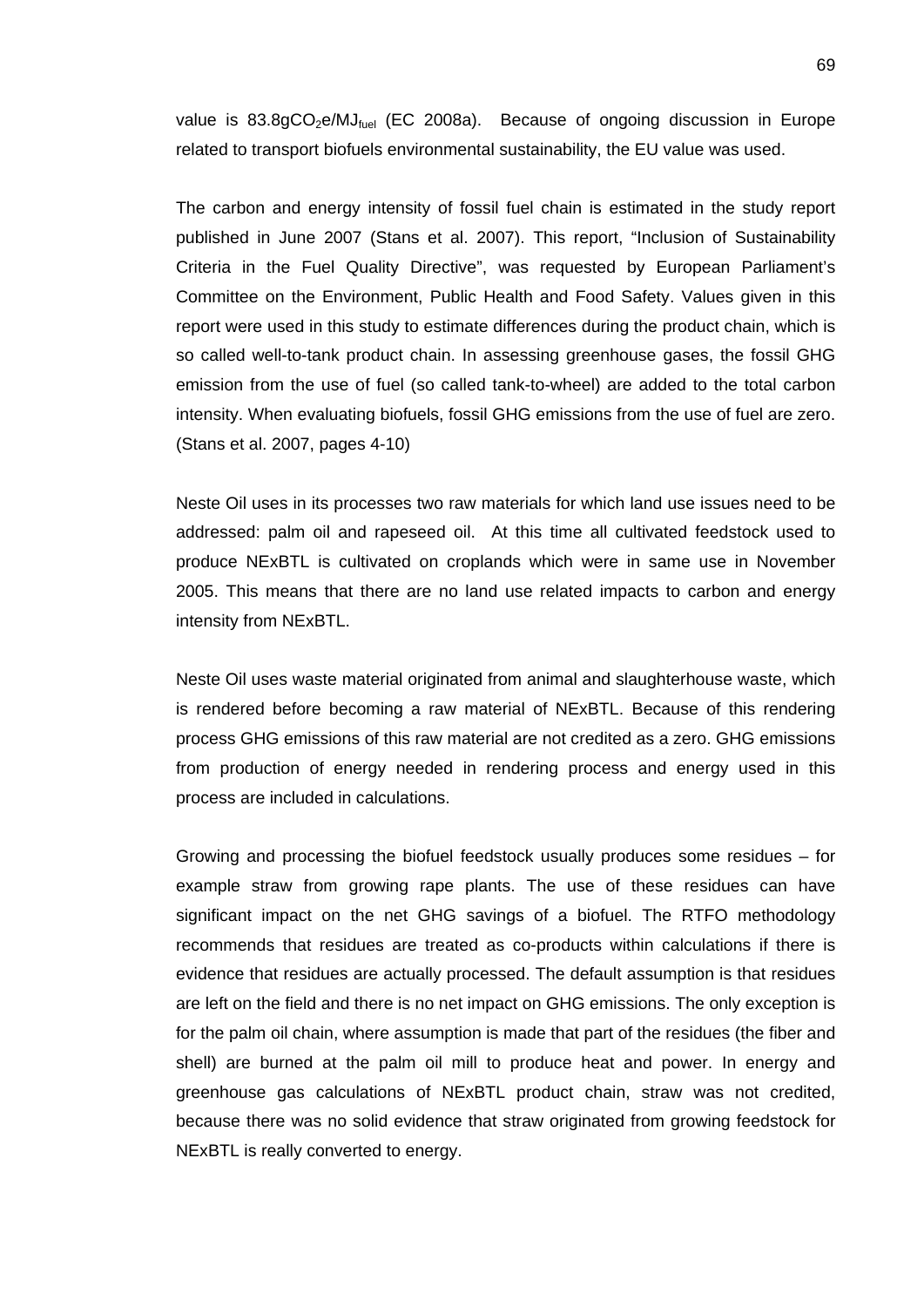During product chain of transport biofuel NExBTL, several co-products are produced. The detailed approach used for different co-products can be found in life cycle inventory section of this study. In general, allocation of co-products was done by mass or by energy content. Allocation by market value was not done.

Calculated carbon and fossil energy intensity of NExBTL product chain can be found from Tables 22 and 23. Final values are referred to fossil fuel reference system.

| <b>Biofuel</b><br>product<br>chain                      | qCO <sub>2</sub> el<br><b>MJNEXBTL</b><br>palm oil | qCO <sub>2</sub> el<br>$MJNEXBTL}$<br>rape-seed<br>oil<br>(allocation<br>by RTFO<br>method-<br>ology) | qCO <sub>2</sub> el<br><b>MJNEXBTL</b><br>rape-seed<br>oil<br>(allocation<br>by mass) | qCO <sub>2</sub> el<br><b>MJNEXBTL</b><br>oil from<br>animal<br>waste | <b>Fossil</b><br>fuel<br>chain                                   | gCO <sub>2</sub> el<br>MJ <sub>Fossil fuel</sub><br>fossil fuel<br>reference<br>chain<br>according<br>to EU | gCO <sub>2</sub> e<br>/MJ <sub>Fossil fuel</sub><br>fossil fuel<br>reference<br>chain<br>according<br>to RTFO |
|---------------------------------------------------------|----------------------------------------------------|-------------------------------------------------------------------------------------------------------|---------------------------------------------------------------------------------------|-----------------------------------------------------------------------|------------------------------------------------------------------|-------------------------------------------------------------------------------------------------------------|---------------------------------------------------------------------------------------------------------------|
| Cultivation<br>and<br>processing<br>of raw<br>materials | 26.3                                               | 53.3                                                                                                  | 27.4                                                                                  | 9.4                                                                   | Crude oil<br>productio<br>n and<br>condition<br>ing at<br>source | 3.3                                                                                                         | 3.3                                                                                                           |
| Transport of<br>raw<br>materials                        | 2.4                                                | 0.3                                                                                                   | 0.3                                                                                   | 0.6                                                                   | Crude oil<br>transport<br>$t_{\Omega}$<br>markets                | 0.8                                                                                                         | 0.8                                                                                                           |
| Production<br>of NExBTL                                 | 5.0                                                | 5.0                                                                                                   | 5.0                                                                                   | 5.0                                                                   | Crude oil<br>refining<br>to diesel                               | 8.6                                                                                                         | 8.6                                                                                                           |
| Transport of<br>final product                           | 0.7                                                | 0.7                                                                                                   | 0.7                                                                                   | 0.7                                                                   | Diesel<br>fuel<br>distributi<br>on                               | 0.7                                                                                                         | 0.7                                                                                                           |
| Product use                                             | $\Omega$                                           | $\Omega$                                                                                              | $\Omega$                                                                              | $\Omega$                                                              | Product<br>use                                                   | 83.8-13.4<br>$= 70.4$                                                                                       | $86.4 - 13.4 =$<br>73.0                                                                                       |
| <b>Total</b>                                            | 34.4                                               | 59.3                                                                                                  | 33.4                                                                                  | 15.8                                                                  |                                                                  | 83.8                                                                                                        | 86.4                                                                                                          |

*Table 22. Carbon intensity of NExBTL product chain compared to fossil fuel reference chain* 

In case of present NExBTL feedstock portfolio there is no need for land use change. All vegetable feedstock is cultivated in existing plantations or fields. According to the RTFO methodology used, this means that there are no indirect impacts on carbon intensity from land use change. In other words, indirect impact of land use change is  $0$  gCO<sub>2</sub>e/MJ<sub>NExBTL</sub>.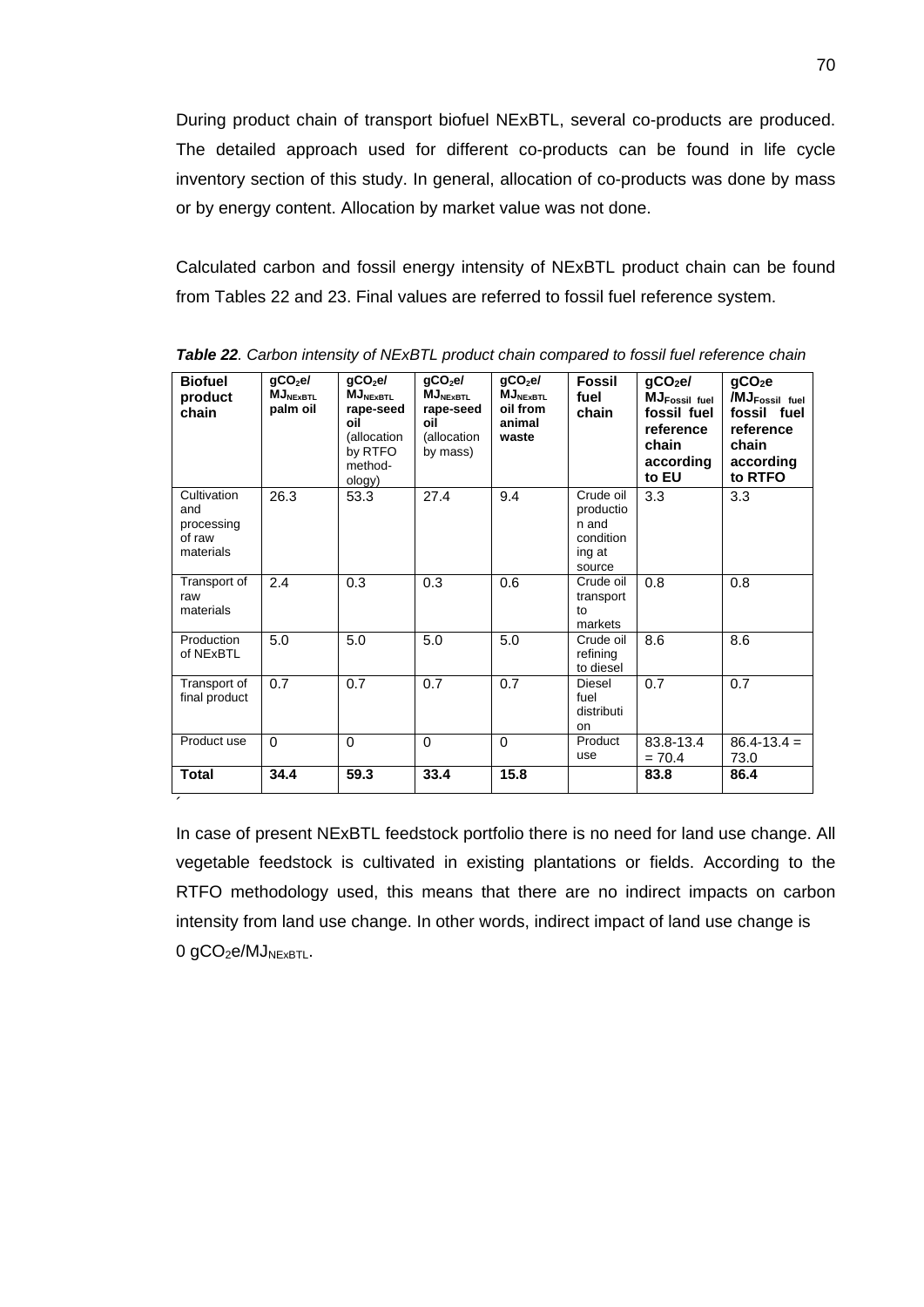*Table 23. Fossil energy intensity of NExBTL product chain compared to* 

*fossil fuel reference chain* 

| <b>Biofuel</b><br>chain                                 | <b>MJ/MJNEXBTL</b><br>palm oil | <b>MJ/MJNEXBTL</b><br>rapeseed oil | <b>MJ/MJ</b> NEXRTI<br>oil from<br>animal<br>waste | <b>Fossil fuel</b><br>chain                                 | MJ/<br>MJfossil fuel<br>fossil fuel<br>reference<br>chain |
|---------------------------------------------------------|--------------------------------|------------------------------------|----------------------------------------------------|-------------------------------------------------------------|-----------------------------------------------------------|
| Cultivation<br>and<br>processing<br>of raw<br>materials | 0.02                           | 0.1                                | 0.001                                              | Crude oil<br>production<br>and<br>conditioning<br>at source | 0.03                                                      |
| Transport<br>of raw<br>materials                        | 0.1                            | 0.01                               | 0.01                                               | Crude oil<br>transport to<br>markets                        | 0.01                                                      |
| Production<br>of NExBTL                                 | 0.07                           | 0.07                               | 0.07                                               | Crude oil<br>refining to<br>diesel                          | 0.10                                                      |
| Transport<br>of final<br>product                        | 0.01                           | 0.01                               | 0.01                                               | Diesel fuel<br>distribution                                 | 0.01                                                      |
| <b>Total</b>                                            | 0.2                            | 0.19                               | 0.09                                               |                                                             | 0.15                                                      |

A summary of total product chain direct fossil greenhouse gas emission and fossil energy consumption is shown in Figures 18 and 19. In this summary only fossil greenhouse gas emissions were included in because greenhouse gas and energy intensity of biofuel product chain was referred to corresponding fossil fuel reference chain



*Figure 18. Total greenhouse gas emissions per functional unit. Greenhouse gas emissions of product chain were compared to proposed EU sustainability limit in proposal for a directive of the European Parliament and of the Council on the promotion of use of renewable energy sources. This proposal demands 35% greenhouse gas savings to fossil fuel reference system (yellow line).*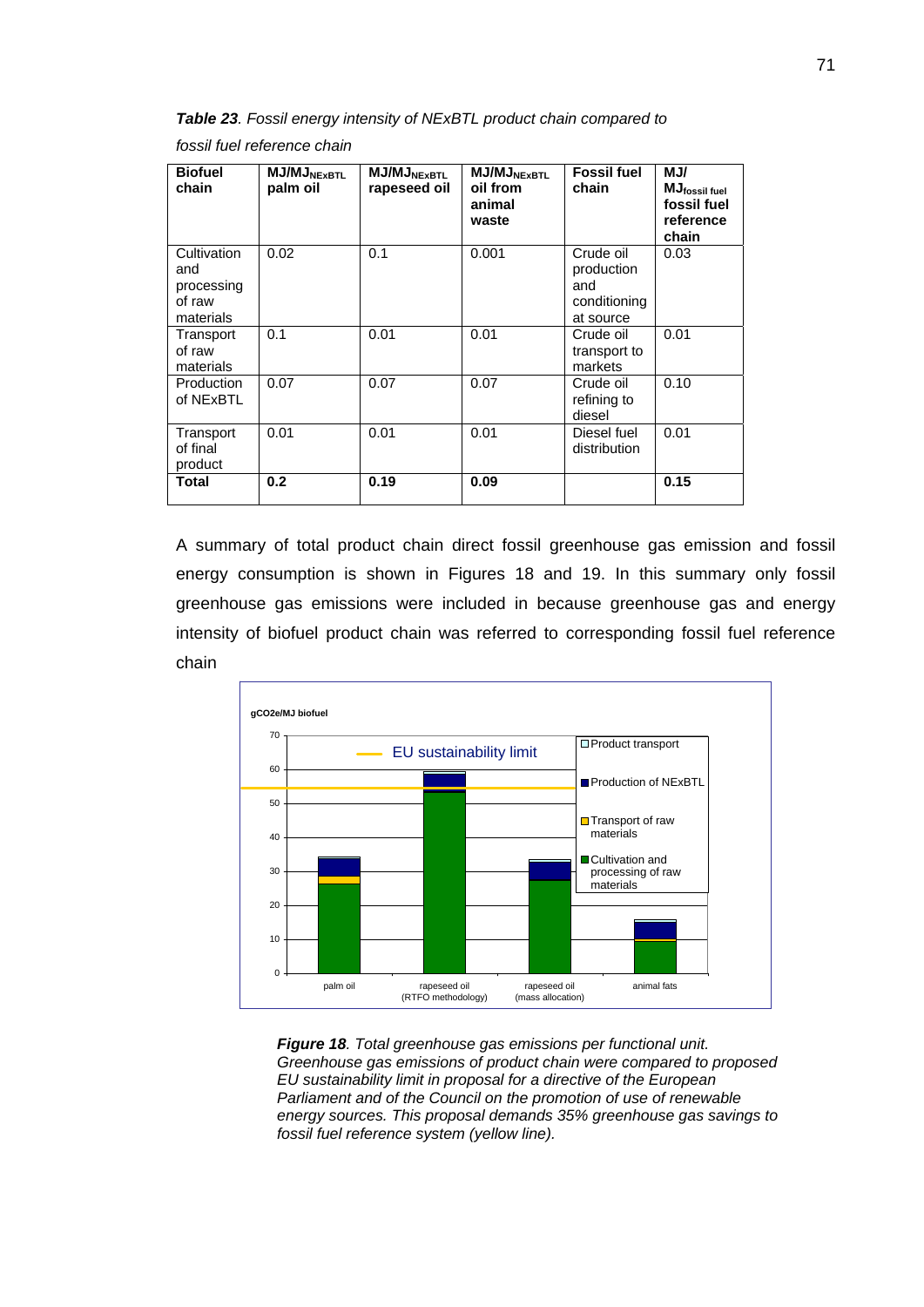

*Figure 19. Total fossil energy consumption per functional unit. According to study report "Inclusion of Sustainability Criteria in the Fuel Quality Directive", energy efficiency of fossil fuel reference system is 0.15 MJ/MJ (blue line)* 

#### *Calculation of greenhouse gas savings*

Greenhouse gas savings were calculated by using the equation:

*GHG saving = (carbon intensity of biofuel – carbon intensity of fossil fuel)/ carbon intensity of fossil fuel* 

This simple equation is given in EU directive proposal and the RTFO methodology is used in this study. The results of the calculations are presented in Figure 20. As can be seen, the amount of savings depends on raw material used. If NExBTL is made 100% from animal fats (tallow oil), savings would be over 80%. Similarly, NExBTL made 100% from palm oil gives savings over 60%. If product is made 100% from rapeseed oil the savings will be between 30 and 60%, depending on allocation procedure. Finding the reasons for this difference between two allocation methods needs further study.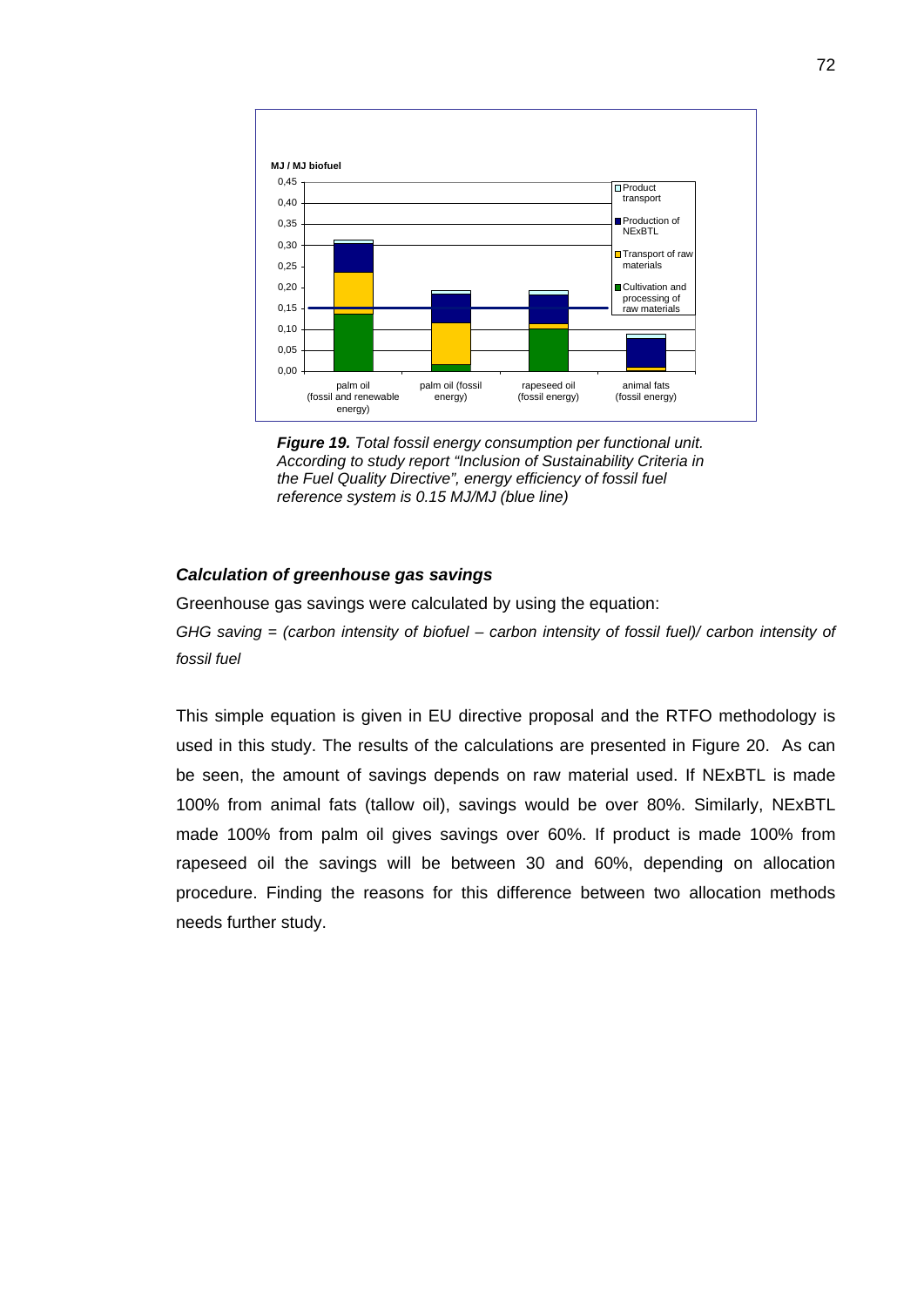

*Figure 20. Greenhouse gas saving of biofuel NExBTL made from palm oil, rapeseed oil and animal fats (tallow oil) compared to default product chains given in EU directive proposal (EC 2008a) and the RTFO methodology used (RTFO 2008). Yellow line marks proposed EU sustainability limit in proposal for a directive of the European Parliament and of the Council on the promotion of use of renewable energy sources. This proposal demands 35% greenhouse gas savings to fossil fuel reference system.* 

#### **6 Interpretation of results**

When reading results of this study, it is important to remember that it is case study, specific to a certain product chain and production site. Results of this study are not necessarily comparable to production in another location or to a site which does not have similar integrated commodity systems.

The reason, this study was done as a case study is that technology is new and production started less than year ago. Basically, this means that there was insufficient monitored and measured process data for statistical analyses but there was enough calculated and actual operating data to make a case study. On other hand, one purpose of case study is to deepen the product chain understanding and raise the points where better performance or more information is needed. This served well for the purposes of this study. A case study was needed because study made at a general level using only commercial databases and programs might lead to situation where some important issues related to greenhouse gas end energy intensity of product chain could be missed.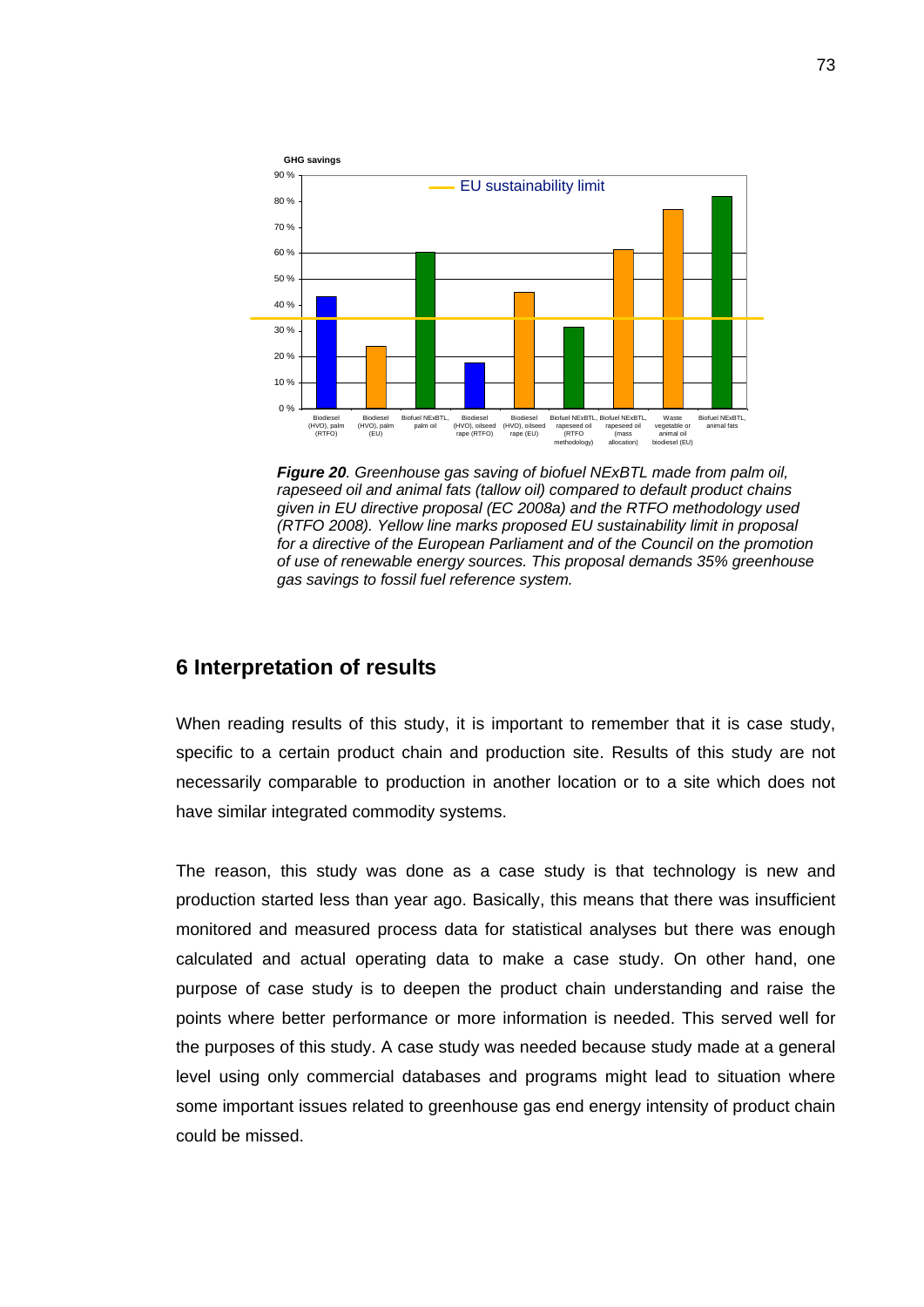The results of greenhouse gas and energy assessment show that total direct greenhouse gas emissions during the product chain depends on type of feedstock and types of energy (renewable or fossil) used in processes during product chain. In this study three different raw material were compared: crude palm oil, crude rapeseed oil and animal fats produced from animal waste.

Cultivation of oil palms and rapeseed plants creates greenhouse gas emissions due to fertilizer and machinery use. Energy consumption of field machinery is main energy requirement for cultivation. Input of cultivation to total greenhouse gas emissions differ greatly depending on feedstock. Cultivation of oil palms creates less fossil greenhouse gas emissions than rapeseed plant cultivation. There are several reasons for this difference. One major reason is the difference in yields. To produce enough rapeseed to fulfil the raw material need of refinery process requires over three times more rapeseed plant hectares than oil palm plantation hectares. This also means huge difference in fertilizer use. Additionally, rapeseed has to dry before further processing. Oil palms' fresh fruit bunches does not have this demand. The drying of rapeseed also requires fossil energy.

Based on information from data sources used, energy need for production of crude palm oil is high but it is mostly renewable origin. The production of rapeseed oil is done by using fossil fuels. This has direct influence on greenhouse gas emission calculations. Treatment of crude oil mill effluents and co-products also has direct impact on greenhouse gas emissions. Crude palm oil production creates palm oil mill effluent (POME) which is most commonly treated in anaerobic ponds. This causes methane emissions which have a strong impact on product chain greenhouse gas emissions. Crude rapeseed oil production creates rapeseed meal, which indeed, has the effect of decreasing greenhouse gas emissions. The processing of animal waste is quite energy intensive. The energy needed for processing is a mixture of animal fat and fossil fuels. Fossil energy needed for this process is the main source of greenhouse gases in this part of product chain.

Feedstock and product transport distances also have some effect on greenhouse gas emissions, but they are not as significant as emissions from cultivation or oil or animal fat processing. In case of energy demand, there are differences depending on raw material type. Because of long distances, transport of crude palm oil to refinery requires a lot of energy. In transport of other raw materials, this demand is much smaller but as described in inventory section, the transport of rapeseeds from field to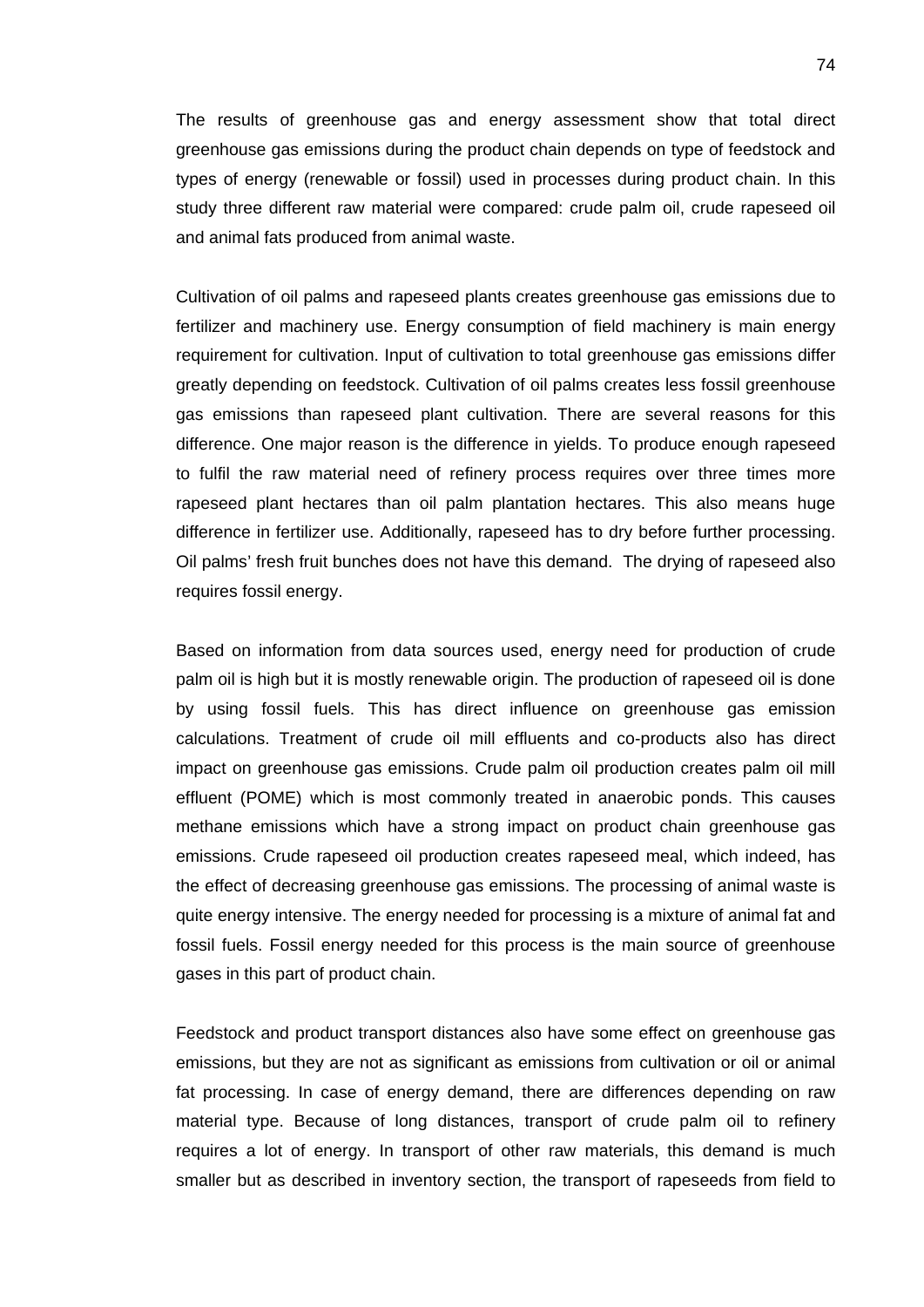Raisio is underestimated in this study. The actual transport distance of rapeseeds or preprocessed rapeseed might be longer but there was insufficient data to calculate these distances. If produced biofuel is transported to domestic markets, the share of product transport does not play a significant role when evaluating total energy consumption of product chain.

Production processes do not create direct fossil greenhouse gas emissions. All fossil greenhouse gas emissions originate from production of energy needed for the production process, including pretreatment, hydrotreatment and hydrogen production. The hydrotreatment process results in two co-products, propane and gasoline. Both are used in refinery into which biofuel production process is integrated. Energy needed for production is produced by using fossil fuels. The integration of biofuel process into the refinery's commodity system makes process energy efficient.

Land use change always has some impacts on biodiversity and greenhouse gas emissions. Discussion of this issue is ongoing and there was no global consensus reached how this issue should be taken into account in sustainability evaluations. If this issue is included in life cycle analysis, it might lead to misinterpretation of results. It is better to deal with this issue separately and report land use change as indirect emissions. In this study, these indirect emissions were calculated by using the RTFO methodology. Neste Oil uses two raw materials in its process for which land use issues need to be concerned, palm oil and rapeseed oil. At the time of this study, cultivation of oil palms and rapeseed plants was done in existing plantations and fields. According to the RTFO methodology used, this means that there is no indirect impact on carbon intensity from land use change. In other words, indirect impact of land use change is  $0$  gCO<sub>2</sub>e/MJ<sub>NExBTL</sub>.

As a result of this case study, it can be said that final greenhouse gas and energy intensity of biofuel product chain depends on raw material used. If only fossil fuel is taken in account, the distance between feedstock source and production site has quite strong influence on the energy intensity of product chain. In addition to this, allocation procedures have a strong influence in greenhouse gas intensity. In this study this was noticed especially in calculation of greenhouse gas intensity on rapeseed oil production. If allocation procedure described in the RTFO methodology documentation greenhouse gas savings of product chain based on rapeseed were approximately 30%. When pure mass-based allocation was used savings were approximately 60%. These results do fit in overall range of greenhouse gas saving results which were between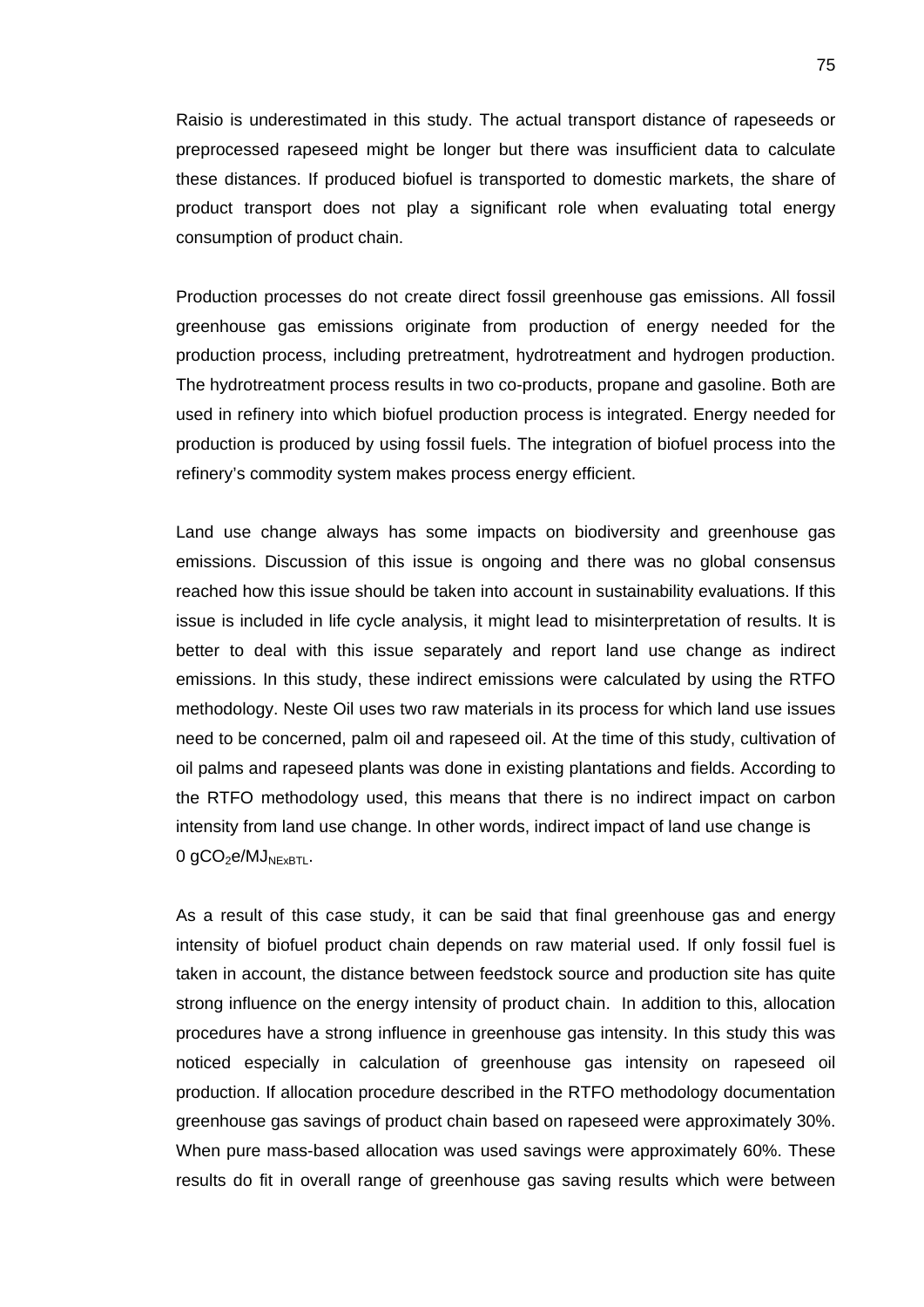30% and 80%. Best savings were achieved by using animal fats. Using palm oil as a raw material resulted approximately 60% savings in greenhouse gas emissions.

More study is needed, even in this biofuel product chain. This study will serve as a basis for further studies

#### **7 Conclusions**

This was a case study in which life cycle assessment was conducted on product chain of biofuel NExBTL. The product chain consisted of modules. The modules were built by using system approach and life cycle assessment as described in International standards (SFS-EN ISO 14040, 2006 and 14044, 2006). The life cycle inventory (LCI) of product chain was conducted. In this study, assessment was focused only on greenhouse gas emissions and energy consumption. The assessment methodology used was based on guidance given in United Kingdoms Carbon Reporting within Renewable Transport Fuel Obligation (RTFO 2008). This methodology, subsequently called the RTFO methodology, intends to transparent assessment methodology for biofuels. Greenhouse gas savings were calculated by using methodology described in the proposal for a directive of the European Parliament and of the Council on the promotion of the use of renewable energy sources (EC 2008b). In addition, a critical review of case study was also done by the experts of Agrifood Research Finland. Their review statement is in Appendix 4.

Evaluating greenhouse gas and energy intensity should not be based on general studies or default product chains. It is better describe a product chain specific to actual product. This was done in this case study. It is important to investigate all relevant environmental impacts during product chain. When relevant environmental impacts are known, it is possible to make different assessments. In this study greenhouse gas and energy assessment were conducted. The assessment results were compared against environmental sustainability limits presented in draft European Directive (EC 2008a) and energy efficiency of fossil fuel reference chain (Stans et al. 2007). When referring to this comparison, it can be said that biofuel NExBTL made from crude palm oil or animal fat will meet greenhouse gas saving criteria (35% saving compared to fossil fuel). Using palm oil as a raw material, gives 60% direct greenhouse gas savings. If animal fats are used, the saving is 80%. If rapeseed oil is used as a raw material direct greenhouse gas savings are between 30% and 60%, depending on allocation procedure used. Using allocation procedure given in the RTFO methodology gives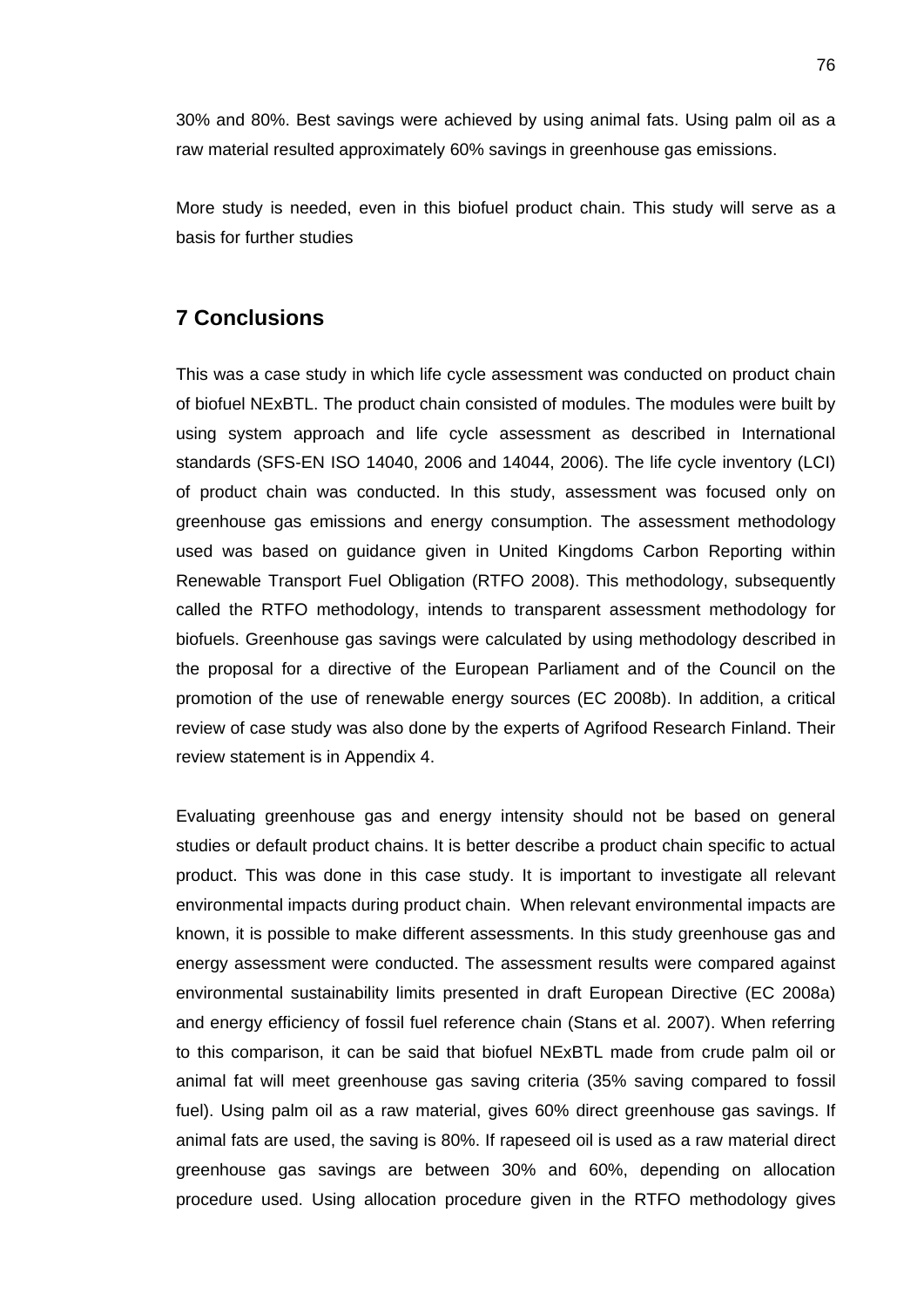smaller savings as by using mass-based allocation. According to LCA standard (SFS-EN ISO 14044, 2006), the inputs and outputs of the system should partitioned between its different products or functions in a way that reflects the underlying physical relationships between them. For the purposes of this study, especially concerning agricultural practices, mass-based allocation seems to be more relevant than e.g. allocation based on energy content or market value.

Before answering the question as to whether biofuel made from various biomass sources meets the EU environmental sustainability criteria, a common applicable allocation procedure should be set.

In conclusion, it can be said that based on the RTFO methodology used in this case study, direct greenhouse gas savings will meet the draft environmental sustainability criteria of European Union. In addition to that, the fossil energy intensity of biofuel product chain is almost at the same level as energy intensity of fossil fuel reference chain.

Before overall environmental sustainability of biofuel can be evaluated, further studies are needed. Now, technical quality, local emissions and greenhouse gas savings are investigated. Results of these studies are encouraging. There are still many questions that need to be answered. The overall environmental impact such as impact on biodiversity, eutrophication, land use etc. should be evaluated.

#### **8 The needs for further study**

During the course of this study, it became evident that there is a need for further study in the area of biofuels' environmental sustainability. Life cycle assessment is a suitable method but assessment should not be concentrated only on greenhouse gases. In evaluating environmental sustainability it is essential to consider all relevant environmental aspects. Greenhouse gas assessment should be seen only as a starting point for more complete evaluation.

This study should be updated when more actual and monitored process data is available. At the time of this study, the production of NExBTL and new hydrogen process were new and insufficient amount of monitored data were available. This could also be the time for more extensive life cycle assessment.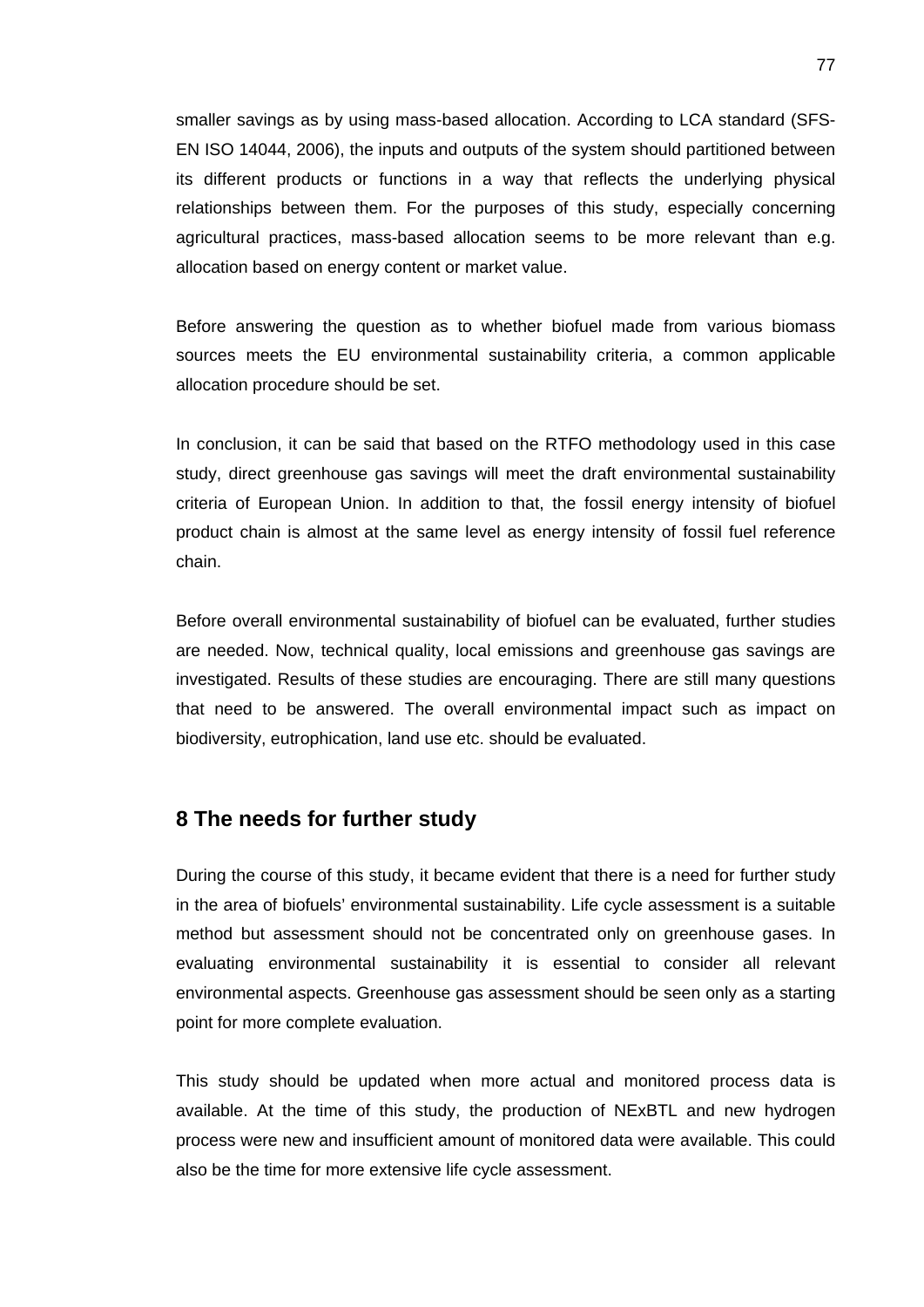There should also be strong consensus for allocations done during the product chain. This was also noted in this study. Currently there are different ways to allocate such factors as co-products which may make comparison of different product chains and technologies more difficult. In this case study allocation by mass was used. It is also possible to allocate by energy which seems to be basis of allocations used in default values of product chain used in EU Directive proposal (EC, 2008a). Another possibility for making an allocation during product chain is to use the market values of products. This should be done only when physical relationships cannot be used as the basis of allocation.

In addition to allocation issue, the formation of product chains differs between different studies. This has significant impact on the results. It is essential to build productspecific chains. The general chains used as a base of default values might lead decision makers to misguided conclusions. There is a strong need for further and transparent studies in this area.

Even if palm oil milling process was described quite well in literature, there is a need for study related to energy efficiency in the milling process. When conducting this study, it came evident that it is possible to make the milling process more environmental and energy efficient. Treatment of palm oil mill effluent could be improved and excess energy of the process could be sold to network.

The rendering process of animal fats should be studied more. The processing of animal waste is evolving all the time and this might lead even more efficient production of animal fats. The rendering business and technology is developing continuously, for example capacity of production, products of rendering and used energy sources. The product chain module related on animal fat processing should be updated in near future.

The land use change issue is extreme difficult and needs to be solved in some reasonable way. To separate this from life cycle analysis seems to be appropriate way to proceed but it should not focus only on biofuels. The real actual reasons for land use change should also be taken into account. The reasons behind forest harvesting and construction business should be studied more carefully. For example, construction of new buildings for people whose standards of living have risen might lead to harvesting of forests. Biofuel production may have started after harvesting for construction purposes was already conducted. In this case biofuels should not carry all the burdens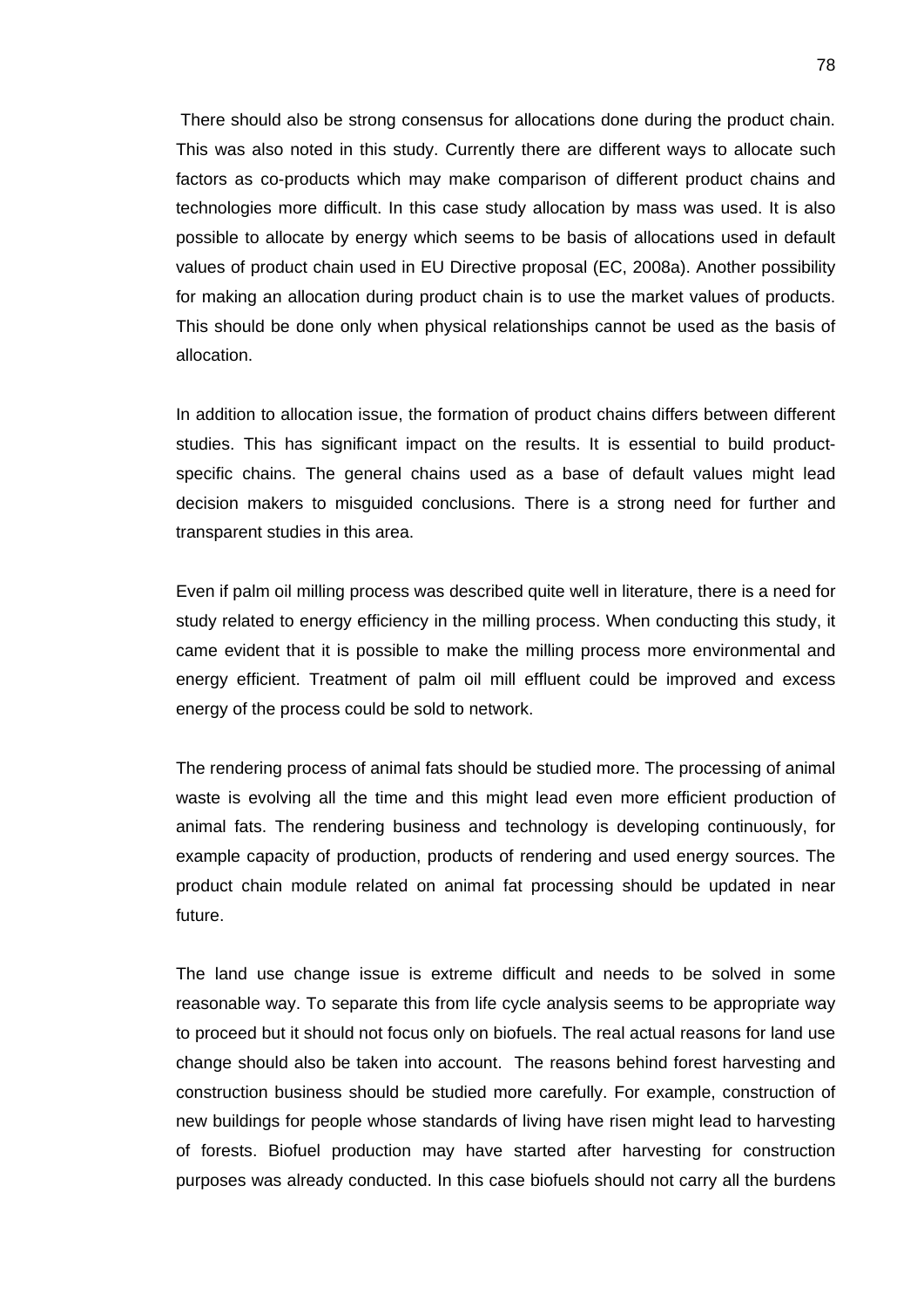of indirect emissions, as is done in present discussions. Before this issue is solved, there is a need for further studies and global discussion on this topic, both at local and global level.

### **9 Summary**

Reports from International Energy Agency IEA (IEA 2006) and United Nations (UN-Energy 2007 and GEO-4 2008) declare that loss of biodiversity, climate change and growing need for energy force to find solutions for producing enough energy and doing so in a sustainable manner.

There are different ways to tackle these challenges, legislative and technological. Biofuels will play a part in expanding the range of energy sources available in the future. OECD (Doornbosch and Steenblik 2007) estimates that 13% of liquid fuel needs in 2050 will be supplied by transport biofuels. Transport biofuels will not replace fossil fuels, at least in near future, but they can serve as partial solution to fulfill growing need for energy.

Even as a partial solution, transport biofuels need to be produced in sustainable way. At the moment there are lot of questions related to biodiversity loss and land use change because of biofuel feedstock, energy intensity of biofuels production and greenhouse gas emissions of biofuels' product chain. Currently there are many different ways to determine these issues. To be able to make right choices decision makers, agriculture and industry need a common global and transparent approach to sustainable production transport biofuels. This approach need to be based on life cycle thinking and its results should be communicated openly between stakeholders.

This research was a case study where life cycle assessment was conducted on product chain of biofuel NExBTL. The product chain was built by using system approach and life cycle assessment as described in International standards (SFS-EN ISO 14040, 2006 and SFS-EN ISO 14044, 2006). Guidance given in International greenhouse gas verification standard (SFS-ISO 14064-1, 2006) was also taken into account in greenhouse gas calculations. The assessment part of this study was based on guidance given in United Kingdoms Carbon Reporting within the Renewable Transport Fuel Obligation (RTFO 2008). This intends to be first transparent assessment methodology prepared and piloted in cooperation between industry, environmental experts and authorities. Greenhouse gas savings were calculated by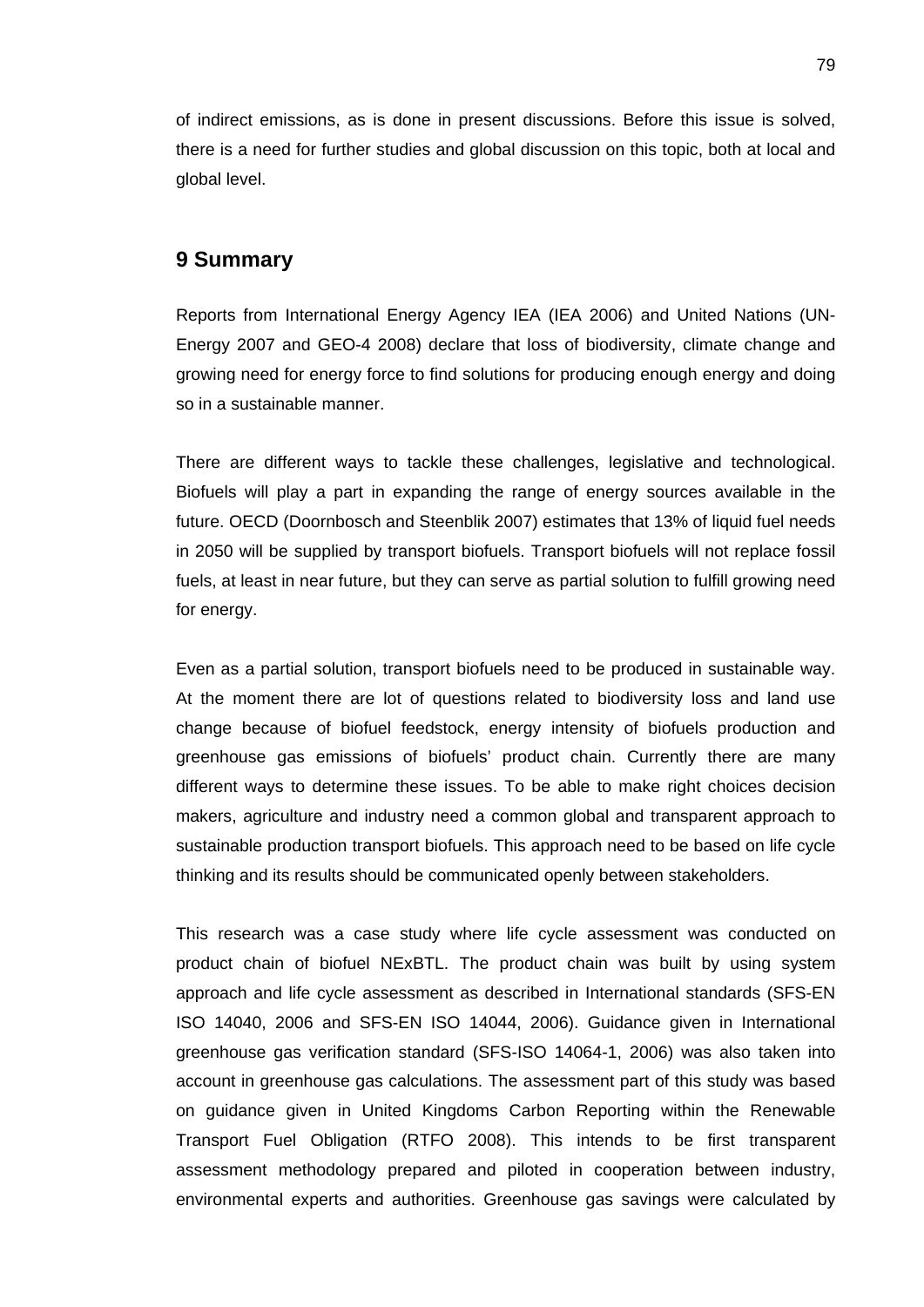using methodology described in the proposal for a directive of the European Parliament and Council on the promotion of the use of renewable energy sources (EC 2008a).

Results of this study show that when evaluating the greenhouse gas and energy intensity of certain transport biofuel, it is essential to make a case study specific to this certain biofuel. If more general studies are used, it might lead to misinterpretations. In this study all relevant environmental impact were investigated, but the assessment part of study concentrated on greenhouse gases and energy consumption. This was done mainly because these issues are under lively discussion at this moment.

The assessment results were compared against environmental sustainability limits presented in draft European Directive (EC 2008a) and energy intensity of fossil fuel reference chain (Stans et al. 2007). Direct greenhouse gas savings will meet the draft environmental sustainability criteria of European Union. In addition to that, the energy intensity of biofuel product chain is almost at the same level as energy efficiency of fossil fuel reference chain. Biofuel NExBTL made from crude palm oil or animal fats, will meet greenhouse gas saving criteria (35% saving compared to fossil fuel). Using palm oil as a raw material, gives 60% direct greenhouse gas savings. If animal fats are used, these saving are 80%. If rapeseed oil is used as a raw material direct greenhouse gas savings are between 30% and 60%, depending on allocation procedure used. Using allocation procedure given in assessment methodology (RTFO, 2008) gives smaller savings than by using mass-based allocation. Before answering the question as to whether biofuel made from various biomass sources meet the EU environmental sustainability criteria, a common allocation procedure should be agreed upon.

The results of this study are encouraging. There are still many questions that need to be answered. Overall environmental impact such as impact on biodiversity, eutrophication, land use etc. should be evaluated before final answers about environmental sustainability of biofuel can be given.

This study should be updated when more actual and monitored process data is available. At the time of this study, the production of biofuel NExBTL and new hydrogen process were new and insufficient amount of monitored data were available. This could also be the time for more extensive life cycle assessment.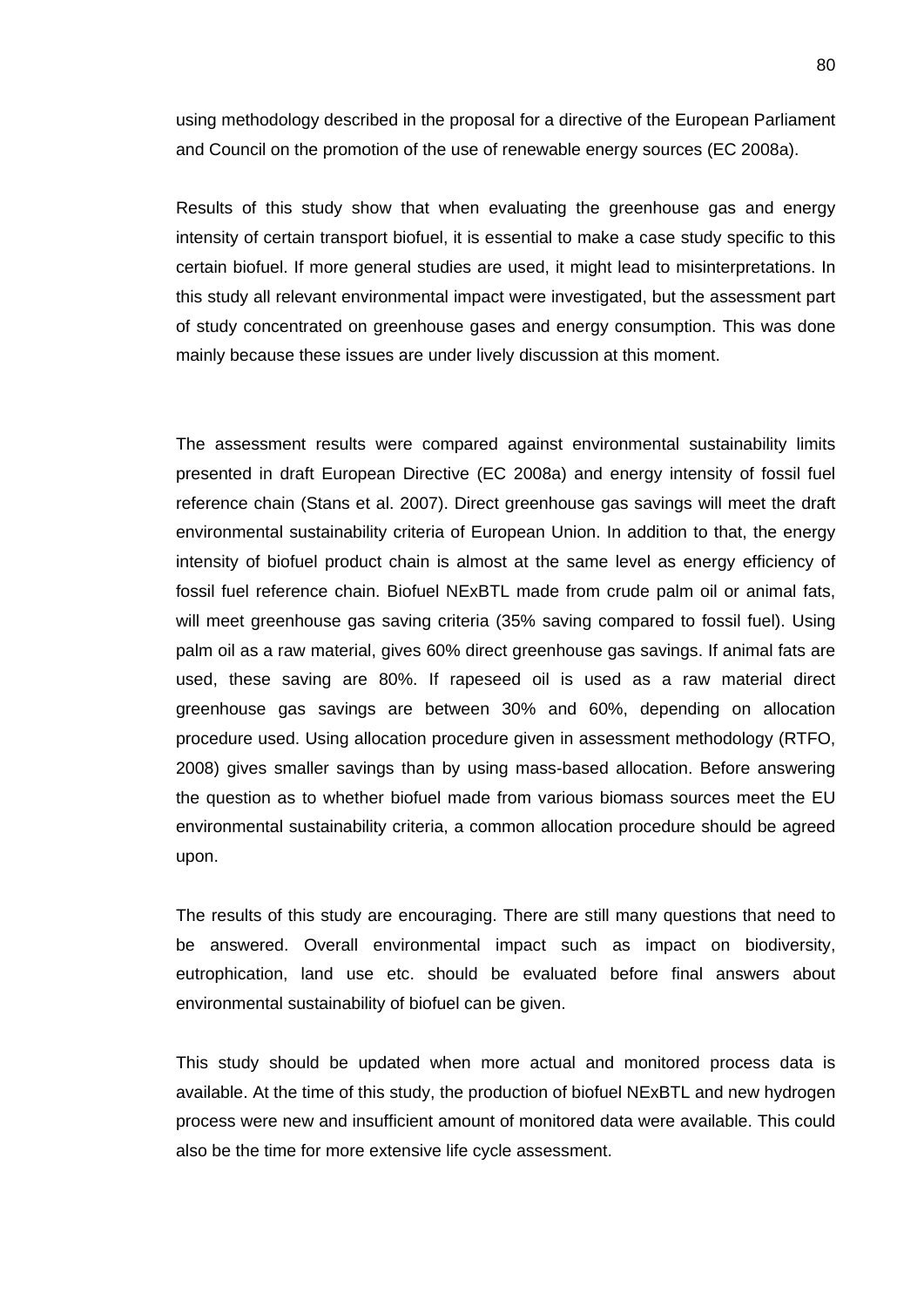#### **Reference list**

Alve Hanna, 2007. Ensimmäisen ja toisen sukupolven nestemäisten liikennepolttoaineiden kasvihuonekaasupäästöjen vertailu. Diplomityö. Lappeenrannan teknillinen yliopisto. Energia- ja ympäristötekniikan osasto. Lappeenranta.

Antikainen Riina, Tenhunen Jyrki, Ilomäki Mika, Mickwitz Per, Punttila Pekka, Puustinen Markku, Seppälä Jyri and Kauppi Lea, 2007. Bioenergy production in Finland – new challenges and their environmental aspects. Finnish Environment Institute. Helsinki. [Referenced 10.9.2007]. Available: www.ymparisto.fi/julkaisut

Bauen Ausilio, Watson Philip and Howes Jo, 2007. Carbon Reporting within the Renewable Transport Fuel Obligation – Methodology, E4Tech, London. [Referenced:7.11.2007]

Bergsma Greet, Vroonhof Jan and Veronika Dornburg, 2006. A geenhouse gas calculation methodology for biomass-based electricity, heat and fuels. Project group "Sustainable Production of Biomass". Delft. Report from Working group  $CO<sub>2</sub>$ Methodology. [Referenced 31.8.2007]

BSI 2006. Better Sugarcane Initiative. [Referenced: 23.3.2008]. Available: http://www.bettersugarcane.org

Dale N, Howes P, Miller R and Watson P, 2008. Advice on impacts of Government support for biodiesel from tallow. Oxfordshire, United Kindgom. [Referenced 5.4.2008]. Available:

Doornbosch, Richard and Steenblik Ronald, Biofuels: Is the cure worse than the disease, 2007. OECD report 11-12.9.2007 SG/SD/RT(2007)3. [Referenced: 5.9.2007]. Available: http://www.cfr.org/publication/14293/oecd.html

EC, 2003. Directive 2003/30/EC of the European Parliament and of the Council of 8 May 2003 on the promotion of the use of biofuels or other renewable fuels for transport. [Referenced 5.9.2007] Available: http://europa.eu/scadplus/leg/en/lvb/l21061.htm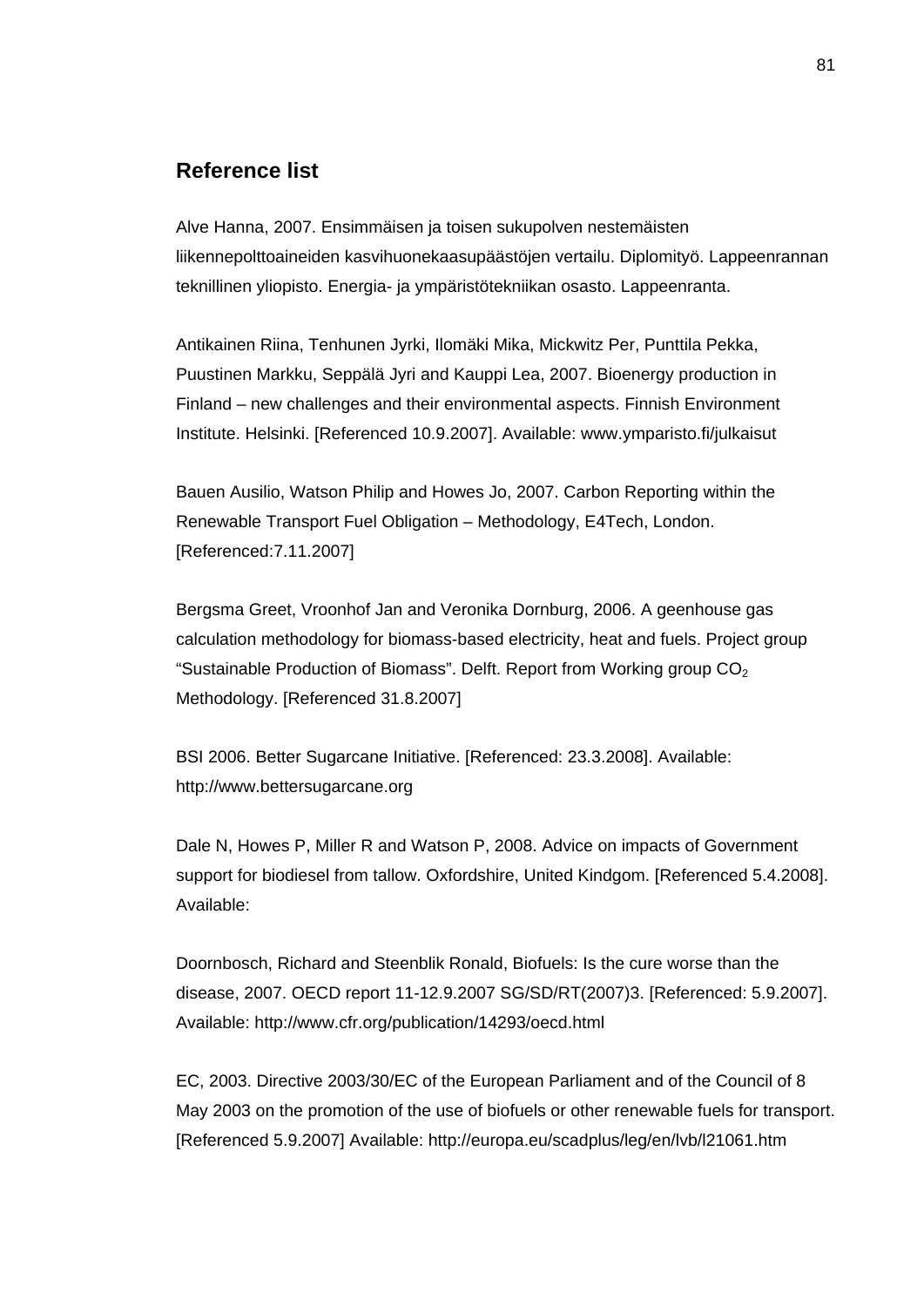EC, 2005. European Commission Integrated Pollution Prevention and Control (IPPC) reference document on best available techniques (BAT) in the Slaughterhouses and Animal By-products Industries, May 2005. [Referenced 10.1.2008]. Available:http://eippcb.jrc.es/pages/FActivities.htm

EC, 2006. Sustainable Development Strategy. [Referenced: 2.4.2008]. Available: http://ec.europa.eu/environment/eussd/

EC, 2007. European Commission Biofuels Progress Report. Report on the progress made in the use of biofuels and other renewable fuels in the Member States of the European Union [COM(2006) 845 final]. [Referenced 5.9.2007] Available:http://europa.eu/scadplus/leg/en/lvb/l21061.htm

EC, 2008a. Proposal for a directive of the European Parliament and of the Council on the promotion of the use of renewable energy sources. [COM(2008) 19 final]. [Referenced 28.1.2008]. Available: http://ec.europa.eu/energy/climate\_actions/doc/2008\_res\_directive\_en.pdf

EC, 2008b. Lisbon Strategy. Referenced: 2.4.2008]. Available:http://ec.europa.eu/growthandjobs/index\_en.htm

EC, 2008c. Euroepan Energy Portal. [Referenced: 2.4.2008]. Available: http://www.energy.eu/

Fehrenbach Horst, Giegrich Jürgen, Gärtner Sven, Reinhardt Guido, Rettenmaier Nils, 2007. Greenhouse Gas Balances for the German Biofuels Quota Legislatation. Methodological Guidance and Default Values. Prepared for Federal Environment Agency Germany. Heidelberg, December 2007. [Referenced: 1.2.2008]

Geibler von Justus, Wisniewski Janec, Türk Volker and Wallbaum Holger, 2005. Governing new technologies towards sustainability: international organisations and social indicators. Paper prepared for to 2005 Berlin Conference for Human Dimension of Global Environmental Change.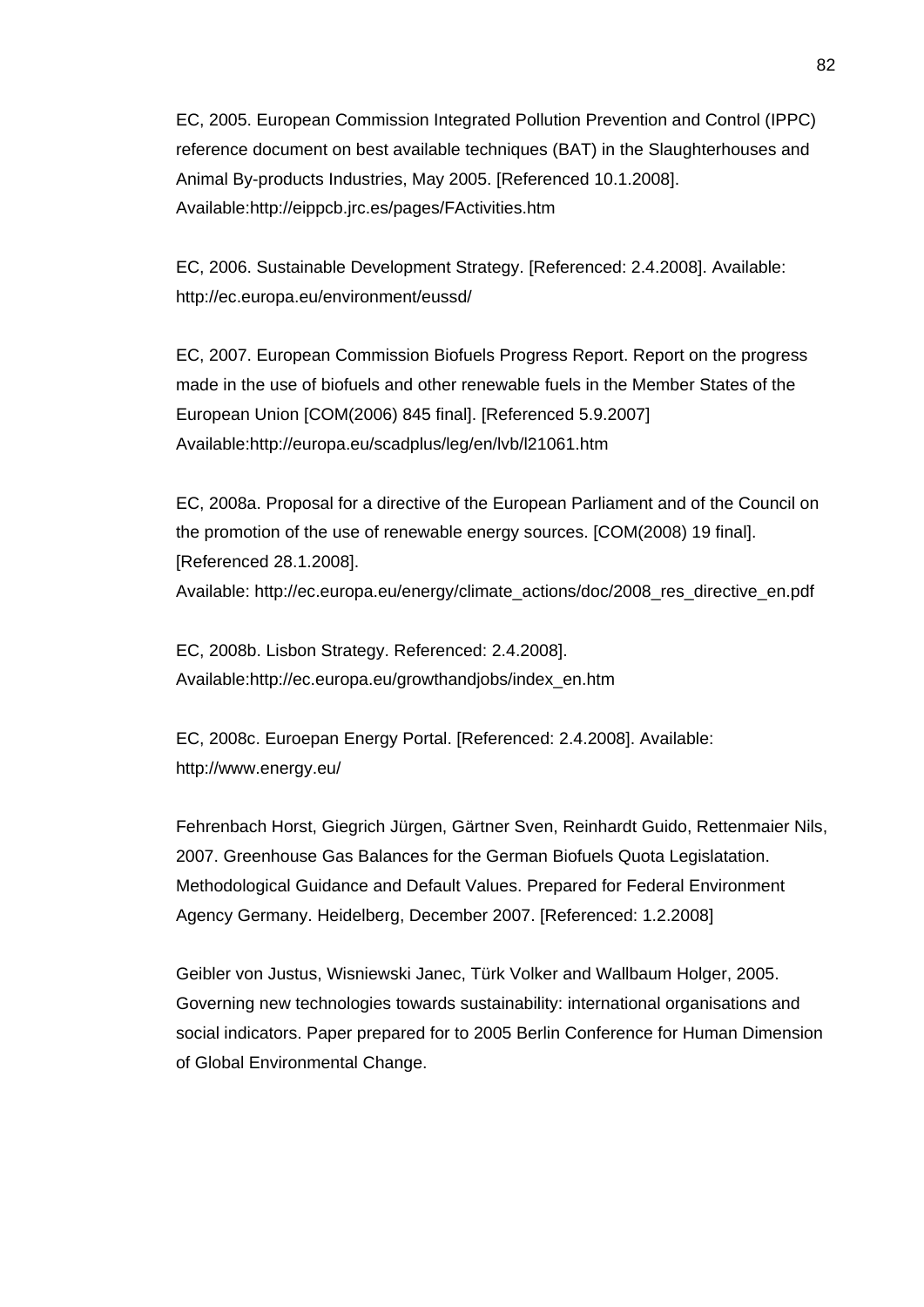GEO-4, 2008. The fourth Global Environment Outlook: environment for development (GEO-4) assessment is a comprehensive and authoritative UN report on environment, development and human well-being, providing incisive analysis and information for decision making. [Referenced: 3.3.2008]. Available:http://www.unep.org/geo/geo4/media/

Gobira Alves Lourenço and Nebra Silvia Azucen, 2005. Exergonomic study of hydrogen production from steam reforming of natural gas. Energy Department, Mechanical Engineering Faculty, UNICAMP - Universidade Estadual de Campinas. Presentation at ECOS 2005 conference. [Referenced: 30.3.2998]. Available: http://www.chem.ntnu.no/ecos2005/Excel%20and%20html%20interface/Presentations. htm

Hamenlinck Carlo, van den Heuvel and Bergsma Geert, 2006. Criteria for sustainable biomass production. Final report of the Project group "Sustainable production of biomass".

Hillber Edgar, Mittelbach Martin and Schmidt Ederhard, 2006. Animal fats perform well in biodiesel. Article in Render magazine, February 2006. Pages 16-18.

Hydrogen fact sheet. New York State Energy Research and Development Authority. Hydrogen production – Steam Methane Reforming (SMR). [Referenced: 30.3.2008]. Available:

http://www.getenergysmart.org/Files/Schools/Hydrogen/6HydrogenProductionSteamM ethaneReforming.pdf

IEA, 2006. World Energy Outlook. [Referenced: 1.2.2008]. Available: http://www.worldenergyoutlook.org/2006.asp

IMO, 2000. International Maritime Organization. Prevention of air pollution from ships. Report on the outcome of the IMO Study on Greenhouse Gas Emissions from Ships. Page 41, table 3-6 CORINAIR factors. [Referenced: 1.9.2007]

IPCC, 2006 Guidelines for National Greenhouse Gas Inventories. Edited by Simon Eggelston, Leandro Buendia, Kyoko Miwa, Todd Ngara, Kiyoto Tanabe. Published by the Institute for Global Environmental Strategies (IGES) for the IPCC. ISBN 4-88788- 032-4. Available: http://www.ipcc-nggip.iges.or.jp/public/2006gl/index.htm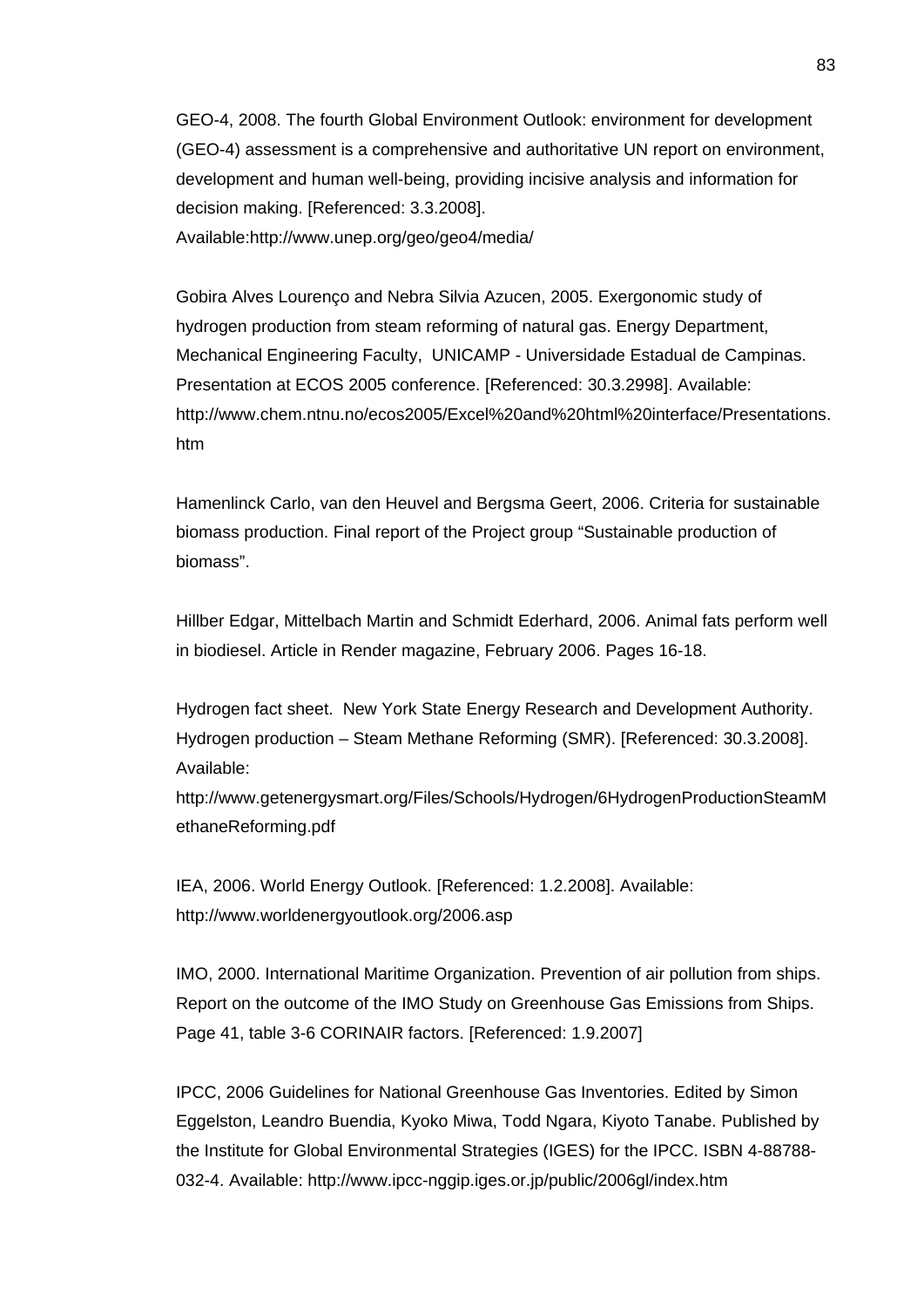ISO 26000, 2008. Guidance on Social Responsibility. Working Draft 3. [Referenced 1.9.2007]. Available:http://www.iso.org/sr

JEC (Joint Research Centre of the European Commission, EURCAR and CONCAWE). Well-to-Wheels Report, 2007. Version 2c, [Referenced 1.12.2007] Available:http://ies.jrc.ec.europa.eu/WTW

King Julia. The King review of low-carbon cars, 2007. Part I: potential for  $CO<sub>2</sub>$ reduction. London. ISBN-13: 978-1-84532-335-6. [Referenced: 1.11.2007]. Available: http://hm-treasury.gov.uk/king

Karsten Hedengaard Jensen, Kathrine Anker Thyo, Henrik Wenzel 3rd draft, April 30th 2007. Life Cycle Assessment of Bio-diesel from animal fat. Institute for Product Development.

Loikkanen Torsti, Hyytinen Kirsi and Koivusalo Salla, 2007. Yhteiskuntavastuu ja kilpailukyky suomalaisyrityksissä - Nykytila ja kehitysnäkymät. Espoo. VTT Research Notes 2386, (published) ISBN 978-951-38-6921-2. [Referenced 10.9.2007]. Available:http://www.vtt.fi/publications/index.jsp)

Lounais-Suomen ympäristökeskus, 2006. Environmental permit of Honkajoki Oy. Permit number LOS-2003-Y-1305-111.

Länsi-Suomen ympäristölupavirasto, 2007 Environmental permit of Neste Oil´s biodiesel production line. Permit number 14/2007/2.

MDG, 2000. United Nation Millennium Development Goals. [Referenced: 1.12.2007]. Available: http://www.un.org/millenniumgoals/

PAS 2050, 2008. Specification for the assessment of the life cycle greenhouse gas emissions of goods and services, second draft February 2008, British Standards Institution, BSI.

Peltoniemi Milla, Isoaho Simo, Hämäläinen Timo, Nurmi Pauliina ja Nummela Esa, 2004. Katsaus systeemiteorioihin – Järjestelmäajattelu. Tampereen Teknillinen Yliopisto. Tampere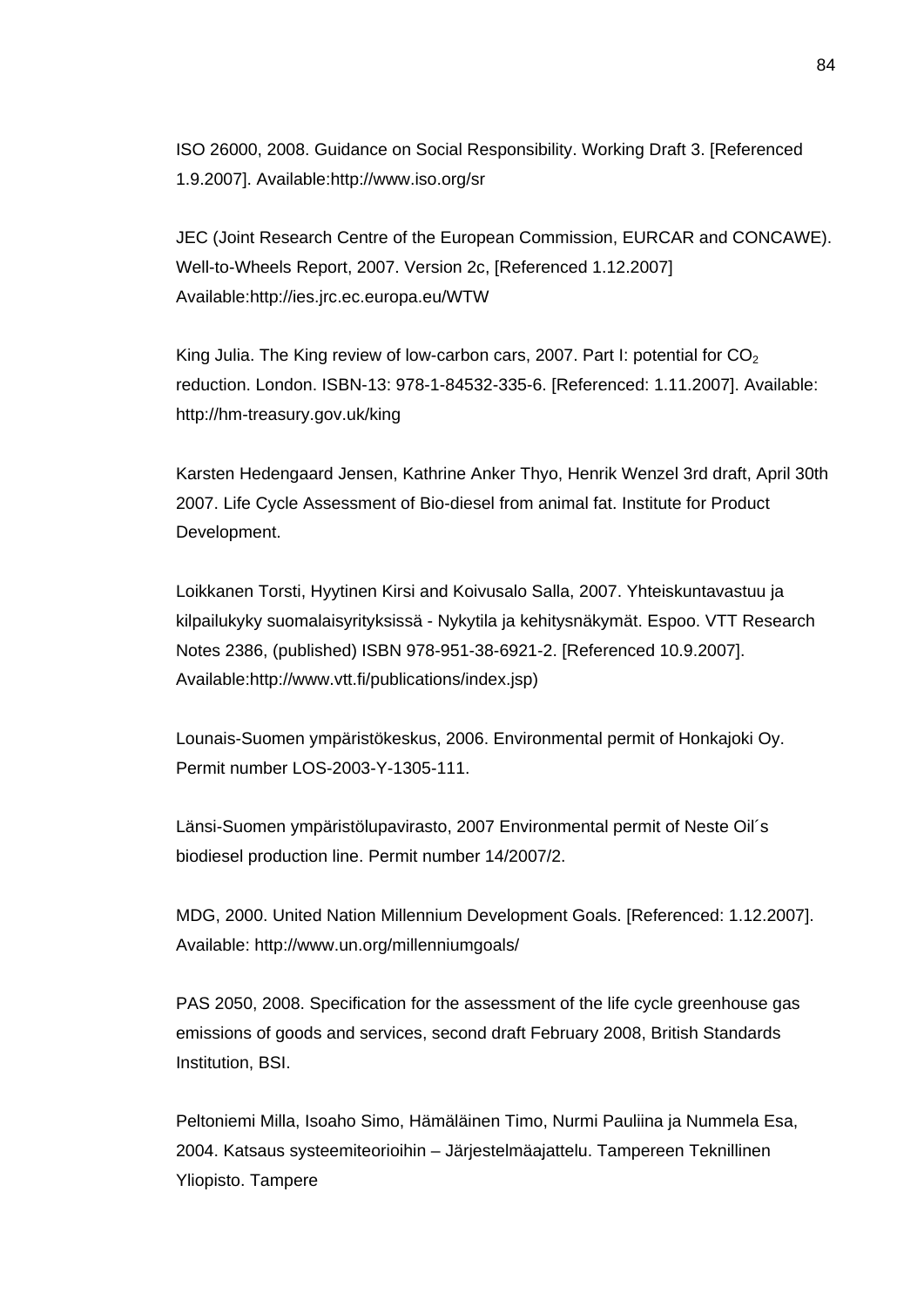Rantanen Leena, Linnaila Raimo, Aakko Päivi, Harju Tiina, 2005. NExBTL – Biodiesel fuels for next generation. White paper on NExBTL biodiesel. [Referenced: 16.8.2007]. Available:http://www.nesteoil.com/default.asp?path=1,41,539,7516,7522

Rorarius Jonas 2007. Existing Assessment Tools and Indicators: Building up Sustainability Assessment (Some Perspectives and Future Applications for Finland). Finland's Ministry of the Environment. [Referenced: 3.4.2008]

RSB, 2007. Roundtable on Sustainable Biofuels. [Referenced: 23.3.2008]. Available: http://cgse.epfl.ch/page65660-en.html

RSPO, 2003. Rountable on Sustainable Palm Oil. [Referenced: 23.32008]. Available:http://www.rspo.org/

RTRS, 2006. Round Table on Responsible Soy Association. [Referenced: 23.3.2008]. Available: http://www.responsiblesoy.org/

RTFO, 2008. United Kingdom Renewable Transport Fuel Obligation (RTFO). Carbon and Sustainability Reporting Within the Renewable Transport Fuel Obligation Requirements and Guidance Draft Government Recommendation to RTFO Administrator. London. Referenced [30.1.2008]. Available:www.dft.gov.uk/roads/RTFO

Round Table on Sustainable Palm Oil (RSPO), 2007. Principles and criteria for sustainable palm oil production. [Referenced: 1.11.2007]. Available:http://www.rspo.org

Schmidt Jannick H, 2007a. Life cycle assessment of rapeseed oil and palm oil, Ph.D. thesis, Part 1: Summary report.Department of Development and Planning, Aalborg University. Version for the assessment committee. [Referenced 1.10.2007]. Available:http://www.plan.aau.dk/~jannick/research.htm

Schmidt Jannick H, 2007b. Life cycle assessment of rapeseed oil and palm oil, Ph.D. thesis, Part 3: Life cycle inventory of rapeseed oil and palm oil, Jannick H Schmidt, Department of Development and Planning, Aalborg University. Version for the assessment committee. [Referenced 1.10.2007]. http://www.plan.aau.dk/~jannick/research.htm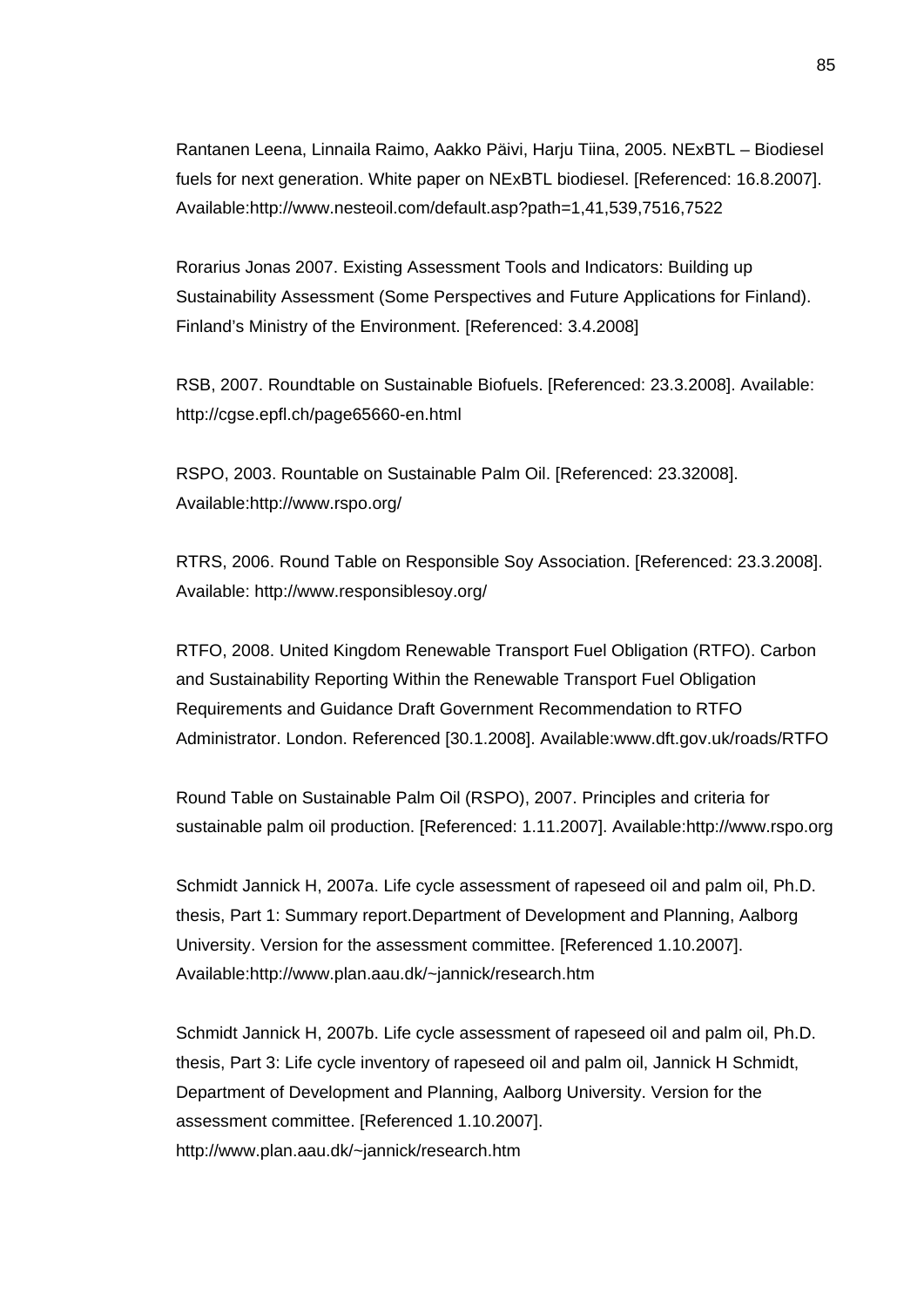SFS-EN 590, 2005. Automotive fuels. Diesel. Requirements and test methods. Helsinki. Finnish Standards Association, SFS. 21 pages. [Referenced 1.10.2007]

SFS-EN ISO 14040, 2006. Environmental management. Life cycle assessment. Principles and framework. 2<sup>nd</sup> edition. Helsinki. Finnish Standards Association, SFS. 50 pages. [Referenced: 1.9.2007]

SFS-EN ISO 14044, 2006. Environmental management. Life cycle assessment. Requirements and guidelines. Helsinki. Finnish Standards Association, SFS. 98 pages. [Referenced 1.9.2007]

SFS-ISO 14064-1, 2006. Greenhouse gases. Part 1. Specification with guidance at the organization level for quantification and reporting of greenhouse gas emissions and removals. Helsinki. Finnish Standards Association, SFS. 30 pages. [Referenced 1.9.2007].

SFS-ISO 14064-2, 2006. Greenhouse gases. Part 2. Specification with guidance at theproject level for quantification, monitoring and reporting of greenhouse gas emissions reductions or removal enhancements. Helsinki. Finnish Standards Association, SFS. 38 pages. [Referenced 1.9.2007].

Soukka Risto, 2007. Applying the principles of life cycle assessment and costing in process modeling to examine profit-making capability. Lappeenranta. ISBN 978.952- 214-472-0, ISSN 1456-491. [Referenced 1.11.2007].

Stans John, Ooms Jurgen, Hamelinck Carlo and Dehue Bart, 2007. Inclusion of sustainability criteria in the fuel quality directive. Study requested by the European Parliament's Committee on the Environment, Public Health and Food Safety. [Referenced 17.9.2007]. Available:

http://www.europarl.europa.eu/.../inclusion\_of\_sustainability\_criteria\_in\_the\_fuel\_qualit y\_directive.pdf

Stern Nicholas, 2006. Review on the economics of climate change. [Referenced: 20.3.2008] available:http://www.hm-

treasury.gov.uk/independent\_reviews/stern\_review\_economics\_climate\_change/stern\_ review\_report.cfm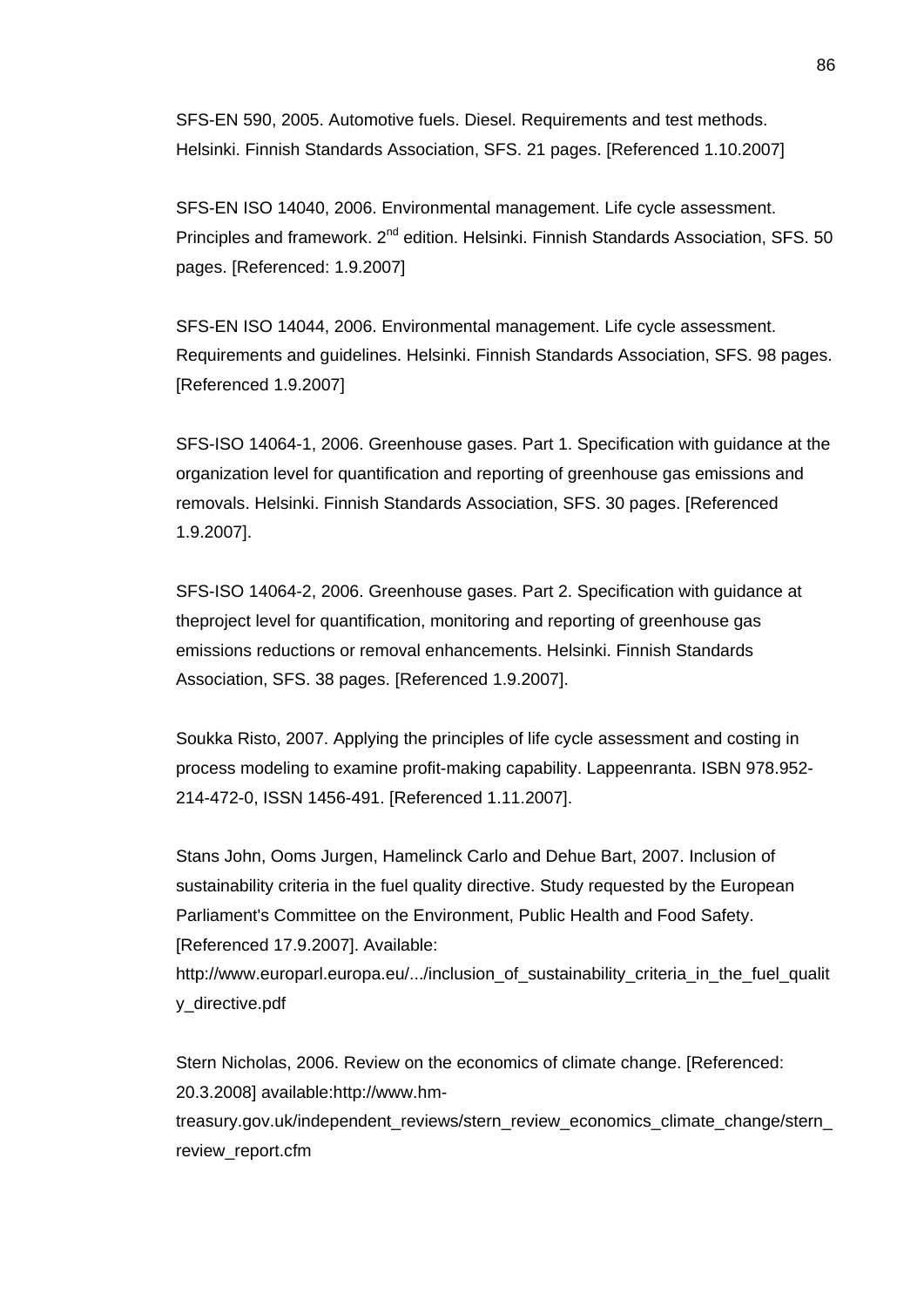UN-ENergy, 2007. Sustainable Bioenergy: A Framework on Decision makers. [Referenced: 31.7.2007], Available: http://esa.un.org/un-energy/Publications.htm

Uniner, 2004. Hydrogen production. University of Nevada, Las Vegas. [Referenced: 30.3.2008]. Available:

http://shgr.unlv.edu/030904\_quarterly/Boehm%20San\_Diego\_March\_5\_2004.pdf

Vis M.W, Vos J and van den Berg D, 2008. Sustainability criteria&certification systems for biomass production. Study prepared for European Commission DG TREN. [Referenced: 10.3.2008]. Available:

http://ec.europa.eu/energy/res/sectors/doc/bioenergy/sustainability\_criteria\_and\_certific ation\_systems.pdf

VTT Lipasto, 2006. LIPASTO is a calculation system for traffic exhaust emissions and energy consumption in Finland. System is developed by the Technical Research Centre of Finland (VTT). [Referenced: 1.9.2007]. Available: http://lipasto.vtt.fi/

Weidema Bo, Thrane Mikkel, 2007. Comments on the development of harmonized method for Sustainability Assessment of Technologies (SAT)

Woodgate Stephen, van der Veer Johan, 2004. The role of animal fat processing and rendering in the European Union animal production industry.Biotechnology Agronomy Social Environment 2004 8 (4), 283-294.

WWF Germany, Netherlands and Switzerland, 2007. Rainforest for Biodiesel? - Ecological effects of using palm oil as a source of energy. [Referenced 1.11.2007], Available:http://www.wwf.de/fileadmin/fm-wwf/pdf\_neu/wwf\_palmoil\_study\_english.pdf

WSSD, 2002. World Summit on Sustainable Development. Johannesburg, South Africa. [Referenced: 1.2.2008]. Available: http://www.un.org/events/wssd/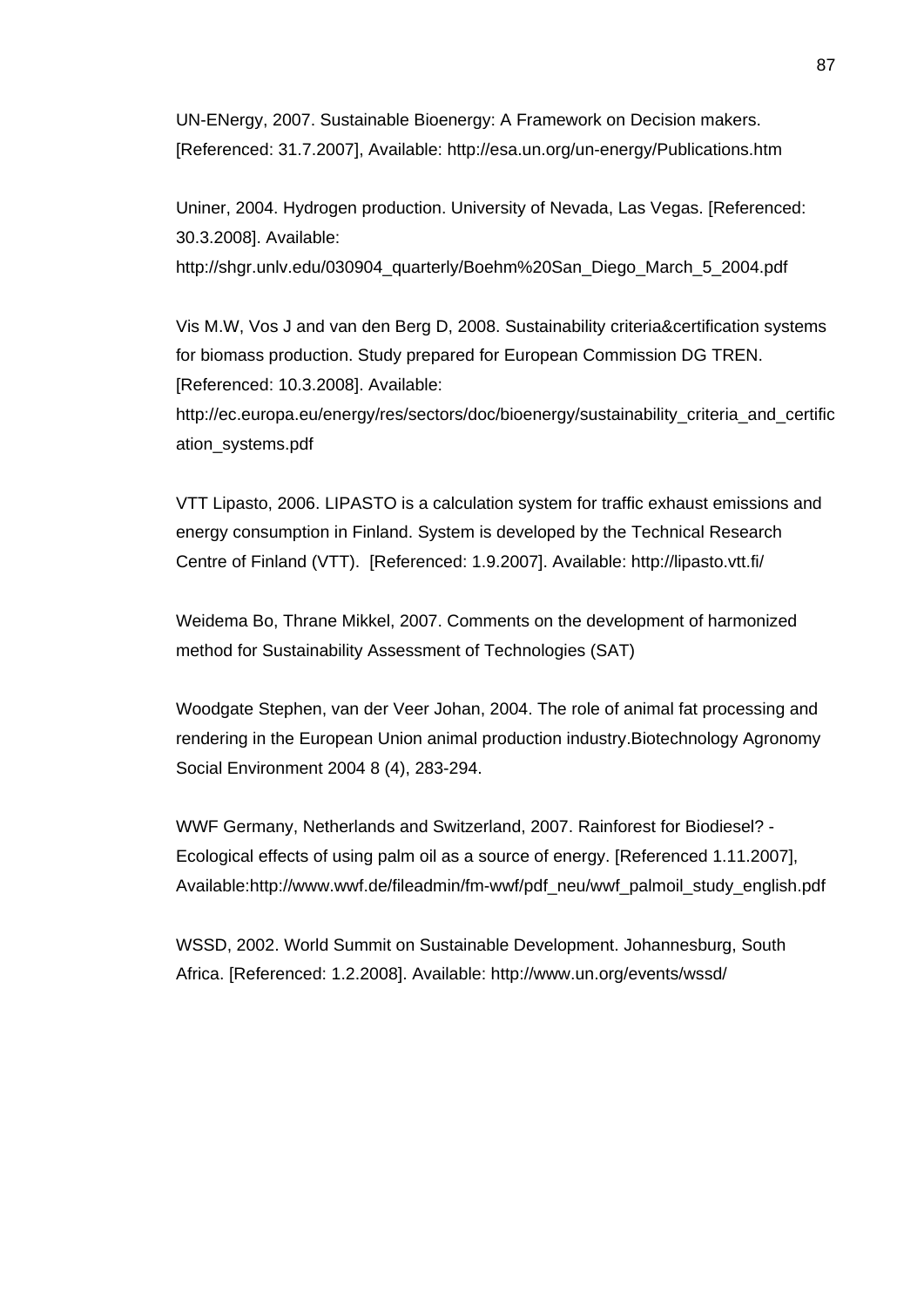## **Appendixes**

 $\overline{\phantom{a}}$ 

*Appendix 1. Nine key sustainability issues according to UN-Energy* 

| <b>Sustainability issue</b>                                                         | <b>Factors related on that</b>                                                                                                                                                                                                                                                                                                                                                                                                                                                                                                                                                                                                                                                                                                                                                                                                                                                                                                                                                                                                                                                              |
|-------------------------------------------------------------------------------------|---------------------------------------------------------------------------------------------------------------------------------------------------------------------------------------------------------------------------------------------------------------------------------------------------------------------------------------------------------------------------------------------------------------------------------------------------------------------------------------------------------------------------------------------------------------------------------------------------------------------------------------------------------------------------------------------------------------------------------------------------------------------------------------------------------------------------------------------------------------------------------------------------------------------------------------------------------------------------------------------------------------------------------------------------------------------------------------------|
| 1. The ability of modern<br>bioenergy to provide<br>energy services for the<br>poor | Resource availability and competing use, e.g. use of<br>biomass resources for food<br>Economic access, reliability and accessibility, e.g. cost of<br>small scale production are higher<br>Implementation issues, e.g. government subsidies                                                                                                                                                                                                                                                                                                                                                                                                                                                                                                                                                                                                                                                                                                                                                                                                                                                 |
| 2. Implications for agro-<br>industrial development<br>and job creation             | Short- and long-term development, e.g. in short-term<br>feedstock costs, reliability of supply, availability of competing<br>energy sources, government policy decisions and in long-term<br>agricultural productivity, technological advancement<br>Type, quality and distribution of employment, e.g. labour<br>conditions in poor countries<br>Infrastructure considerations, e.g. feedstock sources,<br>transport, location of processing plant<br>Powering or fuelling other industries, e.g. using animal fats<br>as a raw material will strengthen co-product industry and create<br>jobs<br>Small-scale production, all players must operate in<br>synchrony<br>Encouragement of job creation, ratio of investment cost per<br>job created is good compared to non-agricultural counterparts<br>Product need to fulfil fuel quality standards<br>Encourage international investment, public sector should<br>lay down policy and regulatory framework to ensure social and<br>environmentally responsible investment environment.<br>Partnership between public and private sector. |
| 3. Health and gender<br>implications                                                | Health risks associated with the production of biomass<br>feedstock are similar to those of modern agriculture. Of course<br>during processing phase, there is a need for labour safety<br>considerations.<br>Biofuel used in blend, may cause public health risk e.g.<br>using ethanol in blends may bring about higher emissions of<br>acetaldehyde.                                                                                                                                                                                                                                                                                                                                                                                                                                                                                                                                                                                                                                                                                                                                      |
| 4. Implications for the<br>structure of agriculture                                 | Production facilities of liquid biofuels produced by using<br>new technologies will create market for far greater amounts of<br>agricultural biomass, and promises to create higher-value co-<br>products. However, it will also require the development of more<br>capital-intensive, complex production facilities, giving further<br>edge to large companies. Large investments are signalling the<br>emergence of new "bio-economy" in the coming decades.<br>Key factors to be considered when selecting feedstock<br>include: economic viability, suitability for different biofuel<br>application, yield per hectare, input requirements, yield<br>increase potential, crop versatility, drought and pest resistance<br>potential, competing uses, price volatility and opportunity costs.<br>International capacity building is particularly critical at this<br>early stage of the bioenergy industry, where the expertise<br>unique to bioenergy cropping practices, such as carbon-cycle                                                                                         |

*Table A.1. Nine key sustainability issues according to UN-Energy (pages 9-50)* 

 $\overline{\phantom{a}}$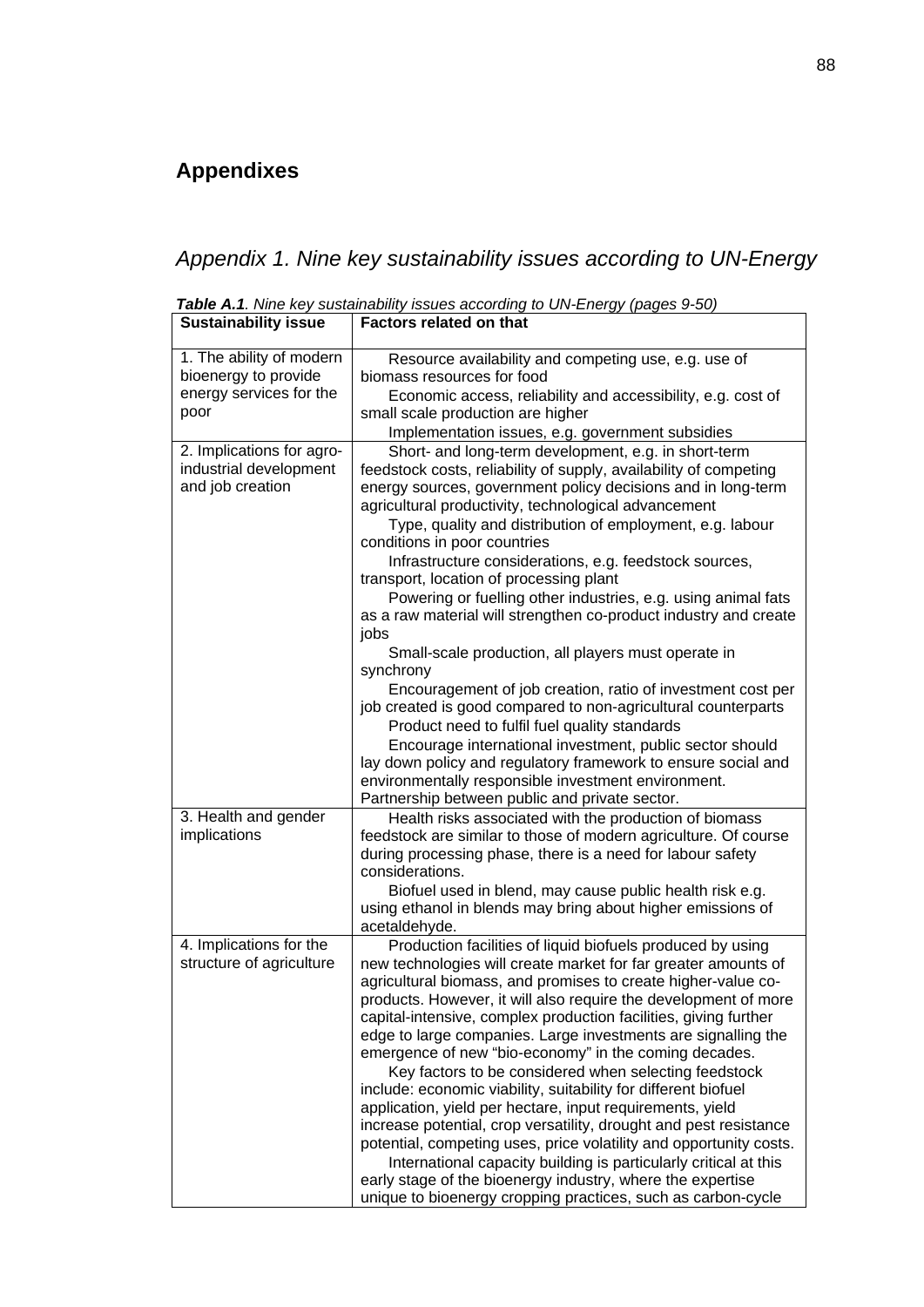|                           | cropping considerations, is concentrated in only a few                                                                            |
|---------------------------|-----------------------------------------------------------------------------------------------------------------------------------|
|                           | countries.                                                                                                                        |
|                           | Fulfilling information needs, e.g.                                                                                                |
|                           | UN and UNESCO renewable energy review,<br>FAO agricultural management models and energy                                           |
|                           | manuals                                                                                                                           |
|                           | International Bioenergy Platform (IBEP) assistance                                                                                |
|                           | to developing countries on information for decision-making                                                                        |
|                           | methods, approaches to assess bioenergy potential and                                                                             |
|                           | sustainability.                                                                                                                   |
|                           | Global Bioenergy Partnership (GBEP) on multi-                                                                                     |
|                           | stakeholder cooperation on biofuel sustainability.                                                                                |
|                           | Global Village Energy Partnership (GVEP) on                                                                                       |
|                           | setting up energy action plans, financial and technical support                                                                   |
|                           | in developing countries.                                                                                                          |
| 5. Implications for food  | The expansion of liquid biofuel production could affect food                                                                      |
| security                  | security through four major dimensions: availability (e.g. land                                                                   |
|                           | and water), access (e.g. rise of prises), stability (time<br>dimension) and utilization (e.g. health implications because of      |
|                           | lack of pure water). These effects may be positive or negative.                                                                   |
|                           | The effects of bioenergy on food security will be context-                                                                        |
|                           | specific, depending on the particular technology and country                                                                      |
|                           | characteristics involved. Liquid biofuels derived from food crops                                                                 |
|                           | will have different food security implications than modern                                                                        |
|                           | bioenergy systems based on lignocellulosic or waste materials.                                                                    |
|                           | An analytical framework based on country typologies should be                                                                     |
|                           | developed to facilitate the understanding of country-specific                                                                     |
|                           | effects.                                                                                                                          |
|                           | Planting arid, semi-arid, degraded and marginal lands that                                                                        |
|                           | are unsuitable for food production with inedible biofuels crops                                                                   |
|                           | such as jatropha would not compete directly with current food                                                                     |
|                           | production and could help rehabilitate such soils.                                                                                |
|                           | At least four distinct policy domains are shaping                                                                                 |
|                           | development of the liquid biofuels sector: energy, environment,<br>agriculture and trade. Similarly. Policies at the national,    |
|                           | regional and global levels are highly relevant and may interact                                                                   |
|                           | unexpected ways. Policy makers need to understand the                                                                             |
|                           | interactions among these various policy domains and levels                                                                        |
|                           | and to ensure that food security considerations are given                                                                         |
|                           | priority.                                                                                                                         |
| 6. Implications for       | Tax reductions for liquid biofuels are possible if fuel taxes                                                                     |
| government budget         | are high to begin with.                                                                                                           |
|                           | Fuel taxes are not very efficient in reducing externalities                                                                       |
|                           | from emissions that contribute to urban air pollution because                                                                     |
|                           | pollutant emissions and their externalities depend not only on                                                                    |
|                           | fuel choice, but also vehicle technology, maintenance, driving                                                                    |
|                           | patterns and the location and time of emissions. But fuel taxes                                                                   |
|                           | are efficient for reducing externalities associated with carbon                                                                   |
|                           | dioxide emissions because these emissions are linked directly<br>to fuel consumption. A carbon tax based on each fuel's lifecycle |
|                           | $CO2$ emissions characteristics would be appropriate                                                                              |
| 7. Implications for trade | Diversifying global fuel supplies could have beneficial                                                                           |
| foreign exchange          | effects on the global oil market. Greater biofuel use could help                                                                  |
| balances and energy       | bring the oil market into balance and greatly reduce oil prices.                                                                  |
| security                  | Diversified fuel portfolios would also have benefits at                                                                           |
|                           | national level, but biofuel prices will rise and fall in line with                                                                |
|                           | world oil market.                                                                                                                 |
|                           | Opening international market to biofuels would accelerate                                                                         |
|                           | investments and ensure that production occurs there where                                                                         |
|                           | market are.                                                                                                                       |
|                           | Linking agricultural commodity prices to oil market creates                                                                       |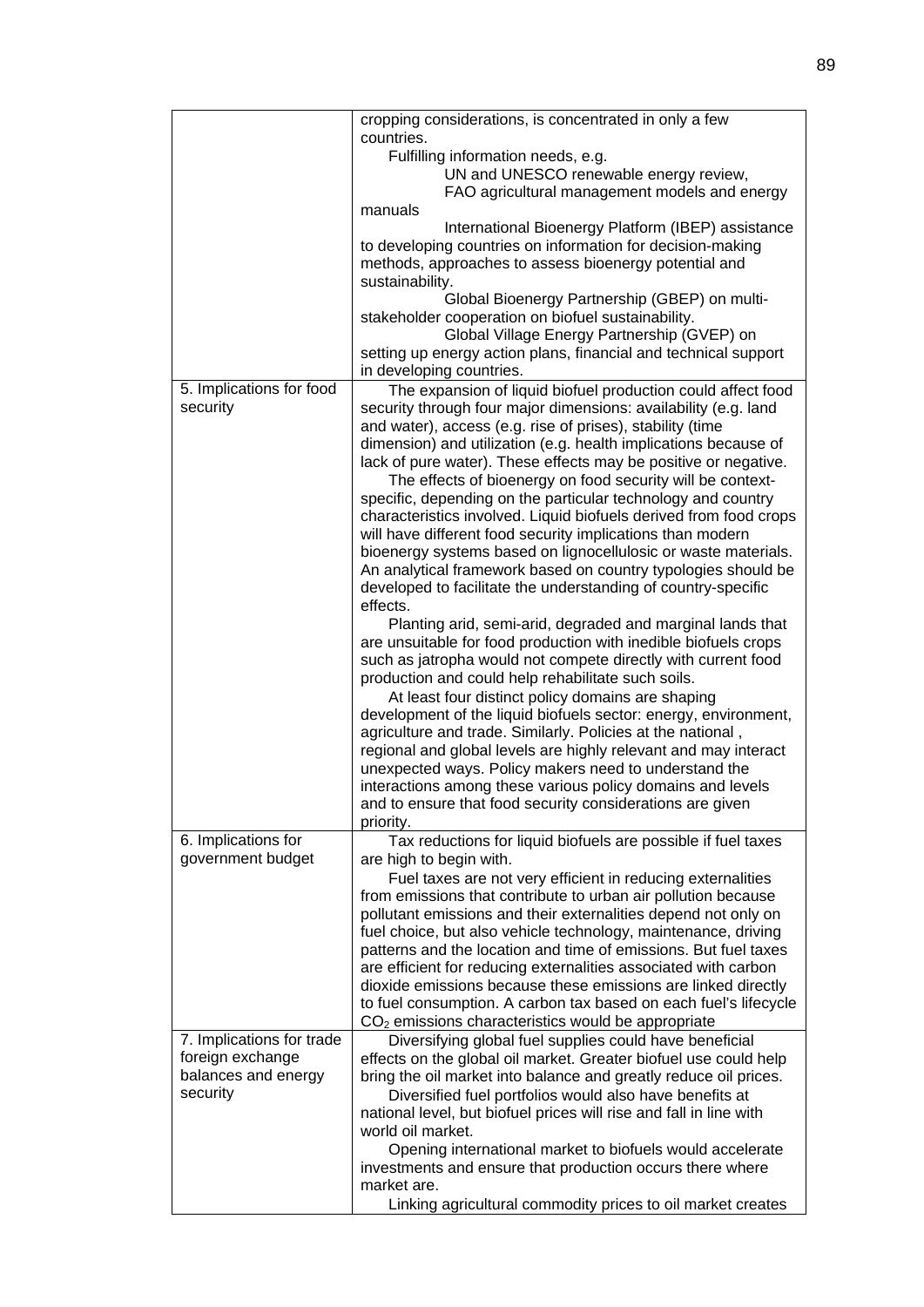|                          | a risk, but it is needed to boost the development of new                                       |
|--------------------------|------------------------------------------------------------------------------------------------|
|                          | technologies.                                                                                  |
|                          | The development of biofuels industries requires substantial                                    |
|                          | government intervention, giving policymakers ample                                             |
|                          | opportunity to both advance and thwart a variety goals. Biofuels                               |
|                          | should not be considered in a vacuum, but rather in the context                                |
|                          | of wider energy and agriculture policies. Implementation issues                                |
|                          | are: subsidies, blending requirements and capacity building.                                   |
| 8. Impacts on            | Potential to significantly reduce the greenhouse gas (GHG)                                     |
| biodiversity and natural | emissions associated with fossil fuels.                                                        |
| recourse management      | One of the greatest risks is the potential impact on land                                      |
|                          | used for feedstock production and harvesting (particularly virgin                              |
|                          | land or land with high conservation values) and the associated                                 |
|                          | effects on habitat, biodiversity and water, air and soil quality.                              |
|                          | Changes in the carbon content of soils, or in carbon stocks in                                 |
|                          | forests and peat lands related to biomass production, might                                    |
|                          | offset some or all of the GHG benefits.                                                        |
|                          | Biomass production offers the potential to reduce the                                          |
|                          | environmental load relative to conventional industrialised                                     |
|                          | agriculture, e.g. higher yield and reduced use of fertilizers                                  |
|                          | through better farming practices.                                                              |
|                          | Issues that need to be addressed:                                                              |
|                          | Feedstock choice, land use and soil health                                                     |
|                          | Impact on grasslands, tropical forests and other                                               |
|                          | biodiverse ecosystems                                                                          |
|                          | Impact on water quality and availability                                                       |
|                          | Impact on air quality                                                                          |
|                          | Implementation issues:                                                                         |
|                          | Effectiveness of land-use controls                                                             |
|                          | Need for further research                                                                      |
|                          | Potential voluntary or mandatory certification                                                 |
| 9. Implications for      | One of major drivers in development of transport biofuels is                                   |
| climate change           | climate change. Transportation, including emissions from the                                   |
|                          | production of transport fuels, is responsible for about one                                    |
|                          | quarter of global energy-related GHG emissions, and that                                       |
|                          | share is rising.                                                                               |
|                          | To assess the GHG balance, it is essential to consider                                         |
|                          | emissions throughout the full life-cycle. Full life-cycle GHG                                  |
|                          | emissions on biofuels vary videly based on: land use changes;                                  |
|                          | choice of feedstock; agricultural practices; refining or                                       |
|                          | conversion process; and end-use practices.                                                     |
|                          | Research on the net life-cycle GHG emissions associated                                        |
|                          | with bioenergy production and use is still under development,                                  |
|                          |                                                                                                |
|                          | and estimates vary widely duo variations in circumstances.                                     |
|                          | Results are highly sensitive to assumptions about land use                                     |
|                          | changes, the effects of fertiliser application and by-product use.                             |
|                          | The $CO2$ avoided by using biofuels is only a part (albeit a                                   |
|                          | significant part) of the societal benefit from transitioning to                                |
|                          | these fuels. Biofuels offer the only realistic near-term                                       |
|                          | renewable option for displacing and supplementing liquid                                       |
|                          | transport fuels. Yet even within the transport sectors there are                               |
|                          | more cost-effective options for reducing carbon emissions,                                     |
|                          | including investments in and promotion public transportation,                                  |
|                          | increased use of bicycles and other non-motorised vehicles,                                    |
|                          | improvements in vehicle fuel-efficiency, and changes in urban                                  |
|                          | planning and use.                                                                              |
|                          | Implementation issues:                                                                         |
|                          | Policy makers need to safeguard virgin grasslands,                                             |
|                          | primary forests and other lands with high nature value and to                                  |
|                          | encourage the use of sustainable production and management<br>practices for biomass feedstock. |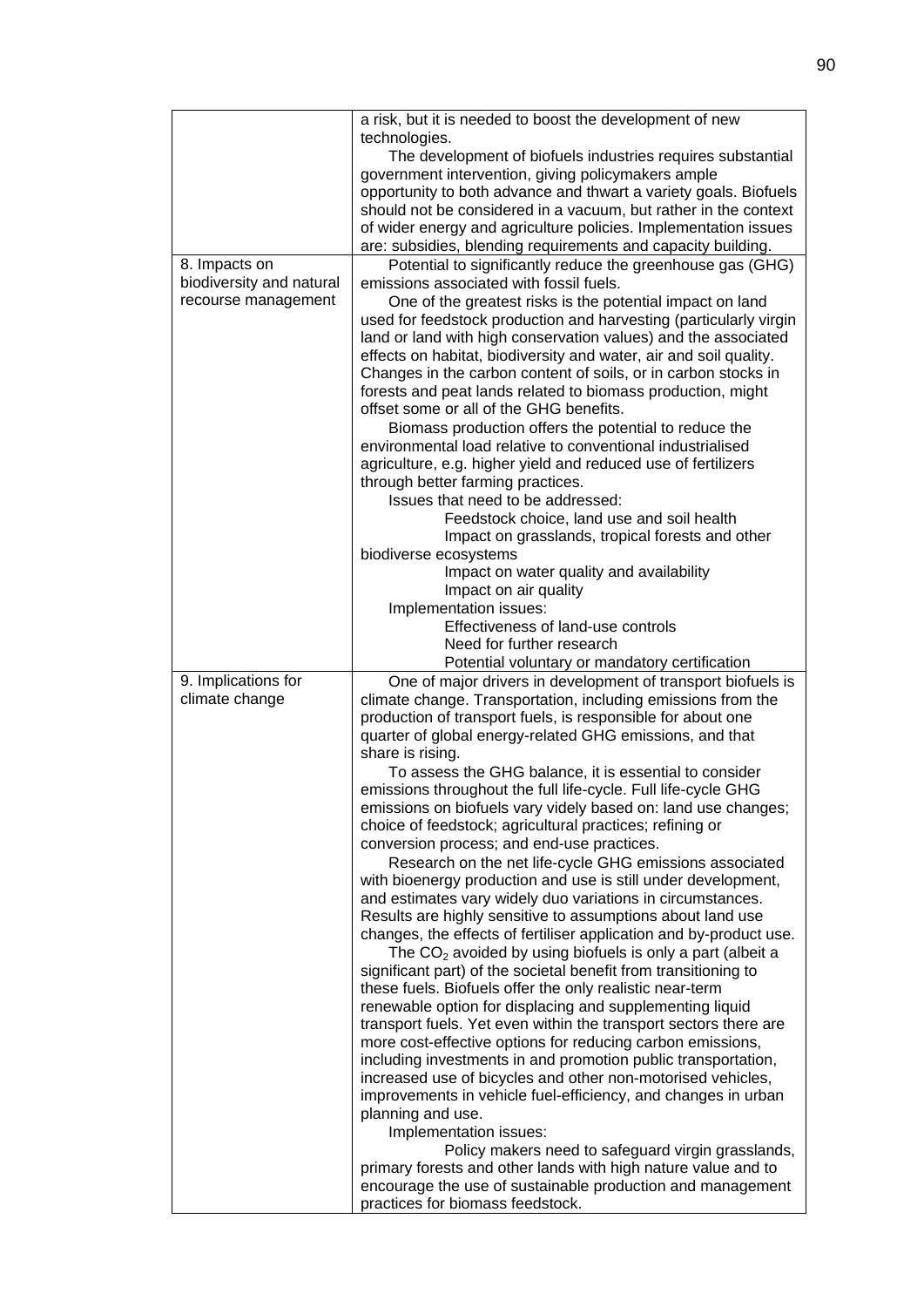| An international certification scheme needs to be                  |
|--------------------------------------------------------------------|
| developed that includes GHG verification for the entire life cycle |
| of biofuels.                                                       |
| Improving energy-efficiency.                                       |
| In the case of liquid biofuels, the greatest potential             |
| for reducing GHG emissions and their associated costs lies in      |
| the development on new feedstocks, technologies and fuels.         |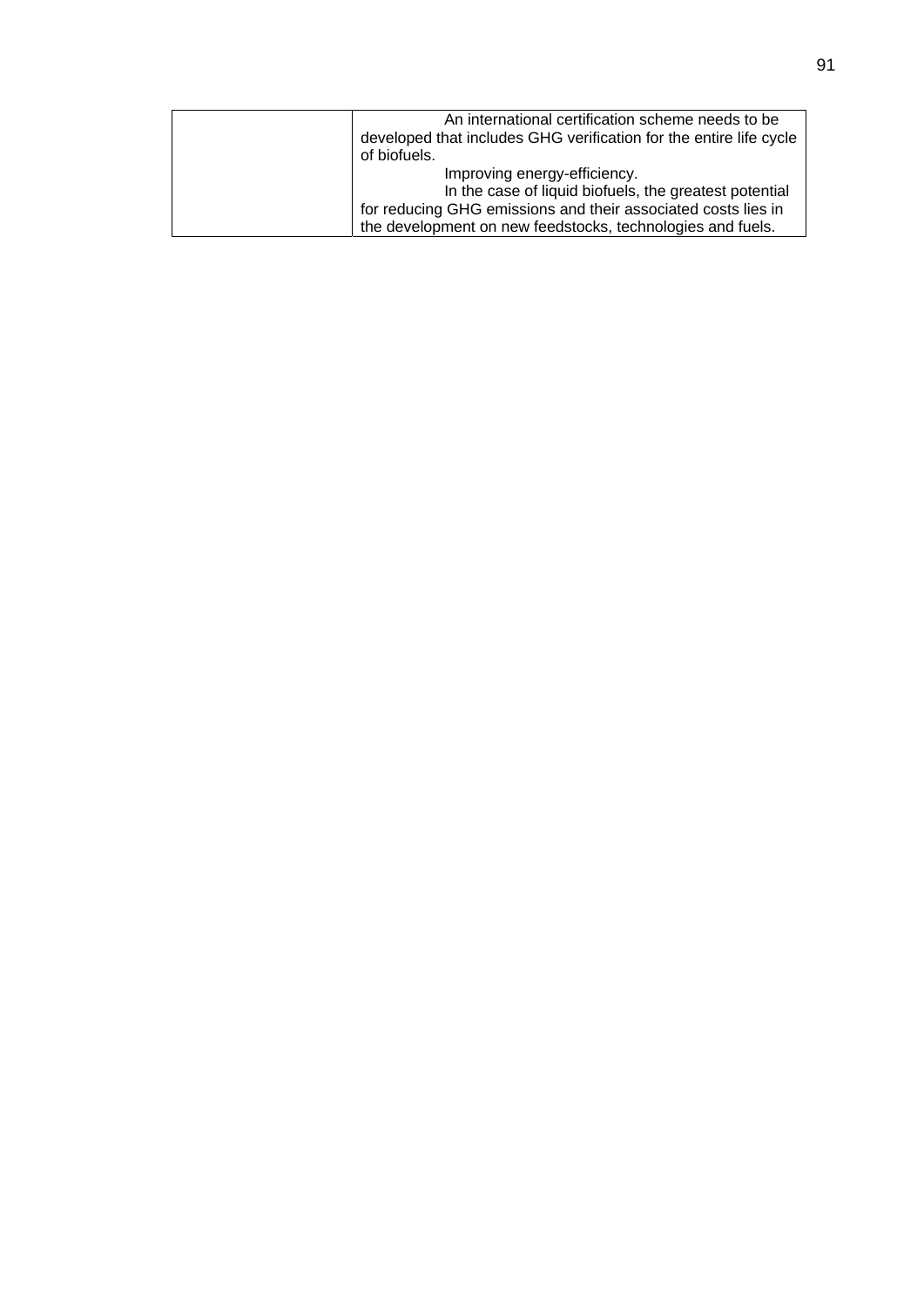# *Appendix 2. Greenhouse gas co-efficient factors used in calculations*

| <b>Description</b>                                  | <b>Co-efficient factor</b>                                                                                                                                                                                                                                                                                                                                                                                        | origin                                                                                                                                                                   |
|-----------------------------------------------------|-------------------------------------------------------------------------------------------------------------------------------------------------------------------------------------------------------------------------------------------------------------------------------------------------------------------------------------------------------------------------------------------------------------------|--------------------------------------------------------------------------------------------------------------------------------------------------------------------------|
| $CO2$ from N fertilizer use                         | 1.62 kg $CO2e$ per kg<br>nutrient applied                                                                                                                                                                                                                                                                                                                                                                         | Jenssen, T.K. and<br>Kongshaug, G. (2003).                                                                                                                               |
| $N2O$ from N fertilizer use as<br>a $CO2e$          | GHG emissions of N<br>fertilizer caused by $N_2O$ are<br>calculated by multiplying<br>amount of use of nitrogen<br>fertilizers by $N_2O$ co-<br>efficient factor (0.01325)<br>[kgCO <sub>2</sub> e/kg nutrient]. This is<br>multiplied by 44/28 (44 is<br>molecular weight of $N_2O$<br>and 28 is molecular weight<br>of $N_2$ ). This is multiplied by<br>296, which is GHG factor of<br>$N2O$ according to IPCC | Energy consumption and<br>greenhouse gas emissions<br>in fertiliser production.<br>Proceedings of the<br><b>International Fertiliser</b><br>Society. Proc No 509         |
| $CO2$ from P fertilizer use                         | 0.44 kg $CO2e$ per kg<br>nutrient applied                                                                                                                                                                                                                                                                                                                                                                         |                                                                                                                                                                          |
| $\overline{CO_2}$ from K fertilizer use             | 0.8 kg CO <sub>2</sub> e per kg nutrient<br>applied                                                                                                                                                                                                                                                                                                                                                               |                                                                                                                                                                          |
| $CO2$ from Mg fertilizer use                        | 1.73 kg CO <sub>2</sub> e per kg<br>nutrient applied                                                                                                                                                                                                                                                                                                                                                              |                                                                                                                                                                          |
| CO <sub>2</sub> from NPK fertilizer use             | 0.3 kg $CO2e$ per kg nutrient<br>applied                                                                                                                                                                                                                                                                                                                                                                          |                                                                                                                                                                          |
| $CO2$ from pesticide use                            | 17.3 kg $CO2e$ per kg<br>pesticide applied                                                                                                                                                                                                                                                                                                                                                                        | JEC (2006). Well-to-wheels<br>analysis of future<br>automotive fuels and<br>powertrains in the<br>European context. Well to<br>wheels report. CONCAWE,<br>EUCAR and JRC. |
| $CO2$ from machinery use                            | 3.1 kg $CO2e$ per litre diesel<br>fuel                                                                                                                                                                                                                                                                                                                                                                            | <b>RTFO</b>                                                                                                                                                              |
| $CO2$ from transport from<br>plantation to oil mill | $0.0864$ kg CO <sub>2</sub> e per MJ                                                                                                                                                                                                                                                                                                                                                                              | <b>RTFO</b>                                                                                                                                                              |

*Table A.2-1. Co-efficient factors used in calculations of oil palm cultivation* 

| Table A.2-2. Greenhouse gas co-efficient factors used in calculations of palm oil processing |  |  |  |  |
|----------------------------------------------------------------------------------------------|--|--|--|--|
|----------------------------------------------------------------------------------------------|--|--|--|--|

| <b>Description</b>                                              | <b>Co-efficient factor</b>        | origin      |
|-----------------------------------------------------------------|-----------------------------------|-------------|
| Methane from POME<br>treatment as a $CO2e$                      | 8.743 kg $CH4$ per 1 t FFB        | Schmidt     |
| GHG factor for $CH_4$                                           | 23                                | <b>IPPC</b> |
| Ash from burning of boiler<br>fuel (65% fibre and 35%<br>shell) | 0.34 kg ash per kg boiler<br>fuel | Schmidt     |
| CO from burning of boiler                                       | 3.353 g CO per kg boiler          | Schmidt     |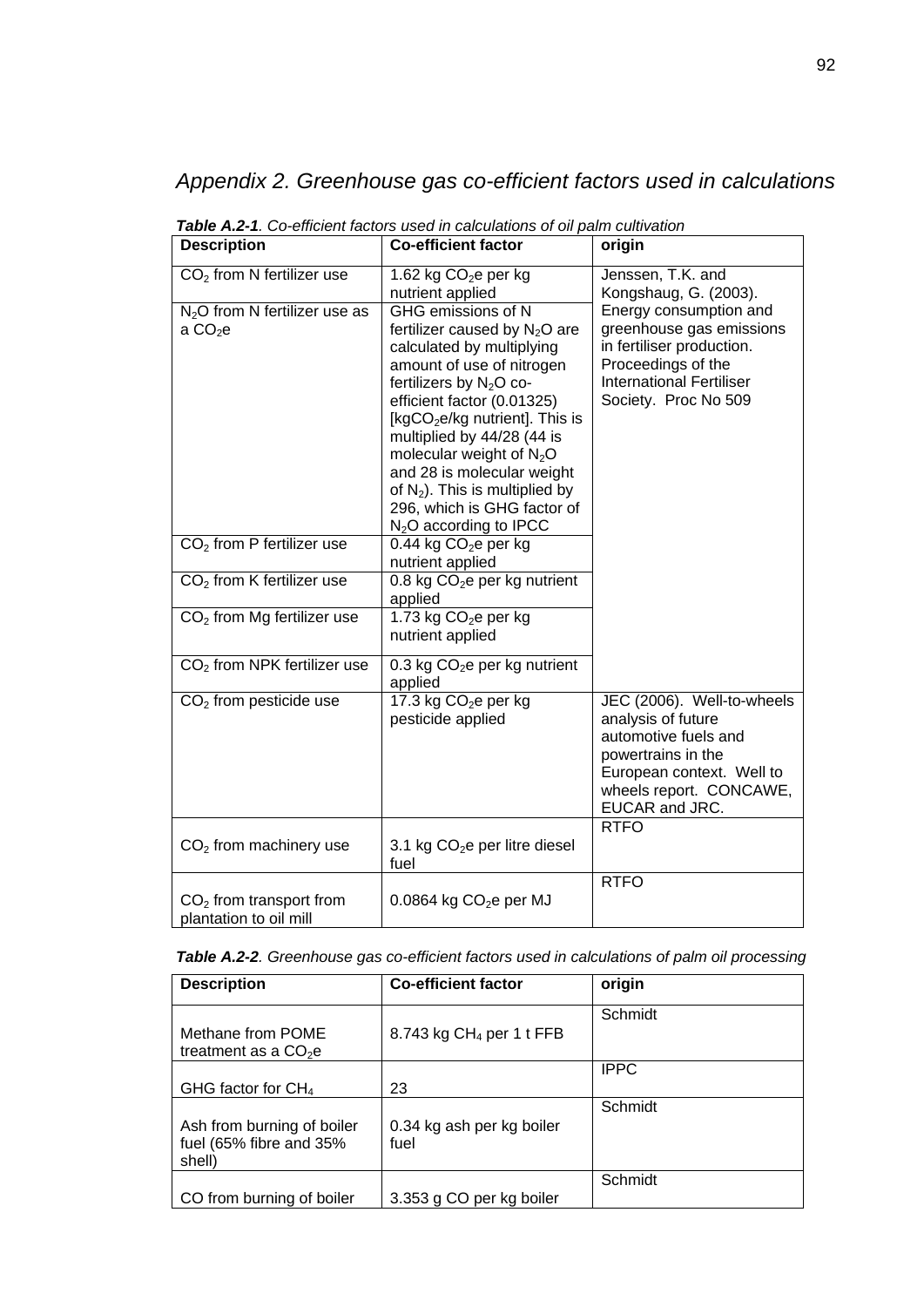| fuel (65% fibre and 35%<br>shell)                                 | fuel burned                                |         |
|-------------------------------------------------------------------|--------------------------------------------|---------|
| $NOx$ from burning of boiler<br>fuel (65% fibre and 35%<br>shell) | 1.361 g $NOx$ per kg boiler<br>fuel burned | Schmidt |
| $NOx$ from burning of boiler<br>fuel (65% fibre and 35%<br>shell) | 0.012 g $SOx$ per kg fuel<br>burned        | Schmidt |

*Table A.2-3. Greenhouse gas co-efficient factors used in calculations of rapeseed plant cultivation* 

| <b>Description</b>                                  | <b>Co-efficient factor</b>                                                                                                                                                                                                                                                                                                                                                                                                   | origin                                                                                                                                                                   |
|-----------------------------------------------------|------------------------------------------------------------------------------------------------------------------------------------------------------------------------------------------------------------------------------------------------------------------------------------------------------------------------------------------------------------------------------------------------------------------------------|--------------------------------------------------------------------------------------------------------------------------------------------------------------------------|
| $\overline{CO_2}$ from N fertilizer use             | 6.8 kg CO <sub>2</sub> e per kg<br>ammonium nitrate nutrient<br>applied                                                                                                                                                                                                                                                                                                                                                      | Jenssen, T.K. and<br>Kongshaug, G. (2003).<br>Energy consumption and                                                                                                     |
| $N2O$ from N fertilizer use as<br>a $CO2e$          | GHG emissions of N<br>fertilizer caused by $N_2O$ are<br>calculated by multiplying<br>amount of use of nitrogen<br>fertilizers by $N_2O$ co-<br>efficient factor (0.01325)<br>[kgCO <sub>2</sub> e/kg nutrient]. This is<br>multiplied by 44/28 (44 is<br>molecular weight of $N_2O$<br>and 28 is molecular weight<br>of $N_2$ ). This is multiplied by<br>296, which is GHG factor of<br>N <sub>2</sub> O according to IPCC | greenhouse gas emissions<br>in fertiliser production.<br>Proceedings of the<br><b>International Fertiliser</b><br>Society. Proc No 509                                   |
| $CO2$ from P fertilizer use                         | 1.62 kg CO <sub>2</sub> e per kg TSP<br>nutrient applied                                                                                                                                                                                                                                                                                                                                                                     |                                                                                                                                                                          |
| CO <sub>2</sub> from K fertilizer use               | 0.8 kg CO <sub>2</sub> e per kg nutrient<br>applied                                                                                                                                                                                                                                                                                                                                                                          |                                                                                                                                                                          |
| $CO2$ from lime (CaCO <sub>3</sub> ) use            | 0.56 kg $CO2e$ per kg<br>nutrient applied                                                                                                                                                                                                                                                                                                                                                                                    |                                                                                                                                                                          |
| $CO2$ from pesticide use                            | $17.3$ kg CO <sub>2</sub> e per kg<br>pesticide applied                                                                                                                                                                                                                                                                                                                                                                      | JEC (2006). Well-to-wheels<br>analysis of future<br>automotive fuels and<br>powertrains in the<br>European context. Well to<br>wheels report. CONCAWE,<br>EUCAR and JRC. |
| $CO2$ from machinery use                            | 3.1 kg $CO2e$ per litre diesel<br>fuel                                                                                                                                                                                                                                                                                                                                                                                       | <b>RTFO</b>                                                                                                                                                              |
| $CO2$ from fuel oil use                             | 0.081 kg CO <sub>2</sub> e per MJ fuel                                                                                                                                                                                                                                                                                                                                                                                       | <b>RTFO</b>                                                                                                                                                              |
| $CO2$ from electricity use                          | $0.1214$ kg CO <sub>2</sub> e per MJ<br>electricity                                                                                                                                                                                                                                                                                                                                                                          | <b>RTFO</b>                                                                                                                                                              |
| $CO2$ from transport from<br>plantation to oil mill | $0.0864$ kg $CO2e$ per MJ                                                                                                                                                                                                                                                                                                                                                                                                    | <b>RTFO</b>                                                                                                                                                              |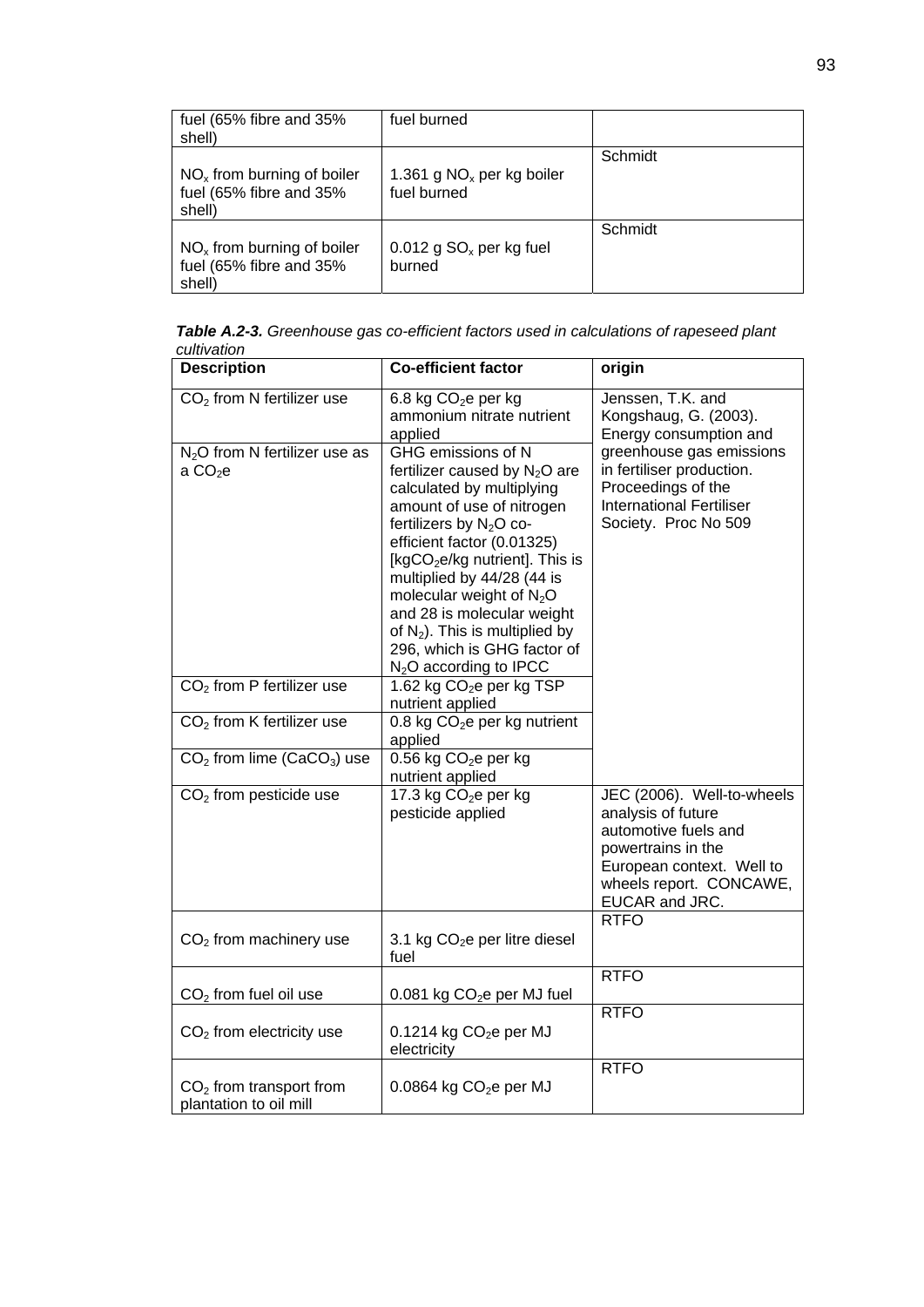| processing                 |                             |             |
|----------------------------|-----------------------------|-------------|
| <b>Description</b>         | <b>Co-efficient factor</b>  | origin      |
|                            |                             | <b>RTFO</b> |
| $CO2$ from natural gas use | 0.062 kg $CO2e$ per MJ fuel |             |
|                            |                             | <b>RTFO</b> |
| $CO2$ from electricity use | 0.1214 kg $CO2e$ per MJ     |             |
|                            | electricity                 |             |

*Table A.2-4. Greenhouse gas co-efficient factors used in calculations of rapeseed oil processing* 

#### *Table A.2-5. Co-efficient factors used in transport calculations*

| <b>Description</b>                                          | <b>Co-efficient factor</b> | origin                                                                                                                                                                                                                                                                                                                                                                                  |
|-------------------------------------------------------------|----------------------------|-----------------------------------------------------------------------------------------------------------------------------------------------------------------------------------------------------------------------------------------------------------------------------------------------------------------------------------------------------------------------------------------|
| $CH4$ (road)                                                | 0.00094 g/tkm              | VTT LIPASTO 2006                                                                                                                                                                                                                                                                                                                                                                        |
| $CH4$ (sea)                                                 | 0.3 kg/t fuel              | <b>IMO</b>                                                                                                                                                                                                                                                                                                                                                                              |
| CO (road)                                                   | $0.018$ g/tkm              | VTT LIPASTO 2006                                                                                                                                                                                                                                                                                                                                                                        |
|                                                             |                            | <b>IMO</b>                                                                                                                                                                                                                                                                                                                                                                              |
| CO (sea)                                                    | 7.4 kg/t fuel              | <b>VTT LIPASTO 2006</b>                                                                                                                                                                                                                                                                                                                                                                 |
| CO (waterway)                                               | 0.021 g/tkm                | VTT LIPASTO 2006                                                                                                                                                                                                                                                                                                                                                                        |
| $CO2$ (road)                                                | 72 g/tkm                   | <b>IMO</b>                                                                                                                                                                                                                                                                                                                                                                              |
| $CO2$ (sea)                                                 | 3170 kg/t fuel             | VTT LIPASTO 2006                                                                                                                                                                                                                                                                                                                                                                        |
| $CO2$ (waterway)<br>Diesel consumption of<br>oceanic tanker | 17 g/tkm<br>1.55 g/tkm     | Tanker oceanic ETH U<br>(ETH-ESU) data from early<br>1990's gives value 1.8<br>g/tkm and is not ship<br>specific. Transoceanic<br>tanker/OCE (ecoinvent<br>2004) gives value 1.3 g/tkm<br>and is specific to tankers<br>150 000 t capacity. Two<br>different types of tankers<br>are used in raw material<br>transport, it was decided to<br>use average 1.55 g/tkm<br>VTT LIPASTO 2006 |
| Energy use (road)                                           | 0.98 MJ/tkm                | <b>RTFO</b>                                                                                                                                                                                                                                                                                                                                                                             |
| Energy use (sea)                                            | 0.2 MJ/tkm                 | VTT LIPASTO 2006                                                                                                                                                                                                                                                                                                                                                                        |
| Energy use (waterway)                                       | 0.23 MJ/tkm                |                                                                                                                                                                                                                                                                                                                                                                                         |
| HC (road)                                                   | 0.011 g/tkm                | VTT LIPASTO 2006                                                                                                                                                                                                                                                                                                                                                                        |
| HC (waterway)                                               | 0.011 g/tkm                | VTT LIPASTO 2006                                                                                                                                                                                                                                                                                                                                                                        |
| NMVOC (sea)                                                 | 2.4 kg/t fuel              | <b>IMO</b>                                                                                                                                                                                                                                                                                                                                                                              |
| $NOx$ (road)                                                | $0.77$ g/tkm               | VTT LIPASTO 2006                                                                                                                                                                                                                                                                                                                                                                        |
| $NOx$ (sea)                                                 | 72 kg/t fuel               | IMO, Average emissions of<br>NOx from sea transport of                                                                                                                                                                                                                                                                                                                                  |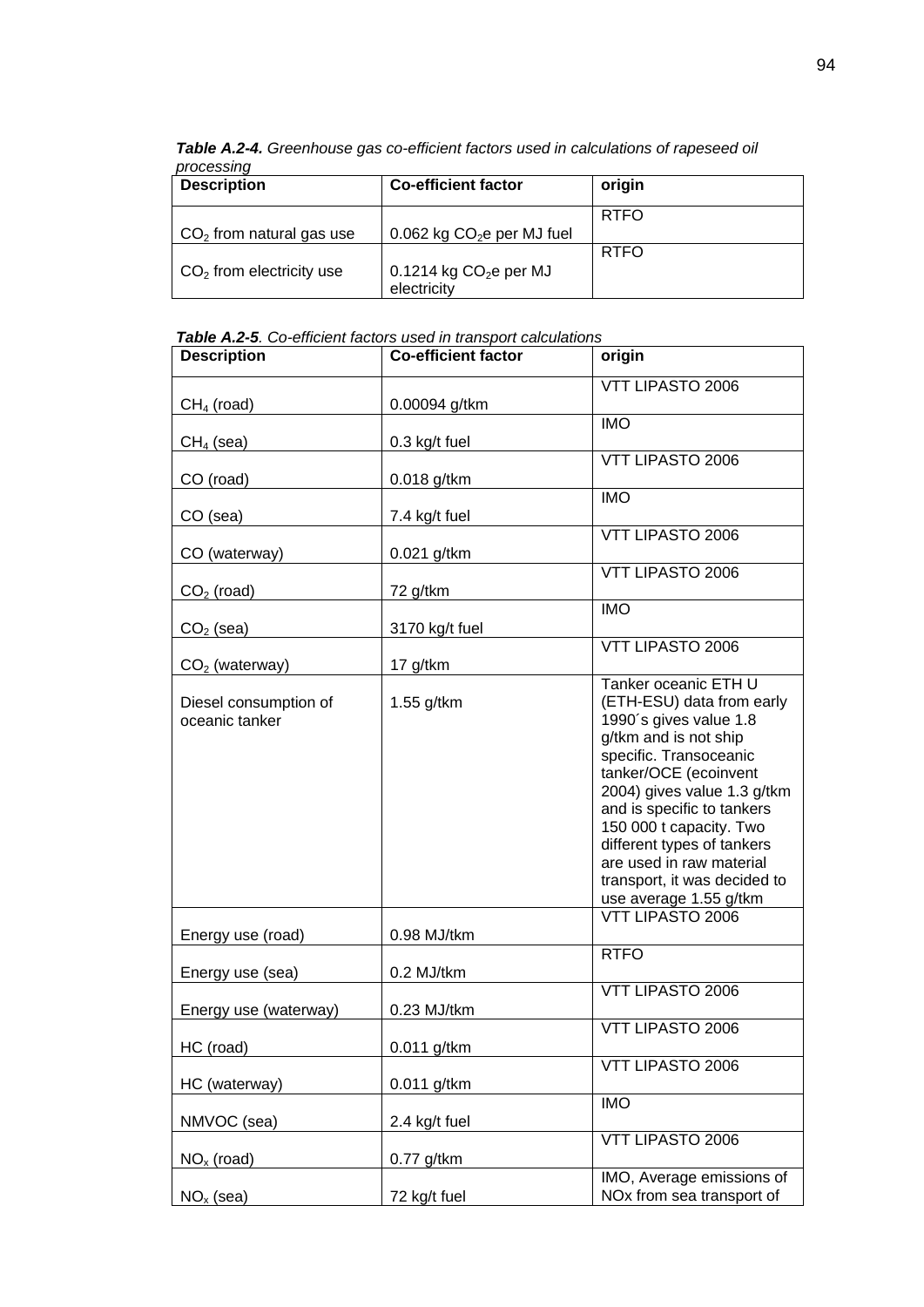|                                  |                  | fuels according to<br>CORINAIR factor is 87 kg/t |
|----------------------------------|------------------|--------------------------------------------------|
|                                  |                  | fuel (slow speed) 57                             |
|                                  |                  | (medium speed). Average                          |
|                                  |                  | of these values was used.                        |
|                                  |                  | <b>VTT LIPASTO 2006</b>                          |
| $NOx$ (waterway)                 | $0.45$ g/tkm     |                                                  |
|                                  |                  | VTT LIPASTO 2006                                 |
| $N2O$ (road)                     | 0.002 g/tkm      |                                                  |
|                                  |                  | <b>IMO</b>                                       |
| $N2O$ (sea)                      | $0.08$ kg/t fuel |                                                  |
|                                  |                  | VTT LIPASTO 2006                                 |
| PM (fine particles, road)        | 0.0069 g/tkm     |                                                  |
|                                  |                  | VTT LIPASTO 2006                                 |
| PM (fine particles,<br>waterway) | $0.011$ g/tkm    |                                                  |
|                                  |                  | VTT LIPASTO 2006                                 |
| $SO_{x}$ (road)                  | 0.00068 g/tkm    |                                                  |
|                                  |                  | IMO, Average emissions of                        |
| $SO_{x}$ (sea)                   | $20*1.6%$        | SOx from sea transport of                        |
|                                  |                  | fuels according to                               |
|                                  |                  | <b>CORINAIR</b> factor is for                    |
|                                  |                  | residual 20* 2,7% (S                             |
|                                  |                  | content of fuel) and for                         |
|                                  |                  | distillate 20*0,5%. Average                      |
|                                  |                  | of these values was used.                        |
|                                  |                  | VTT LIPASTO 2006                                 |
| $SO_{x}$ (waterway)              | $0.16$ g/tkm     |                                                  |

*Table A.2-6. Co-efficient factors used in biofuel processing* 

| <b>Description</b>         | <b>Co-efficient factor</b> | origin    |
|----------------------------|----------------------------|-----------|
|                            |                            | Motiva    |
| $CO2$ from electricity use | 220 kgCO2/MWh              |           |
|                            |                            | Motiva    |
| $CO2$ propane              | 202 kgCO2/MWh              |           |
|                            |                            | Motiva    |
| $CO2$ from steam use       | 226 kgCO2/MWh              |           |
|                            |                            | Neste Oil |
| Energy content of 5 bar    | 2.95 GJ/t                  |           |
| steam                      |                            |           |
|                            |                            | Neste Oil |
| Energy content of 16 bar   | $3.05$ GJ/t                |           |
| steam                      |                            |           |
|                            |                            | Neste Oil |
| Energy content of hydrogen | 120 000 MJ/kg              |           |
|                            |                            | Neste Oil |
| Energy content of propane  | 46 MJ/kg                   |           |

#### *Table A.2-7. IPCC factors used in biofuel processing*

| <b>Description</b> | <b>Co-efficient factor</b> | origin      |
|--------------------|----------------------------|-------------|
|                    |                            | <b>IPCC</b> |
| CO <sub>2</sub>    |                            |             |
|                    |                            | <b>IPCC</b> |
| CH <sub>4</sub>    | 23                         |             |
|                    |                            | <b>IPCC</b> |
| $N_2O$             | 296                        |             |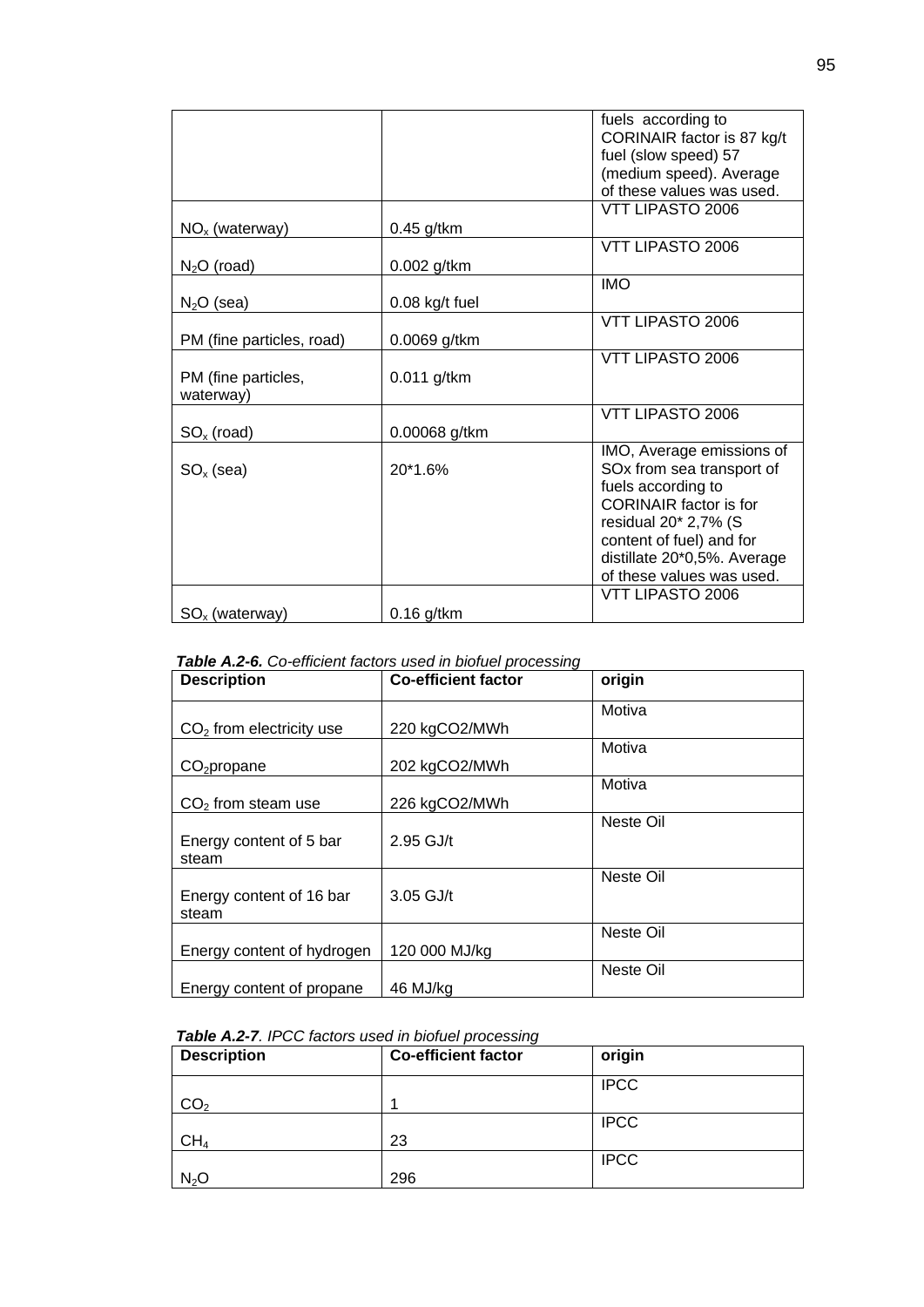| Oil palm<br>cultivation<br>inputs                                | Unit per<br>1000 kg<br>biofuel | <b>Not</b><br>allocated | <b>Allocated</b><br>to crude<br>palm oil | Oil palm<br>cultivation<br>outputs                                         | Unit per<br>1000 kg<br>biofuel | <b>Not</b><br>allocated | <b>Allocated</b><br>to crude<br>palm oil |
|------------------------------------------------------------------|--------------------------------|-------------------------|------------------------------------------|----------------------------------------------------------------------------|--------------------------------|-------------------------|------------------------------------------|
| Nitrogen<br>fertilizer                                           | kg<br>nutrient                 | 30.4                    | 22.8                                     | <b>FFB</b>                                                                 | kg                             | 7072                    | 5658                                     |
| Phosphorus<br>fertilizer<br>$(P_2O_5)$                           | kg<br>nutrient                 | 13.7                    | 10.2                                     | $CO2$ from<br>Nitrogen<br>fertilizer use                                   | kg CO <sub>2</sub> e           | 49.2                    | 36.9                                     |
| K fertiliser<br>(K <sub>2</sub> O)                               | kg<br>nutrient                 | 62.2                    | 46.7                                     | $N2O$ from<br>Nitrogen<br>fertilizer use                                   | kg CO <sub>2</sub> e           | 187.1                   | 140.3                                    |
| Mg fertiliser<br>(MgO)                                           | kg<br>nutrient                 | 10.0                    | 7.5                                      | $CO2$ from<br>Phosphorus<br>fertilizer use                                 | kg CO <sub>2</sub> e           | 6.0                     | 4.5                                      |
| <b>NPK</b> fertiliser                                            | kg<br>nutrient                 | 15.2                    | 11.4                                     | $CO2$ from<br>K fertilizer<br>use                                          | kg CO <sub>2</sub> e           | 27.4                    | 20.5                                     |
| Pesticides                                                       | kg                             | 0.9                     | 0.7                                      | $CO2$ from<br>Mg fertilizer<br>use                                         | kg CO <sub>2</sub> e           | 17.3                    | 13.0                                     |
| Nursey &<br>plantation<br>establishment                          | litres                         | 9.1                     | 6.8                                      | $CO2$ from<br><b>NPK</b> fertilizer<br>use                                 | kgCO <sub>2</sub> e            | 4.6                     | 3.4                                      |
| Harvest and<br>collection                                        | litres                         | 12.1                    | 9.1                                      | $CO2$ from<br>pesticide use                                                | kg CO <sub>2</sub> e           | 15.8                    | 11.8                                     |
| Fuel<br>consumption<br>for<br>transport<br>from field to<br>mill | <b>MJ</b>                      | 176.5                   | 132.4                                    | $CO2$ from<br>Nursey &<br>plantation<br>establishment<br>machinery         | kg CO <sub>2</sub> e           | 1.1                     | 0.9                                      |
|                                                                  |                                |                         |                                          | $CO2$ from<br>Harvest and<br>collection<br>machinery                       | kg CO <sub>2</sub> e           | 37.6                    | 28.23                                    |
|                                                                  |                                |                         |                                          | $CO2$ from<br>Fuel<br>consumption<br>of transport<br>from field to<br>mill | kg CO <sub>2</sub> e           | 15.3                    | 11.4                                     |

*Table A.3-1. Summary of oil palm cultivation per 1000 kg biofuel*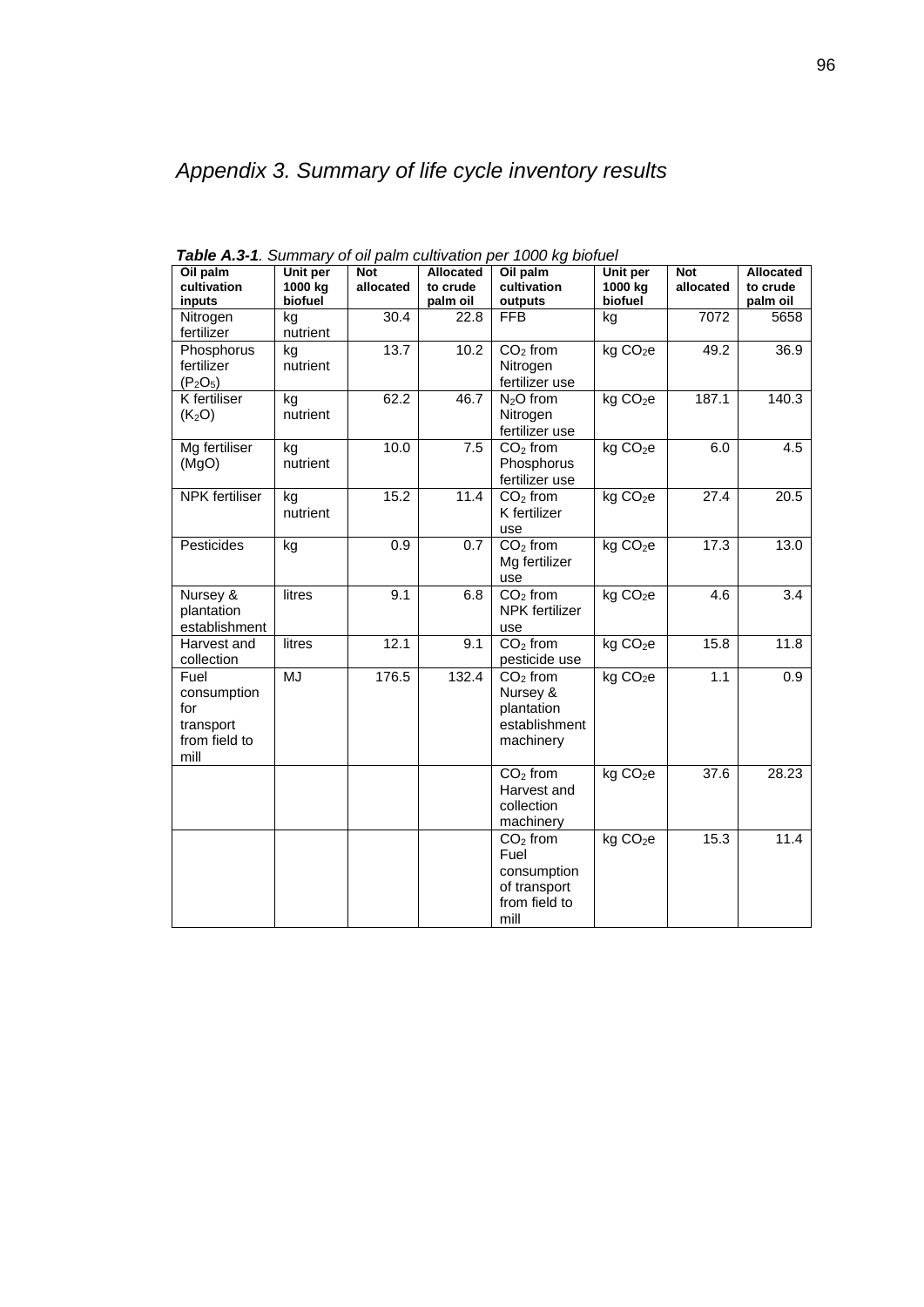| Oil palm<br>cultivation                                          | Unit per<br><b>MJ</b> | <b>Not</b><br>allocated | <b>Allocated</b><br>to crude | Oil palm<br>cultivation                                                    | Unit per<br><b>MJ</b> | <b>Not</b><br>allocated | <b>Allocated</b><br>to crude |
|------------------------------------------------------------------|-----------------------|-------------------------|------------------------------|----------------------------------------------------------------------------|-----------------------|-------------------------|------------------------------|
| inputs                                                           | biofuel               |                         | palm oil                     | outputs                                                                    | biofuel               |                         | palm oil                     |
| Nitrogen<br>fertilizer                                           | g<br>nutrient         | 0.69                    | 0.52                         | <b>FFB</b>                                                                 | kg                    | 0.16                    | 0.12                         |
| Phosphorus<br>fertilizer<br>$(P_2O_5)$                           | g<br>nutrient         | 0.31                    | 0.23                         | $CO2$ from<br>Nitrogen<br>fertilizer use                                   | gCO <sub>2</sub> e    | 1.12                    | 0.84                         |
| <b>K</b> fertiliser<br>(K <sub>2</sub> O)                        | g<br>nutrient         | 1.41                    | 1.06                         | $N2O$ from<br>Nitrogen<br>fertilizer use                                   | g CO <sub>2</sub> e   | 4.25                    | 3.19                         |
| Mg fertiliser<br>(MgO)                                           | g<br>nutrient         | 0.23                    | 0.17                         | $CO2$ from<br>Phosphorus<br>fertilizer use                                 | g CO <sub>2</sub> e   | 0.14                    | 0.10                         |
| <b>NPK</b> fertiliser                                            | g<br>nutrient         | 0.34                    | 0.26                         | $CO2$ from<br>K fertilizer<br>use                                          | g CO <sub>2</sub> e   | 0.62                    | 0.47                         |
| Pesticides                                                       | g                     | 0.021                   | 0.016                        | $CO2$ from<br>Mg fertilizer<br>use                                         | g CO <sub>2</sub> e   | 0.39                    | 0.30                         |
| Nursey &<br>plantation<br>establishment                          | litres                | 0.0002                  | 0.00016                      | $CO2$ from<br><b>NPK</b> fertilizer<br>use                                 | g CO <sub>2</sub> e   | 0.10                    | 0.08                         |
| Harvest and<br>collection                                        | litres                | 0.00028                 | 0.00021                      | $CO2$ from<br>pesticide use                                                | g CO <sub>2</sub> e   | 0.36                    | 0.27                         |
| Fuel<br>consumption<br>for<br>transport<br>from field to<br>mill | MJ                    | 0.004                   | 0.003                        | $CO2$ from<br>Nursey &<br>plantation<br>establishment<br>machinery         | g CO <sub>2</sub> e   | 0.03                    | 0.02                         |
|                                                                  |                       |                         |                              | $CO2$ from<br>Harvest and<br>collection<br>machinery                       | g CO <sub>2</sub> e   | 0.86                    | 0.64                         |
|                                                                  |                       |                         |                              | $CO2$ from<br>Fuel<br>consumption<br>of transport<br>from field to<br>mill | g CO <sub>2</sub> e   | 0.35                    | 0.26                         |

*Table A.3-2. Summary of oil palm cultivation per MJ biofuel*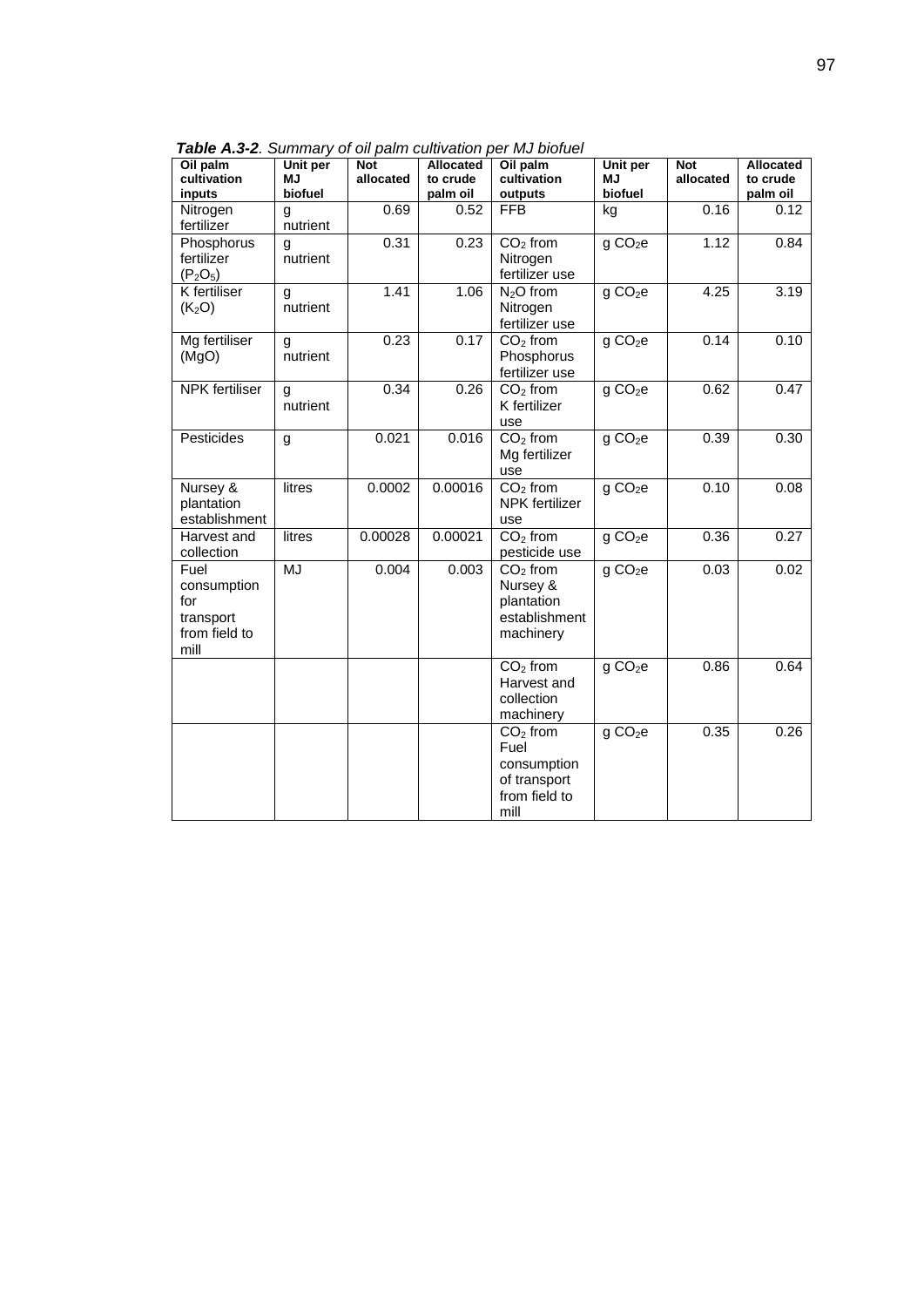| Crude palm<br>oil processing<br>inputs | Unit per<br>1000 kg<br>biofuel | Not<br>allocated | <b>Allocated</b><br>to crude<br>palm oil | . .<br>Crude palm<br>oil processing<br>outputs | Unit per<br>1000 kg<br>biofuel | <b>Not</b><br>allocated | <b>Allocated</b><br>to crude<br>palm oil |
|----------------------------------------|--------------------------------|------------------|------------------------------------------|------------------------------------------------|--------------------------------|-------------------------|------------------------------------------|
| <b>FFB</b>                             | kg                             | 7072             | 5658                                     | Crude palm<br>oil                              | kg                             | 1191                    | 1191                                     |
| Steam                                  | MJ                             | 1713             | 1298                                     | <b>Empty Fruit</b><br><b>Bunches</b>           | kg                             | 1300                    | 976                                      |
| Electricity                            | MJ                             | 42               | 32                                       | Fibre                                          | kg                             | 752                     | 653                                      |
| Fibre & Shell,<br>CHP plant            | MJ                             | 8773             | 6580                                     | Shells                                         | kg                             | 404                     | 303                                      |
| Water                                  | kg                             | 150113           | 112585                                   | Palm Kernels                                   | kg                             | 300                     | $\mathbf 0$                              |
|                                        |                                |                  |                                          | Palm Oil Mill<br>Effluent<br>(POME)            | kg                             | 3028                    | 2271                                     |
|                                        |                                |                  |                                          | $CO2$ (biol.)<br>from<br>processing            | kg CO <sub>2</sub> e           | 1156                    | 867                                      |
|                                        |                                |                  |                                          | CO                                             | kg                             | 3.9                     | 2.9                                      |
|                                        |                                |                  |                                          | NO <sub>x</sub>                                | kg                             | 1.6                     | 1.2                                      |
|                                        |                                |                  |                                          | SO <sub>x</sub>                                | kg                             | 0.01                    | 0.01                                     |
|                                        |                                |                  |                                          | Ash                                            | kg                             | 393                     | 295                                      |
|                                        |                                |                  |                                          | $CH4$ from<br><b>POME</b>                      | kg CO <sub>2</sub> e           | 1160                    | 870                                      |

*Table A.3-3. Summary of crude palm oil processing per 1000 kg biofuel* 

*Table A.3-4. Summary of crude palm oil processing per MJ biofuel* 

| Crude palm<br>oil processing<br>inputs | Unit per<br>MJ.<br>biofuel | <b>Not</b><br>allocated | <b>Allocated</b><br>to crude<br>palm oil | Crude palm<br>oil processing<br>outputs | Unit per<br>MJ.<br>biofuel | Not<br>allocated | Allocated<br>to crude<br>palm oil |
|----------------------------------------|----------------------------|-------------------------|------------------------------------------|-----------------------------------------|----------------------------|------------------|-----------------------------------|
| <b>FFB</b>                             | kg                         | 0.16                    | 0.12                                     | Crude palm<br>oil                       | g                          | 27.07            | 27.07                             |
| Steam<br>(Renewable)                   | MJ                         | 0.04                    | 0.03                                     | <b>Empty Fruit</b><br><b>Bunches</b>    | g                          | 29.56            | 22.17                             |
| Electricity<br>(Renewable)             | MJ                         | 0.00096                 | 0.00072                                  | Fibre                                   | g                          | 17.08            | 12.81                             |
| Fibre & Shell,<br>CHP plant            | MJ                         | 0.20                    | 0.15                                     | Shells                                  | g                          | 9.17             | 6.88                              |
| Water                                  | kg                         | 3.4                     | 2.6                                      | Palm Kernels                            | g                          | 6.97             | $\Omega$                          |
|                                        |                            |                         |                                          | Palm Oil Mill<br>Effluent<br>(POME)     | g                          | 68.81            | 51.61                             |
|                                        |                            |                         |                                          | $CO2$ (biol.)<br>from<br>processing     | g CO <sub>2</sub> e        | 26.27            | 19.70                             |
|                                        |                            |                         |                                          | CO                                      | g                          | 0.09             | 0.07                              |
|                                        |                            |                         |                                          | NO <sub>x</sub>                         | g                          | 0.04             | 0.03                              |
|                                        |                            |                         |                                          | SO <sub>x</sub>                         | g                          | 0.00032          | 0.00024                           |
|                                        |                            |                         |                                          | Ash                                     | g                          | 8.93             | 6.70                              |
|                                        |                            |                         |                                          | $CH4$ from<br><b>POME</b>               | g CO <sub>2</sub> e        | 26.36            | 19.77                             |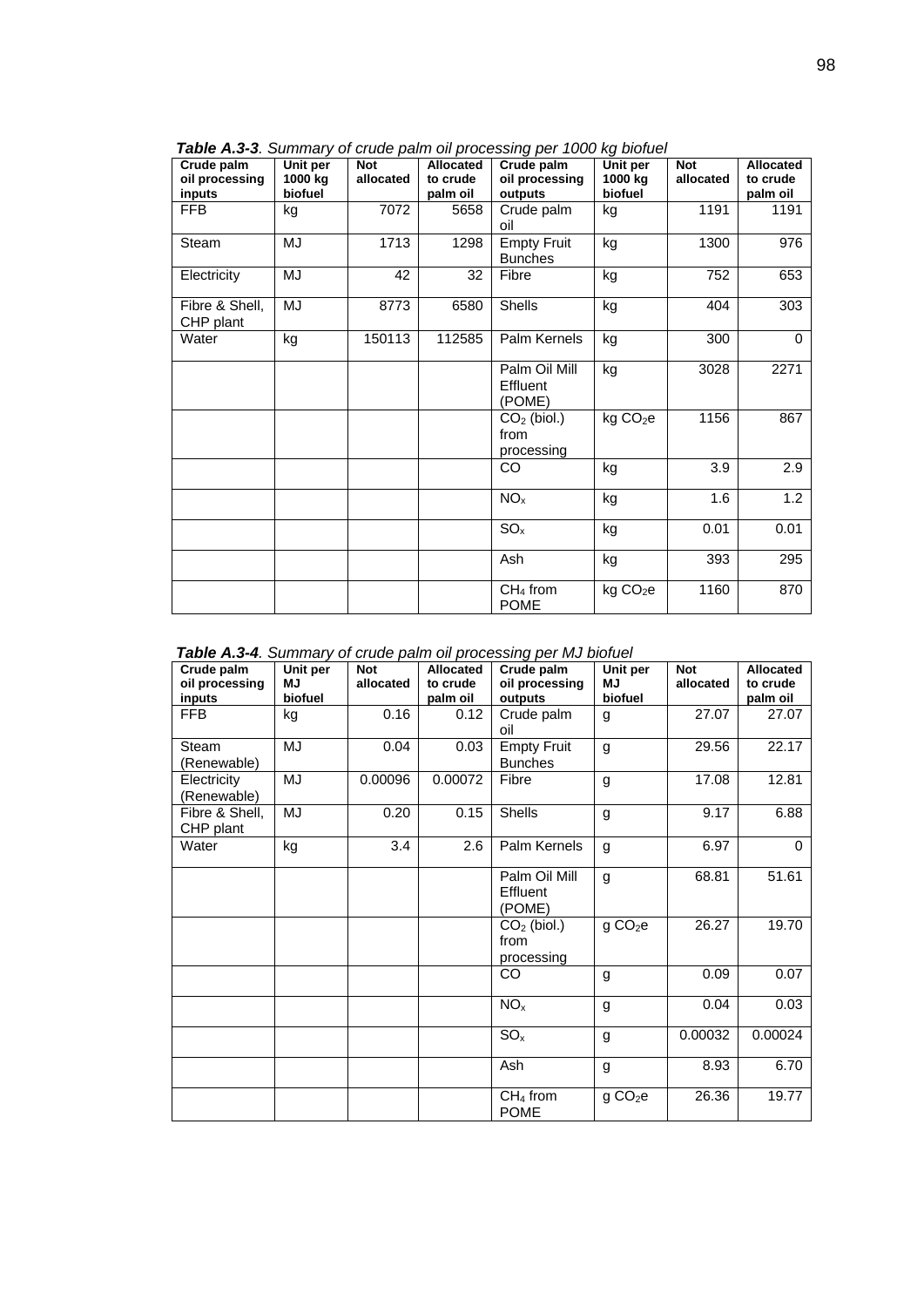| Rapeseed<br>plant<br>cultivation<br>inputs                       | Unit per<br>1000 kg<br>biofuel | <b>Not</b><br>allocated | Allocated<br>to<br>rapeseed<br>oil | Rapeseed<br>plant<br>cultivation<br>outputs                                | Unit per<br>1000 kg<br>biofuel         | <b>Not</b><br>allocated | Allocated<br>to<br>rapeseed<br>oil |
|------------------------------------------------------------------|--------------------------------|-------------------------|------------------------------------|----------------------------------------------------------------------------|----------------------------------------|-------------------------|------------------------------------|
| Nitrogen<br>fertilizer                                           | kg<br>nutrient                 | 143.4                   | 62.1                               | Rapeseeds                                                                  | 4980                                   | 4980                    | 2823                               |
| Phosphorus<br>fertilizer<br>$(P_2O_5)$                           | kg<br>nutrient                 | 39.8                    | 17.3                               | $CO2$ from<br>Nitrogen<br>fertilizer use                                   | kg CO <sub>2</sub> e                   | 975.1                   | 422.2                              |
| <b>K</b> fertiliser<br>(K <sub>2</sub> O)                        | kg<br>nutrient                 | 61.4                    | 26.6                               | $N2O$ from<br>Nitrogen<br>fertilizer use                                   | kg CO <sub>2</sub> e                   | 883.8                   | 382.7                              |
| Lime<br>(CaCO <sub>3</sub> )                                     | kg<br>nutrient                 | 17.7                    | 7.7                                | $CO2$ from<br>Phosphorus<br>fertilizer use                                 | kg CO <sub>2</sub> e                   | 64.5                    | 27.9                               |
| Pesticides                                                       | kg                             | 0.3                     | 0.1                                | $CO2$ from<br>K fertilizer<br>use                                          | kg CO <sub>2</sub> e                   | 49.1                    | 21.3                               |
| Harvest and<br>collection                                        | MJ                             | 2706                    | 1172                               | $CO2$ from<br>Lime use                                                     | kg CO <sub>2</sub> e                   | 9.9                     | 4.3                                |
| Fuel for<br>heating in<br>drying                                 | MJ                             | 3961                    | 1715                               | $CO2$ from<br>pesticide<br>use                                             | kg CO <sub>2</sub> e                   | 4.5                     | 2.0                                |
| Use of<br>electricity in<br>drying                               | MJ                             | 263                     | 114                                | $CO2$ from<br>Harvest and<br>collection<br>machinery                       | kg CO <sub>2</sub> e                   | 194.7                   | 84.3                               |
| Fuel<br>consumption<br>for<br>transport<br>from field to<br>mill | MJ                             | 557                     | 241                                | $CO2$ from<br>Fuel for<br>heating in<br>drying                             | kg CO <sub>2</sub> e                   | 320.9                   | 138.9                              |
|                                                                  |                                |                         |                                    | $CO2$ from<br>Use of<br>electricity in<br>drying                           | kg CO <sub>2</sub> e                   | 31.9                    | 13.8                               |
|                                                                  |                                |                         |                                    | $CO2$ from<br>Fuel<br>consumption<br>of transport<br>from field to<br>mill | kg CO <sub>2</sub> e                   | 48.2                    | 20.9                               |
|                                                                  |                                |                         |                                    | Straw                                                                      | kg                                     | 149.4                   | 64.7                               |
|                                                                  |                                |                         |                                    | Ammonia to<br>air                                                          | kg NH <sub>3</sub>                     | 8.1                     | 3.5                                |
|                                                                  |                                |                         |                                    | $N2O$ to air                                                               | kg N <sub>2</sub> O                    | 4.2                     | 1.8                                |
|                                                                  |                                |                         |                                    | NO to air                                                                  | kg NO                                  | 2.5                     | 1.1                                |
|                                                                  |                                |                         |                                    | $SO2$ to air                                                               | $\overline{\text{kg}}$ SO <sub>2</sub> | 3.9                     | 1.7                                |
|                                                                  |                                |                         |                                    | Nitrate to<br>water                                                        | kg NO <sub>3</sub>                     | 137.9                   | 59.4                               |
|                                                                  |                                |                         |                                    | Phosphorus<br>to leaching                                                  | kgP                                    | 0.1                     | 0.05                               |

*Table A.3-5. Summary of rapeseed plant cultivation per 1000 kg biofuel*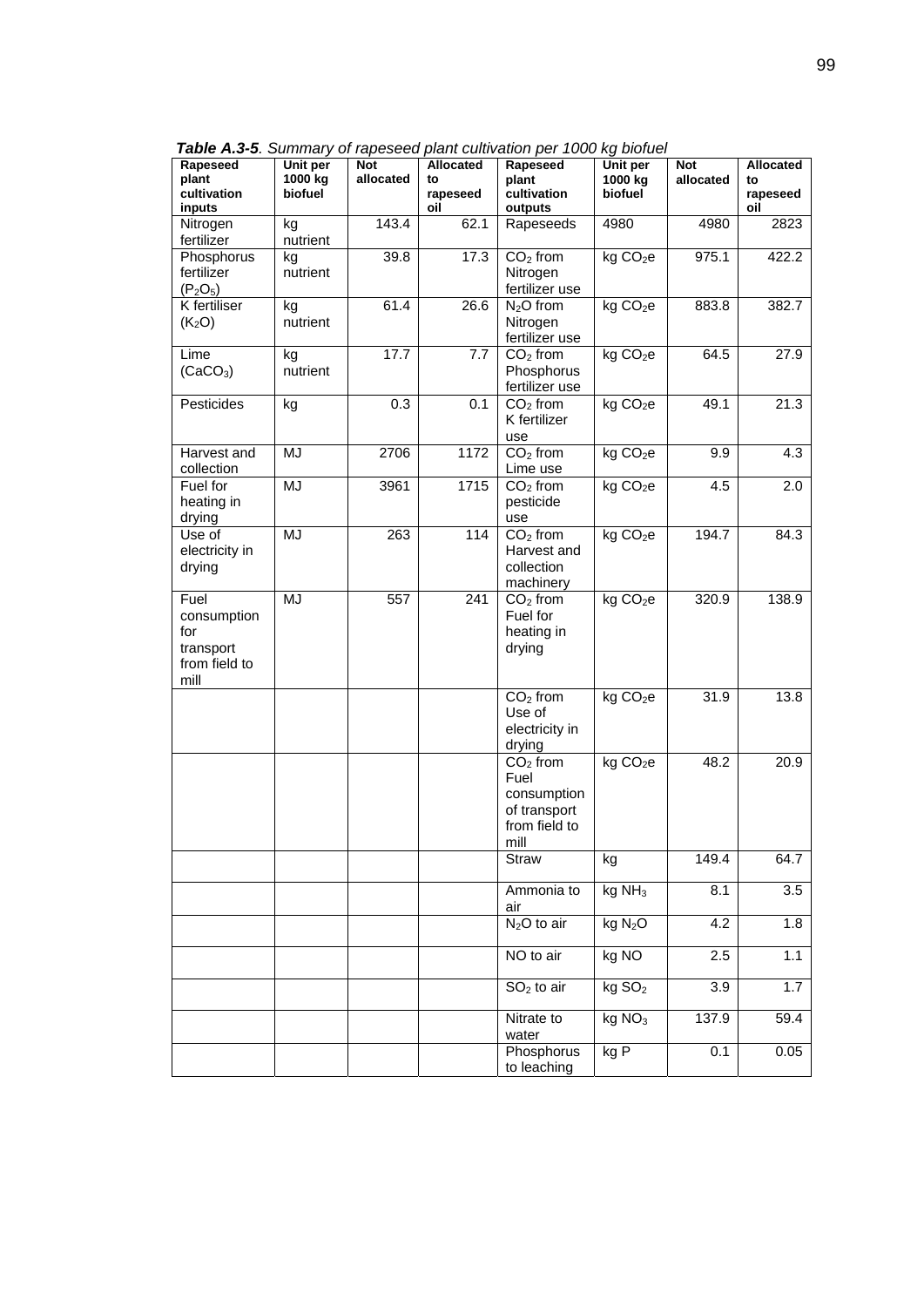*Table A.3-6. Summary of rapeseed plant cultivation per MJ biofuel* 

| Rapeseed<br>plant<br>cultivation<br>inputs                       | Unit per<br>MJ<br>biofuel | Not allo-<br>cated | Allocated<br>to rape-<br>seed oil | Rapeseed<br>plant<br>cultivation<br>outputs                                     | Unit per<br><b>MJ</b><br>biofuel | <b>Not</b><br>allocate<br>d | Allo-<br>cated to<br>rape-<br>seed oil<br>by<br>metho-<br>dology | Allo-<br>cated to<br>rape-<br>seed oil<br>by mass |
|------------------------------------------------------------------|---------------------------|--------------------|-----------------------------------|---------------------------------------------------------------------------------|----------------------------------|-----------------------------|------------------------------------------------------------------|---------------------------------------------------|
| Nitrogen<br>fertilizer                                           | g<br>nutrient             | 3.26               | 1.41                              | Rapeseeds                                                                       | kg                               | 0.11                        | 0.11                                                             | 0.06                                              |
| Phosphorus<br>fertilizer<br>$(P_2O_5)$                           | g<br>nutrient             | 0.91               | 0.39                              | $CO2$ from<br>Nitrogen<br>fertilizer<br>use                                     | g CO <sub>2</sub> e              | 22.16                       | 22.16                                                            | 9.60                                              |
| <b>K</b> fertiliser<br>(K <sub>2</sub> O)                        | g<br>nutrient             | 1.40               | 0.60                              | $N2O$ from<br>Nitrogen<br>fertilizer<br>use                                     | g CO <sub>2</sub> e              | 20.09                       | 20.09                                                            | 8.70                                              |
| Lime<br>(CaCO <sub>3</sub> )                                     | g<br>nutrient             | 0.40               | 0.60                              | $CO2$ from<br>Phosphorus<br>fertilizer<br>use                                   | g CO <sub>2</sub> e              | 1.47                        | 1.47                                                             | 0.64                                              |
| Pesticides                                                       | g                         | 0.01               | 0.003                             | $CO2$ from<br>K fertilizer<br>use                                               | g CO <sub>2</sub> e              | 1.12                        | 1.12                                                             | 0.48                                              |
| Harvest and<br>collection                                        | MJ                        | 0.06               | 0.03                              | $CO2$ from<br>Lime use                                                          | g CO <sub>2</sub> e              | 0.23                        | 0.23                                                             | 0.10                                              |
| Fuel for<br>heating in<br>drying                                 | MJ                        | 0.09               | 0.04                              | $CO2$ from<br>pesticide<br>use                                                  | g CO <sub>2</sub> e              | 0.10                        | 0.10                                                             | 0.04                                              |
| Use of<br>electricity in<br>drying                               | MJ                        | 0.006              | 0.003                             | $CO2$ from<br>Harvest<br>and<br>collection<br>machinery                         | g CO <sub>2</sub> e              | 4.42                        | 4.42                                                             | 1.92                                              |
| Fuel<br>consumption<br>for<br>transport<br>from field to<br>mill | MJ                        | 0.013              | 0.005                             | $CO2$ from<br>Fuel for<br>heating in<br>drying                                  | g CO <sub>2</sub> e              | 7.29                        | 7.29                                                             | 3.16                                              |
|                                                                  |                           |                    |                                   | $CO2$ from<br>Use of<br>electricity in<br>drying                                | g CO <sub>2</sub> e              | 0.72                        | 0.72                                                             | 0.31                                              |
|                                                                  |                           |                    |                                   | $CO2$ from<br>Fuel<br>consump-<br>tion of<br>transport<br>from field to<br>mill | g CO <sub>2</sub> e              | 1.09                        | 1.09                                                             | 0.47                                              |
|                                                                  |                           |                    |                                   | Straw                                                                           | g                                | 3.4                         | 1.47                                                             | 1.47                                              |
|                                                                  |                           |                    |                                   | Ammonia to<br>air                                                               | $g$ NH <sub>3</sub>              | 0.18                        | 0.08                                                             | 0.08                                              |
|                                                                  |                           |                    |                                   | $N2O$ to air                                                                    | g N <sub>2</sub> O               | 0.09                        | 0.04                                                             | 0.04                                              |
|                                                                  |                           |                    |                                   | NO to air                                                                       | g NO                             | 0.06                        | 0.02                                                             | 0.02                                              |
|                                                                  |                           |                    |                                   | $SO2$ to air                                                                    | g SO <sub>2</sub>                | 0.09                        | 0.04                                                             | 0.04                                              |
|                                                                  |                           |                    |                                   | Nitrate to<br>water                                                             | g NO <sub>3</sub>                | 3.14                        | 1.36                                                             | 1.36                                              |
|                                                                  |                           |                    |                                   | Phosphorus<br>to leaching                                                       | g P                              | 0.0027                      | 0.0012                                                           | 0.0012                                            |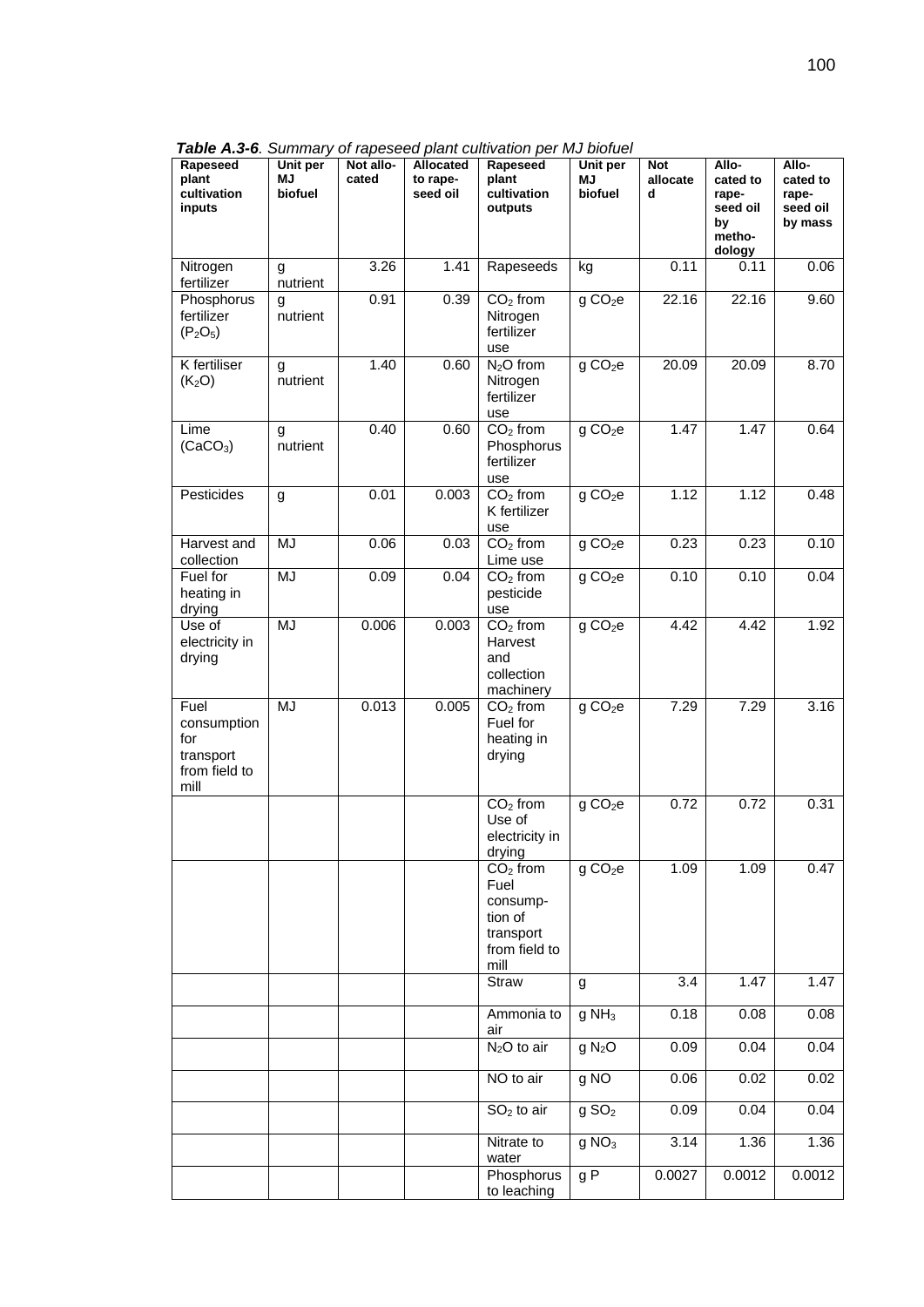**Rapeseed oil processing inputs Unit per 1000 kg biofuel Not allocated Allocated to rapeseed oil Rapeseed oil processing outputs Unit per 1000 kg biofuel Not allocated Allocated to rapeseed oil according to methodology Allocated to rapeseed oil by mass**  Electricity MJ 409 177 Rapesee d oil kg 1214 1214 1214 **Natural** gas MJ 2410 1044 Rapesee d meal sold as animal feed kg 1603 0 0 8.6 | الـ | Residual kg | 12 | 12 | 5.6 | 5.6 | 5.6 | 5.6 | 5.6 | 5.6 | 5.6 | 5.6 | | | | Water | kg | 85 | 37 | 37 **Waste** water kg | 69 | 30 | 30 COD kg 0.3 0.1 0.1 **Solid** waste kg | 12 | 5.6 5.6  $CO<sub>2</sub>$  from use of natural gas in processin g of oil  $kg CO<sub>2</sub>e$  149.4 149.4 64.7 CO2 from use of electricity in processin g of oil  $kg CO<sub>2</sub>e$  49.7 49.7 21.5  $CO<sub>2</sub>$ reduction from Rapesee d meal sold as animal feed  $kg CO<sub>2</sub>e$  reduction 273 kg  $CO<sub>2</sub>$ e per 1000 kg rapeseed meal -437.5

*Table A.3-7. Summary of rapeseed processing per 1000 kg biofuel*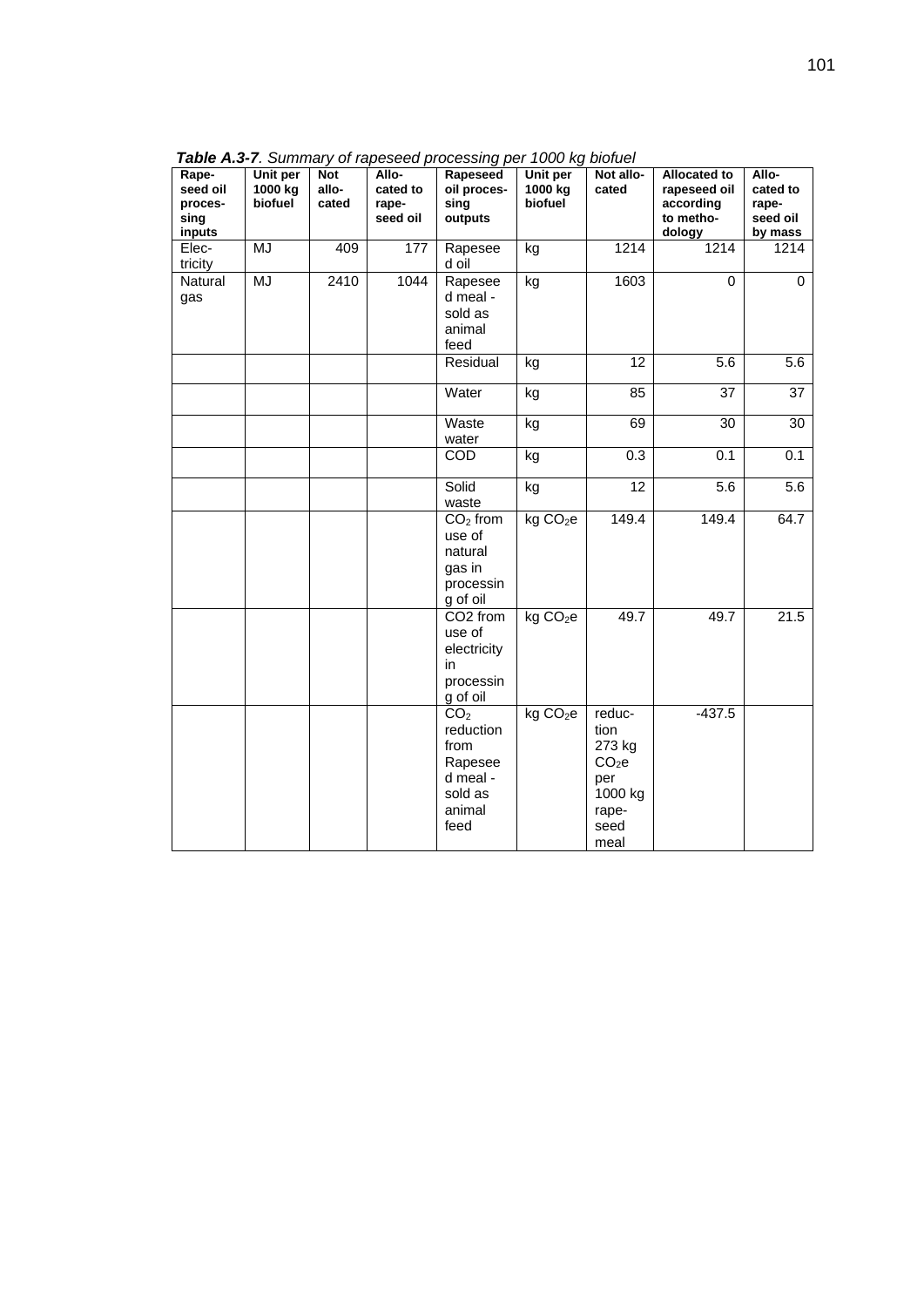| Rape-<br>seed oil<br>proces-<br>sing<br>inputs | Unit per<br><b>MJ</b><br>biofuel | <b>Not</b><br>allo-<br>cated | Allo-<br>cated to<br>rape-<br>seed oil | Rapeseed<br>oil proces-<br>sing<br>outputs                                               | Unit per<br><b>MJ</b><br>biofuel | Not allo-<br>cated                                                                  | <b>Allocated to</b><br>rapeseed oil<br>according<br>to metho-<br>dology | Allo-<br>cated to<br>rape-<br>seed oil<br>by mass |
|------------------------------------------------|----------------------------------|------------------------------|----------------------------------------|------------------------------------------------------------------------------------------|----------------------------------|-------------------------------------------------------------------------------------|-------------------------------------------------------------------------|---------------------------------------------------|
| Elec-<br>tricity                               | MJ                               | 0.009                        | 0.004                                  | Rapesee<br>d oil                                                                         | g                                | 27.59                                                                               | 27.59                                                                   | 27.59                                             |
| Natural<br>gas                                 | <b>MJ</b>                        | 0.055                        | 0.024                                  | Rapesee<br>d meal -<br>sold as<br>animal<br>feed                                         | g                                | 36.42                                                                               | $\Omega$                                                                | 0                                                 |
|                                                |                                  |                              |                                        | Residual                                                                                 | g                                | 0.28                                                                                | 0.12                                                                    | 0.12                                              |
|                                                |                                  |                              |                                        | Water                                                                                    | g                                | 1.94                                                                                | 0.84                                                                    | 0.84                                              |
|                                                |                                  |                              |                                        | Waste<br>water                                                                           | g                                | 1.57                                                                                | 0.68                                                                    | 0.68                                              |
|                                                |                                  |                              |                                        | <b>COD</b>                                                                               | g                                | 0.01                                                                                | 0.002                                                                   | 0.002                                             |
|                                                |                                  |                              |                                        | Solid<br>waste                                                                           | g                                | 0.28                                                                                | 0.12                                                                    | 0.12                                              |
|                                                |                                  |                              |                                        | $\overline{CO}_2$ from<br>use of<br>natural<br>gas in<br>processin<br>g of oil           | g CO <sub>2</sub> e              | $\overline{3.4}$                                                                    | $\overline{3.4}$                                                        | 1.47                                              |
|                                                |                                  |                              |                                        | CO <sub>2</sub> from<br>use of<br>electricity<br>in<br>processin<br>g of oil             | g CO <sub>2</sub> e              | 1.13                                                                                | 1.13                                                                    | 0.49                                              |
|                                                |                                  |                              |                                        | CO <sub>2</sub><br>reduction<br>from<br>Rapesee<br>d meal -<br>sold as<br>animal<br>feed | g CO <sub>2</sub> e              | reductio<br>n 273<br>kg<br>CO <sub>2</sub> e<br>per<br>1000 kg<br>rapesee<br>d meal | $-9.94$                                                                 | $\pmb{0}$                                         |

*Table A.3-8. Summary of rapeseed processing per MJ biofuel*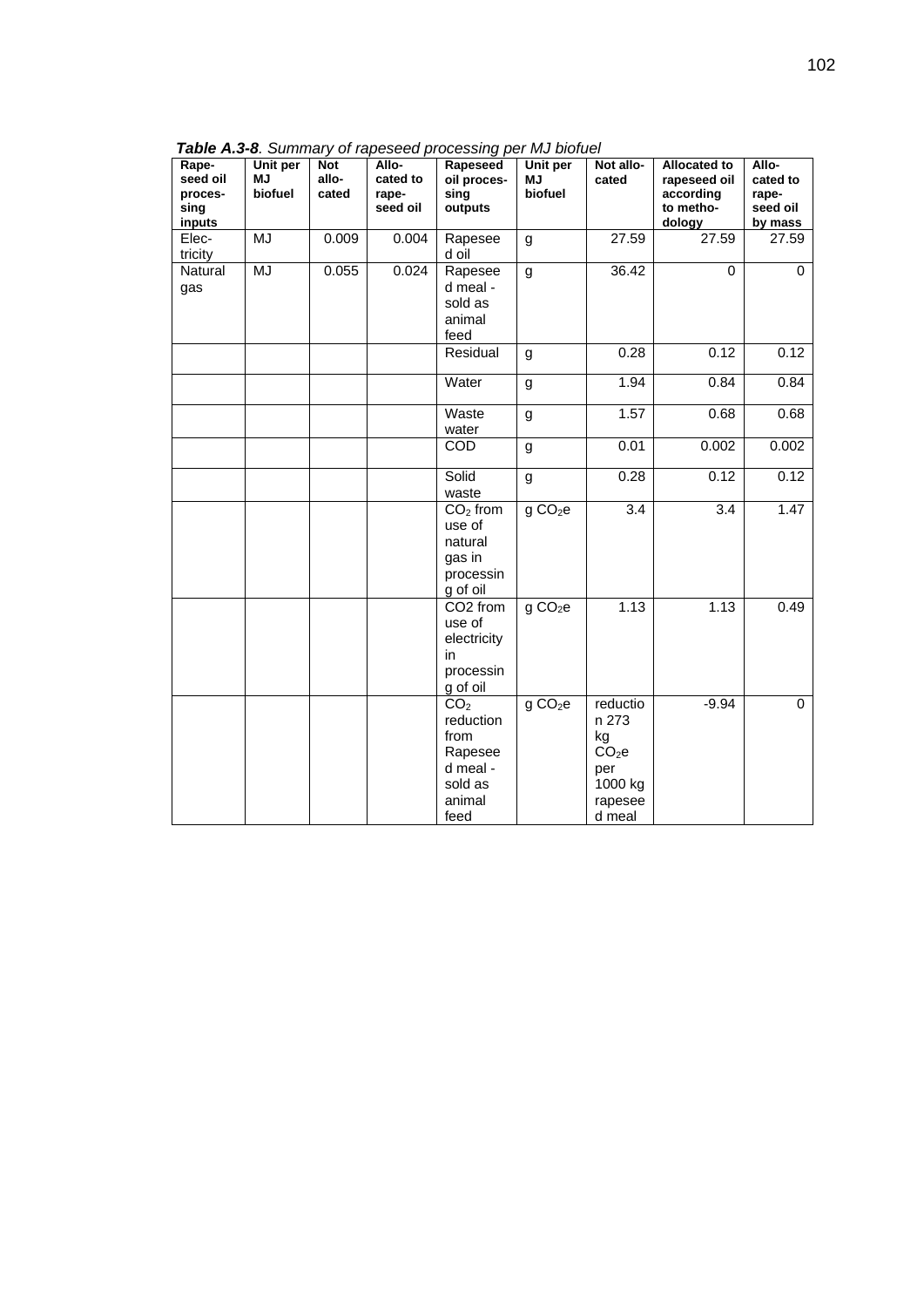| Animal waste<br>processing<br>inputs        | ,,,,,,,,,,<br>Unit per<br>1000 kg<br>biofuel | <u>anninan ias</u><br>Not<br>allocated | Allocated<br>to animal<br>fat | $\mathcal{L}$ is a contract in the contract of $\mathcal{L}$<br><b>Animal waste</b><br>processing<br>outputs | Unit per<br>1000 kg<br>biofuel | Not<br>allocated | Allocated<br>to animal<br>fat |
|---------------------------------------------|----------------------------------------------|----------------------------------------|-------------------------------|--------------------------------------------------------------------------------------------------------------|--------------------------------|------------------|-------------------------------|
| Animal parts<br>(TSE cat 1)                 | kg                                           | 3973                                   | 668                           | Feed meal                                                                                                    | kg                             | 3929             | $\mathbf 0$                   |
| Parts of<br>slaughter<br>animals (cat<br>2) | kg                                           | 9933                                   | 1669                          | TSE-chips                                                                                                    | kg                             | 2907             | $\Omega$                      |
| Dead<br>production<br>animals               | kg                                           | 1987                                   | 334                           | <b>TSE-fat</b>                                                                                               | kg                             | 706              | $\Omega$                      |
| Steam                                       | MJ                                           | 3366                                   | 565                           | Animal fat                                                                                                   | kg                             | 1214             | 1214                          |
| Energy for<br>waste water<br>treatment      | <b>MJ</b>                                    | 105                                    | 18                            | District heat                                                                                                | MJ                             | 6754             | 1135                          |
| Water                                       | kg                                           | 7902                                   | 1328                          | NH <sub>3</sub>                                                                                              | kg                             | 0.2              | 0.04                          |
| Heavy fuel oil                              | <b>MJ</b>                                    | 20890                                  | 3510                          | VOC                                                                                                          | kg                             | 0.8              | 0.1                           |
| TSE-fat as a<br>fuel                        | MJ                                           | 29196                                  | 4401                          | $H_2S$                                                                                                       | kg                             | 0.02             | 0.003                         |
|                                             |                                              |                                        |                               | SO <sub>2</sub>                                                                                              | kg                             | 26.3             | 4.4                           |
|                                             |                                              |                                        |                               | NO <sub>x</sub>                                                                                              | kg                             | 15.4             | 2.6                           |
|                                             |                                              |                                        |                               | CO <sub>2</sub>                                                                                              | kg                             | 2647             | 415                           |
|                                             |                                              |                                        |                               | <b>PM</b>                                                                                                    | kg                             | 1.3              | 0.2                           |
|                                             |                                              |                                        |                               | Solid waste                                                                                                  | kg                             | 205              | $\overline{34}$               |
|                                             |                                              |                                        |                               | Hazardous<br>waste                                                                                           | kg                             | 0.5              | 0.08                          |
|                                             |                                              |                                        |                               | Recycled<br>waste                                                                                            | kg                             | $\overline{9.3}$ | 1.6                           |
|                                             |                                              |                                        |                               | Waste water                                                                                                  | m <sup>3</sup>                 | 14001            | 2352                          |
|                                             |                                              |                                        |                               | Ammonium                                                                                                     | kg                             | 1.4              | $\overline{0.2}$              |
|                                             |                                              |                                        |                               | Sludge                                                                                                       | m <sup>3</sup>                 | 0.05             | 0.01                          |

*Table A.3-9. Summary of animal fat processing per 1000 kg biofuel*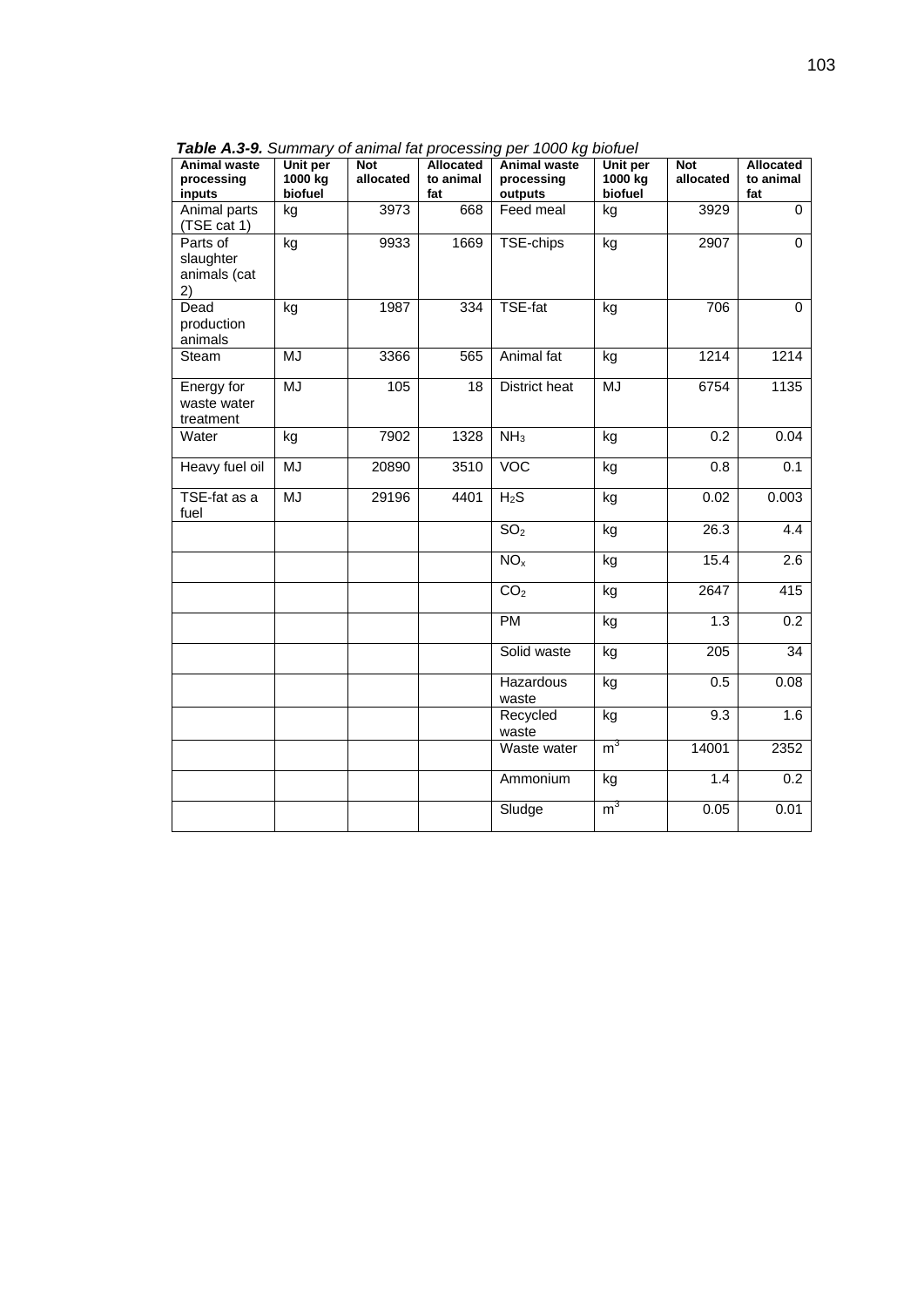| Animal waste<br>processing<br>inputs        | Unit per<br><b>MJ</b><br>biofuel | Not<br>allocated | Allocated<br>to animal<br>fat | able rue to: Califfically of allittial factorocooling por two biolaot<br><b>Animal waste</b><br>processing<br>outputs | Unit per<br><b>MJ</b><br>biofuel | <b>Not</b><br>allocated | Allocated<br>to animal<br>fat |
|---------------------------------------------|----------------------------------|------------------|-------------------------------|-----------------------------------------------------------------------------------------------------------------------|----------------------------------|-------------------------|-------------------------------|
| Animal parts<br>(TSE cat 1)                 | g                                | 90.30            | 15.17                         | Feed meal                                                                                                             | g                                | 89.30                   | $\Omega$                      |
| Parts of<br>slaughter<br>animals (cat<br>2) | g                                | 225.76           | 37.93                         | TSE-chips                                                                                                             | g                                | 47.66                   | $\overline{0}$                |
| Dead<br>production<br>animals               | g                                | 45.15            | 7.59                          | TSE-fat                                                                                                               | g                                | 16.05                   | $\Omega$                      |
| Steam                                       | MJ                               | 0.077            | 0.013                         | Animal fat                                                                                                            | g                                | 27.59                   | 27.59                         |
| Energy for<br>waste water<br>treatment      | MJ                               | 0.0024           | 0.0004                        | District heat                                                                                                         | MJ                               | 0.15                    | 0.03                          |
| Water                                       | g                                | 179.6            | 30.17                         | NH <sub>3</sub>                                                                                                       | g                                | 0.01                    | 0.001                         |
| Heavy fuel oil                              | MJ                               | 474.78           | 79.76                         | <b>VOC</b>                                                                                                            | g                                | 0.02                    | 0.003                         |
| TSE-fat as a<br>fuel                        | MJ                               | 0.595            | 0.100                         | $H_2S$                                                                                                                | g                                | 0.0005                  | 0.0001                        |
|                                             |                                  |                  |                               | SO <sub>2</sub>                                                                                                       | g                                | 0.60                    | 0.01                          |
|                                             |                                  |                  |                               | NO <sub>x</sub>                                                                                                       | g                                | 0.35                    | 0.06                          |
|                                             |                                  |                  |                               | CO <sub>2</sub>                                                                                                       | g                                | 56.08                   | 9.42                          |
|                                             |                                  |                  |                               | <b>PM</b>                                                                                                             | g                                | 0.03                    | 0.005                         |
|                                             |                                  |                  |                               | Solid waste                                                                                                           | g                                | 4.65                    | 0.78                          |
|                                             |                                  |                  |                               | Hazardous<br>waste                                                                                                    | g                                | 0.01                    | 0.002                         |
|                                             |                                  |                  |                               | Recycled<br>waste                                                                                                     | g                                | 0.21                    | 0.04                          |
|                                             |                                  |                  |                               | Waste water                                                                                                           | m <sup>3</sup>                   | 0.32                    | 0.05                          |
|                                             |                                  |                  |                               | Ammonium                                                                                                              | g                                | 0.03                    | 0.005                         |
|                                             |                                  |                  |                               | Sludge                                                                                                                | m <sup>3</sup>                   | 0.001                   | 0.0002                        |

*Table A.3-10. Summary of animal fat processing per MJ biofuel*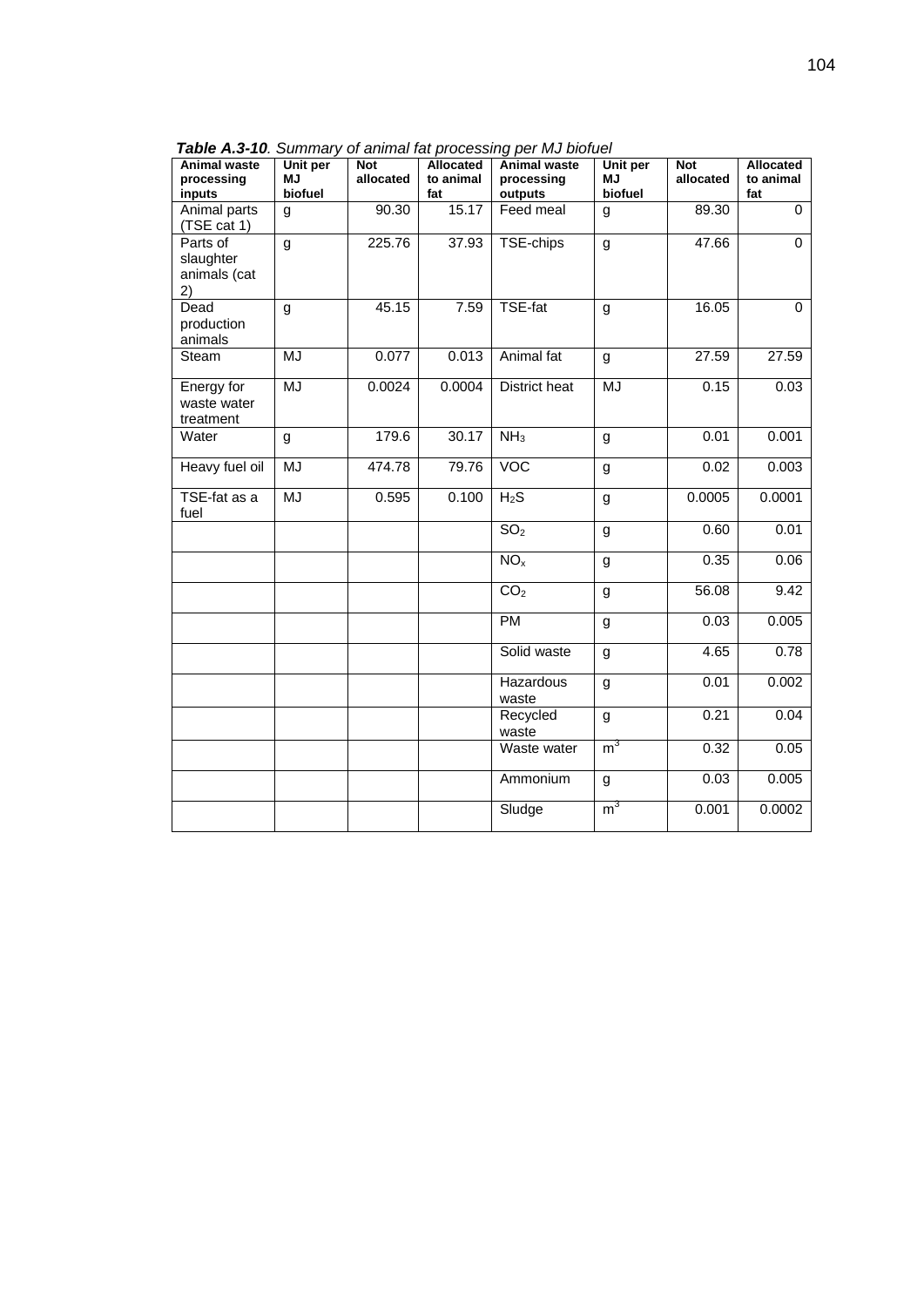| Raw material type                                         | Unit per<br><b>MJ</b> biofuel | Palm oil            | Rapeseed oil                   | <b>Animal fats</b> |  |  |  |  |
|-----------------------------------------------------------|-------------------------------|---------------------|--------------------------------|--------------------|--|--|--|--|
| <b>Transport</b><br>distance                              | km                            | total sea<br>17 300 | sea 1450<br>road 10<br>sea 277 | road 322           |  |  |  |  |
| Energy use                                                | MJ                            | 4 2 8 8             | 77                             | 383                |  |  |  |  |
| Emissions from raw material transport per 1000 kg biofuel |                               |                     |                                |                    |  |  |  |  |
| $CH_4$ as kg $CO_2e$                                      | kg                            | 0.23                | 0.02                           | 0.01               |  |  |  |  |
| <b>CO</b>                                                 | kg                            | 0.24                | 0.03                           | 0.01               |  |  |  |  |
| CO <sub>2</sub>                                           | kg                            | 104                 | 15                             | 28                 |  |  |  |  |
| NO <sub>x</sub>                                           | kg                            | 2.36                | 0.35                           | 0.3                |  |  |  |  |
| $N_2O$ as a kg $CO_2e$                                    | kg                            | 0.8                 | 0.1                            | 0.2                |  |  |  |  |
| SO <sub>x</sub>                                           | kg                            | 1.05                | 0.14                           | 0.0003             |  |  |  |  |

*Table A.3-11. Energy use and emissions from raw material transport per 1000 kg biofuel.* 

*Table A.3-12. Energy use and emissions from raw material transport per MJ biofuel.* 

| <b>Raw material</b><br>type                          | Unit per<br><b>MJ</b> biofuel | Palm oil            | Rapeseed oil                   | <b>Animal fats</b> |
|------------------------------------------------------|-------------------------------|---------------------|--------------------------------|--------------------|
| <b>Transport</b><br>distance                         | km                            | total sea<br>17 300 | sea 1450<br>road 10<br>sea 277 | road 322           |
| Energy use                                           | MJ                            | 0.097               | 0.002                          | 0.009              |
| Emissions from raw material transport per MJ biofuel |                               |                     |                                |                    |
| $CH_4$ as kg $CO_2$ e                                | g                             | 0.005               | 0.0004                         | 0.0002             |
| CO                                                   | g                             | 0.006               | 0.0006                         | 0.0002             |
| CO <sub>2</sub>                                      | g                             | 2.364               | 0.333                          | 0.639              |
| NO <sub>x</sub>                                      | g                             | 0.054               | 0.008                          | 0.007              |
| $N_2O$ as a kg $CO_2e$                               | g                             | 0.018               | 0.002                          | 0.005              |
| $SO_{x}$                                             | g                             | 0.024               | 0.003                          | 0.00000001         |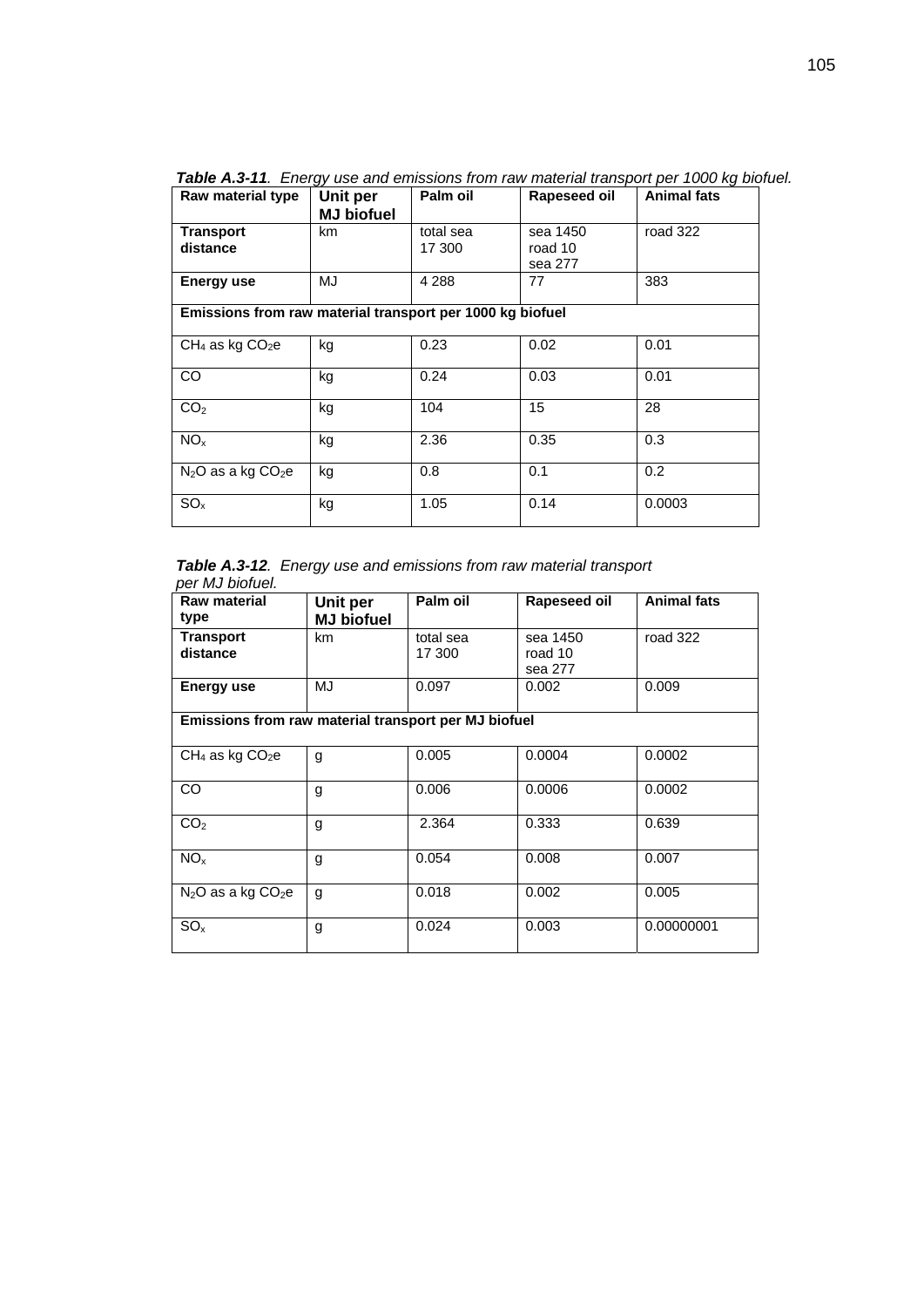| Inputs of<br>pretreatment<br><b>process</b> | Unit per<br>1000 kg<br>biofuel | <b>Not</b><br>allocated | <b>Outputs of</b><br>pretreatment<br><b>process</b>                  | Unit per<br>1000 kg<br>biofuel | <b>Not</b><br>allocated |
|---------------------------------------------|--------------------------------|-------------------------|----------------------------------------------------------------------|--------------------------------|-------------------------|
| Raw material<br>need                        | kg                             | 1 2 1 4                 | Pretreated oil                                                       | kg                             | 1 1 9 1                 |
| Cooling water                               | kg                             | 70                      | Dried solid<br>waste                                                 | kg                             | 13                      |
| Electricity                                 | MJ                             | 50                      | Waste water                                                          | kg                             | 111                     |
| <b>Process</b><br>chemicals                 | kg                             | 3                       | CO <sub>2</sub> e from<br>production of<br>electricity<br>(indirect) | kg                             | 3                       |
| Process water                               | kg                             | 28                      | CO <sub>2</sub> e from<br>production of<br>steam<br>(indirect)       | kg                             | 40                      |
| Steam                                       | MJ                             | 657                     |                                                                      |                                |                         |

*Table A.3-13. Summary of pretreatment per 1000 kg biofuel* 

*Table A.3-14. Summary of pretreatment per MJ biofuel* 

| Inputs of<br>pretreatment<br>process | Unit per<br>ΜJ<br>biofuel | <b>Not</b><br>allocated | <b>Outputs of</b><br>pretreatment<br>process                         | Unit per<br>ΜJ<br>biofuel | <b>Not</b><br>allocated |
|--------------------------------------|---------------------------|-------------------------|----------------------------------------------------------------------|---------------------------|-------------------------|
| Raw material<br>need                 | g                         | 27.59                   | Pretreated oil                                                       | g                         | 27.07                   |
| Cooling water                        | g                         | 1.59                    | Dried solid<br>waste                                                 | g                         | 0.3                     |
| Electricity                          | MJ                        | 0.0014                  | Waste water                                                          | g                         | 2.52                    |
| <b>Process</b><br>chemicals          | g                         | 0.07                    | CO <sub>2</sub> e from<br>production of<br>electricity<br>(indirect) | g                         | 0.05                    |
| Process water                        | g                         | 0.64                    | CO <sub>2</sub> e from<br>production of<br>steam<br>(indirect)       | g                         | 0.69                    |
| Steam                                | MJ                        | 0.015                   |                                                                      |                           |                         |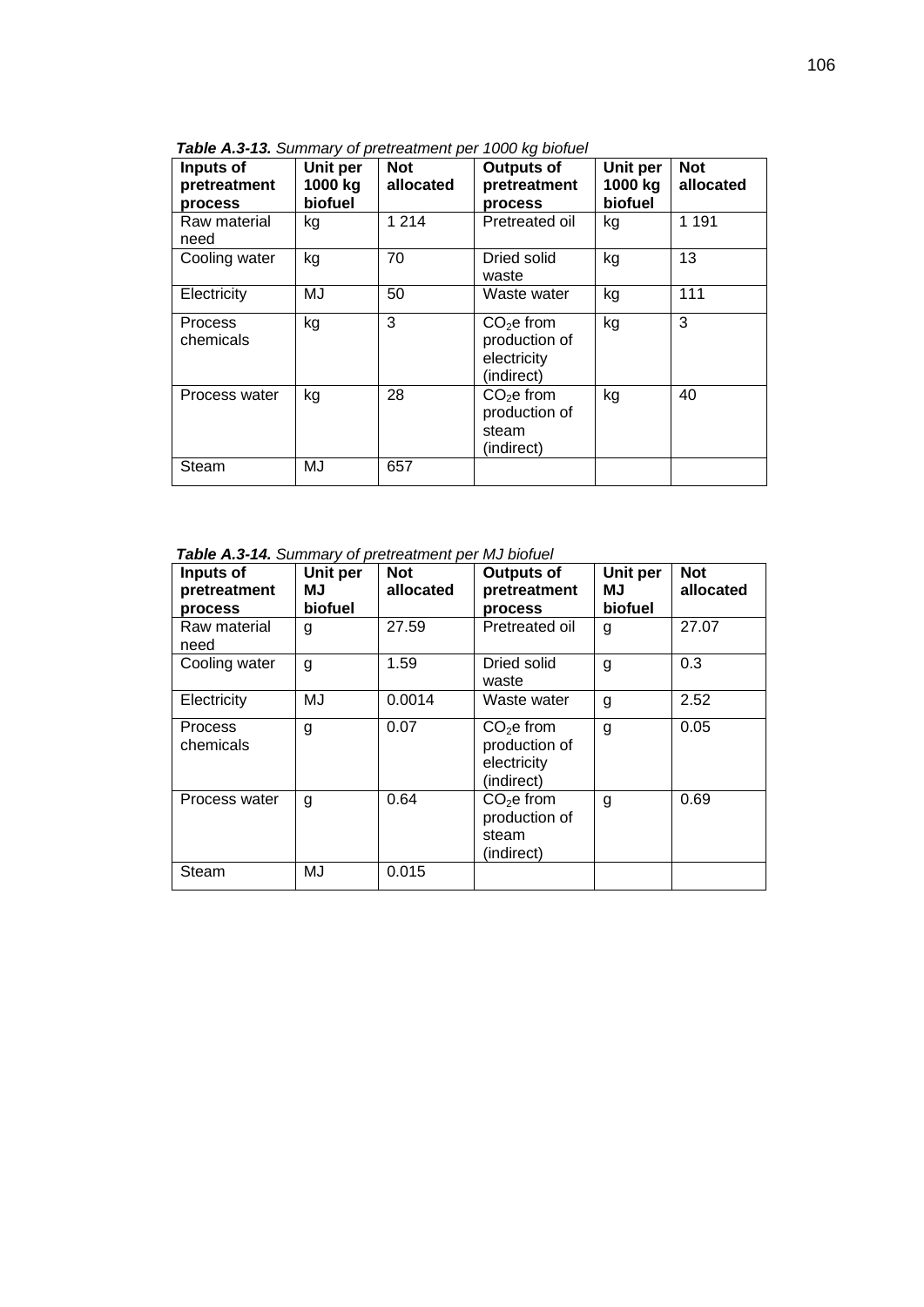| Inputs of<br>hydrotreatment<br><b>process</b> | Unit per<br>1000 kg<br>biofuel | <b>Not</b><br>allocated | <b>Outputs of</b><br>hydrotreatment<br>process                       | Unit per<br>1000 kg<br>biofuel | <b>Not</b><br>allocated |
|-----------------------------------------------|--------------------------------|-------------------------|----------------------------------------------------------------------|--------------------------------|-------------------------|
| Raw material<br>need                          | kg                             | 1 1 9 1                 | <b>NExBTL</b>                                                        | kg                             | 1000                    |
| Hydrogen need                                 | kg                             | 42                      | Biogasoline                                                          | kg                             | 25                      |
| Cooling water                                 | kg                             | 4                       | Propane                                                              | kg                             | 72                      |
| Electricity                                   | kg                             | 107                     | Waste water                                                          | kg                             | 113                     |
| Process water                                 | kg                             | 25                      | Biological $CO2$<br>from process                                     | kg                             | 48                      |
| Steam                                         | MJ                             | 29                      | CO <sub>2</sub> e from<br>production of<br>electricity<br>(indirect) | kg                             | $\overline{7}$          |
|                                               |                                |                         | CO <sub>2</sub> e from<br>production of<br>steam (indirect)          | kg                             |                         |

*Table A.3-15. Summary of hydrotreatment per 1000 kg biofuel* 

**Table A.3-16**. Summary of hydrotreatment per MJ biofuel

| Inputs of<br>hydrotreatment<br>process | Unit per<br>ΜJ<br>biofuel | <b>Not</b><br>allocated | Outputs of<br>hydrotreatmen<br>t process                             | Unit per<br><b>MJ biofuel</b> | <b>Not</b><br>allocated |
|----------------------------------------|---------------------------|-------------------------|----------------------------------------------------------------------|-------------------------------|-------------------------|
| Raw material<br>need                   | g                         | 27.07                   | <b>NExBTL</b>                                                        | g                             | 22.73                   |
| Hydrogen need                          | g                         | 0.95                    | Biogasoline                                                          | g                             | 0.57                    |
| Cooling water                          | g                         | 0.09                    | Propane                                                              | g                             | 1.64                    |
| Electricity                            | MJ                        | 0.0024                  | Waste water                                                          | g                             | 2.57                    |
| Process water                          | g                         | 0.57                    | Biological $CO2$<br>from process                                     | g                             | 1.1                     |
| Steam                                  | MJ                        | 0.0007                  | CO <sub>2</sub> e from<br>production of<br>electricity<br>(indirect) | g                             | 0.15                    |
|                                        |                           |                         | CO <sub>2</sub> e from<br>production of<br>steam (indirect)          | g                             | 0.04                    |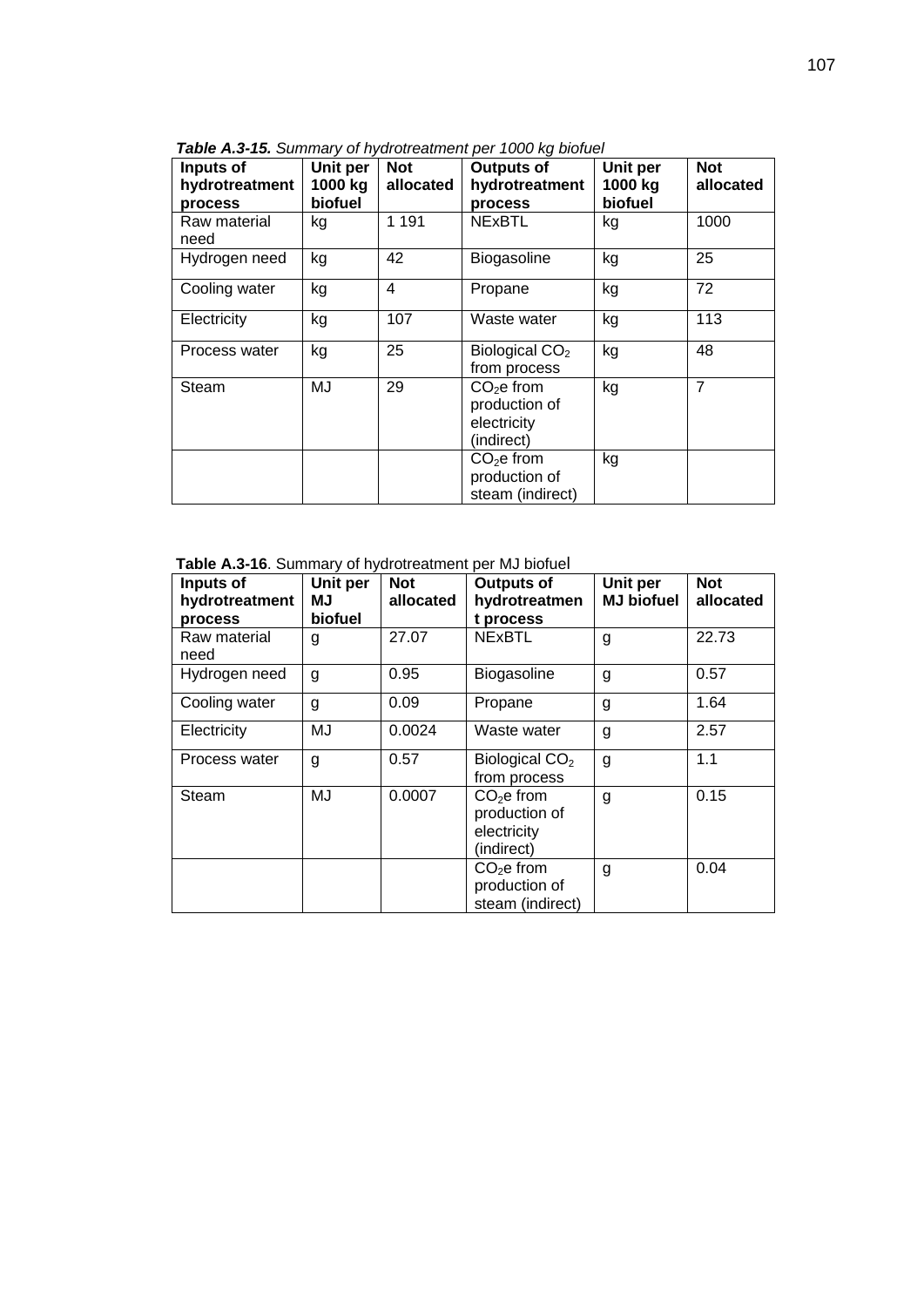| Inputs of<br>hydrogen<br>production | Unit per<br>1000 kg<br>biofuel | <b>Not</b><br>allo-<br>cated | Allo-<br>cated | <b>Outputs of</b><br>hydrogen<br>production      | Unit per<br>1000 ka<br>biofuel | <b>Not</b><br>allo-<br>cated | Allo-<br>cated |
|-------------------------------------|--------------------------------|------------------------------|----------------|--------------------------------------------------|--------------------------------|------------------------------|----------------|
| Natural<br>gas                      | MJ                             | 2371                         | 2371           | Hydrogen                                         | kg                             | 42                           | 42             |
| Fuel gas                            | MJ                             | 813                          | 735            | Steam 5<br>bar                                   | MJ                             | 35.5                         | 35.5           |
| Process<br>water                    | kg                             | 209                          | 209            | Steam 16<br>bar                                  | MJ                             | 86.8                         | 86.8           |
| Electricity                         | MJ                             | 104                          | 104            | CO <sub>2</sub> e from<br>hydrogen<br>production | kg CO <sub>2</sub> e           | 371.2                        | 180.7          |
|                                     |                                |                              |                | Energy<br>lossess                                | MJ                             | 322                          | 325            |

*Table A.3-17. Summary of hydrogen production per 1000 kg biofuel* 

*Table A.3-18. Summary of hydrogen production per MJ biofuel* 

| Inputs of<br>hydrogen<br>production | Unit per<br>МJ<br>biofuel | <b>Not</b><br>allo-<br>cated | Allo-<br>cated | <b>Outputs of</b><br>hydrogen<br>production      | Unit per<br><b>MJ</b><br>biofuel | <b>Not</b><br>allo-<br>cated | Allo-<br>cated |
|-------------------------------------|---------------------------|------------------------------|----------------|--------------------------------------------------|----------------------------------|------------------------------|----------------|
| Natural<br>gas                      | MJ                        | 0.054                        | 0.054          | Hydrogen                                         | g                                | 0.96                         | 0.96           |
| Fuel gas                            | MJ                        | 0.018                        | $-0.0018$      | Steam 5<br>bar                                   | MJ                               | 0.0008                       | 0.0008         |
| Process<br>water                    | g                         | 4.7                          | 4.7            | Steam 16<br>bar                                  | MJ                               | 0.002                        | 0.002          |
| Electricity                         | MJ                        | 0.002                        | 0.002          | CO <sub>2</sub> e from<br>hydrogen<br>production | q CO <sub>2</sub> e              | 8.4                          | 4.1            |
|                                     |                           |                              |                | Energy<br>lossess                                | MJ                               | 0.007                        | 0.007          |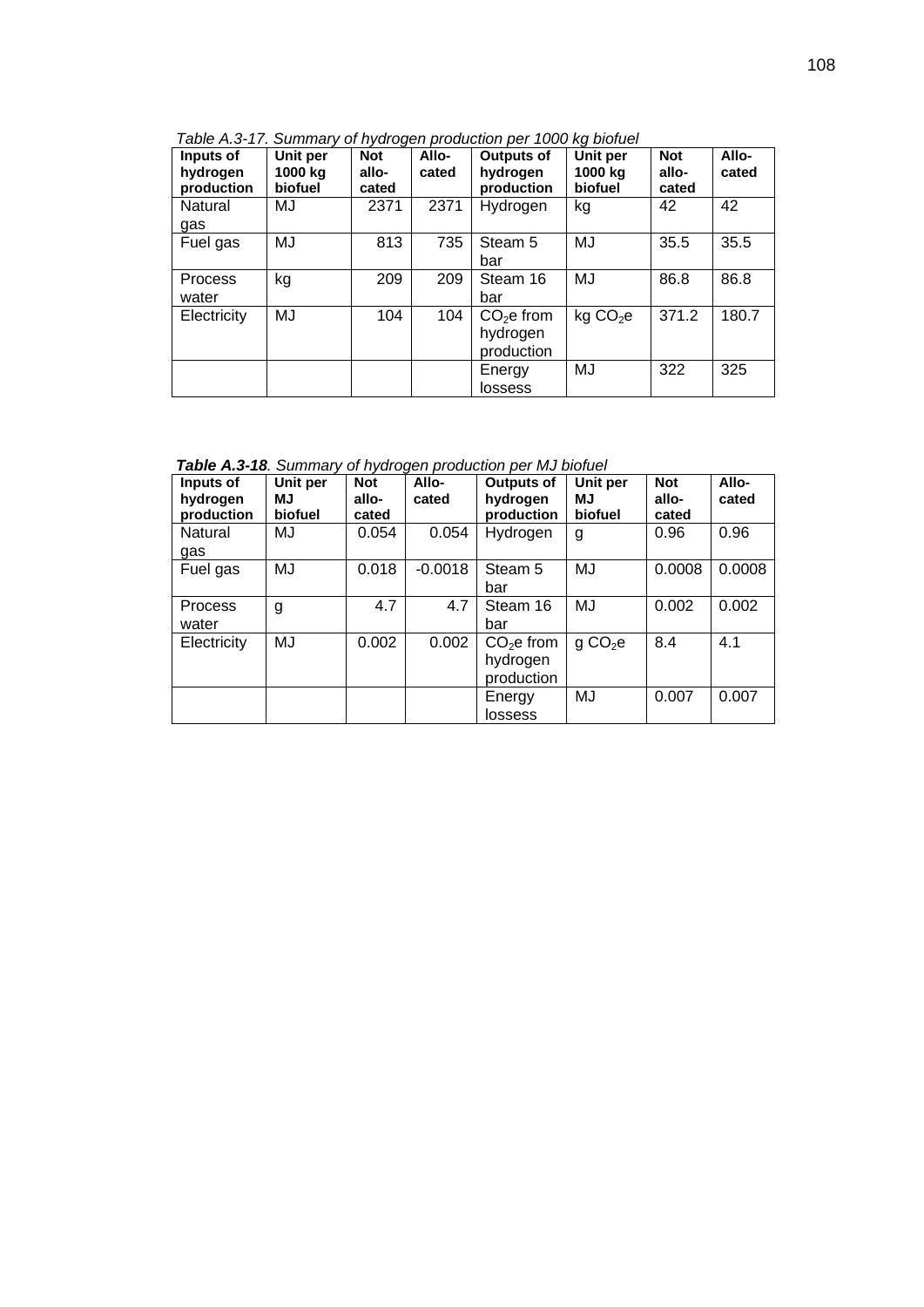*Table A.3-19. Energy use and emissions from biofuel product transport per 1000 kg biofuel.* 

| <b>Product transport</b>                | Unit per<br>1000 kg biofuel |        |  |
|-----------------------------------------|-----------------------------|--------|--|
| <b>Energy use</b>                       | MJ                          | 392    |  |
| <b>Emissions from product transport</b> |                             |        |  |
| CO                                      | kg                          | 0.01   |  |
| CO <sub>2</sub>                         | kg                          | 28.8   |  |
| $CH_4$ as a t $CO_2e$                   | kg                          | 0.01   |  |
| $N_2O$ as a t $CO_2e$                   | kg                          | 0.24   |  |
| NO <sub>x</sub>                         | kg                          | 0.31   |  |
| SO <sub>x</sub>                         | kg                          | 0.0003 |  |

*Table A.3-20. Energy use and emissions from biofuel product transport per MJ biofuel.* 

| <b>Product transport</b>                | Unit per<br><b>MJ</b> biofuel |         |  |
|-----------------------------------------|-------------------------------|---------|--|
| <b>Energy use</b>                       | MJ                            | 0.009   |  |
| <b>Emissions from product transport</b> |                               |         |  |
| CO                                      | g                             | 0.0002  |  |
| CO <sub>2</sub>                         | g                             | 0.65    |  |
| $CH_4$ as a t $CO_2e$                   | g                             | 0.0002  |  |
| $N_2O$ as a t $CO_2e$                   | g                             | 0.005   |  |
| NO <sub>x</sub>                         | g                             | 0.007   |  |
| SO <sub>x</sub>                         | g                             | 0.00001 |  |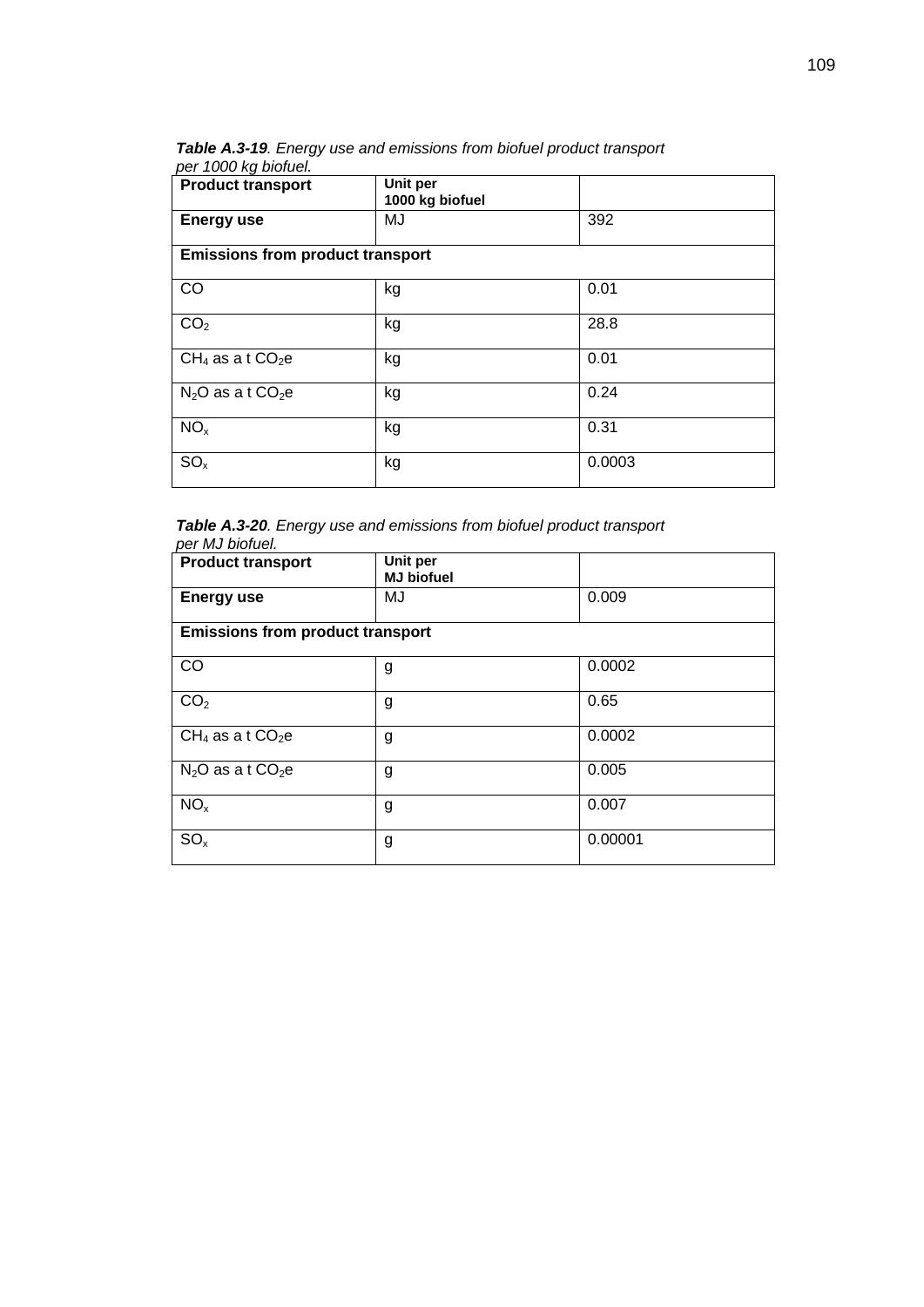# *Appendix 4. A critical review of the study by external experts*

## **GREENHOUSE GAS AND ENERGY INTENSITY OF PRODUCT CHAIN: CASE TRANSPORT BIOFUEL**

Master Thesis by Sami Nikander Version 2008-03-25 (DRAFT FOR LANGUAGE CONSULTATION)

# **1. NATURE AND OBJECTIVES OF THE REVIEW**

We were invited to review this LCA study. The points we have raised in the following are based on our knowledge and experience on the life-cycle assessment methodology, and its application on many different product chains, including biological products and materials. This is our personal review as LCA experts, and it is not an official review of Agrifood Research Finland (MTT).

Our objective is to evaluate key aspects of LCA, as stated in LCA standards (ISO 14040 standard). These include that the methods used to carry out the LCA are consistent with the standard, and scientifically and technically valid, the data used are appropriate and reasonable with respect to the goal of the study, the interpretations reflect the goal of the study and the limitations identified, and that the study report is transparent and consistent. We will evaluate these aspects of this study following the phases of an LCA, based on the presentation given by the author, Sami Nikander in a meeting in Porvoo, the draft report version mentioned above, as well as inventory data and calculations supplied to us.

As an overall impression, we consider this study a fairly good LCA, even though limited, with important results for all the stakeholders.

## **2.1 Goal and scope definition**

The goal of the study has been to characterize environmental sustainability of transport biofuels by using life cycle assessment method. The study is limited, however, on the climate change issue, and hence, fails to reach this goal in the broader perspective of the environmental sustainability. Development of the framework for conducting LCA studies in chemical industry, and improving reporting and communication of the results were defined as an additional goals. According to our understanding, this goal has also been reached in this study.

Functional unit of the study has been defined as 1 MJ of lower heating value, which is a relevant base for comparisons of the different system options, assuming that the inputs and the outputs of the use phase do not depend on the system. The scope of the study has been limited to specific NExBTL product chains all including the assumption that the production takes place in Porvoo, Finland, and that the raw materials are produced on existing fields at specific locations and circumstances. This limitation leaves out e.g. new production sites for the product and the raw materials for the global market in the future.

System boundaries of the studied systems are well defined in the report. Also, all system options are treated fairly equally from this perspective. Some minor subsystems (e.g. process chemicals and catalysts) have been excluded from the systems based on the cut-off criteria, which is clearly reported and justified in the report. Energy consumption of fertilizer production is excluded from the palm oil and rape seed oil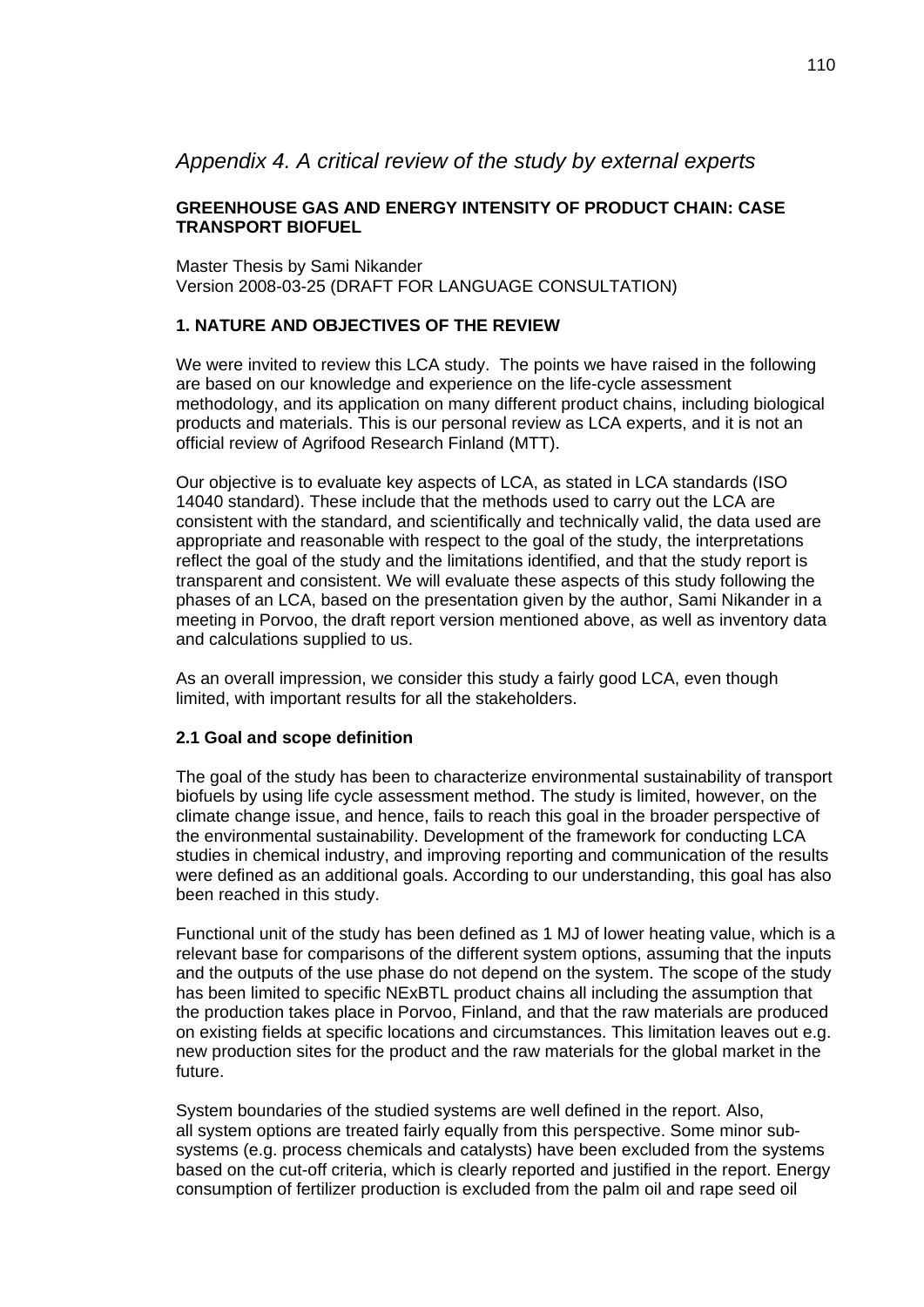systems. This could have had a major effect on the specific energy figures reported (Figure 21 and Table 28), and should be checked.

All of the studied biofuel systems leave out the use-phase of the product. This decision seems justified, because, as reported, the quality of the product does not essentially vary between the studied systems, and does not essentially differ from the fossil-based alternatives either. Thus this limitation does not lead to any major uncertainties in the results. Naturally, information about the use would increase the understanding about the entire life cycle of the fuels.

## **2.2 Inventory analysis**

The form of presenting the inventory results is very illustrative. The figures immediately give the reader a clear picture about the differences of the results between the studied and the reference systems.

#### 2.2.1 Data collection, quality and calculations

According to our understanding the basic data for the systems seem to be fairly correct for the selected configurations of the systems. Yet, uncertainty related to the data of raw materials, i.e. palm oil and rape seed oil, could be more addressed in the report. Hectare yields of both vary considerably. The effects of land transformation on carbon balances may enter the equation, and should be addressed as an uncertainty factor. Uncertainty could be assessed e.g. by sensitivity analysis.

### 2.2.2 Allocation and crediting

Procedures for allocation of total environmental loads to simultaneous products, e.g. crude palm oil and palm kernels from oil palms, and crediting for substitutions by side products, e.g. rapeseed meal by rapeseed oil production are well described in the report.

In raw material sub-systems allocations are based on masses. They are well justified, and in accordance with the LCA standard. The palm oil sub-system, as well as the animal waste sub-system include no crediting. In the rapeseed oil sub-system a credit was calculated for the rapeseed meal using a specific credit factor issued by RFTO. Whether there were also additional allocations done in this sub-system, appears not quite clear from the report. Allocation and crediting are usually exclusive alternatives for treating simultaneous products, i.e. if allocation then no crediting and vice versa.

The allocation done for the propane gas amount formed in NExBTL conversion and used as a fuel gas in hydrogen conversion process, is justified as a closed-loop recovery solution (chpt. "Allocations done in hydrogen conversion process"). Because of a reference to credits (chpt. "Allocations done in conversion process"), however, it remains unclear, whether additional credits were taken into account.

#### **2.3 Impact assessment**

Impact assessment includes the climate change and energy consumption. According to our judgement, the impact categories included in the study are very relevant for these product systems. However, the choice and the setting of priorities to impact categories is a controversial issue, where no one right solution exist. Impact categories excluded include e.g. land use, biodiversity, human health, and ecotoxicology. When interpreting the results, the choice of the impact categories should also be kept in mind.